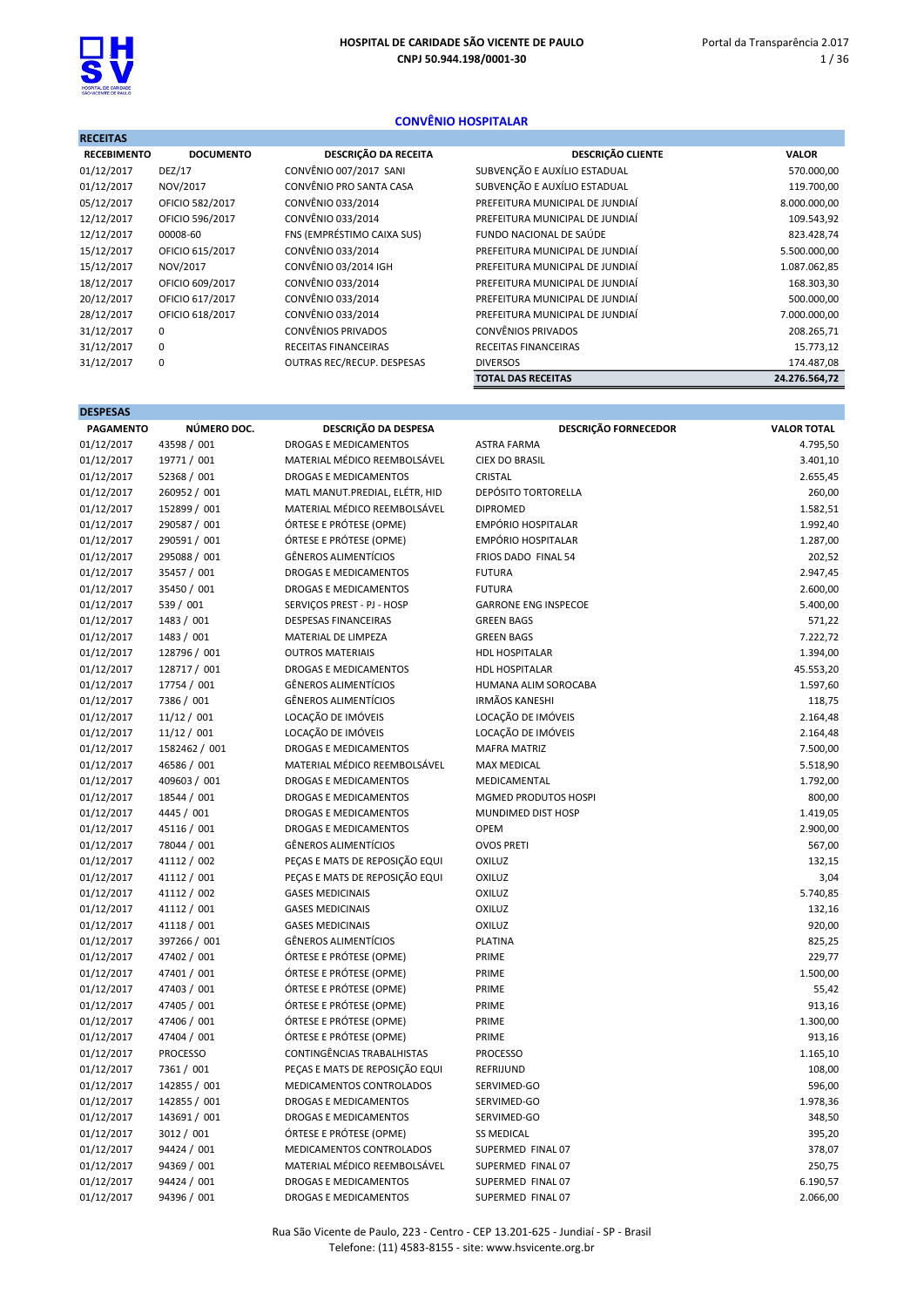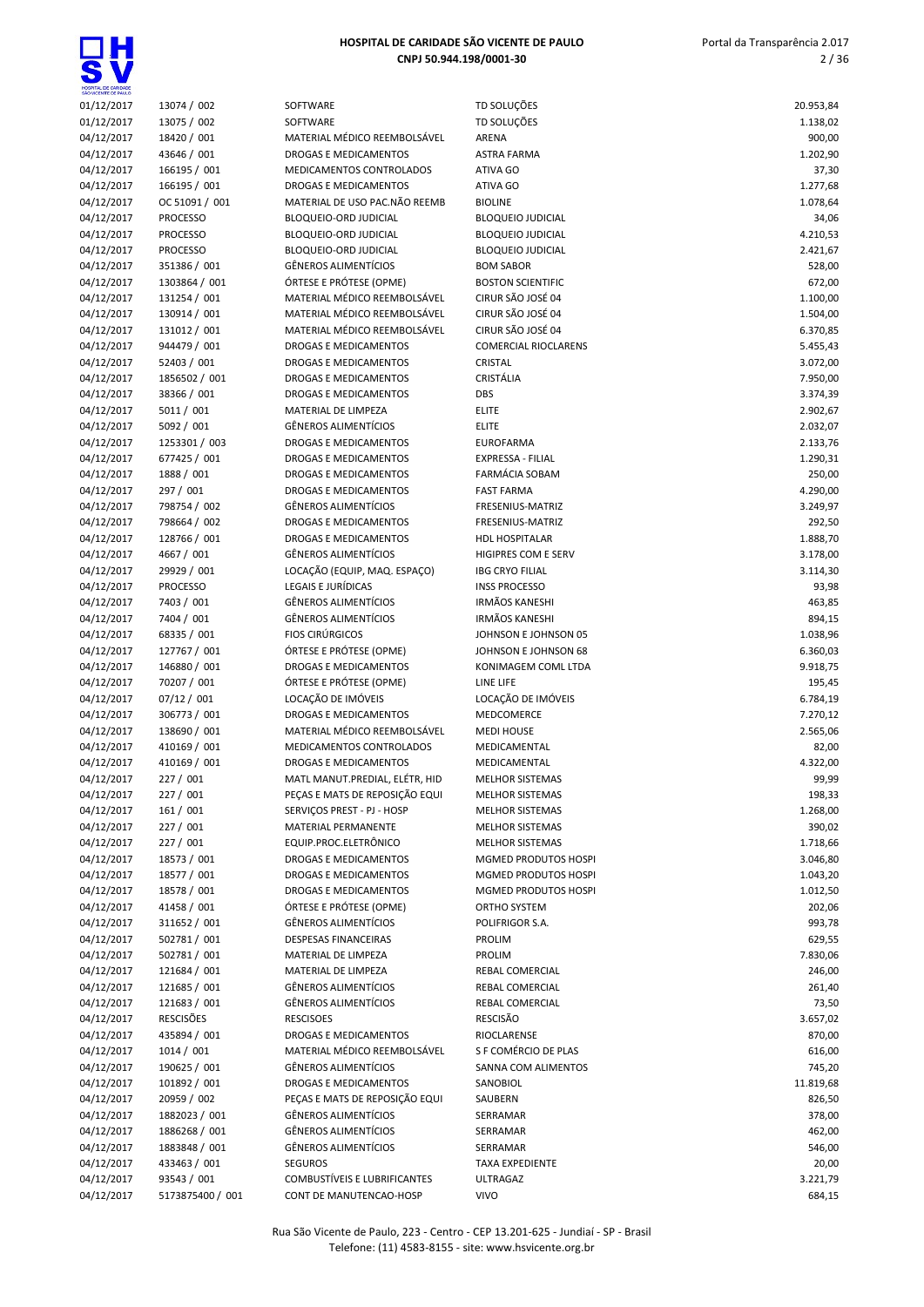

| SÃO VICENTE DE PAULO     |                          |                                                         |                                |                    |
|--------------------------|--------------------------|---------------------------------------------------------|--------------------------------|--------------------|
| 05/12/2017               | 56961 / 001              | DESPESAS FINANCEIRAS                                    | ANBIOTON IMPORTADO             | 85,29              |
| 05/12/2017               | 56961 / 001              | DROGAS E MEDICAMENTOS                                   | ANBIOTON IMPORTADO             | 800,40             |
| 05/12/2017               | 86743 / 002              | MATERIAL MÉDICO REEMBOLSÁVEL                            | <b>BIOMEDICAL EQUIP</b>        | 450,00             |
| 05/12/2017               | 43986 / 001              | LOCAÇÃO DE EQUIPAMENTOS                                 | CAFÉ CAIÇARA                   | 122,00             |
| 05/12/2017               | 80162 / 001              | GÊNEROS ALIMENTÍCIOS                                    | CATABY FINAL 57                | 430,64             |
| 05/12/2017               | 11014 / 001              | SERVIÇOS PREST - PJ - HOSP                              | <b>CIRAR</b>                   | 4.291,00           |
| 05/12/2017               | 292 / 001                | CONT DE MANUTENÇÃO-HOSP                                 | DEXTERMED                      | 2.970,58           |
| 05/12/2017               | 1891 / 001               | <b>DROGAS E MEDICAMENTOS</b>                            | <b>FARMÁCIA SOBAM</b>          | 1.855,00           |
| 05/12/2017               | 2506219 / 001            | <b>GÊNEROS ALIMENTÍCIOS</b>                             | <b>FESTPAN</b>                 | 630,00             |
| 05/12/2017               | 200736 / 001             | <b>DROGAS E MEDICAMENTOS</b>                            | <b>HOSPFAR</b>                 | 750,00             |
| 05/12/2017               | 7409 / 001               | GÊNEROS ALIMENTÍCIOS                                    | <b>IRMÃOS KANESHI</b>          | 548,36             |
| 05/12/2017               | 2384 / 001               | SERVIÇOS PREST - PJ - HOSP                              | JUNDIAÍ TOTAL                  | 280,00             |
| 05/12/2017               | 6331 / 001               | <b>GÊNEROS ALIMENTÍCIOS</b>                             | KEPLER SAÚDE                   | 858,00             |
| 05/12/2017               | 2263 / 001               | SERVIÇOS MÉDICOS - PJ                                   | LABORATÓRIO DE ANAT.           | 476,75             |
| 05/12/2017               | 08/12 / 001              | LOCAÇÃO DE IMÓVEIS                                      | LOCAÇÃO DE IMÓVEIS             | 5.683,70           |
| 05/12/2017               | 130914 / 001             | <b>GÊNEROS ALIMENTÍCIOS</b>                             | <b>MARFRIG CD ITUPEVA</b>      | 1.785,31           |
| 05/12/2017               | 5517 / 001               | <b>DESPESAS FINANCEIRAS</b>                             | <b>MARTCIRUR</b>               | 878,41             |
| 05/12/2017               | 5517 / 001<br>5517 / 001 | <b>OUTROS MATERIAIS</b><br>MATERIAL MÉDICO REEMBOLSÁVEL | <b>MARTCIRUR</b>               | 17.556,00          |
| 05/12/2017<br>05/12/2017 | 41540 / 004              | MÁQUINAS E EQUIPAMENTOS                                 | <b>MARTCIRUR</b><br>MONTSERRAT | 619,00<br>1.428,33 |
| 05/12/2017               | 566645 / 001             | MATERIAL DE LIMPEZA                                     | PAPEL ITUPEVA                  | 7.808,00           |
|                          | 566645 / 001             | MATERIAL MÉDICO REEMBOLSÁVEL                            | PAPEL ITUPEVA                  | 2.437,86           |
| 05/12/2017<br>05/12/2017 | 46900 / 001              | ÓRTESE E PRÓTESE (OPME)                                 | PRIME                          | 5.380,15           |
| 05/12/2017               | 47017 / 001              | ÓRTESE E PRÓTESE (OPME)                                 | PRIME                          | 551,43             |
| 05/12/2017               | 47563 / 001              | ÓRTESE E PRÓTESE (OPME)                                 | PRIME                          | 2.200,00           |
| 05/12/2017               | 47564 / 001              | ÓRTESE E PRÓTESE (OPME)                                 | PRIME                          | 83,13              |
| 05/12/2017               | 47468 / 001              | ÓRTESE E PRÓTESE (OPME)                                 | PRIME                          | 1.830,00           |
| 05/12/2017               | 1391 / 001               | GÊNEROS ALIMENTÍCIOS                                    | PRIME HORTIFRUTI               | 173,70             |
| 05/12/2017               | <b>RESCISÕES</b>         | <b>RESCISÕES</b>                                        | <b>RESCISÃO</b>                | 2.945,03           |
| 05/12/2017               | <b>RESCISÕES</b>         | RESCISÕES PARCELADAS HOSPITAL                           | <b>RESCISÃO</b>                | 286,59             |
| 05/12/2017               | <b>RESCISÕES</b>         | RESCISÕES PARCELADAS HOSPITAL                           | <b>RESCISÃO</b>                | 1.047,26           |
| 05/12/2017               | 1761083 / 001            | SERVIÇOS PREST - PJ - HOSP                              | SERASA                         | 319,99             |
| 05/12/2017               | 6463 / 001               | CONT. DE MANUTENÇÃO-HOSP                                | SPHERE IT                      | 2.647,75           |
| 05/12/2017               | 72059 / 001              | MATERIAL DE LIMPEZA                                     | <b>TERRAO</b>                  | 229,60             |
| 05/12/2017               | 72059 / 001              | IMPRESSOS, MATL DE EXPEDIENTE                           | <b>TERRAO</b>                  | 27,60              |
| 05/12/2017               | 72059 / 001              | <b>OUTROS MATERIAIS</b>                                 | <b>TERRAO</b>                  | 328,00             |
| 05/12/2017               | 381558 / 001             | LOCAÇÃO (EQUIP, MAQ. ESPAÇO)                            | WHITE MARTINS LOC.             | 160,93             |
| 06/12/2017               | 3222 / 001               | <b>DROGAS E MEDICAMENTOS</b>                            | <b>AUROBINDO PHARMA</b>        | 47.500,00          |
| 06/12/2017               | 483114 / 001             | <b>OUTROS MATERIAIS</b>                                 | <b>BALASKA</b>                 | 480,96             |
| 06/12/2017               | 26353 / 001              | <b>GÊNEROS ALIMENTÍCIOS</b>                             | <b>BANCA CODARIM</b>           | 339,30             |
| 06/12/2017               | 25635 / 001              | <b>DROGAS E MEDICAMENTOS</b>                            | <b>BELIVE</b>                  | 2.276,00           |
| 06/12/2017               | 141419 / 001             | <b>GÊNEROS ALIMENTÍCIOS</b>                             | COPOLFOOD COM PROD             | 338,00             |
| 06/12/2017               | 48101 / 001              | <b>GÊNEROS ALIMENTÍCIOS</b>                             | DOCELÂNDIA FILIAL              | 729,00             |
| 06/12/2017               | 574049 / 001             | MATL MANUT.PREDIAL, ELÉTR, HID                          | ELÉTRICA NEBLINA               | 768,35             |
| 06/12/2017               | 574049 / 001             | PECAS E MATS DE REPOSIÇÃO EQUI                          | ELÉTRICA NEBLINA               | 101,14             |
| 06/12/2017               | 621 / 001                | SERVIÇOS PREST - PJ - HOSP                              | <b>ELETRO DIAS</b>             | 180,00             |
| 06/12/2017               | 683459 / 001             | DROGAS E MEDICAMENTOS                                   | EXPRESSA - FILIAL              | 1.637,40           |
| 06/12/2017               | 2507601 / 001            | GÊNEROS ALIMENTÍCIOS                                    | <b>FESTPAN</b>                 | 231,68             |
| 06/12/2017               | NOV/17 / 001             | SALÁRIOS E ORDENADOS                                    | FOLHA NOVEMBRO/2017            | 8.813,02           |
| 06/12/2017               | NOV/17 / 001             | SALÁRIOS E ORDENADOS                                    | FOLHA NOVEMBRO/2017            | 9.669,89           |
| 06/12/2017               | NOV/17 / 001             | SALÁRIOS E ORDENADOS                                    | FOLHA NOVEMBRO/2017            | 4.815.683,43       |
| 06/12/2017               | 819243 / 001             | GÊNEROS ALIMENTÍCIOS                                    | FRESENIUS-MATRIZ               | 3.632,74           |
| 06/12/2017               | 819181 / 001             | DROGAS E MEDICAMENTOS                                   | FRESENIUS-MATRIZ               | 292,50             |
| 06/12/2017               | 127288 / 001             | IMPRESSOS, MATL DE EXPEDIENTE                           | <b>GAVETEIRO</b>               | 424,71             |
| 06/12/2017               | 267576 / 001             | DESPESAS FINANCEIRAS                                    | <b>HALEX ISTAR GO</b>          | 240,70             |
| 06/12/2017               | 267576 / 001             | MATERIAL MÉDICO REEMBOLSÁVEL                            | <b>HALEX ISTAR GO</b>          | 2.573,00           |
| 06/12/2017               | 131070 / 001             | DROGAS E MEDICAMENTOS                                   | <b>HDL HOSPITALAR</b>          | 868,00             |
| 06/12/2017               | 244455 / 001             | <b>GASES MEDICINAIS</b>                                 | IBG                            | 124,57             |
| 06/12/2017               | 1456453 / 001            | MATERIAL DE LIMPEZA                                     | <b>IMPAKTO</b>                 | 455,40             |
| 06/12/2017               | 1456453 / 001            | <b>OUTROS MATERIAIS</b>                                 | <b>IMPAKTO</b>                 | 374,00             |
| 06/12/2017               | 3210 / 001               | ÓRTESE E PRÓTESE (OPME)                                 | <b>INTERMEDICAL EQUIP</b>      | 180,00             |
| 06/12/2017               | 7411 / 001               | GÊNEROS ALIMENTÍCIOS                                    | <b>IRMÃOS KANESHI</b>          | 330,68             |
| 06/12/2017               | 107424 / 001             | DROGAS E MEDICAMENTOS                                   | JP IND FARMAC S/A              | 2.256,00           |
| 06/12/2017               | 418204 / 001             | DROGAS E MEDICAMENTOS                                   | MEDICAMENTAL                   | 1.280,00           |
| 06/12/2017               | NOV/17 / 001             | PENSÃO ALIMENTÍCIA                                      | PENSÃO ALIMENTÍCIA             | 469,63             |
| 06/12/2017               | NOV/17 / 001             | PENSÃO ALIMENTÍCIA                                      | PENSÃO ALIMENTÍCIA             | 521,37             |
| 06/12/2017               | NOV/17 / 001             | PENSÃO ALIMENTÍCIA                                      | PENSÃO ALIMENTÍCIA             | 682,01             |
| 06/12/2017               | NOV/17 / 001             | PENSÃO ALIMENTÍCIA                                      | PENSÃO ALIMENTÍCIA             | 669,14             |
| 06/12/2017               | NOV/17 / 001             | PENSÃO ALIMENTÍCIA                                      | PENSÃO ALIMENTÍCIA             | 826,32             |
|                          |                          |                                                         |                                |                    |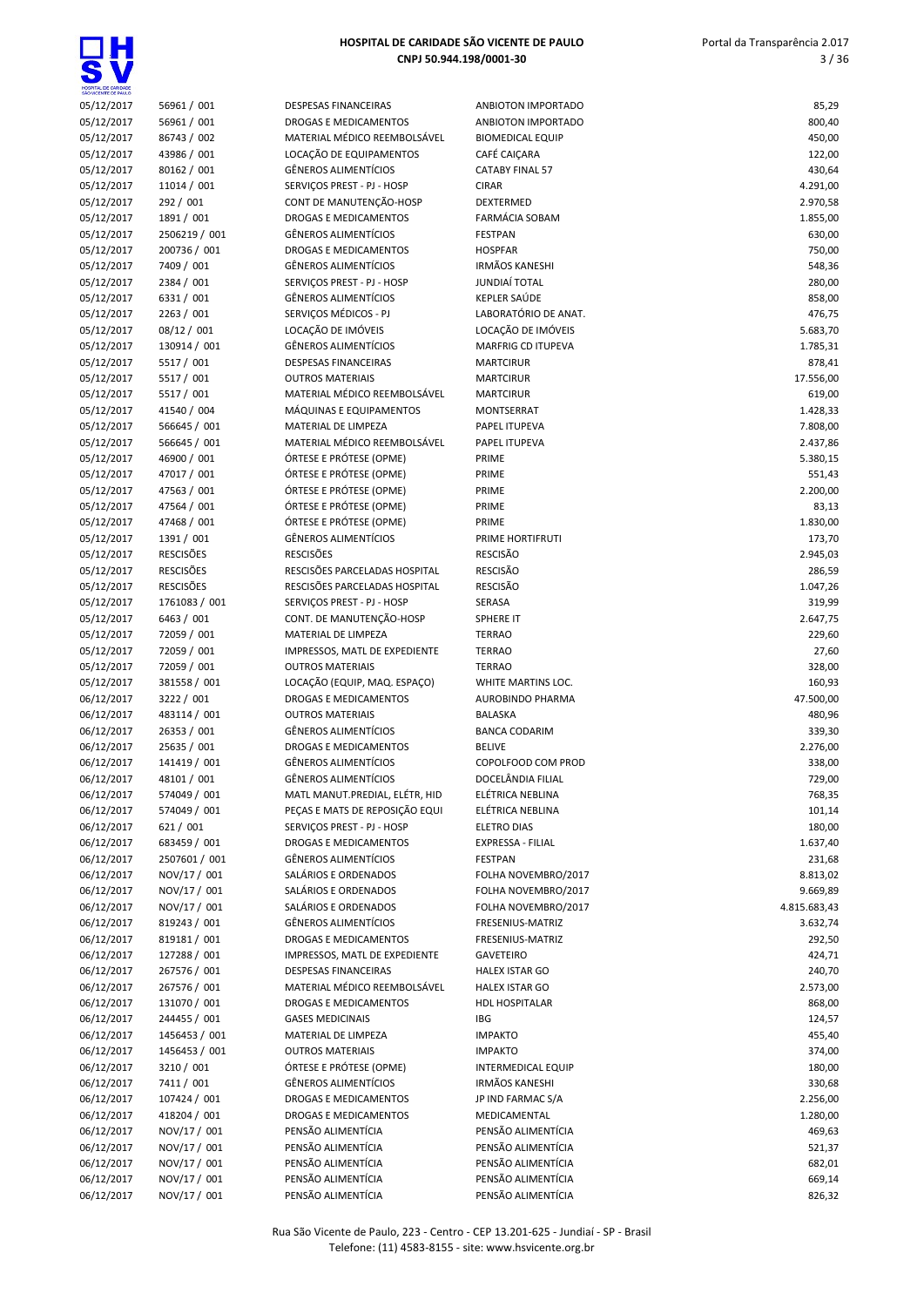$\overline{\mathbf{s}}$ 

| HOSPITAL DE CARIDADE<br>SÃO VICENTE DE PAULO |                   |                                          |                          |           |
|----------------------------------------------|-------------------|------------------------------------------|--------------------------|-----------|
| 06/12/2017                                   | NOV/17 / 001      | PENSÃO ALIMENTÍCIA                       | PENSÃO ALIMENTÍCIA       | 683,69    |
| 06/12/2017                                   | NOV/17 / 001      | PENSÃO ALIMENTÍCIA                       | PENSÃO ALIMENTÍCIA       | 187,51    |
| 06/12/2017                                   | NOV/17 / 001      | PENSÃO ALIMENTÍCIA                       | PENSÃO ALIMENTÍCIA       | 398,79    |
| 06/12/2017                                   | NOV/17 / 001      | PENSÃO ALIMENTÍCIA                       | PENSÃO ALIMENTÍCIA       | 55,42     |
| 06/12/2017                                   | NOV/17 / 001      | PENSÃO ALIMENTÍCIA                       | PENSÃO ALIMENTÍCIA       | 505,36    |
| 06/12/2017                                   | NOV/17 / 001      | PENSÃO ALIMENTÍCIA                       | PENSÃO ALIMENTÍCIA       | 5.586,36  |
| 06/12/2017                                   | NOV/17 / 001      | PENSÃO ALIMENTÍCIA                       | PENSÃO ALIMENTÍCIA       | 465,26    |
| 06/12/2017                                   | NOV/17 / 001      | PENSÃO ALIMENTÍCIA                       | PENSÃO ALIMENTÍCIA       | 476,33    |
| 06/12/2017                                   | NOV/17 / 001      | PENSÃO ALIMENTÍCIA                       | PENSÃO ALIMENTÍCIA       | 494,48    |
| 06/12/2017                                   | NOV/17 / 001      | PENSÃO ALIMENTÍCIA                       | PENSÃO ALIMENTÍCIA       | 388,29    |
| 06/12/2017                                   | NOV/17 / 001      | PENSÃO ALIMENTÍCIA                       | PENSÃO ALIMENTÍCIA       | 644,96    |
| 06/12/2017                                   | NOV/17 / 001      | PENSÃO ALIMENTÍCIA                       | PENSÃO ALIMENTÍCIA       | 9,37      |
| 06/12/2017                                   | NOV/17 / 001      | PENSÃO ALIMENTÍCIA                       | PENSÃO ALIMENTÍCIA       | 421,57    |
| 06/12/2017                                   | NOV/17 / 001      | PENSÃO ALIMENTÍCIA                       | PENSÃO ALIMENTÍCIA       | 156,90    |
| 06/12/2017                                   | NOV/17 / 001      | PENSÃO ALIMENTÍCIA                       | PENSÃO ALIMENTÍCIA       | 630,19    |
| 06/12/2017                                   | NOV/17 / 001      | PENSÃO ALIMENTÍCIA                       | PENSÃO ALIMENTÍCIA       | 555,57    |
| 06/12/2017                                   | NOV/17 / 001      | PENSÃO ALIMENTÍCIA                       | PENSÃO ALIMENTÍCIA       | 150,71    |
| 06/12/2017                                   | NOV/17 / 001      | PENSÃO ALIMENTÍCIA                       | PENSÃO ALIMENTÍCIA       | 2.140,22  |
| 06/12/2017                                   | NOV/17 / 001      | PENSÃO ALIMENTÍCIA                       | PENSÃO ALIMENTÍCIA       | 587,77    |
| 06/12/2017                                   | NOV/17 / 001      | PENSÃO ALIMENTÍCIA                       | PENSÃO ALIMENTÍCIA       | 2.342,50  |
| 06/12/2017                                   | NOV/17 / 001      | PENSÃO ALIMENTÍCIA<br>PENSÃO ALIMENTÍCIA | PENSÃO ALIMENTÍCIA       | 217,99    |
| 06/12/2017                                   | NOV/17 / 001      | PENSÃO ALIMENTÍCIA                       | PENSÃO ALIMENTÍCIA       | 449,01    |
| 06/12/2017                                   | NOV/17 / 001      |                                          | PENSÃO ALIMENTÍCIA       | 1.351,86  |
| 06/12/2017                                   | NOV/17 / 001      | PENSÃO ALIMENTÍCIA                       | PENSÃO ALIMENTÍCIA       | 899,81    |
| 06/12/2017                                   | <b>PROCESSO</b>   | CONTINGÊNCIAS CÍVEIS                     | <b>PROCESSO</b>          | 5.000,00  |
| 06/12/2017                                   | 755095 / 001      | DROGAS E MEDICAMENTOS                    | SANTA RITA               | 2.014,00  |
| 06/12/2017                                   | 92137 / 001       | MEDICAMENTOS CONTROLADOS                 | SOMA SP                  | 535,70    |
| 06/12/2017                                   | 92137 / 001       | DROGAS E MEDICAMENTOS                    | <b>SOMA SP</b>           | 2.838,30  |
| 06/12/2017                                   | 92132 / 001       | DROGAS E MEDICAMENTOS                    | SOMA SP                  | 20.944,00 |
| 06/12/2017                                   | 70030 / 001       | DROGAS E MEDICAMENTOS                    | SOQUIMICA LABORAT        | 882,50    |
| 06/12/2017                                   | 1146 / 001        | MATERIAL MÉDICO REEMBOLSÁVEL             | VISIONBAND               | 343,00    |
| 06/12/2017                                   | DEZEMBRO/17 / 001 | VALE REFEIÇÃO E ALIMENTAÇÃO              | <b>VR</b>                | 13.157,61 |
| 06/12/2017                                   | 76 / 001          | DROGAS E MEDICAMENTOS                    | WALKMED                  | 350,00    |
| 07/12/2017                                   | 29 / 001          | SERVIÇOS MÉDICOS - PJ                    | A L CLÍNICA              | 2.346,25  |
| 07/12/2017                                   | 22/001            | SERVIÇOS MÉDICOS - PJ                    | ABREU COSTA              | 4.927,12  |
| 07/12/2017                                   | 23 / 001          | SERVIÇOS MÉDICOS - PJ                    | <b>ABREU COSTA</b>       | 4.317,10  |
| 07/12/2017                                   | 97 / 001          | SERVIÇOS MÉDICOS - PJ                    | <b>ADVANCE</b>           | 7.038,75  |
| 07/12/2017                                   | 5/001             | SERVIÇOS MÉDICOS - PJ                    | ALESSANDRO MOURA         | 1.220,05  |
| 07/12/2017                                   | 4/001             | SERVICOS MÉDICOS - PJ                    | ALESSANDRO MOURA         | 3.050,12  |
| 07/12/2017                                   | 35 / 001          | SERVIÇOS MÉDICOS - PJ                    | <b>AMARAL ALVES</b>      | 9.760,40  |
| 07/12/2017                                   | 256 / 001         | SERVIÇOS MÉDICOS - PJ                    | AMAV                     | 1.173,12  |
| 07/12/2017                                   | 61 / 001          | SERVIÇOS MÉDICOS - PJ                    | AMS                      | 1.220,05  |
| 07/12/2017                                   | 184 / 001         | SERVICOS MÉDICOS - PJ                    | ANDRÉ LUIS               | 26.184,15 |
| 07/12/2017                                   | 29 / 001          | SERVIÇOS MÉDICOS - PJ                    | ANDRÉ VERTUAN            | 1.173,12  |
| 07/12/2017                                   | 20 / 001          | SERVIÇOS MÉDICOS - PJ                    | ANNA CLARA HEBLING       | 1.050,00  |
| 07/12/2017                                   | 24 / 001          | SERVIÇOS MÉDICOS - PJ                    | ARIANNIS OCANA DOMIN     | 1.050,00  |
| 07/12/2017                                   | 26416 / 001       | GÊNEROS ALIMENTÍCIOS                     | <b>BANCA CODARIM</b>     | 156,50    |
| 07/12/2017                                   | 639375 / 001      | DROGAS E MEDICAMENTOS                    | <b>BAXTER</b>            | 2.676,00  |
| 07/12/2017                                   | 25693 / 001       | DROGAS E MEDICAMENTOS                    | <b>BELIVE</b>            | 2.276,00  |
| 07/12/2017                                   | <b>PROCESSO</b>   | BLOQUEIO-ORD JUDICIAL                    | <b>BLOQUEIO JUDICIAL</b> | 5.984,24  |
| 07/12/2017                                   | 91 / 001          | SERVIÇOS MÉDICOS - PJ                    | <b>BONFOGO E BONFOGO</b> | 1.220,05  |
| 07/12/2017                                   | 47 / 001          | SERVICOS MÉDICOS - PJ                    | <b>BRUNA DIAS</b>        | 1.548,52  |
| 07/12/2017                                   | 110 / 001         | SERVICOS MÉDICOS - PJ                    | C E J SERVCS MÉDICOS     | 21.538,57 |
| 07/12/2017                                   | 119 / 001         | SERVIÇOS MÉDICOS - PJ                    | CABRAL VIEIRIA           | 15.931,03 |
| 07/12/2017                                   | 118 / 001         | SERVICOS MÉDICOS - PJ                    | CABRAL VIEIRIA           | 8.868,82  |
| 07/12/2017                                   | 424 / 001         | SERVIÇOS MÉDICOS - PJ                    | CAETANO                  | 10.558,13 |
| 07/12/2017                                   | 96 / 001          | SERVIÇOS MÉDICOS - PJ                    | <b>CAROLINE MORALES</b>  | 4.833,27  |
| 07/12/2017                                   | 234 / 001         | SERVIÇOS MÉDICOS - PJ                    | CARVALHO E FILHO SER     | 3.495,91  |
| 07/12/2017                                   | 38 / 001          | SERVIÇOS MÉDICOS - PJ                    | CÉLIA CRISTINA           | 3.613,22  |
| 07/12/2017                                   | 20 / 001          | SERVIÇOS MÉDICOS - PJ                    | <b>CEZAR LOPES</b>       | 1.173,12  |
| 07/12/2017                                   | 303827 / 001      | IMPRESSOS, MATL DE EXPEDIENTE            | CIL COM INFORMÁTICA      | 690,35    |
| 07/12/2017                                   | 411 / 001         | SERVIÇOS MÉDICOS - PJ                    | CLÍN. MED LUCISANO BI    | 3.378,60  |
| 07/12/2017                                   | 744 / 001         | SERVIÇOS MÉDICOS - PJ                    | CLÍNICA CARDIOLÓGICA     | 10.168,64 |
| 07/12/2017                                   | 1186 / 001        | SERVIÇOS MÉDICOS - PJ                    | CLÍNICA MÉD. SÃO PED     | 6.447,50  |
| 07/12/2017                                   | 38 / 001          | SERVIÇOS MÉDICOS - PJ                    | CLÍNICA MÉDICA SANTO     | 17.315,32 |
| 07/12/2017                                   | 159 / 001         | SERVIÇOS MÉDICOS - PJ                    | CPRS SERVIÇOS            | 9.385,00  |
| 07/12/2017                                   | 48 / 001          | SERVIÇOS MÉDICOS - PJ                    | CVA DE BRAZ              | 8.211,88  |
| 07/12/2017                                   | 86 / 001          | SERVIÇOS MÉDICOS - PJ                    | DET                      | 2.252,40  |
| 07/12/2017                                   | 61224 / 001       | <b>GÊNEROS ALIMENTÍCIOS</b>              | <b>DISTRIB HERNANDES</b> | 698,40    |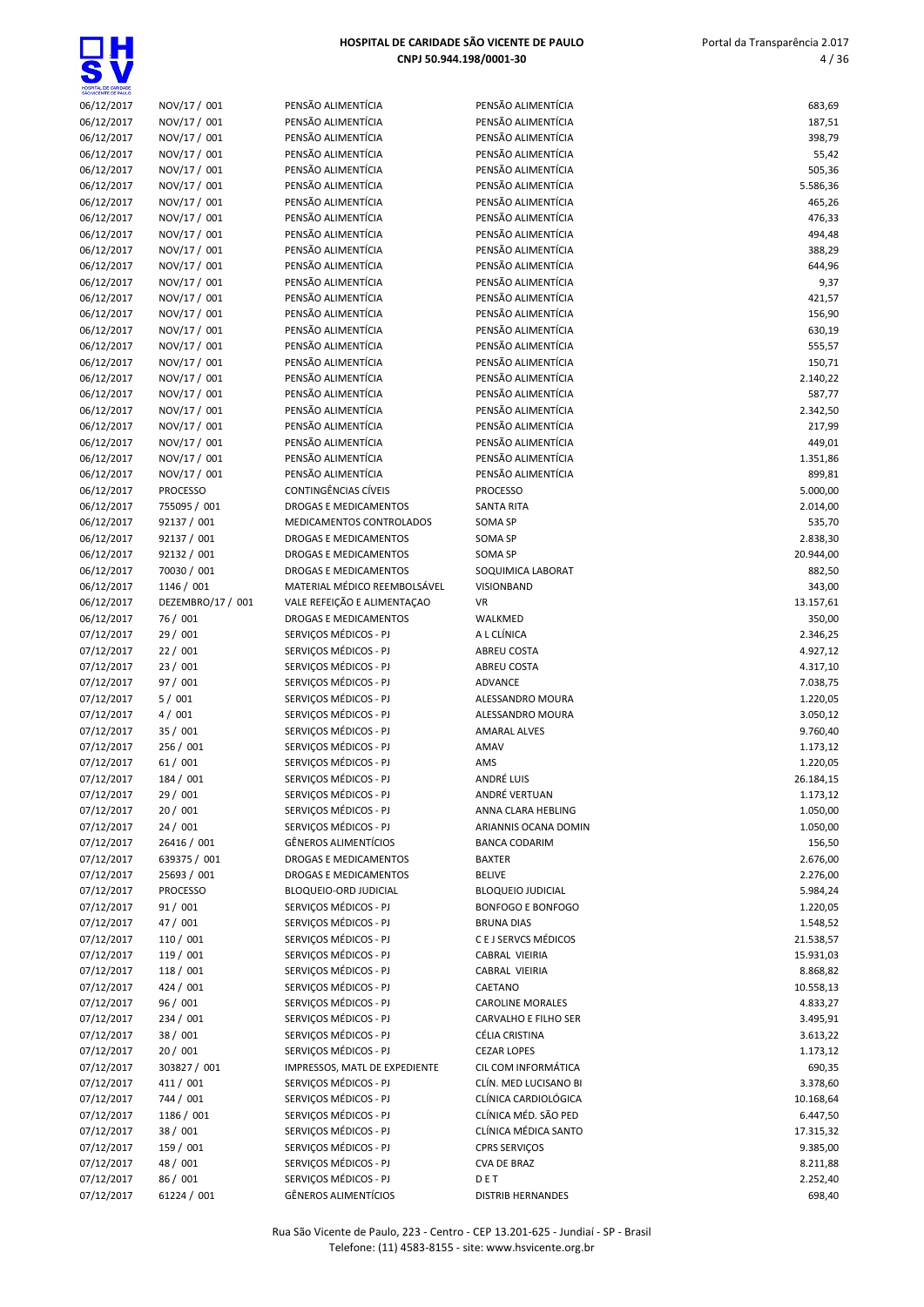$\overline{\bullet}$ 

| HOSPITAL DE CARIDADE<br>SÃO VICENTE DE PAULO |                         |                                                |                                     |                       |
|----------------------------------------------|-------------------------|------------------------------------------------|-------------------------------------|-----------------------|
| 07/12/2017                                   | 48316 / 001             | <b>GÊNEROS ALIMENTÍCIOS</b>                    | DOCELÂNDIA FILIAL                   | 304,00                |
| 07/12/2017                                   | 17 / 001                | SERVIÇOS MÉDICOS - PJ                          | DQA SERVIÇOS MÉDICOS                | 2.346,25              |
| 07/12/2017                                   | 17 / 001                | SERVIÇOS MÉDICOS - PJ                          | E M FUJI                            | 7.883,40              |
| 07/12/2017                                   | 1275569 / 001           | DROGAS E MEDICAMENTOS                          | <b>EUROFARMA</b>                    | 3.088,80              |
| 07/12/2017                                   | 56/001<br>53 / 001      | SERVIÇOS MÉDICOS - PJ                          | <b>FAGANELLI</b>                    | 5.274,37              |
| 07/12/2017                                   |                         | SERVIÇOS MÉDICOS - PJ                          | <b>FARIA GOMES</b>                  | 14.781,37             |
| 07/12/2017<br>07/12/2017                     | 51/001<br>134 / 001     | SERVIÇOS MÉDICOS - PJ<br>SERVIÇOS MÉDICOS - PJ | <b>FBN</b><br><b>FELIPE</b>         | 18.488,45<br>1.575,00 |
| 07/12/2017                                   | 38 / 001                | SERVIÇOS MÉDICOS - PJ                          | <b>FERREIRA DA SILVA</b>            | 1.220,05              |
| 07/12/2017                                   | NOV/17 / 001            | <b>FGTS HOSPITAL</b>                           | FGTS FOLHA NOVEMBRO/2017            | 552.728,87            |
| 07/12/2017                                   | NOV/17 / 001            | <b>FGTS HOSPITAL</b>                           | FGTS FOLHA NOVEMBRO/2017 - APRENDIZ | 347,48                |
| 07/12/2017                                   | NOV/17 / 001            | SALÁRIOS E ORDENADOS                           | FOLHA NOVEMBRO/2017                 | 5.747,52              |
| 07/12/2017                                   | 232 / 001               | SERVIÇOS MÉDICOS - PJ                          | <b>FRANZON LOURES</b>               | 10.558,12             |
| 07/12/2017                                   | 232 / 001               | SERVIÇOS MÉDICOS - PJ                          | <b>FREDERICOS</b>                   | 24.142,91             |
| 07/12/2017                                   | 233 / 001               | SERVIÇOS MÉDICOS - PJ                          | <b>FREDERICOS</b>                   | 4.692,50              |
| 07/12/2017                                   | 295484 / 001            | <b>GÊNEROS ALIMENTÍCIOS</b>                    | FRIOS DADO FINAL 54                 | 279,00                |
| 07/12/2017                                   | 14/001                  | SERVIÇOS MÉDICOS - PJ                          | <b>GALILEU CLÍNICA</b>              | 1.759,68              |
| 07/12/2017                                   | 30/001                  | SERVIÇOS MÉDICOS - PJ                          | <b>GALVES</b>                       | 12.669,75             |
| 07/12/2017                                   | 10/001                  | SERVICOS MÉDICOS - PJ                          | <b>GAMMA IMAGEM</b>                 | 2.346,25              |
| 07/12/2017                                   | 18/001                  | SERVICOS MÉDICOS - PJ                          | GIOVANA SCACHETTI ME                | 1.875,00              |
| 07/12/2017                                   | 108 / 001               | SERVIÇOS MÉDICOS - PJ                          | <b>GRACIL</b>                       | 7.742,62              |
| 07/12/2017                                   | 1566 / 001              | MATERIAL DE LIMPEZA                            | <b>GREEN BAGS</b>                   | 8.915,84              |
| 07/12/2017                                   | GRRF                    | <b>FGTS RESCISÓRIO</b>                         | <b>GRRF</b>                         | 22,13                 |
| 07/12/2017                                   | <b>GRRF</b>             | <b>FGTS RESCISÓRIO</b>                         | <b>GRRF</b>                         | 22,34                 |
| 07/12/2017                                   | 26/001                  | SERVICOS MÉDICOS - PJ                          | <b>GUARANA</b>                      | 11.121,22             |
| 07/12/2017                                   | 135 / 001               | SERVICOS MÉDICOS - PJ                          | <b>GUILHERME OTA VOSS</b>           | 1.126,20              |
| 07/12/2017                                   | 108 / 001               | SERVIÇOS MÉDICOS - PJ                          | <b>HDM</b>                          | 5.161,75              |
| 07/12/2017                                   | 149 / 001               | SERVIÇOS MÉDICOS - PJ                          | <b>HEBECLIN</b>                     | 492,71                |
| 07/12/2017                                   | 109/001                 | SERVIÇOS MÉDICOS - PJ                          | <b>HOLTZ</b>                        | 3.078,28              |
| 07/12/2017                                   | 244595 / 001            | <b>GASES MEDICINAIS</b>                        | <b>IBG</b>                          | 373,72                |
| 07/12/2017                                   | 117 / 001               | SERVIÇOS MÉDICOS - PJ                          | <b>ICTUS</b>                        | 8.596,66              |
| 07/12/2017                                   | 7421 / 001              | <b>GÊNEROS ALIMENTÍCIOS</b>                    | <b>IRMÃOS KANESHI</b>               | 309,35                |
| 07/12/2017                                   | 56 / 001                | SERVIÇOS MÉDICOS - PJ                          | <b>JESSICA ALINE MOURA</b>          | 13.490,95             |
| 07/12/2017                                   | 65 / 001                | SERVIÇOS MÉDICOS - PJ                          | JHL                                 | 5.396,38              |
| 07/12/2017                                   | 1206 / 001              | SERVIÇOS MÉDICOS - PJ<br><b>MOBILIÁRIO</b>     | <b>JOHE</b>                         | 1.126,20              |
| 07/12/2017                                   | 552 / 001<br>8177 / 001 | MATERIAL MÉDICO REEMBOLSÁVEL                   | <b>JUNPMAQ</b><br><b>KLEMMEN</b>    | 2.042,66              |
| 07/12/2017<br>07/12/2017                     | 23/001                  | SERVIÇOS MÉDICOS - PJ                          | <b>LARISSA SHINEIDER</b>            | 299,90<br>985,42      |
| 07/12/2017                                   | 132 / 001               | SERVIÇOS MÉDICOS - PJ                          | LIGER RISO                          | 3.378,60              |
| 07/12/2017                                   | 65 / 001                | SERVICOS MÉDICOS - PJ                          | LTA                                 | 2.400,00              |
| 07/12/2017                                   | 66 / 001                | SERVIÇOS MÉDICOS - PJ                          | LTA                                 | 3.700,00              |
| 07/12/2017                                   | 114/001                 | SERVIÇOS MÉDICOS - PJ                          | <b>LUCIANA VITTURI</b>              | 12.951,30             |
| 07/12/2017                                   | 3/001                   | SERVIÇOS MÉDICOS - PJ                          | LUIZ FELIPE ME                      | 7.800,00              |
| 07/12/2017                                   | 156 / 001               | SERVIÇOS MÉDICOS - PJ                          | LUIZ GUSTAVO                        | 500,59                |
| 07/12/2017                                   | 58 / 001                | SERVIÇOS MÉDICOS - PJ                          | MAIARA BRUNHARA                     | 14.452,90             |
| 07/12/2017                                   | 38 / 001                | SERVIÇOS MÉDICOS - PJ                          | MALAGUTI                            | 19.145,40             |
| 07/12/2017                                   | 37 / 001                | SERVICOS MÉDICOS - PJ                          | MARCELA SCHWARZ                     | 10.450,00             |
| 07/12/2017                                   | 67 / 001                | SERVICOS MÉDICOS - PJ                          | MARCOS SILVA QUEIROZ                | 6.194,10              |
| 07/12/2017                                   | 136606 / 001            | GÊNEROS ALIMENTÍCIOS                           | MARFRIG CD ITUPEVA                  | 2.617,34              |
| 07/12/2017                                   | 927362 / 001            | GÊNEROS ALIMENTÍCIOS                           | <b>MARIUSSO</b>                     | 200,19                |
| 07/12/2017                                   | 243 / 001               | SERVIÇOS MÉDICOS - PJ                          | MAX MED                             | 2.932,81              |
| 07/12/2017                                   | 13/001                  | SERVICOS MÉDICOS - PJ                          | MED CAMPOS SERVIÇOS                 | 6.287,95              |
| 07/12/2017                                   | 88 / 001                | SERVICOS MÉDICOS - PJ                          | MEDCENTER                           | 9.525,77              |
| 07/12/2017                                   | 307146 / 001            | <b>DROGAS E MEDICAMENTOS</b>                   | MEDCOMERCE                          | 4.480,01              |
| 07/12/2017                                   | 84 / 001                | SERVIÇOS MÉDICOS - PJ                          | <b>MORAES MACEDO</b>                | 4.504,80              |
| 07/12/2017                                   | 68 / 001                | SERVIÇOS MÉDICOS - PJ                          | MS CLÍNICA MÉDICA                   | 5.050,00              |
| 07/12/2017                                   | 70 / 001                | SERVIÇOS MÉDICOS - PJ                          | MS CLÍNICA MÉDICA                   | 1.250,00              |
| 07/12/2017                                   | 40 / 001                | SERVIÇOS MÉDICOS - PJ                          | NASCIMENTO E GOMES                  | 12.388,20             |
| 07/12/2017                                   | 32 / 001                | SERVIÇOS MÉDICOS - PJ                          | <b>NOLETO JARDIM</b>                | 3.613,22              |
| 07/12/2017                                   | 46174 / 001             | DROGAS E MEDICAMENTOS                          | <b>NOVAMED</b>                      | 10.420,00             |
| 07/12/2017                                   | 46175 / 001             | DROGAS E MEDICAMENTOS                          | NOVAMED                             | 1.200,00              |
| 07/12/2017                                   | 627/001                 | SERVIÇOS MÉDICOS - PJ                          | NV                                  | 19.168,86             |
| 07/12/2017                                   | 32 / 001                | SERVIÇOS MÉDICOS - PJ                          | OLMOS                               | 3.519,37              |
| 07/12/2017                                   | 53761 / 002             | DROGAS E MEDICAMENTOS                          | <b>ONCORIO</b>                      | 25.205,22             |
| 07/12/2017                                   | 54952 / 001             | DROGAS E MEDICAMENTOS                          | <b>ONCORIO</b>                      | 42.997,14             |
| 07/12/2017                                   | 45154 / 001             | DROGAS E MEDICAMENTOS                          | <b>OPEM</b>                         | 11.000,00             |
| 07/12/2017                                   | 45154 / 002             | DROGAS E MEDICAMENTOS                          | <b>OPEM</b>                         | 600,00                |
| 07/12/2017                                   | 248 / 001               | SERVIÇOS MÉDICOS - PJ                          | <b>OTOTORAX</b>                     | 2.956,28              |
| 07/12/2017                                   | 140 / 001               | SERVIÇOS MÉDICOS - PJ                          | <b>PAPS</b>                         | 4.298,33              |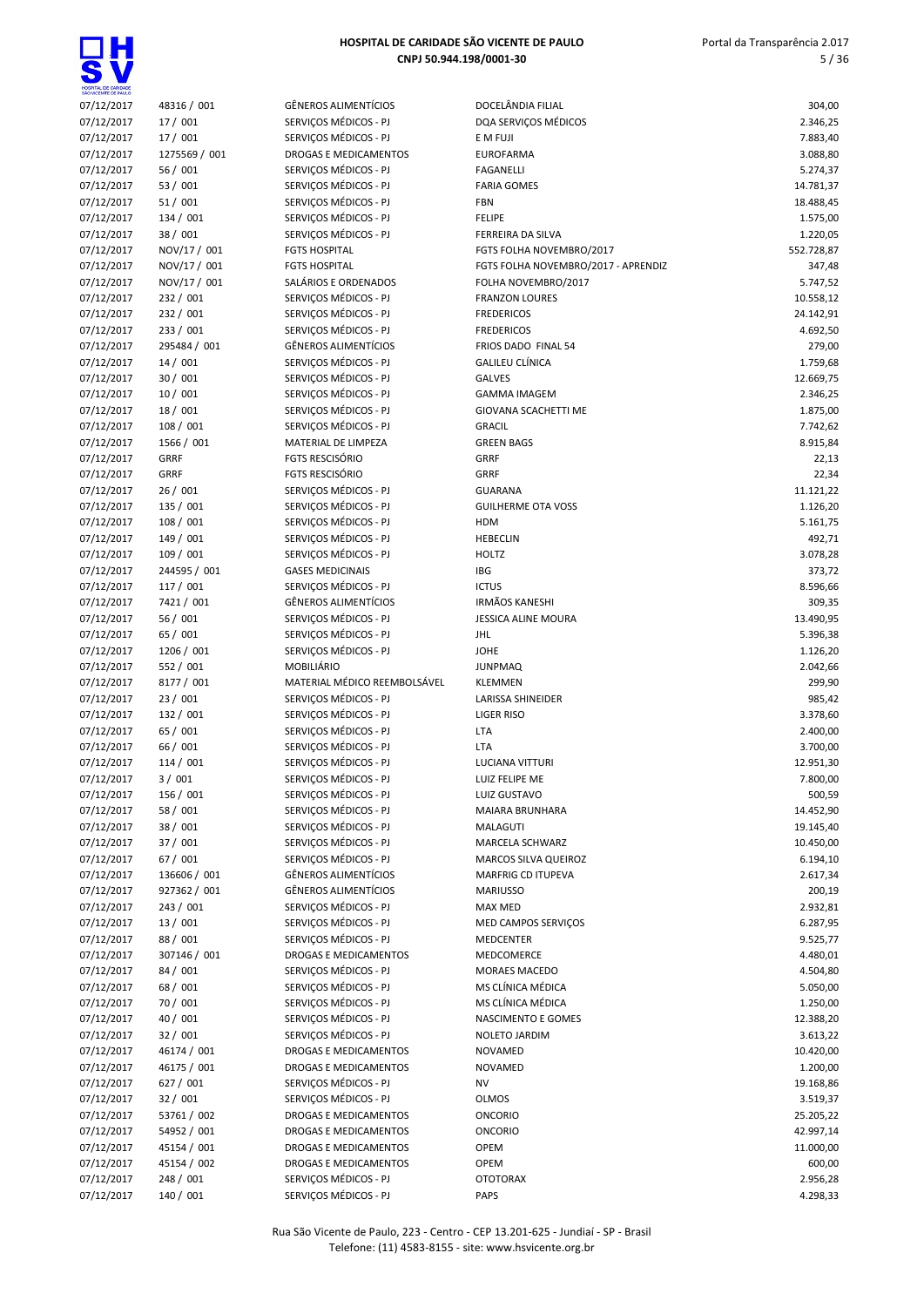

| ERVIÇOS MÉDICOS - PJ                |
|-------------------------------------|
| ENSÃO ALIMENTÍCIA                   |
| EÇAS E MATS DE REPOSIÇÃO EQUI       |
| ÊNEROS ALIMENTÍCIOS                 |
|                                     |
| ONTINGÊNCIAS TRABALHISTAS           |
| ONT DE MANUTENÇÃO-HOSP              |
| ERVIÇOS MÉDICOS - PJ                |
| ERVIÇOS MÉDICOS - PJ                |
|                                     |
| <b>APRESSOS, MATL DE EXPEDIENTE</b> |
| IATERIAL MÉDICO REEMBOLSÁVEL        |
| ESCISÕES                            |
|                                     |
| ESCISÕES                            |
| <b>ERVICOS MÉDICOS - PF</b>         |
| <b>ERVIÇOS MÉDICOS - PF</b>         |
| ERVIÇOS MÉDICOS - PJ                |
|                                     |
| ERVIÇOS MÉDICOS - PJ                |
| ROGAS E MEDICAMENTOS                |
| <b>ERVIÇOS MÉDICOS - PJ</b>         |
| ERVIÇOS MÉDICOS - PJ                |
|                                     |
| ERVIÇOS MÉDICOS - PJ                |
| ERVIÇOS MÉDICOS - PJ                |
| <b>ERVICOS MÉDICOS - PJ</b>         |
| ERVIÇOS MÉDICOS - PJ                |
|                                     |
| ERVIÇOS MÉDICOS - PJ                |
| ERVIÇOS MÉDICOS - PJ                |
| <b>ERVICOS MÉDICOS - PJ</b>         |
|                                     |
| ROGAS E MEDICAMENTOS                |
| <b>ERVICOS MÉDICOS - PJ</b>         |
| ERVIÇOS MÉDICOS - PJ                |
| ÊNEROS ALIMENTÍCIOS                 |
|                                     |
| OS CIRÚRGICOS                       |
| IATERIAL MÉDICO REEMBOLSÁVEL        |
| <b>ATERIAL MÉDICO REEMBOLSÁVEL</b>  |
| ÊNEROS ALIMENTÍCIOS                 |
|                                     |
| UTROS MATERIAIS                     |
| ATERIAL MÉDICO REEMBOLSÁVEL         |
| <b>VERGIA ELÉTRICA</b>              |
| EPÓSITO RECURSAL/JUDICIAL           |
|                                     |
| EPÓSITO RECURSAL/JUDICIAL           |
| ROGAS E MEDICAMENTOS                |
| ROGAS E MEDICAMENTOS                |
| OMBUSTÍVEIS E LUBRIFICANTES         |
|                                     |
| <b>ERVIÇOS MÉDICOS BOLSISTAS</b>    |
| GAIS E JURÍDICAS                    |
| GAIS E JURÍDICAS:                   |
|                                     |
| <b>EDICAMENTOS CONTROLADOS</b>      |
| ROGAS E MEDICAMENTOS                |
| ROGAS E MEDICAMENTOS                |
| <b>ASES MEDICINAIS</b>              |
|                                     |
| ECAS E MATS DE REPOSIÇÃO EQUI       |
| ÊNEROS ALIMENTÍCIOS                 |
| <b>RVIÇOS PREST - PJ - HOSP</b>     |
| )CAÇÃO DE IMÓVEIS                   |
| )CAÇÃO DE IMÓVEIS                   |
|                                     |
| IATERIAL MÉDICO REEMBOLSÁVEL        |
| ERVIÇOS MÉDICOS - PJ                |
| <b>ERVIÇOS PREST - PJ - HOSP</b>    |
|                                     |
| <b>ERVIÇOS PREST - PJ - HOSP</b>    |
| RTESE E PRÓTESE (OPME)              |
| RTESE E PRÓTESE (OPME)              |
| RTESE E PRÓTESE (OPME)              |
|                                     |
| EÇAS E MATS DE REPOSIÇÃO EQUI       |
| EÇAS E MATS DE REPOSIÇÃO EQUI       |
| <b>ASES MEDICINAIS</b>              |
| <b>ASES MEDICINAIS</b>              |
| <b>ASES MEDICINAIS</b>              |
|                                     |
| )CAÇÃO (EQUIP, MÁQ. ESPAÇO)         |
| ÊNEROS ALIMENTÍCIOS                 |
|                                     |

| SHO WOENTE DE PAULO      |                             |                                                 |                                  |                      |
|--------------------------|-----------------------------|-------------------------------------------------|----------------------------------|----------------------|
| 07/12/2017               | 47 / 001                    | SERVIÇOS MÉDICOS - PJ                           | PC POLLI                         | 2.956,27             |
| 07/12/2017               | NOV/17 / 001                | PENSÃO ALIMENTÍCIA                              | PENSÃO ALIMENTÍCIA               | 1.304,71             |
| 07/12/2017               | 1152 / 001                  | PECAS E MATS DE REPOSIÇÃO EQUI                  | PENTAX MEDICAL                   | 225,00               |
| 07/12/2017               | 313202 / 001                | <b>GÊNEROS ALIMENTÍCIOS</b>                     | POLIFRIGOR S.A.                  | 901,38               |
| 07/12/2017               | <b>PROCESSO</b>             | CONTINGÊNCIAS TRABALHISTAS                      | <b>PROCESSO</b>                  | 1.738,83             |
| 07/12/2017               | 25/001                      | CONT DE MANUTENÇÃO-HOSP                         | PROMAN                           | 23.246,21            |
| 07/12/2017               | 1550 / 001                  | SERVICOS MÉDICOS - PJ                           | <b>PROMEDIC</b>                  | 7.038,75             |
| 07/12/2017               | 47 / 001                    | SERVIÇOS MÉDICOS - PJ                           | PUPO HEALTHCARE                  | 6.897,98             |
|                          |                             |                                                 |                                  |                      |
| 07/12/2017               | 55932 / 001                 | IMPRESSOS, MATL DE EXPEDIENTE                   | REAL DISTRIBUIDORA               | 293,82               |
| 07/12/2017               | 55932 / 001                 | MATERIAL MÉDICO REEMBOLSÁVEL                    | REAL DISTRIBUIDORA               | 6,98                 |
| 07/12/2017               | <b>RESCISÕES</b>            | <b>RESCISÕES</b>                                | <b>RESCISÃO</b>                  | 2.766,62             |
| 07/12/2017               | <b>RESCISÕES</b>            | <b>RESCISÕES</b>                                | <b>RESCISÃO</b>                  | 2.606,91             |
| 07/12/2017               | NOV/17 / 001                | SERVIÇOS MÉDICOS - PF                           | <b>RPA</b>                       | 1.193,40             |
| 07/12/2017               | NOV/17 / 001                | SERVIÇOS MÉDICOS - PF                           | <b>RPA</b>                       | 2.605,20             |
| 07/12/2017               | 88 / 001                    | SERVIÇOS MÉDICOS - PJ                           | SAIGA                            | 1.173,12             |
| 07/12/2017               | 161 / 001                   | SERVIÇOS MÉDICOS - PJ                           | SALUT                            | 9.150,38             |
| 07/12/2017               | 102067 / 001                | DROGAS E MEDICAMENTOS                           | SANOBIOL                         | 1.680,00             |
| 07/12/2017               | 5/001                       | SERVIÇOS MÉDICOS - PJ                           | SOUCCAR E PARRA                  | 4.317,10             |
| 07/12/2017               | 6/001                       | SERVIÇOS MÉDICOS - PJ                           | SOUCCAR E PARRA                  | 8.728,05             |
| 07/12/2017               | 73 / 001                    | SERVICOS MÉDICOS - PJ                           | SOUZA MARQUES                    | 2.956,27             |
| 07/12/2017               | 9/001                       | SERVICOS MÉDICOS - PJ                           | <b>STELLA BINNA</b>              | 2.625,00             |
| 07/12/2017               | 82 / 001                    | SERVIÇOS MÉDICOS - PJ                           | <b>TALLES RAVID</b>              | 16.799,15            |
| 07/12/2017               | 31/001                      | SERVIÇOS MÉDICOS - PJ                           | THE DOCTORS                      | 1.970,85             |
| 07/12/2017               | 83 / 001                    | SERVIÇOS MÉDICOS - PJ                           | <b>TMCM</b>                      | 4.692,50             |
| 07/12/2017               | 40 / 001                    | SERVIÇOS MÉDICOS - PJ                           | <b>TOSHIKAZU</b>                 |                      |
|                          |                             |                                                 |                                  | 12.270,88            |
| 07/12/2017               | 84 / 001                    | SERVIÇOS MÉDICOS - PJ                           | <b>VEGA</b>                      | 8.868,82             |
| 07/12/2017               | 49893 / 001                 | DROGAS E MEDICAMENTOS                           | VERBENNA                         | 1.051,50             |
| 07/12/2017               | 39 / 001                    | SERVIÇOS MÉDICOS - PJ                           | VIEIRA KUMAMOTO                  | 5.912,55             |
| 07/12/2017               | 179 / 001                   | SERVIÇOS MÉDICOS - PJ                           | <b>WF JUNDIAI</b>                | 11.496,62            |
| 08/12/2017               | 26442 / 001                 | <b>GÊNEROS ALIMENTÍCIOS</b>                     | <b>BANCA CODARIM</b>             | 71,55                |
| 08/12/2017               | 86094 / 002                 | <b>FIOS CIRÚRGICOS</b>                          | <b>BIOMEDICAL EQUIP</b>          | 316,00               |
| 08/12/2017               | 86094 / 002                 | MATERIAL MÉDICO REEMBOLSÁVEL                    | <b>BIOMEDICAL EQUIP</b>          | 4.371,70             |
| 08/12/2017               | 758062 / 002                | MATERIAL MÉDICO REEMBOLSÁVEL                    | CBS                              | 55,20                |
| 08/12/2017               | 766329 / 001                | <b>GÊNEROS ALIMENTÍCIOS</b>                     | <b>CDI</b>                       | 1.457,39             |
| 08/12/2017               | 946860 / 001                | <b>OUTROS MATERIAIS</b>                         | <b>COMERCIAL RIOCLARENS</b>      | 163,48               |
| 08/12/2017               | 946860 / 001                | MATERIAL MÉDICO REEMBOLSÁVEL                    | <b>COMERCIAL RIOCLARENS</b>      | 822,40               |
| 08/12/2017               | 1691212 / 001               | <b>ENERGIA ELÉTRICA</b>                         | CPFL                             | 93.883,19            |
| 08/12/2017               | <b>PROCESSO</b>             | DEPÓSITO RECURSAL/JUDICIAL                      | <b>DEP JUDICIAL</b>              | 9.189,00             |
|                          |                             |                                                 |                                  |                      |
| 08/12/2017               | <b>PROCESSO</b>             | DEPÓSITO RECURSAL/JUDICIAL                      | <b>DEP JUDICIAL</b>              | 9.189,00             |
| 08/12/2017               | 269459 / 001                | DROGAS E MEDICAMENTOS                           | <b>ELI LILLY</b>                 | 1.005,44             |
| 08/12/2017               | 683394 / 001                | DROGAS E MEDICAMENTOS                           | EXPRESSA - FILIAL                | 1.605,80             |
| 08/12/2017               | 25506 / 001                 | COMBUSTÍVEIS E LUBRIFICANTES                    | <b>FAIRI GAS</b>                 | 292,00               |
| 08/12/2017               | NOV/17 / 001                | SERVICOS MÉDICOS BOLSISTAS                      | FOLHA NOVEMBRO/2017 - RESIDENTES | 63.944,16            |
| 08/12/2017               | PROCESSO                    | LEGAIS E JURÍDICAS                              | <b>GRU PROCESSO</b>              | 800,00               |
| 08/12/2017               | <b>PROCESSO</b>             | LEGAIS E JURÍDICAS                              | <b>GRU PROCESSO</b>              | 240,00               |
| 08/12/2017               | 129457 / 001                | MEDICAMENTOS CONTROLADOS                        | <b>HDL HOSPITALAR</b>            | 360,00               |
| 08/12/2017               | 129457 / 001                | DROGAS E MEDICAMENTOS                           | <b>HDL HOSPITALAR</b>            | 515,00               |
| 08/12/2017               | 196719 / 001                | DROGAS E MEDICAMENTOS                           | <b>HOSPFAR</b>                   | 16.792,00            |
| 08/12/2017               | 34525 / 001                 | <b>GASES MEDICINAIS</b>                         | <b>IBG CRYO FILIAL</b>           | 4.865,98             |
| 08/12/2017               | 7385 / 002                  | PEÇAS E MATS DE REPOSIÇÃO EQUI                  | <b>IPABRAS</b>                   | 2.662,54             |
| 08/12/2017               | 7428 / 001                  | GÊNEROS ALIMENTÍCIOS                            | <b>IRMÃOS KANESHI</b>            | 315,85               |
| 08/12/2017               | 456 / 001                   | SERVIÇOS PREST - PJ - HOSP                      | LIBA CONTABILIDADE               | 6.300,00             |
|                          |                             |                                                 |                                  |                      |
| 08/12/2017               | 08/12 / 001                 | LOCAÇÃO DE IMÓVEIS                              | LOCAÇÃO DE IMÓVEIS               | 3.188,16             |
| 08/12/2017               | 08/12 / 001                 | LOCAÇÃO DE IMÓVEIS                              | LOCAÇÃO DE IMÓVEIS               | 3.188,15             |
| 08/12/2017               | 46734 / 001                 | MATERIAL MÉDICO REEMBOLSÁVEL                    | <b>MAX MEDICAL</b>               | 687,30               |
| 08/12/2017               | 208 / 001                   | SERVICOS MÉDICOS - PJ                           | <b>MPFL</b>                      | 6.836,98             |
| 08/12/2017               | 4848 / 001                  | SERVIÇOS PREST - PJ - HOSP                      | MR ESTOFADOS E DECOR             | 1.720,00             |
| 08/12/2017               | 79 / 001                    | SERVIÇOS PREST - PJ - HOSP                      | MUNAROLO E SEDANO                | 12.000,00            |
| 08/12/2017               | 41532 / 001                 | ÓRTESE E PRÓTESE (OPME)                         | ORTHO SYSTEM                     | 27,71                |
| 08/12/2017               | 41533 / 001                 | ÓRTESE E PRÓTESE (OPME)                         | ORTHO SYSTEM                     | 327,61               |
| 08/12/2017               | 41508 / 001                 | ÓRTESE E PRÓTESE (OPME)                         | ORTHO SYSTEM                     | 275,48               |
| 08/12/2017               | 41299 / 001                 | PEÇAS E MATS DE REPOSIÇÃO EQUI                  | <b>OXILUZ</b>                    | 30,02                |
| 08/12/2017               | 41299 / 001                 | PEÇAS E MATS DE REPOSIÇÃO EQUI                  | <b>OXILUZ</b>                    | 379,39               |
| 08/12/2017               | 41299 / 001                 | <b>GASES MEDICINAIS</b>                         | <b>OXILUZ</b>                    | 4.795,61             |
| 08/12/2017               | 41299 / 001                 | <b>GASES MEDICINAIS</b>                         | <b>OXILUZ</b>                    | 379,38               |
| 08/12/2017               | 41300 / 001                 | <b>GASES MEDICINAIS</b>                         | <b>OXILUZ</b>                    | 927,00               |
|                          | 1455 / 001                  | LOCAÇÃO (EQUIP, MÁQ. ESPAÇO)                    | PANMEDICA                        | 1.650,00             |
| 08/12/2017               |                             |                                                 |                                  |                      |
| 08/12/2017<br>08/12/2017 | 568493 / 001<br>84803 / 001 | GÊNEROS ALIMENTÍCIOS<br>CONT DE MANUTENCAO-HOSP | PAPEL ITUPEVA<br><b>PIXFON</b>   | 1.188,98<br>1.394.60 |
|                          |                             |                                                 |                                  |                      |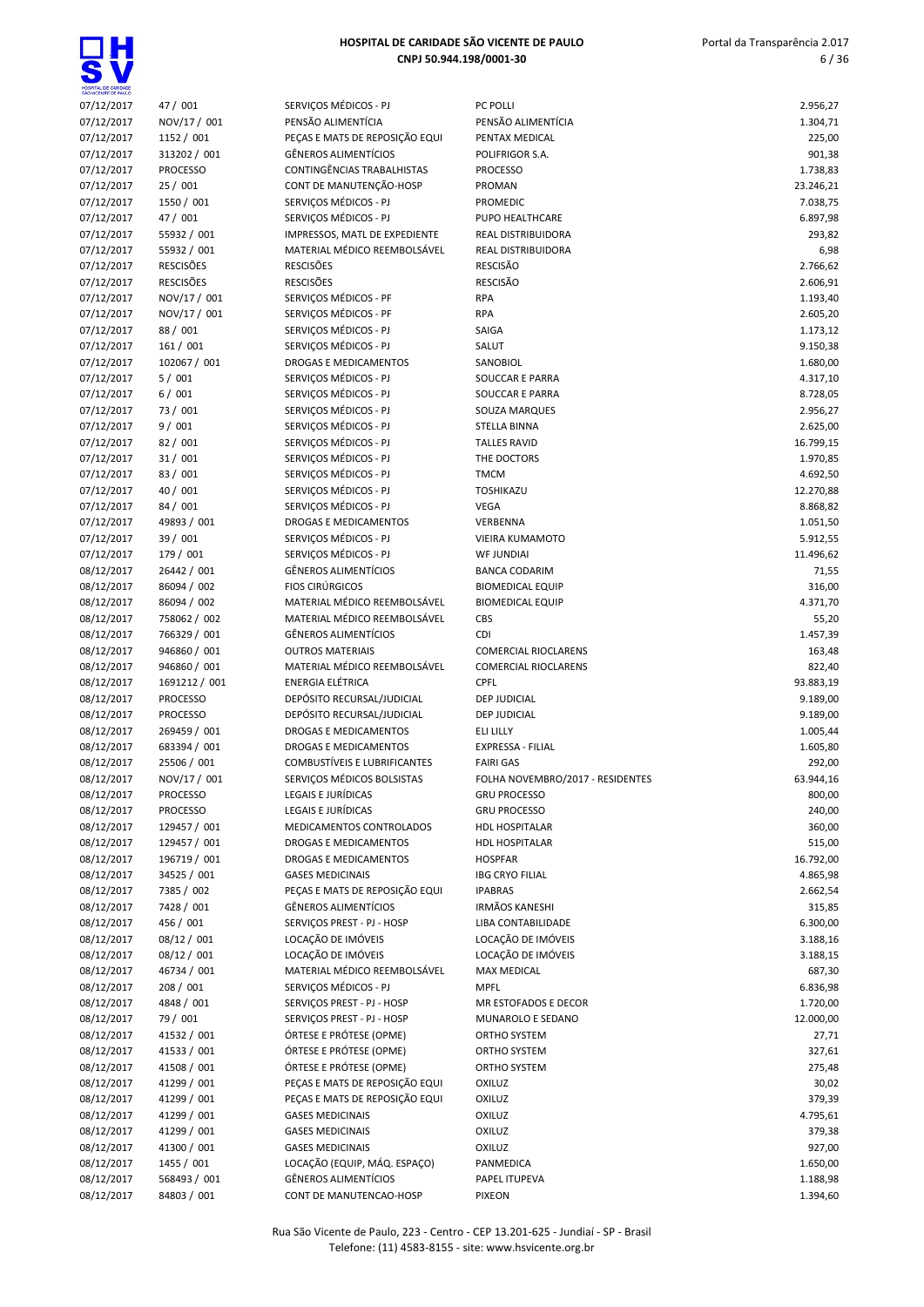

| SÃO VICENTE DE PAULO     |                            |                                                         |                                  |                      |
|--------------------------|----------------------------|---------------------------------------------------------|----------------------------------|----------------------|
| 08/12/2017               | 47591 / 001                | ÓRTESE E PRÓTESE (OPME)                                 | PRIME                            | 146,64               |
| 08/12/2017               | 47637 / 001                | ÓRTESE E PRÓTESE (OPME)                                 | PRIME                            | 913,16               |
| 08/12/2017               | 47688 / 001                | ÓRTESE E PRÓTESE (OPME)                                 | PRIME                            | 1.300,00             |
| 08/12/2017               | 47590 / 001                | ÓRTESE E PRÓTESE (OPME)                                 | PRIME                            | 1.010,56             |
| 08/12/2017<br>08/12/2017 | 47589 / 001<br>47592 / 001 | ÓRTESE E PRÓTESE (OPME)<br>ÓRTESE E PRÓTESE (OPME)      | PRIME<br>PRIME                   | 202,06<br>180,58     |
| 08/12/2017               | 47691 / 001                | ÓRTESE E PRÓTESE (OPME)                                 | PRIME                            | 5.380,15             |
| 08/12/2017               | 1407 / 001                 | <b>GÊNEROS ALIMENTÍCIOS</b>                             | PRIME HORTIFRUTI                 | 21,90                |
| 08/12/2017               | PROCESSO                   | CONTINGENCIAS TRABALHISTAS                              | <b>PROCESSO</b>                  | 3.000,00             |
| 08/12/2017               | <b>PROCESSO</b>            | CONTINGENCIAS TRABALHISTAS                              | <b>PROCESSO</b>                  | 1.590,00             |
| 08/12/2017               | <b>RESCISÕES</b>           | RESCISÕES PARCELADAS HOSPITAL                           | <b>RESCISÃO</b>                  | 6.322,54             |
| 08/12/2017               | <b>RESCISÕES</b>           | RESCISÕES PARCELADAS HOSPITAL                           | <b>RESCISÃO</b>                  | 3.648,29             |
| 08/12/2017               | <b>RESCISÕES</b>           | RESCISÕES PARCELADAS HOSPITAL                           | <b>RESCISÃO</b>                  | 4.397,66             |
| 08/12/2017               | <b>RESCISÕES</b>           | RESCISÕES PARCELADAS HOSPITAL                           | RESCISÃO                         | 2.213,93             |
| 08/12/2017               | 297988 / 001               | MATL MANUT.PREDIAL, ELÉTR, HID                          | <b>RONDI</b>                     | 703,44               |
| 08/12/2017               | 297988 / 001               | MATERIAL PERMANENTE                                     | <b>RONDI</b>                     | 58,40                |
| 08/12/2017               | 105894 / 001               | MATL MANUT.PREDIAL, ELÉTR, HID                          | <b>SACI TINTAS</b>               | 360,00               |
| 08/12/2017               | 2153285 / 001              | IMPRESSOS, MATL DE EXPEDIENTE                           | <b>SALES</b>                     | 2.370,00             |
| 08/12/2017               | 29 / 001                   | SERVIÇOS PREST - PJ - HOSP                              | SAMANTHA P MACHADO D             | 10.000,00            |
| 08/12/2017               | 21523 / 001                | PEÇAS E MATS DE REPOSIÇÃO EQUI                          | SAUBERN                          | 175,18               |
| 08/12/2017               | 104 / 001                  | SERVIÇOS PREST - PJ - HOSP                              | VITALTEC COM E SERV              | 1.200,00             |
| 08/12/2017               | 103 / 001                  | SERVICOS PREST - PJ - HOSP                              | VITALTEC COM E SERV              | 2.400,00             |
| 08/12/2017               | 51411 / 001                | MATERIAL MÉDICO REEMBOLSÁVEL                            | WORKMED                          | 278,00               |
| 11/12/2017<br>11/12/2017 | 11611 / 001<br>11612 / 001 | <b>OUTROS MATERIAIS</b><br>MATERIAL MÉDICO REEMBOLSÁVEL | <b>ALIANCA</b><br><b>ALIANCA</b> | 1.208,00<br>8.960,00 |
| 11/12/2017               | 2026 / 001                 | SERVIÇOS PREST - PJ - HOSP                              | ASO SAUDE                        | 1.689,30             |
| 11/12/2017               | 166714 / 001               | DROGAS E MEDICAMENTOS                                   | ATIVA GO                         | 356,05               |
| 11/12/2017               | 26473 / 001                | <b>GÊNEROS ALIMENTÍCIOS</b>                             | <b>BANCA CODARIM</b>             | 283,10               |
| 11/12/2017               | 26457 / 001                | <b>GÊNEROS ALIMENTÍCIOS</b>                             | <b>BANCA CODARIM</b>             | 50,60                |
| 11/12/2017               | 14279 / 001                | <b>COMBUSTIVEIS E LUBRIFICANTES</b>                     | <b>BATE BOLA</b>                 | 1.187,23             |
| 11/12/2017               | 87922 / 001                | MATERIAL MÉDICO REEMBOLSÁVEL                            | <b>BIOMEDICAL EQUIP</b>          | 385,00               |
| 11/12/2017               | 87921 / 001                | MATERIAL MÉDICO REEMBOLSÁVEL                            | <b>BIOMEDICAL EQUIP</b>          | 1.275,00             |
| 11/12/2017               | 1310695 / 001              | ÓRTESE E PRÓTESE (OPME)                                 | <b>BOSTON SCIENTIFIC</b>         | 672,00               |
| 11/12/2017               | 1310696 / 001              | ÓRTESE E PRÓTESE (OPME)                                 | <b>BOSTON SCIENTIFIC</b>         | 940,80               |
| 11/12/2017               | 1310679 / 001              | ÓRTESE E PRÓTESE (OPME)                                 | <b>BOSTON SCIENTIFIC</b>         | 672,00               |
| 11/12/2017               | 1310692 / 001              | ÓRTESE E PRÓTESE (OPME)                                 | <b>BOSTON SCIENTIFIC</b>         | 672,00               |
| 11/12/2017               | 685573 / 001               | DROGAS E MEDICAMENTOS                                   | <b>BRAILE</b>                    | 1.050,71             |
| 11/12/2017               | 1484 / 001                 | SERVIÇOS PREST - PJ - HOSP                              | C.HOFFMAN                        | 419,00               |
| 11/12/2017               | 08/60 / 001                | FINANCIAMENTOS BANCÁRIOS                                | CAIXA ECONÔMICA FEDE             | 823.428,73           |
| 11/12/2017               | 755221/003                 | MATERIAL DE USO PAC.NÃO REEMB                           | CBS                              | 4,39                 |
| 11/12/2017<br>11/12/2017 | 762105 / 001<br>755221/003 | <b>OUTROS MATERIAIS</b><br><b>OUTROS MATERIAIS</b>      | CBS<br>CBS                       | 44,84<br>334,71      |
| 11/12/2017               | 762105 / 001               | MATERIAL MÉDICO REEMBOLSÁVEL                            | CBS                              | 643,47               |
| 11/12/2017               | 755221/003                 | MATERIAL MÉDICO REEMBOLSÁVEL                            | CBS                              | 994,64               |
| 11/12/2017               | 19796 / 001                | MATERIAL MÉDICO REEMBOLSÁVEL                            | CHOLMED                          | 950,60               |
| 11/12/2017               | 876845 / 001               | MATERIAL MÉDICO REEMBOLSÁVEL                            | CIRÚRGICA FERNANDES              | 4.021,84             |
| 11/12/2017               | 947300 / 001               | DROGAS E MEDICAMENTOS                                   | <b>COMERCIAL RIOCLARENS</b>      | 446,69               |
| 11/12/2017               | NOV/17 / 001               | VRS A REPASSAR-FOLHA-HOSP                               | CONTRIBUIÇÃO CONFEDERATIVA       | 10.598,37            |
| 11/12/2017               | NOV/17 / 001               | VRS A REPASSAR-FOLHA-HOSP                               | CONVÊNIO CLUBE IPIRANGA          | 1.440,00             |
| 11/12/2017               | NOV/17 / 001               | VRS A REPASSAR-FOLHA-HOSP                               | CONVÊNIO FARMAVIDA               | 55.293,19            |
| 11/12/2017               | 141718 / 001               | <b>GÊNEROS ALIMENTÍCIOS</b>                             | COPOLFOOD COM PROD               | 593,04               |
| 11/12/2017               | 1881190 / 001              | <b>OUTROS MATERIAIS</b>                                 | CRISTÁLIA                        | 6.960,00             |
| 11/12/2017               | 1880120 / 001              | MEDICAMENTOS CONTROLADOS                                | CRISTÁLIA                        | 20,00                |
| 11/12/2017               | 1880337 / 001              | DROGAS E MEDICAMENTOS                                   | CRISTÁLIA                        | 850,00               |
| 11/12/2017               | <b>PROCESSO</b>            | LEGAIS E JURÍDICAS                                      | DEP. JUDICIAL                    | 1.000,00             |
| 11/12/2017               | 574860 / 001               | MATL MANUT.PREDIAL, ELÉTR, HID                          | ELÉTRICA NEBLINA                 | 1.800,00             |
| 11/12/2017               | 575097 / 001               | MATL MANUT.PREDIAL, ELÉTR, HID                          | ELÉTRICA NEBLINA                 | 2.374,80             |
| 11/12/2017               | 575097 / 001               | PEÇAS E MATS DE REPOSIÇÃO EQUI                          | ELÉTRICA NEBLINA                 | 8,00                 |
| 11/12/2017               | 510690 / 001               | IMPRESSOS, MATL DE EXPEDIENTE                           | <b>ESPACIAL</b>                  | 731,41               |
| 11/12/2017               | 172277 / 001               | DROGAS E MEDICAMENTOS                                   | <b>FARMARIN</b>                  | 2.552,40             |
| 11/12/2017<br>11/12/2017 | 3133 / 001<br>3133 / 001   | <b>GËNEROS ALIMENTÍCIOS</b><br>MEDICAMENTOS CONTROLADOS | FARMAVIDA<br>FARMAVIDA           | 110,00<br>163,84     |
| 11/12/2017               | 3133 / 001                 | DROGAS E MEDICAMENTOS                                   | FARMAVIDA                        | 376,93               |
| 11/12/2017               | 9841 / 001                 | IMPRESSOS, MATL DE EXPEDIENTE                           | <b>FEMAG PASTAS</b>              | 2.900,00             |
| 11/12/2017               | 784218 / 003               | <b>GÊNEROS ALIMENTÍCIOS</b>                             | FRESENIUS-MATRIZ                 | 1.032,49             |
| 11/12/2017               | 35171 / 002                | MATERIAL MÉDICO REEMBOLSÁVEL                            | <b>FUTURA</b>                    | 3.295,00             |
| 11/12/2017               | <b>PROCESSO</b>            | LEGAIS E JURÍDICAS                                      | <b>GPS PROCESSO</b>              | 218,57               |
| 11/12/2017               | 653 / 001                  | IMPRESSOS, MATL DE EXPEDIENTE                           | <b>GRAFICA MEGA FLEX</b>         | 2.863,80             |
| 11/12/2017               | PROCESSO                   | LEGAIS E JURÍDICAS                                      | <b>GRU PROCESSO</b>              | 200,00               |

| SÃO VICENTE DE PAULO     |                                      |                                                                |                                    |                    |
|--------------------------|--------------------------------------|----------------------------------------------------------------|------------------------------------|--------------------|
| 08/12/2017               | 47591 / 001                          | ÓRTESE E PRÓTESE (OPME)                                        | PRIME                              | 146,64             |
| 08/12/2017               | 47637 / 001                          | ÓRTESE E PRÓTESE (OPME)                                        | PRIME                              | 913,16             |
| 08/12/2017               | 47688 / 001                          | ÓRTESE E PRÓTESE (OPME)                                        | PRIME                              | 1.300,00           |
| 08/12/2017               | 47590 / 001                          | ÓRTESE E PRÓTESE (OPME)                                        | PRIME                              | 1.010,56           |
| 08/12/2017               | 47589 / 001                          | ÓRTESE E PRÓTESE (OPME)                                        | PRIME                              | 202,06             |
| 08/12/2017               | 47592 / 001                          | ÓRTESE E PRÓTESE (OPME)                                        | PRIME                              | 180,58             |
| 08/12/2017               | 47691 / 001                          | ÓRTESE E PRÓTESE (OPME)                                        | PRIME                              | 5.380,15           |
| 08/12/2017               | 1407 / 001                           | GÊNEROS ALIMENTÍCIOS                                           | PRIME HORTIFRUTI                   | 21,90              |
| 08/12/2017               | <b>PROCESSO</b>                      | CONTINGENCIAS TRABALHISTAS                                     | <b>PROCESSO</b>                    | 3.000,00           |
| 08/12/2017               | <b>PROCESSO</b>                      | CONTINGENCIAS TRABALHISTAS                                     | <b>PROCESSO</b>                    | 1.590,00           |
| 08/12/2017               | <b>RESCISÕES</b>                     | RESCISÕES PARCELADAS HOSPITAL                                  | RESCISÃO                           | 6.322,54           |
| 08/12/2017               | <b>RESCISÕES</b>                     | RESCISÕES PARCELADAS HOSPITAL                                  | <b>RESCISÃO</b>                    | 3.648,29           |
| 08/12/2017               | <b>RESCISÕES</b><br><b>RESCISÕES</b> | RESCISÕES PARCELADAS HOSPITAL<br>RESCISÕES PARCELADAS HOSPITAL | <b>RESCISÃO</b><br><b>RESCISÃO</b> | 4.397,66           |
| 08/12/2017<br>08/12/2017 | 297988 / 001                         | MATL MANUT.PREDIAL, ELÉTR, HID                                 | <b>RONDI</b>                       | 2.213,93<br>703,44 |
| 08/12/2017               | 297988 / 001                         | MATERIAL PERMANENTE                                            | <b>RONDI</b>                       | 58,40              |
| 08/12/2017               | 105894 / 001                         | MATL MANUT.PREDIAL, ELÉTR, HID                                 | <b>SACI TINTAS</b>                 | 360,00             |
| 08/12/2017               | 2153285 / 001                        | IMPRESSOS, MATL DE EXPEDIENTE                                  | <b>SALES</b>                       | 2.370,00           |
| 08/12/2017               | 29 / 001                             | SERVIÇOS PREST - PJ - HOSP                                     | SAMANTHA P MACHADO D               | 10.000,00          |
| 08/12/2017               | 21523 / 001                          | PEÇAS E MATS DE REPOSIÇÃO EQUI                                 | SAUBERN                            | 175,18             |
| 08/12/2017               | 104 / 001                            | SERVIÇOS PREST - PJ - HOSP                                     | VITALTEC COM E SERV                | 1.200,00           |
| 08/12/2017               | 103 / 001                            | SERVIÇOS PREST - PJ - HOSP                                     | VITALTEC COM E SERV                | 2.400,00           |
| 08/12/2017               | 51411 / 001                          | MATERIAL MÉDICO REEMBOLSÁVEL                                   | WORKMED                            | 278,00             |
| 11/12/2017               | 11611 / 001                          | <b>OUTROS MATERIAIS</b>                                        | <b>ALIANCA</b>                     | 1.208,00           |
| 11/12/2017               | 11612 / 001                          | MATERIAL MÉDICO REEMBOLSÁVEL                                   | <b>ALIANCA</b>                     | 8.960,00           |
| 11/12/2017               | 2026 / 001                           | SERVICOS PREST - PJ - HOSP                                     | ASO SAUDE                          | 1.689,30           |
| 11/12/2017               | 166714 / 001                         | DROGAS E MEDICAMENTOS                                          | ATIVA GO                           | 356,05             |
| 11/12/2017               | 26473 / 001                          | <b>GÊNEROS ALIMENTÍCIOS</b>                                    | <b>BANCA CODARIM</b>               | 283,10             |
| 11/12/2017               | 26457 / 001                          | <b>GÊNEROS ALIMENTÍCIOS</b>                                    | <b>BANCA CODARIM</b>               | 50,60              |
| 11/12/2017               | 14279 / 001                          | <b>COMBUSTIVEIS E LUBRIFICANTES</b>                            | <b>BATE BOLA</b>                   | 1.187,23           |
| 11/12/2017               | 87922 / 001                          | MATERIAL MÉDICO REEMBOLSÁVEL                                   | <b>BIOMEDICAL EQUIP</b>            | 385,00             |
| 11/12/2017               | 87921 / 001                          | MATERIAL MÉDICO REEMBOLSÁVEL                                   | <b>BIOMEDICAL EQUIP</b>            | 1.275,00           |
| 11/12/2017               | 1310695 / 001                        | ÓRTESE E PRÓTESE (OPME)                                        | <b>BOSTON SCIENTIFIC</b>           | 672,00             |
| 11/12/2017               | 1310696 / 001                        | ÓRTESE E PRÓTESE (OPME)                                        | <b>BOSTON SCIENTIFIC</b>           | 940,80             |
| 11/12/2017               | 1310679 / 001                        | ÓRTESE E PRÓTESE (OPME)                                        | <b>BOSTON SCIENTIFIC</b>           | 672,00             |
| 11/12/2017               | 1310692 / 001                        | ÓRTESE E PRÓTESE (OPME)                                        | <b>BOSTON SCIENTIFIC</b>           | 672,00             |
| 11/12/2017               | 685573 / 001                         | <b>DROGAS E MEDICAMENTOS</b>                                   | <b>BRAILE</b>                      | 1.050,71           |
| 11/12/2017               | 1484 / 001                           | SERVIÇOS PREST - PJ - HOSP                                     | <b>C.HOFFMAN</b>                   | 419,00             |
| 11/12/2017               | 08/60 / 001                          | FINANCIAMENTOS BANCÁRIOS                                       | CAIXA ECONÔMICA FEDE               | 823.428,73         |
| 11/12/2017               | 755221/003                           | MATERIAL DE USO PAC.NÃO REEMB                                  | CBS                                | 4,39               |
| 11/12/2017               | 762105 / 001                         | <b>OUTROS MATERIAIS</b>                                        | CBS                                | 44,84              |
| 11/12/2017               | 755221 / 003                         | <b>OUTROS MATERIAIS</b>                                        | CBS                                | 334,71             |
| 11/12/2017               | 762105 / 001                         | MATERIAL MÉDICO REEMBOLSÁVEL                                   | CBS                                | 643,47             |
| 11/12/2017               | 755221 / 003                         | MATERIAL MÉDICO REEMBOLSÁVEL                                   | <b>CBS</b>                         | 994,64             |
| 11/12/2017               | 19796 / 001                          | MATERIAL MÉDICO REEMBOLSÁVEL                                   | CHOLMED                            | 950,60             |
| 11/12/2017               | 876845 / 001                         | MATERIAL MÉDICO REEMBOLSÁVEL                                   | CIRÚRGICA FERNANDES                | 4.021,84           |
| 11/12/2017               | 947300 / 001                         | <b>DROGAS E MEDICAMENTOS</b>                                   | <b>COMERCIAL RIOCLARENS</b>        | 446,69             |
| 11/12/2017               | NOV/17 / 001                         | VRS A REPASSAR-FOLHA-HOSP                                      | CONTRIBUIÇÃO CONFEDERATIVA         | 10.598,37          |
| 11/12/2017               | NOV/17 / 001                         | VRS A REPASSAR-FOLHA-HOSP                                      | CONVÊNIO CLUBE IPIRANGA            | 1.440,00           |
| 11/12/2017               | NOV/17 / 001                         | VRS A REPASSAR-FOLHA-HOSP                                      | CONVÊNIO FARMAVIDA                 | 55.293,19          |
| 11/12/2017               | 141718 / 001                         | <b>GËNEROS ALIMENTÍCIOS</b>                                    | COPOLFOOD COM PROD                 | 593,04             |
| 11/12/2017               | 1881190 / 001                        | <b>OUTROS MATERIAIS</b>                                        | CRISTÁLIA<br>CRISTÁLIA             | 6.960,00           |
| 11/12/2017<br>11/12/2017 | 1880120 / 001<br>1880337 / 001       | MEDICAMENTOS CONTROLADOS                                       | CRISTÁLIA                          | 20,00              |
| 11/12/2017               | <b>PROCESSO</b>                      | DROGAS E MEDICAMENTOS<br>LEGAIS E JURÍDICAS                    | DEP. JUDICIAL                      | 850,00<br>1.000,00 |
| 11/12/2017               | 574860 / 001                         | MATL MANUT.PREDIAL, ELÉTR, HID                                 | ELÉTRICA NEBLINA                   | 1.800,00           |
| 11/12/2017               | 575097 / 001                         | MATL MANUT.PREDIAL, ELÉTR, HID                                 | ELÉTRICA NEBLINA                   | 2.374,80           |
| 11/12/2017               | 575097 / 001                         | PEÇAS E MATS DE REPOSIÇÃO EQUI                                 | ELÉTRICA NEBLINA                   | 8,00               |
| 11/12/2017               | 510690 / 001                         | IMPRESSOS, MATL DE EXPEDIENTE                                  | <b>ESPACIAL</b>                    | 731,41             |
| 11/12/2017               | 172277 / 001                         | DROGAS E MEDICAMENTOS                                          | <b>FARMARIN</b>                    | 2.552,40           |
| 11/12/2017               | 3133 / 001                           | <b>GËNEROS ALIMENTÍCIOS</b>                                    | FARMAVIDA                          | 110,00             |
| 11/12/2017               | 3133 / 001                           | MEDICAMENTOS CONTROLADOS                                       | FARMAVIDA                          | 163,84             |
| 11/12/2017               | 3133 / 001                           | DROGAS E MEDICAMENTOS                                          | FARMAVIDA                          | 376,93             |
| 11/12/2017               | 9841 / 001                           | IMPRESSOS, MATL DE EXPEDIENTE                                  | <b>FEMAG PASTAS</b>                | 2.900,00           |
| 11/12/2017               | 784218 / 003                         | GÊNEROS ALIMENTÍCIOS                                           | FRESENIUS-MATRIZ                   | 1.032,49           |
| 11/12/2017               | 35171 / 002                          | MATERIAL MÉDICO REEMBOLSÁVEL                                   | <b>FUTURA</b>                      | 3.295,00           |
| 11/12/2017               | <b>PROCESSO</b>                      | LEGAIS E JURÍDICAS                                             | <b>GPS PROCESSO</b>                | 218,57             |
| 11/12/2017               | 653 / 001                            | IMPRESSOS, MATL DE EXPEDIENTE                                  | <b>GRAFICA MEGA FLEX</b>           | 2.863,80           |
| 11/12/2017               | <b>DROCESSO</b>                      | LEGAIS E ILIDÍDICAS                                            | <b>GRILDROCESSO</b>                | 200.00             |

Rua São Vicente de Paulo, 223 - Centro - CEP 13.201-625 - Jundiaí - SP - Brasil Telefone: (11) 4583-8155 - site: www.hsvicente.org.br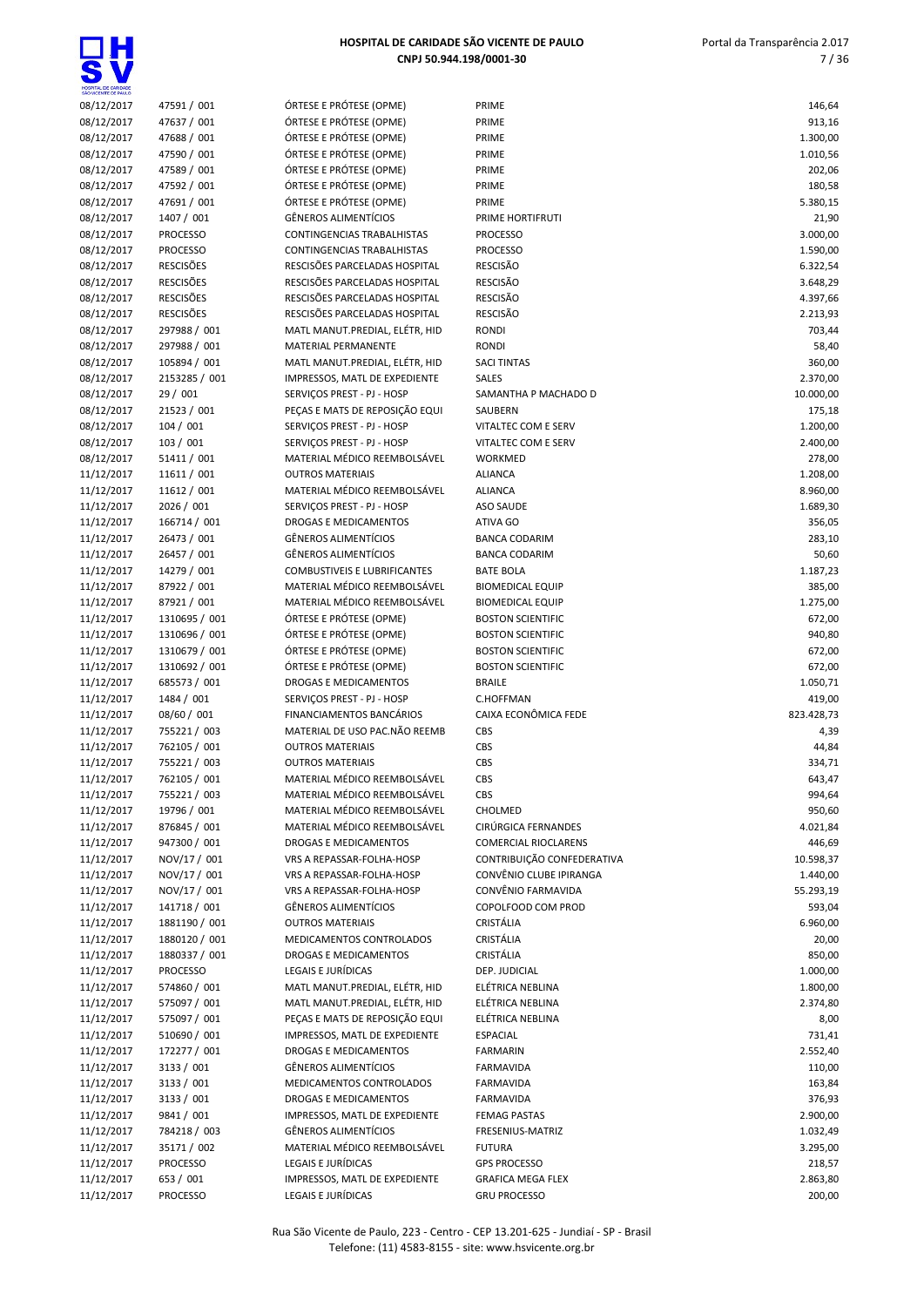

| SÃO VICENTE DE PAULO     |                            |                                                            |                                   |                       |
|--------------------------|----------------------------|------------------------------------------------------------|-----------------------------------|-----------------------|
| 11/12/2017               | 269457 / 001               | MATERIAL MÉDICO REEMBOLSÁVEL                               | <b>HALEX ISTAR GO</b>             | 2.656,00              |
| 11/12/2017               | 4251 / 001                 | MATERIAL MÉDICO REEMBOLSÁVEL                               | HEMOPHARMA                        | 3.084,20              |
| 11/12/2017               | 196973 / 001               | MATERIAL MÉDICO REEMBOLSÁVEL                               | <b>HOSPFAR</b>                    | 324,00                |
| 11/12/2017               | 3217 / 001                 | ÓRTESE E PRÓTESE (OPME)                                    | <b>INTERMEDICAL EQUIP</b>         | 540,00                |
| 11/12/2017               | 3216 / 001                 | ÓRTESE E PRÓTESE (OPME)                                    | <b>INTERMEDICAL EQUIP</b>         | 360,00                |
| 11/12/2017               | 3215 / 001                 | ÓRTESE E PRÓTESE (OPME)                                    | <b>INTERMEDICAL EQUIP</b>         | 2.930,00              |
| 11/12/2017               | 3218 / 001                 | ÓRTESE E PRÓTESE (OPME)                                    | <b>INTERMEDICAL EQUIP</b>         | 360,00                |
| 11/12/2017               | 78 / 001                   | LOCAÇÃO (EQUIP, MÁQ. ESPAÇO)                               | <b>INTERMEDICAL EQUIP</b>         | 900,00                |
| 11/12/2017               | 7444 / 001                 | <b>GÊNEROS ALIMENTÍCIOS</b>                                | <b>IRMÃOS KANESHI</b>             | 444,51                |
| 11/12/2017               | 7436 / 001                 | <b>GÊNEROS ALIMENTÍCIOS</b>                                | <b>IRMÃOS KANESHI</b>             | 306,48                |
| 11/12/2017               | 160239 / 001               | <b>GÊNEROS ALIMENTÍCIOS</b>                                | <b>JCA FOODS</b>                  | 698,69                |
| 11/12/2017               | 73316 / 001                | <b>GÊNEROS ALIMENTÍCIOS</b>                                | JOATE COM E REP                   | 119,50                |
| 11/12/2017               | 6372 / 001                 | MATERIAL MÉDICO REEMBOLSÁVEL                               | <b>KEPLER SAUDE</b>               | 280,00                |
| 11/12/2017               | 147347 / 001               | MATERIAL MÉDICO REEMBOLSÁVEL                               | KONIMAGEM COML LTDA               | 1.010,00              |
| 11/12/2017               | 146512 / 001               | <b>DROGAS E MEDICAMENTOS</b>                               | KONIMAGEM COML LTDA               | 4.637,50              |
| 11/12/2017               | 70323 / 001                | ÓRTESE E PRÓTESE (OPME)                                    | LINE LIFE                         | 97,48                 |
| 11/12/2017               | 70322 / 001                | ÓRTESE E PRÓTESE (OPME)<br>ÓRTESE E PRÓTESE (OPME)         | LINE LIFE                         | 97,48                 |
| 11/12/2017               | 70324 / 001<br>17711 / 001 | <b>GÊNEROS ALIMENTÍCIOS</b>                                | LINE LIFE<br><b>LONDRES DISTR</b> | 97,48                 |
| 11/12/2017<br>11/12/2017 | 49970 / 001                | MATERIAL MÉDICO REEMBOLSÁVEL                               | M P COM DE MATS HOSP              | 704,30<br>592,50      |
| 11/12/2017               | 533153 / 001               | MATERIAL MÉDICO REEMBOLSÁVEL                               | <b>MACROMED - MATRIZ</b>          | 2.308,60              |
| 11/12/2017               | 1586301 / 001              | DROGAS E MEDICAMENTOS                                      | <b>MAFRA MATRIZ</b>               | 16.960,00             |
| 11/12/2017               | 140925 / 001               | <b>GÊNEROS ALIMENTÍCIOS</b>                                | MARFRIG CD ITUPEVA                | 1.114,44              |
| 11/12/2017               | 53060 / 001                | MATERIAL MÉDICO REEMBOLSÁVEL                               | <b>MEDICOR</b>                    | 1.693,00              |
| 11/12/2017               | NOV/17 / 001               | VRS A REPASSAR-FOLHA-HOSP                                  | MENSALIDADE SIND ENFERMAGEM       | 560,00                |
| 11/12/2017               | 461435 / 001               | MATERIAL DE LIMPEZA                                        | NACIONAL MEDICAMENTO              | 328,80                |
| 11/12/2017               | 453221 / 002               | <b>OUTROS MATERIAIS</b>                                    | NACIONAL MEDICAMENTO              | 1.945,80              |
| 11/12/2017               | 461435 / 001               | <b>OUTROS MATERIAIS</b>                                    | NACIONAL MEDICAMENTO              | 1.657,20              |
| 11/12/2017               | 453221 / 002               | MATERIAL MÉDICO REEMBOLSÁVEL                               | NACIONAL MEDICAMENTO              | 1.950,71              |
| 11/12/2017               | 461435 / 001               | MATERIAL MÉDICO REEMBOLSÁVEL                               | NACIONAL MEDICAMENTO              | 352,65                |
| 11/12/2017               | 620 / 001                  | MATERIAL DE LIMPEZA                                        | NOVA JOMA                         | 1.338,00              |
| 11/12/2017               | 41589 / 001                | ÓRTESE E PRÓTESE (OPME)                                    | ORTHO SYSTEM                      | 5.000,00              |
| 11/12/2017               | 41570 / 001                | ÓRTESE E PRÓTESE (OPME)                                    | ORTHO SYSTEM                      | 183,81                |
| 11/12/2017               | 41567 / 001                | ÓRTESE E PRÓTESE (OPME)                                    | ORTHO SYSTEM                      | 978,92                |
| 11/12/2017               | 41593 / 001                | ÓRTESE E PRÓTESE (OPME)                                    | ORTHO SYSTEM                      | 1.300,00              |
| 11/12/2017               | 41617 / 001                | ÓRTESE E PRÓTESE (OPME)                                    | ORTHO SYSTEM                      | 3.630,00              |
| 11/12/2017               | 41571 / 001                | ÓRTESE E PRÓTESE (OPME)                                    | ORTHO SYSTEM                      | 599,80                |
| 11/12/2017               | 78183 / 001                | <b>GÊNEROS ALIMENTÍCIOS</b>                                | <b>OVOS PRETI</b>                 | 486,00                |
| 11/12/2017               | 1759 / 001                 | ÓRTESE E PRÓTESE (OPME)                                    | <b>PORTOLIFE</b>                  | 405,00                |
| 11/12/2017               | 1408 / 001                 | <b>GÊNEROS ALIMENTÍCIOS</b>                                | PRIME HORTIFRUTI                  | 64,30                 |
| 11/12/2017               | 1413 / 001                 | <b>GÊNEROS ALIMENTÍCIOS</b>                                | PRIME HORTIFRUTI                  | 33,00                 |
| 11/12/2017               | 201736116 / 001            | SERVICOS PREST - PJ - HOSP                                 | <b>PRO RAD</b>                    | 60,00                 |
| 11/12/2017               | 205864 / 001               | IMPRESSOS, MATL DE EXPEDIENTE                              | PROCOMP                           | 999,90                |
| 11/12/2017               | 2396 / 001                 | MATERIAL MÉDICO REEMBOLSÁVEL                               | <b>PROTECTOR</b>                  | 1.584,00              |
| 11/12/2017               | 320641 / 001               | <b>COMBUSTIVEIS E LUBRIFICANTES</b>                        | RISEL                             | 594,04                |
| 11/12/2017               | NOV/17 / 001               | SERVIÇOS MÉDICOS - PF                                      | RPA                               | 391,95                |
| 11/12/2017               | NOV/17 / 001               | SERVICOS MÉDICOS - PF                                      | <b>RPA</b>                        | 783,90                |
| 11/12/2017               | NOV/17 / 001               | SERVIÇOS MÉDICOS - PF                                      | RPA                               | 783,90                |
| 11/12/2017               | NOV/17 / 001               | SERVIÇOS MÉDICOS - PF                                      | <b>RPA</b>                        | 783,90                |
| 11/12/2017               | 19684 / 001                | DROGAS E MEDICAMENTOS                                      | SAMTEC                            | 1.020,00              |
| 11/12/2017               | 191212 / 001               | GÊNEROS ALIMENTÍCIOS                                       | SANNA COM ALIMENTOS               | 799,90                |
| 11/12/2017               | 6642 / 001                 | MANUTENÇÃO E CONSERVAÇÃO                                   | SANTA FÉ COMERCIAL                | 48,40                 |
| 11/12/2017               | 6476 / 001                 | MATL MANUT.PREDIAL, ELÉTR, HID                             | SANTA FÉ COMERCIAL                | 1.115,80              |
| 11/12/2017               | 756158 / 001               | <b>DROGAS E MEDICAMENTOS</b>                               | <b>SANTA RITA</b>                 | 1.845,00              |
| 11/12/2017               | 240778 / 001               | ÓRTESE E PRÓTESE (OPME)                                    | SILIMED MATRIZ                    | 612,00                |
| 11/12/2017               | 70331 / 001                | DROGAS E MEDICAMENTOS                                      | SOQUIMICA LABORAT                 | 385,00                |
| 11/12/2017               | 5085 / 001                 | SERVIÇOS PREST - PJ - HOSP                                 | <b>TEST LABOR</b>                 | 1.186,00              |
| 11/12/2017               | 246 / 001                  | FILMES E QUÍMICOS<br>MATERIAL MÉDICO REEMBOLSÁVEL          | <b>UNIODONTO</b>                  | 105,00                |
| 11/12/2017               | 246 / 001                  |                                                            | <b>UNIODONTO</b>                  | 821,00                |
| 11/12/2017<br>11/12/2017 | 9626A / 001<br>3068 / 002  | ASSISTÊNCIA ODONTOLÓGICA<br>PEÇAS E MATS DE REPOSIÇÃO EQUI | <b>UNIODONTO</b><br>VITALPLAST    | 37.605,55<br>2.771,25 |
| 11/12/2017               | 231 / 001                  | IMPRESSOS, MATL DE EXPEDIENTE                              | WF MULTICÓPIAS                    | 4.546,50              |
| 11/12/2017               | 332 / 001                  | DROGAS E MEDICAMENTOS                                      | <b>WFS RIO</b>                    | 5.960,00              |
| 12/12/2017               | 186 / 001                  | SERVIÇOS PREST - PJ - HOSP                                 | <b>ALPHA TEC</b>                  | 1.400,00              |
| 12/12/2017               | 462482 / 001               | MATERIAL DE LIMPEZA                                        | AMADE                             | 953,60                |
| 12/12/2017               | 4177 / 001                 | MATL MANUT.PREDIAL, ELÉTR, HID                             | AMBIARTE                          | 1.307,00              |
| 12/12/2017               | 89871 / 001                | MATERIAL MÉDICO REEMBOLSÁVEL                               | <b>BACE</b>                       | 1.572,50              |
| 12/12/2017               | 26474 / 001                | GÊNEROS ALIMENTÍCIOS                                       | <b>BANCA CODARIM</b>              | 201,55                |
|                          |                            | <b>GÊNEROS ALIMENTÍCIOS</b>                                | <b>BAZAR POPULAR</b>              |                       |
| 12/12/2017               | 15780 / 001                |                                                            |                                   | 67,50                 |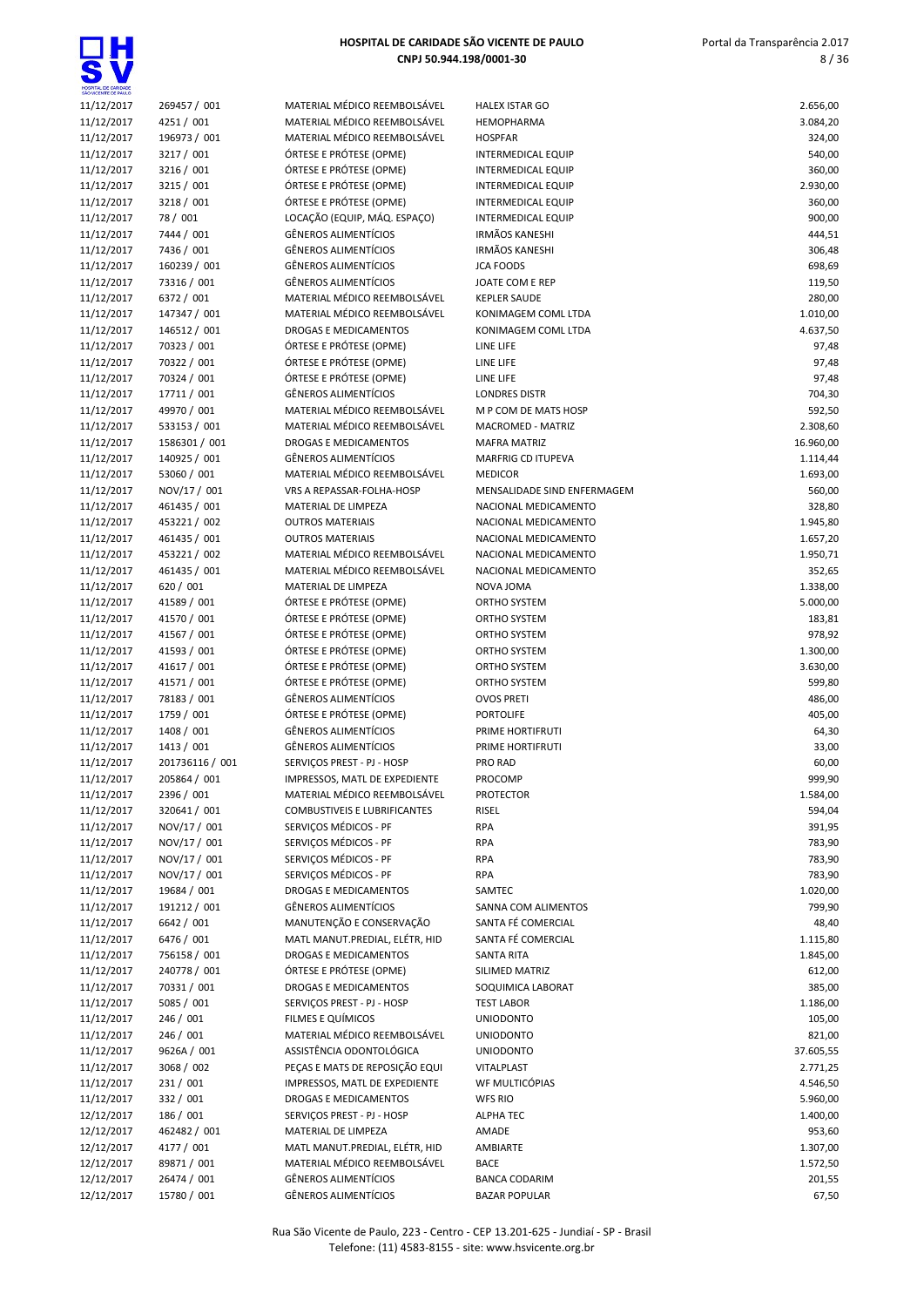

| SÃO VICENTE DE PAULO     |                              |                                                         |                |
|--------------------------|------------------------------|---------------------------------------------------------|----------------|
| 12/12/2017               | 114696 / 001                 | MEDICAMENTOS CONTROLADOS                                | BI             |
| 12/12/2017               | 114696 / 001                 | DROGAS E MEDICAMENTOS                                   | BI             |
| 12/12/2017               | 96980 / 001                  | <b>GÊNEROS ALIMENTÍCIOS</b>                             | C              |
| 12/12/2017               | 755874 / 003                 | MATERIAL MÉDICO REEMBOLSÁVEL                            | <b>CE</b>      |
| 12/12/2017               | 50920 / 001                  | MATERIAL MÉDICO REEMBOLSÁVEL                            | CI             |
| 12/12/2017               | NOV/17 / 001                 | VRS A REPASSAR-FOLHA-HOSP                               | C0             |
| 12/12/2017               | NOV/17 / 001                 | VRS A REPASSAR-FOLHA-HOSP                               | C0             |
| 12/12/2017               | 828104 / 001                 | MATERIAL MÉDICO REEMBOLSÁVEL                            | D١             |
| 12/12/2017               | 827991/001                   | MATERIAL MÉDICO REEMBOLSÁVEL                            | D              |
| 12/12/2017               | 825466 / 001                 | <b>DROGAS E MEDICAMENTOS</b>                            | D              |
| 12/12/2017               | 622231/001                   | MATERIAL MÉDICO REEMBOLSÁVEL<br>ÓRTESE E PRÓTESE (OPME) | E١<br>E١       |
| 12/12/2017<br>12/12/2017 | 289234 / 001                 | ÓRTESE E PRÓTESE (OPME)                                 | E١             |
| 12/12/2017               | 289237 / 001<br>289231 / 001 | ÓRTESE E PRÓTESE (OPME)                                 | E١             |
| 12/12/2017               | 289629 / 001                 | ÓRTESE E PRÓTESE (OPME)                                 | E١             |
| 12/12/2017               | 289232 / 001                 | ÓRTESE E PRÓTESE (OPME)                                 | E١             |
| 12/12/2017               | 41 / 001                     | TRANSPORTE DE EMPREGADOS                                | FA             |
| 12/12/2017               | 6133 / 001                   | <b>OUTROS MATERIAIS</b>                                 | FE             |
| 12/12/2017               | 6133 / 001                   | <b>UNIFORMES</b>                                        | FE             |
| 12/12/2017               | DEZ/17 / 001                 | FÉRIAS HOSPITAL                                         | FÉ             |
| 12/12/2017               | 1142074 / 001                | <b>GÊNEROS ALIMENTÍCIOS</b>                             | FF             |
| 12/12/2017               | 295848 / 001                 | <b>GÊNEROS ALIMENTÍCIOS</b>                             | FF             |
| 12/12/2017               | 11455 / 001                  | <b>DESPESAS FINANCEIRAS</b>                             | GI             |
| 12/12/2017               | <b>GRRF</b>                  | FGTS RESCISÕES PARCELADAS HOSP                          | GI             |
| 12/12/2017               | 44184 / 001                  | <b>GÊNEROS ALIMENTÍCIOS</b>                             | G              |
| 12/12/2017               | 56189 / 001                  | MATERIAL MÉDICO REEMBOLSÁVEL                            | G              |
| 12/12/2017               | 116010 / 001                 | <b>DESPESAS FINANCEIRAS</b>                             | IB             |
| 12/12/2017               | 244848 / 001                 | <b>GASES MEDICINAIS</b>                                 | IB             |
| 12/12/2017               | 116010 / 001                 | LOCAÇÃO (EQUIP, MAQ. ESPAÇO)                            | IB             |
| 12/12/2017               | 3528 / 001                   | <b>DESPESAS FINANCEIRAS</b>                             | IB             |
| 12/12/2017               | 3528 / 001                   | CONT DE MANUTENCAO-HOSP                                 | IB             |
| 12/12/2017               | 118 / 001                    | SERVS TERC. MÉDICOS REPASSE PJ                          | IN             |
| 12/12/2017               | 7450 / 001                   | <b>GÊNEROS ALIMENTÍCIOS</b>                             | IR             |
| 12/12/2017               | 73345 / 001                  | <b>GÊNEROS ALIMENTÍCIOS</b>                             | JC             |
| 12/12/2017               | 532410 / 001                 | <b>DESPESAS FINANCEIRAS</b>                             | M              |
| 12/12/2017               | 532410 / 001                 | MATERIAL MÉDICO REEMBOLSÁVEL                            | M              |
| 12/12/2017               | 532410 / 001                 | <b>DROGAS E MEDICAMENTOS</b>                            | M              |
| 12/12/2017               | 29 / 001                     | SERVIÇOS PREST - PJ - HOSP                              | M              |
| 12/12/2017               | 138379 / 002                 | <b>OUTROS MATERIAIS</b>                                 | M              |
| 12/12/2017<br>12/12/2017 | 138379 / 003                 | <b>OUTROS MATERIAIS</b><br>MATERIAL MÉDICO REEMBOLSÁVEL | M              |
| 12/12/2017               | 138379 / 003<br>138690 / 002 | MATERIAL MÉDICO REEMBOLSÁVEL                            | M<br>M         |
| 12/12/2017               | 138379 / 002                 | MATERIAL MÉDICO REEMBOLSÁVEL                            | M              |
| 12/12/2017               | 503 / 003                    | MATERIAL DE LIMPEZA                                     | N <sub>0</sub> |
| 12/12/2017               | 503 / 003                    | MATERIAL MÉDICO REEMBOLSÁVEL                            | N <sub>0</sub> |
| 12/12/2017               | 16294 / 001                  | <b>OUTROS CUSTOS GERAIS</b>                             | N <sub>0</sub> |
| 12/12/2017               | 1422 / 001                   | GÊNEROS ALIMENTÍCIOS                                    | PF             |
| 12/12/2017               | <b>RESCISÕES</b>             | <b>RESCISÕES</b>                                        | RE             |
| 12/12/2017               | <b>RESCISÕES</b>             | <b>RESCISÕES</b>                                        | RE             |
| 12/12/2017               | 106172 / 001                 | MATL MANUT.PREDIAL, ELÉTR, HID                          | SA             |
| 12/12/2017               | 102154 / 001                 | <b>DROGAS E MEDICAMENTOS</b>                            | SA             |
| 12/12/2017               | 151 / 001                    | <b>OUTROS CUSTOS GERAIS</b>                             | SE             |
| 12/12/2017               | 1890805 / 001                | <b>GÊNEROS ALIMENTÍCIOS</b>                             | SE             |
| 12/12/2017               | 1887617 / 001                | GÊNEROS ALIMENTÍCIOS                                    | SE             |
| 12/12/2017               | 1888561 / 001                | <b>GÊNEROS ALIMENTÍCIOS</b>                             | SE             |
| 12/12/2017               | 97428 / 001                  | <b>DESPESAS FINANCEIRAS</b>                             | SL             |
| 12/12/2017               | 97428 / 001                  | MEDICAMENTOS CONTROLADOS                                | Sl             |
| 12/12/2017               | 97428 / 001                  | DROGAS E MEDICAMENTOS                                   | SL             |
| 12/12/2017               | 18161 / 001                  | SERVIÇOS PREST - PJ - HOSP                              | ΤE             |
| 12/12/2017               | 2007 / 001                   | PEÇAS E MATS DE REPOSIÇÃO EQUI                          | W              |
| 12/12/2017               | 93505 / 002                  | MATERIAL MÉDICO REEMBOLSÁVEL                            | ZA             |
| 13/12/2017               | 26531 / 001                  | <b>GÊNEROS ALIMENTÍCIOS</b>                             | B/             |
| 13/12/2017               | 25920 / 001                  | DROGAS E MEDICAMENTOS                                   | BE             |
| 13/12/2017               | 685740 / 001                 | MATERIAL MÉDICO REEMBOLSÁVEL                            | BF             |
| 13/12/2017               | 1444885 / 001                | GÊNEROS ALIMENTÍCIOS                                    | C/             |
| 13/12/2017               | 81170 / 001                  | <b>GÊNEROS ALIMENTÍCIOS</b>                             | C/             |
| 13/12/2017               | 40 / 001                     | SERVIÇOS MÉDICOS - PJ                                   | СÉ             |
| 13/12/2017               | 14 / 001                     | SERVIÇOS MÉDICOS - PJ                                   | CE             |
| 13/12/2017               | 2016 / 002                   | PEÇAS E MATS DE REPOSIÇÃO EQUI                          | CL             |

| MEDICAMENTOS CONTROLADOS                                    |
|-------------------------------------------------------------|
| <b>DROGAS E MEDICAMENTOS</b>                                |
| GÊNEROS ALIMENTÍCIOS                                        |
| MATERIAL MÉDICO REEMBOLSÁVEL                                |
| MATERIAL MÉDICO REEMBOLSÁVEL                                |
| /RS A REPASSAR-FOLHA-HOSP                                   |
| /RS A REPASSAR-FOLHA-HOSP                                   |
| MATERIAL MÉDICO REEMBOLSÁVEL                                |
| MATERIAL MÉDICO REEMBOLSÁVEL                                |
| <b>DROGAS E MEDICAMENTOS</b>                                |
| MATERIAL MÉDICO REEMBOLSÁVEL                                |
| ÓRTESE E PRÓTESE (OPME)                                     |
| ÓRTESE E PRÓTESE (OPME)                                     |
| ÓRTESE E PRÓTESE (OPME)                                     |
| ÓRTESE E PRÓTESE (OPME)                                     |
| ÓRTESE E PRÓTESE (OPME)                                     |
| RANSPORTE DE EMPREGADOS                                     |
| <b>DUTROS MATERIAIS</b>                                     |
| <b>JNIFORMES</b>                                            |
| ÉRIAS HOSPITAL                                              |
| GÊNEROS ALIMENTÍCIOS                                        |
| GÊNEROS ALIMENTÍCIOS                                        |
| DESPESAS FINANCEIRAS                                        |
| <b>GTS RESCISÕES PARCELADAS HOSP</b>                        |
| GÊNEROS ALIMENTÍCIOS                                        |
| MATERIAL MÉDICO REEMBOLSÁVEL                                |
| <b>DESPESAS FINANCEIRAS</b>                                 |
| <b>GASES MEDICINAIS</b>                                     |
| OCAÇÃO (EQUIP, MAQ. ESPAÇO).                                |
| DESPESAS FINANCEIRAS                                        |
| CONT DE MANUTENCAO-HOSP                                     |
| <b>ERVS TERC. MÉDICOS REPASSE PJ</b>                        |
| GÊNEROS ALIMENTÍCIOS                                        |
| GÊNEROS ALIMENTÍCIOS                                        |
| DESPESAS FINANCEIRAS                                        |
| MATERIAL MÉDICO REEMBOLSÁVEL                                |
| DROGAS E MEDICAMENTOS                                       |
| ERVIÇOS PREST - PJ - HOSP                                   |
| <b>DUTROS MATERIAIS</b>                                     |
| <b>DUTROS MATERIAIS</b>                                     |
| MATERIAL MÉDICO REEMBOLSÁVEL                                |
| MATERIAL MÉDICO REEMBOLSÁVEL                                |
| MATERIAL MÉDICO REEMBOLSÁVEL                                |
| MATERIAL DE LIMPEZA                                         |
| MATERIAL MÉDICO REEMBOLSÁVEL                                |
| <b>DUTROS CUSTOS GERAIS</b>                                 |
| GÊNEROS ALIMENTÍCIOS                                        |
| <b>RESCISÕES</b>                                            |
| <b>≀ESCISÕES</b>                                            |
| MATL MANUT.PREDIAL, ELÉTR, HID                              |
| <b>DROGAS E MEDICAMENTOS</b><br><b>DUTROS CUSTOS GERAIS</b> |
| GÊNEROS ALIMENTÍCIOS                                        |
| GÊNEROS ALIMENTÍCIOS                                        |
| GÊNEROS ALIMENTÍCIOS                                        |
| DESPESAS FINANCEIRAS                                        |
| <b>MEDICAMENTOS CONTROLADOS</b>                             |
| <b>DROGAS E MEDICAMENTOS</b>                                |
| ERVIÇOS PREST - PJ - HOSP                                   |
| ECAS E MATS DE REPOSIÇÃO EQUI                               |
| MATERIAL MÉDICO REEMBOLSÁVEL                                |
| GÊNEROS ALIMENTÍCIOS                                        |
| <b>DROGAS E MEDICAMENTOS</b>                                |
| MATERIAL MÉDICO REEMBOLSÁVEL                                |
| GÊNEROS ALIMENTÍCIOS                                        |
| GÊNEROS ALIMENTÍCIOS                                        |
| ERVIÇOS MÉDICOS - PJ                                        |
| ERVICOS MÉDICOS - PJ                                        |

| SÃO VICENTE DE PAULO     |                          |                                                     |                                          |                      |
|--------------------------|--------------------------|-----------------------------------------------------|------------------------------------------|----------------------|
| 12/12/2017               | 114696 / 001             | MEDICAMENTOS CONTROLADOS                            | <b>BIOLAB SANUS MG</b>                   | 126,00               |
| 12/12/2017               | 114696 / 001             | DROGAS E MEDICAMENTOS                               | <b>BIOLAB SANUS MG</b>                   | 965,00               |
| 12/12/2017               | 96980 / 001              | GÊNEROS ALIMENTÍCIOS                                | CAFÉ CAICARA                             | 1.390,00             |
| 12/12/2017               | 755874 / 003             | MATERIAL MÉDICO REEMBOLSÁVEL                        | <b>CBS</b>                               | 148,50               |
| 12/12/2017               | 50920 / 001              | MATERIAL MÉDICO REEMBOLSÁVEL                        | <b>CISCRE</b>                            | 9.868,50             |
| 12/12/2017               | NOV/17 / 001             | VRS A REPASSAR-FOLHA-HOSP                           | <b>CONSIGNADO SANTANDER</b>              | 183.025,42           |
| 12/12/2017               | NOV/17 / 001             | VRS A REPASSAR-FOLHA-HOSP                           | CONV C.E.F. A REPASSAR EMPRÉSTIMO        | 65.500,73            |
| 12/12/2017               | 828104 / 001             | MATERIAL MÉDICO REEMBOLSÁVEL                        | DUPATRI CNPJ 26 GO                       | 202,00               |
| 12/12/2017               | 827991 / 001             | MATERIAL MÉDICO REEMBOLSÁVEL                        | DUPATRI CNPJ 26 GO                       | 258,33               |
| 12/12/2017               | 825466 / 001             | DROGAS E MEDICAMENTOS                               | DUPATRI CNPJ 26 GO                       | 409,06               |
| 12/12/2017               | 622231 / 001             | MATERIAL MÉDICO REEMBOLSÁVEL                        | <b>EMPÓRIO</b>                           | 6.757,00             |
| 12/12/2017               | 289234 / 001             | ÓRTESE E PRÓTESE (OPME)                             | EMPÓRIO HOSPITALAR                       | 1.287,00             |
| 12/12/2017               | 289237 / 001             | ÓRTESE E PRÓTESE (OPME)                             | <b>EMPÓRIO HOSPITALAR</b>                | 1.033,00             |
| 12/12/2017               | 289231 / 001             | ÓRTESE E PRÓTESE (OPME)                             | <b>EMPÓRIO HOSPITALAR</b>                | 1.541,00             |
| 12/12/2017               | 289629 / 001             | ÓRTESE E PRÓTESE (OPME)                             | <b>EMPÓRIO HOSPITALAR</b>                | 1.287,00             |
| 12/12/2017               | 289232 / 001             | ÓRTESE E PRÓTESE (OPME)                             | <b>EMPÓRIO HOSPITALAR</b>                | 1.541,00             |
| 12/12/2017               | 41 / 001                 | TRANSPORTE DE EMPREGADOS<br><b>OUTROS MATERIAIS</b> | <b>FAMA TRANSP E TUR</b>                 | 188.382,82           |
| 12/12/2017               | 6133 / 001<br>6133 / 001 | <b>UNIFORMES</b>                                    | <b>FBS THAILES</b><br><b>FBS THAILES</b> | 1.068,00<br>1.128,00 |
| 12/12/2017<br>12/12/2017 | DEZ/17 / 001             | FÉRIAS HOSPITAL                                     | FÉRIAS FOLHA DEZEMBRO/17                 | 137.524,99           |
| 12/12/2017               | 1142074 / 001            | <b>GÊNEROS ALIMENTÍCIOS</b>                         | <b>FRANGO ADORO FILIAL</b>               | 2.681,00             |
| 12/12/2017               | 295848 / 001             | <b>GÊNEROS ALIMENTÍCIOS</b>                         | FRIOS DADO FINAL 54                      | 1.068,02             |
| 12/12/2017               | 11455 / 001              | <b>DESPESAS FINANCEIRAS</b>                         | <b>GRRF</b>                              | 4.255,36             |
| 12/12/2017               | <b>GRRF</b>              | FGTS RESCISÕES PARCELADAS HOSP                      | <b>GRRF</b>                              | 26.252,49            |
| 12/12/2017               | 44184 / 001              | <b>GÊNEROS ALIMENTÍCIOS</b>                         | <b>GTS DISTRIBUIDORA</b>                 | 47,97                |
| 12/12/2017               | 56189 / 001              | MATERIAL MÉDICO REEMBOLSÁVEL                        | <b>GUINEZ INTERNATIONAL</b>              | 660,00               |
| 12/12/2017               | 116010 / 001             | <b>DESPESAS FINANCEIRAS</b>                         | <b>IBG</b>                               | 13,00                |
| 12/12/2017               | 244848 / 001             | <b>GASES MEDICINAIS</b>                             | <b>IBG</b>                               | 373,72               |
| 12/12/2017               | 116010 / 001             | LOCAÇÃO (EQUIP, MAQ. ESPAÇO)                        | IBG                                      | 975,81               |
| 12/12/2017               | 3528 / 001               | <b>DESPESAS FINANCEIRAS</b>                         | <b>IBG CRYO FILIAL</b>                   | 6,61                 |
| 12/12/2017               | 3528 / 001               | CONT DE MANUTENCAO-HOSP                             | <b>IBG CRYO FILIAL</b>                   | 494,91               |
| 12/12/2017               | 118 / 001                | SERVS TERC. MÉDICOS REPASSE PJ                      | INST DE ONCOLOGIA                        | 184.195,84           |
| 12/12/2017               | 7450 / 001               | <b>GÊNEROS ALIMENTÍCIOS</b>                         | <b>IRMÃOS KANESHI</b>                    | 199,85               |
| 12/12/2017               | 73345 / 001              | <b>GÊNEROS ALIMENTÍCIOS</b>                         | JOATE COM E REP                          | 349,80               |
| 12/12/2017               | 532410 / 001             | <b>DESPESAS FINANCEIRAS</b>                         | MACROMED - MATRIZ                        | 3,00                 |
| 12/12/2017               | 532410 / 001             | MATERIAL MÉDICO REEMBOLSÁVEL                        | MACROMED - MATRIZ                        | 289,63               |
| 12/12/2017               | 532410 / 001             | DROGAS E MEDICAMENTOS                               | MACROMED - MATRIZ                        | 73,09                |
| 12/12/2017               | 29 / 001                 | SERVIÇOS PREST - PJ - HOSP                          | MED PAGOTTO                              | 960,00               |
| 12/12/2017               | 138379 / 002             | <b>OUTROS MATERIAIS</b>                             | <b>MEDI HOUSE</b>                        | 215,99               |
| 12/12/2017               | 138379 / 003             | <b>OUTROS MATERIAIS</b>                             | <b>MEDI HOUSE</b>                        | 215,99               |
| 12/12/2017               | 138379 / 003             | MATERIAL MÉDICO REEMBOLSÁVEL                        | <b>MEDI HOUSE</b>                        | 3.379,74             |
| 12/12/2017               | 138690 / 002             | MATERIAL MÉDICO REEMBOLSÁVEL                        | <b>MEDI HOUSE</b>                        | 2.565,07             |
| 12/12/2017               | 138379 / 002             | MATERIAL MÉDICO REEMBOLSÁVEL                        | <b>MEDI HOUSE</b>                        | 3.379,74             |
| 12/12/2017               | 503 / 003                | MATERIAL DE LIMPEZA                                 | NOVA JOMA                                | 1.484,61             |
| 12/12/2017               | 503 / 003                | MATERIAL MÉDICO REEMBOLSÁVEL                        | NOVA JOMA                                | 572,50               |
| 12/12/2017               | 16294 / 001              | <b>OUTROS CUSTOS GERAIS</b>                         | NOVA JUNDIAÍ                             | 240,55               |
| 12/12/2017               | 1422 / 001               | GÊNEROS ALIMENTÍCIOS                                | PRIME HORTIFRUTI                         | 58,37                |
| 12/12/2017               | <b>RESCISÕES</b>         | <b>RESCISÕES</b>                                    | <b>RESCISÃO</b>                          | 9.639,18             |
| 12/12/2017               | <b>RESCISÕES</b>         | <b>RESCISÕES</b>                                    | <b>RESCISÃO</b>                          | 9.977,71             |
| 12/12/2017               | 106172 / 001             | MATL MANUT.PREDIAL, ELÉTR, HID                      | <b>SACI TINTAS</b>                       | 2.706,00             |
| 12/12/2017               | 102154 / 001             | <b>DROGAS E MEDICAMENTOS</b>                        | SANOBIOL                                 | 10.303,44            |
| 12/12/2017               | 151 / 001                | <b>OUTROS CUSTOS GERAIS</b>                         | SELEGRA                                  | 168,00               |
| 12/12/2017               | 1890805 / 001            | GÊNEROS ALIMENTÍCIOS                                | SERRAMAR                                 | 462,00               |
| 12/12/2017               | 1887617 / 001            | GÊNEROS ALIMENTÍCIOS                                | SERRAMAR                                 | 378,00               |
| 12/12/2017               | 1888561 / 001            | GÊNEROS ALIMENTÍCIOS                                | SERRAMAR                                 | 462,00               |
| 12/12/2017               | 97428 / 001              | DESPESAS FINANCEIRAS                                | SUPERMED FINAL                           | 11,92                |
| 12/12/2017               | 97428 / 001              | MEDICAMENTOS CONTROLADOS                            | SUPERMED FINAL 07                        | 189,02               |
| 12/12/2017               | 97428 / 001              | DROGAS E MEDICAMENTOS                               | SUPERMED FINAL 07                        | 1.602,00             |
| 12/12/2017               | 18161 / 001              | SERVIÇOS PREST - PJ - HOSP                          | <b>TECNOCOPIAS</b>                       | 160,00               |
| 12/12/2017               | 2007 / 001               | PEÇAS E MATS DE REPOSIÇÃO EQUI                      | <b>WILLTEK</b>                           | 775,00               |
| 12/12/2017               | 93505 / 002              | MATERIAL MÉDICO REEMBOLSÁVEL                        | ZAMMI                                    | 6.024,75             |
| 13/12/2017               | 26531 / 001              | GÊNEROS ALIMENTÍCIOS                                | <b>BANCA CODARIM</b>                     | 180,40               |
| 13/12/2017               | 25920 / 001              | DROGAS E MEDICAMENTOS                               | <b>BELIVE</b>                            | 2.276,00             |
| 13/12/2017               | 685740 / 001             | MATERIAL MÉDICO REEMBOLSÁVEL                        | <b>BRAILE</b>                            | 730,80               |
| 13/12/2017               | 1444885 / 001            | <b>GÊNEROS ALIMENTÍCIOS</b>                         | CALVO CESTA BASICA                       | 311,50               |
| 13/12/2017               | 81170 / 001              | GÊNEROS ALIMENTÍCIOS                                | <b>CATABY FINAL 57</b>                   | 273,24               |
| 13/12/2017               | 40 / 001                 | SERVIÇOS MÉDICOS - PJ                               | CÉLIA CRISTINA                           | 2.252,40             |
| 13/12/2017               | 14/001                   | SERVIÇOS MÉDICOS - PJ                               | <b>CERES SARMENTO</b>                    | 7.320,30             |
| 13/12/2017               | 2016 / 002               | PECAS E MATS DE REPOSIÇÃO EQUI                      | <b>CLEAN MEDICAL</b>                     | 2.884,75             |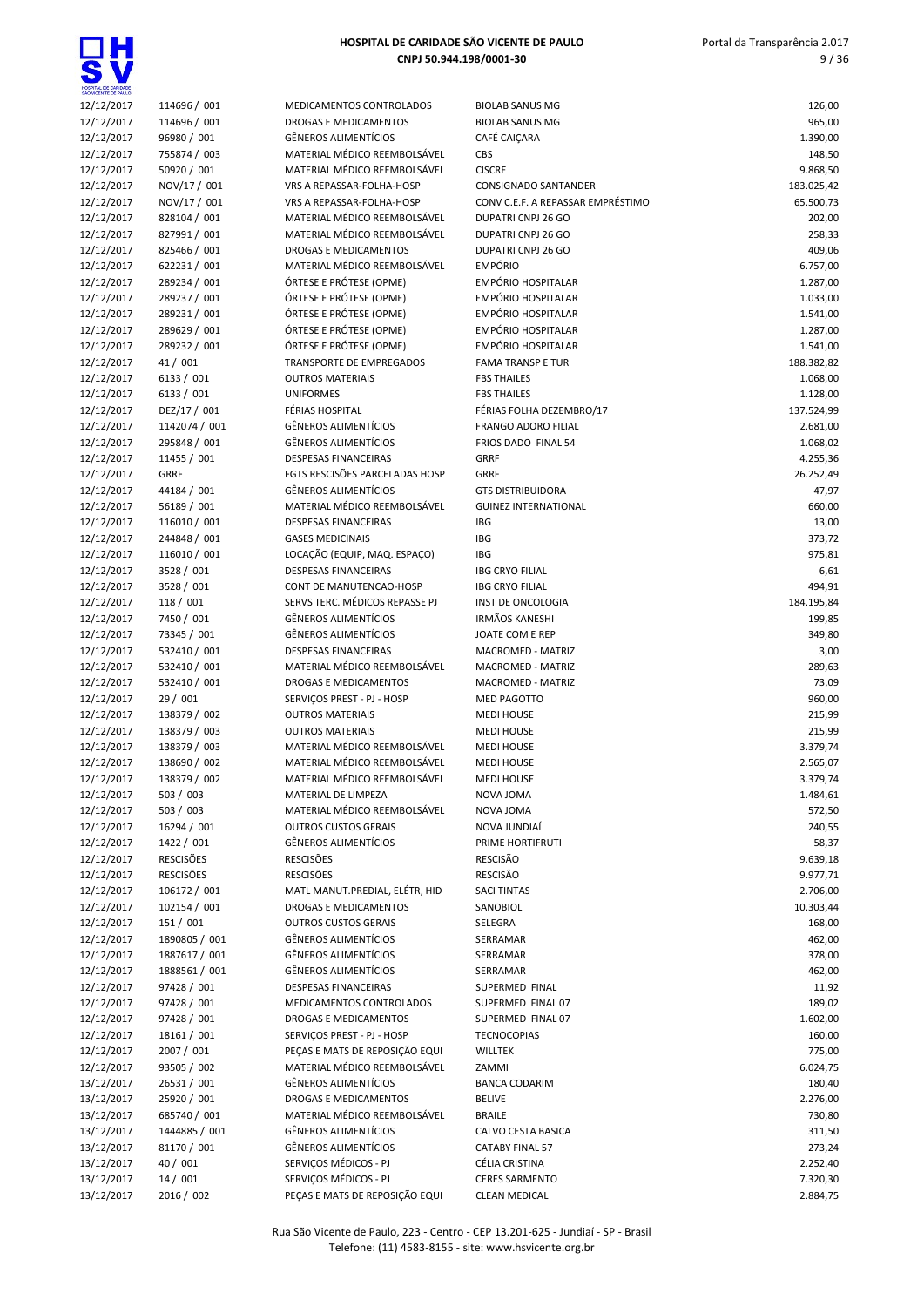| SÃO VICENTE DE PAULO     |                      |                                                |                                           |                      |
|--------------------------|----------------------|------------------------------------------------|-------------------------------------------|----------------------|
| 13/12/2017               | 348 / 001            | SERVIÇOS MÉDICOS - PJ                          | CLÍNICA MÉDICA LEÃO                       | 3.941,70             |
| 13/12/2017               | 419995 / 001         | MATERIAL DE LIMPEZA                            | COLUMBIA                                  | 252,50               |
| 13/12/2017               | 9/001                | SERVICOS MÉDICOS - PJ                          | <b>DEBORA LOPES</b>                       | 7.800,00             |
| 13/12/2017               | 292173 / 001         | ÓRTESE E PRÓTESE (OPME)                        | <b>EMPÓRIO HOSPITALAR</b>                 | 1.033,00             |
| 13/12/2017               | 292168 / 001         | ÓRTESE E PRÓTESE (OPME)                        | <b>EMPÓRIO HOSPITALAR</b>                 | 102,00               |
| 13/12/2017               | 3/001                | SERVIÇOS MÉDICOS - PJ                          | <b>ERES</b>                               | 17.456,10            |
| 13/12/2017               | 823994 / 001         | <b>GÊNEROS ALIMENTÍCIOS</b>                    | FRESENIUS-MATRIZ                          | 210,00               |
| 13/12/2017               | 35565 / 001          | MATERIAL MÉDICO REEMBOLSÁVEL                   | <b>FUTURA</b>                             | 2.150,00             |
| 13/12/2017               | 30/001               | SERVIÇOS MÉDICOS - PJ                          | <b>GARCIA E ROSSONI</b>                   | 5.631,00             |
| 13/12/2017               | <b>PROCESSO</b>      | <b>LEGAIS E JURÍDICAS</b>                      | <b>GPS PROCESSO</b>                       | 432,33               |
| 13/12/2017               | 38 / 001             | SERVIÇOS MÉDICOS - PJ                          | H E F SERVIÇOS                            | 3.941,70             |
| 13/12/2017               | 16489 / 001          | <b>OUTROS MATERIAIS</b>                        | H MAX                                     | 800,00               |
| 13/12/2017               | 152 / 001            | SERVICOS MÉDICOS - PJ                          | <b>HEBECLIN</b>                           | 4.504,80             |
| 13/12/2017               | 1459742 / 001        | <b>GÊNEROS ALIMENTÍCIOS</b>                    | <b>IMPAKTO</b>                            | 777,36               |
| 13/12/2017               | 7461 / 001           | <b>GÊNEROS ALIMENTÍCIOS</b>                    | <b>IRMÃOS KANESHI</b>                     | 377,20               |
| 13/12/2017               | 107717 / 001         | DROGAS E MEDICAMENTOS                          | JP IND FARMAC S/A                         | 848,00               |
| 13/12/2017               | 16347 / 001          | <b>FIOS CIRÚRGICOS</b>                         | LIBEMA                                    | 1.413,00             |
| 13/12/2017               | 135 / 001            | SERVIÇOS MÉDICOS - PJ<br>SERVIÇOS MÉDICOS - PJ | <b>LIGER RISO</b><br>LILIANE COELHO NEVES | 5.067,90             |
| 13/12/2017<br>13/12/2017 | 68 / 001<br>88 / 001 | SERVICOS MÉDICOS - PJ                          | <b>LUIS ANEZ</b>                          | 4.504,80<br>5.631,00 |
| 13/12/2017               | 38 / 001             | SERVIÇOS MÉDICOS - PJ                          | <b>MARCELA SCHWARZ</b>                    | 4.200,00             |
|                          | 389 / 001            | SERVIÇOS MÉDICOS - PJ                          | <b>MATTOS E GOMES</b>                     | 1.126,20             |
| 13/12/2017<br>13/12/2017 | 120 / 001            | SERVIÇOS MÉDICOS - PJ                          | <b>MED SALVA</b>                          | 2.815,50             |
| 13/12/2017               | 95 / 001             | SERVIÇOS MÉDICOS - PJ                          | MP JUNDIAÍ SERVIÇOS                       | 7.883,40             |
| 13/12/2017               | 633 / 001            | MATERIAL DE LIMPEZA                            | NOVA JOMA                                 | 852,50               |
| 13/12/2017               | 92 / 001             | SERVIÇOS MÉDICOS - PJ                          | <b>OLIVEIRA E FREITAS</b>                 | 17.456,10            |
| 13/12/2017               | 91 / 001             | SERVICOS MÉDICOS - PJ                          | <b>OLIVEIRA E FREITAS</b>                 | 4.692,50             |
| 13/12/2017               | 10647 / 001          | <b>OUTROS MATERIAIS</b>                        | PAULO CARNEIRO                            | 7.117,00             |
| 13/12/2017               | 10647 / 001          | MATERIAL MÉDICO REEMBOLSÁVEL                   | PAULO CARNEIRO                            | 39,00                |
| 13/12/2017               | 305410332 / 001      | <b>OUTROS CUSTOS GERAIS</b>                    | PEDÁGIO SEM PARAR                         | 244,72               |
| 13/12/2017               | 54 / 001             | SERVIÇOS MÉDICOS - PJ                          | POLETO E PETEK                            | 9.600,00             |
| 13/12/2017               | 1426 / 001           | GÊNEROS ALIMENTÍCIOS                           | PRIME HORTIFRUTI                          | 74,14                |
| 13/12/2017               | <b>PROCESSO</b>      | CONTINGÊNCIAS TRABALHISTAS                     | <b>PROCESSO</b>                           | 1.134,35             |
| 13/12/2017               | <b>RESCISÕES</b>     | <b>RESCISÕES</b>                               | <b>RESCISÃO</b>                           | 3.557,48             |
| 13/12/2017               | 74 / 001             | SERVIÇOS MÉDICOS - PJ                          | SOUZA MARQUES                             | 572,10               |
| 13/12/2017               | 71 / 001             | SERVIÇOS MÉDICOS - PJ                          | STROHER SERVIÇOS MED                      | 7.320,30             |
| 13/12/2017               | 40 / 001             | SERVIÇOS MÉDICOS - PJ                          | <b>TAVARES TEIXEIRA</b>                   | 3.378,60             |
| 13/12/2017               | 33 / 001             | SERVICOS MÉDICOS - PJ                          | THE DOCTORS                               | 5.067,90             |
| 13/12/2017               | 6872 / 001           | MATERIAL MÉDICO REEMBOLSÁVEL                   | <b>UNIFARMA</b>                           | 5.255,54             |
| 14/12/2017               | 2572A / 001          | <b>OUTROS CUSTOS GERAIS</b>                    | APONTO SISTEMA DIMEP                      | 448,00               |
| 14/12/2017               | 26544 / 001          | GÊNEROS ALIMENTÍCIOS                           | <b>BANCA CODARIM</b>                      | 173,90               |
| 14/12/2017               | <b>PROCESSO</b>      | BLOQUEIO-ORD JUDICIAL                          | <b>BLOQUEIO JUDICIAL</b>                  | 145,06               |
| 14/12/2017               | <b>PROCESSO</b>      | BLOQUEIO-ORD JUDICIAL                          | <b>BLOQUEIO JUDICIAL</b>                  | 984,90               |
| 14/12/2017               | 1341 / 001           | CONT DE MANUTENCAO-HOSP                        | <b>CAMP TECNICA</b>                       | 2.500,00             |
| 14/12/2017               | 66930 / 001          | MATERIAL MÉDICO REEMBOLSÁVEL                   | CIRÚRGICA BRASIL                          | 2.311,86             |
| 14/12/2017               | 51447 / 001          | MATERIAL MÉDICO REEMBOLSÁVEL                   | <b>CISCRE</b>                             | 3.289,50             |
| 14/12/2017               | 702385 / 001         | IMPRESSOS, MATL DE EXPEDIENTE                  | DATASUPRI DISTRIBUID                      | 961,82               |
| 14/12/2017               | 702385 / 001         | <b>OUTROS MATERIAIS</b>                        | DATASUPRI DISTRIBUID                      | 34,35                |
| 14/12/2017               | 16 / 004             | SERVICOS PREST - PJ - HOSP                     | DE DOMINGOS                               | 3.747,50             |
| 14/12/2017               | 960104 / 001         | <b>GÊNEROS ALIMENTÍCIOS</b>                    | DINIZ ATACADO                             | 106,28               |
| 14/12/2017               | 61460 / 001          | GÊNEROS ALIMENTÍCIOS                           | <b>DISTRIB HERNANDES</b>                  | 972,00               |
| 14/12/2017               | 2315 / 001           | CONT DE MANUTENÇÃO-HOSP                        | E.G.M. ENG                                | 950,00               |
| 14/12/2017               | 3672 / 001           | CONT DE MANUTENÇÃO-HOSP                        | E.G.M. ENG                                | 1.259,91             |
| 14/12/2017               | 2316 / 001           | CONT DE MANUTENÇÃO-HOSP                        | E.G.M. ENG                                | 1.250,00             |
| 14/12/2017               | 575587 / 001         | MATL MANUT.PREDIAL, ELÉTR, HID                 | ELETRICA NEBLINA                          | 1.225,00             |
| 14/12/2017               | 291145 / 001         | ÓRTESE E PRÓTESE (OPME)                        | EMPÓRIO HOSPITALAR                        | 1.541,00             |
| 14/12/2017               | 291144 / 001         | ÓRTESE E PRÓTESE (OPME)                        | EMPÓRIO HOSPITALAR                        | 2.828,00             |
| 14/12/2017               | 291141 / 001         | ÓRTESE E PRÓTESE (OPME)                        | EMPÓRIO HOSPITALAR                        | 1.541,00             |
| 14/12/2017               | 291149 / 001         | ÓRTESE E PRÓTESE (OPME)                        | EMPÓRIO HOSPITALAR                        | 1.389,00             |
| 14/12/2017               | 291313 / 001         | ÓRTESE E PRÓTESE (OPME)                        | <b>EMPÓRIO HOSPITALAR</b>                 | 959,40               |
| 14/12/2017               | 111253 / 001         | ÓRTESE E PRÓTESE (OPME)                        | ERECTA                                    | 950,00               |
| 14/12/2017               | 111752 / 001         | ÓRTESE E PRÓTESE (OPME)                        | ERECTA                                    | 4.020,00             |
| 14/12/2017               | 111469 / 001         | ÓRTESE E PRÓTESE (OPME)                        | ERECTA                                    | 5.191,45             |
| 14/12/2017               | 111533 / 001         | ÓRTESE E PRÓTESE (OPME)                        | ERECTA                                    | 1.060,00             |
| 14/12/2017               | 111168 / 001         | ÓRTESE E PRÓTESE (OPME)                        | ERECTA                                    | 1.900,00             |
| 14/12/2017               | 111750 / 001         | ÓRTESE E PRÓTESE (OPME)                        | ERECTA                                    | 1.585,02             |
| 14/12/2017               | 111564 / 001         | ÓRTESE E PRÓTESE (OPME)                        | ERECTA                                    | 2.880,23             |
| 14/12/2017               | 111751 / 001         | ÓRTESE E PRÓTESE (OPME)                        | ERECTA                                    | 2.010,00             |
| 14/12/2017               | 111537 / 001         | ÓRTESE E PRÓTESE (OPME)                        | ERECTA                                    | 1.060,00             |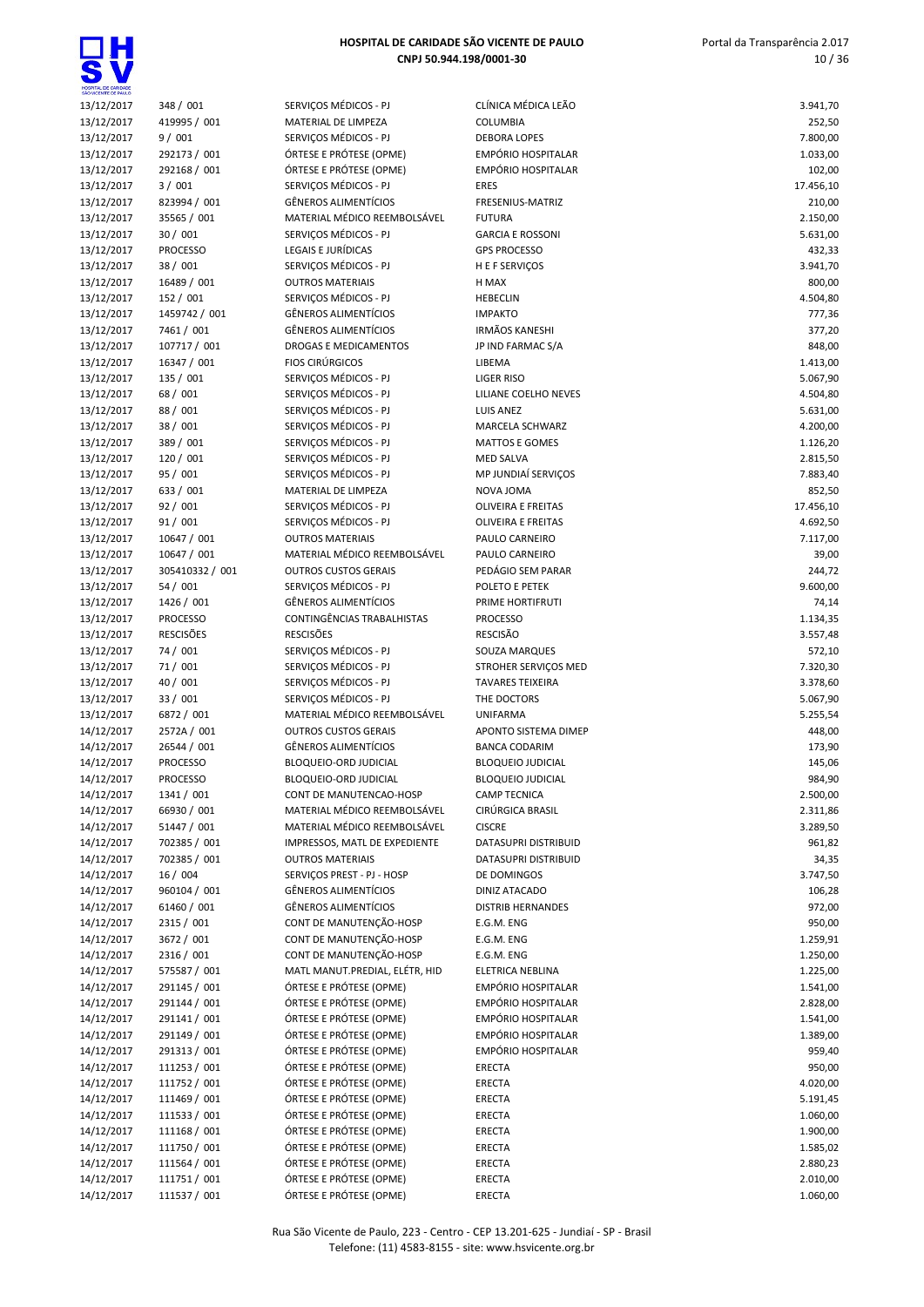| HOSPITAL DE CARIDADE<br>SÃO VICENTE DE PAULO |              |
|----------------------------------------------|--------------|
| 14/12/2017                                   | 111254 / 001 |
| 14/12/2017                                   | 111169 / 001 |
| 14/12/2017                                   | 111252 / 001 |
| 14/12/2017                                   | 111170 / 001 |
| 14/12/2017                                   | 111540 / 001 |
| 14/12/2017                                   | 111468 / 001 |
| 14/12/2017                                   | 257351 / 001 |
| 14/12/2017                                   | 4017 / 001   |
| 14/12/2017                                   | 17907 / 001  |
| 14/12/2017                                   | 6798 / 001   |
| 14/12/2017                                   | 7468 / 001   |
| 14/12/2017                                   | 5281 / 001   |
| 14/12/2017                                   | 160905 / 001 |
| 14/12/2017                                   | 73407 / 001  |
| 14/12/2017                                   | 60549 / 001  |
| 14/12/2017                                   | 70335 / 001  |
| 14/12/2017                                   | 70372 / 001  |
| 14/12/2017                                   | 70371 / 001  |
| 14/12/2017                                   | 70334 / 001  |
| 14/12/2017                                   | 70336 / 001  |
| 14/12/2017                                   | 70390 / 001  |
| 14/12/2017                                   | 473753 / 001 |
| 14/12/2017                                   | 148843 / 001 |
| 14/12/2017                                   | 222293 / 001 |
| 14/12/2017                                   | 74556 / 001  |
| 14/12/2017                                   | 78280 / 001  |
| 14/12/2017                                   | 26 / 001     |
| 14/12/2017                                   | 570234 / 001 |
| 14/12/2017                                   | 10699 / 001  |
| 14/12/2017                                   | 1431 / 001   |
| 14/12/2017                                   | 20190 / 001  |
| 14/12/2017                                   | 20191 / 001  |
| 14/12/2017                                   | 55932 / 002  |
| 14/12/2017                                   | 55932 / 002  |
| 14/12/2017                                   | 1019 / 001   |
| 14/12/2017                                   | 1019 / 001   |
| 14/12/2017                                   | 102227 / 001 |
| 14/12/2017                                   | 6513 / 001   |
| 14/12/2017                                   | 3055 / 001   |
| 14/12/2017                                   | 22289 / 001  |
| 14/12/2017                                   | 72302 / 001  |
| 14/12/2017                                   | 72302 / 001  |
| 14/12/2017                                   | 133398 / 001 |
| 15/12/2017                                   | 26560 / 001  |
| 15/12/2017                                   | 759887 / 001 |
| 15/12/2017                                   | 53695 / 001  |
| 15/12/2017                                   | 9883 / 002   |
| 15/12/2017                                   | 297 / 002    |

| 14/12/2017 | 111254 / 001  | ÓRTESE E PRÓTESE (OPME)        | <b>ERECTA</b>                | 2.960,00  |
|------------|---------------|--------------------------------|------------------------------|-----------|
| 14/12/2017 | 111169 / 001  | ÓRTESE E PRÓTESE (OPME)        | <b>ERECTA</b>                | 1.585,02  |
| 14/12/2017 | 111252 / 001  | ÓRTESE E PRÓTESE (OPME)        | <b>ERECTA</b>                | 9.425,42  |
| 14/12/2017 | 111170 / 001  | ÓRTESE E PRÓTESE (OPME)        | <b>ERECTA</b>                | 1.585,02  |
| 14/12/2017 | 111540 / 001  | ÓRTESE E PRÓTESE (OPME)        | <b>ERECTA</b>                | 3.100,00  |
|            | 111468 / 001  | ÓRTESE E PRÓTESE (OPME)        | <b>ERECTA</b>                |           |
| 14/12/2017 |               |                                |                              | 650,00    |
| 14/12/2017 | 257351 / 001  | <b>GÊNEROS ALIMENTÍCIOS</b>    | <b>GADKIM</b>                | 780,00    |
| 14/12/2017 | 4017 / 001    | MATERIAL MÉDICO REEMBOLSÁVEL   | <b>HIRAI</b>                 | 1.368,00  |
| 14/12/2017 | 17907 / 001   | <b>GÊNEROS ALIMENTÍCIOS</b>    | HUMANA ALIM SOROCABA         | 1.380,00  |
| 14/12/2017 | 6798 / 001    | MATERIAL MÉDICO REEMBOLSÁVEL   | <b>INOVA COML HOSPITALAR</b> | 1.620,00  |
| 14/12/2017 | 7468 / 001    | <b>GÊNEROS ALIMENTÍCIOS</b>    | <b>IRMÃOS KANESHI</b>        | 270,50    |
|            |               |                                |                              |           |
| 14/12/2017 | 5281 / 001    | <b>OUTROS MATERIAIS</b>        | <b>ITA SAFETY EQUIP</b>      | 397,25    |
| 14/12/2017 | 160905 / 001  | <b>GÊNEROS ALIMENTÍCIOS</b>    | <b>JCA FOODS</b>             | 951,26    |
| 14/12/2017 | 73407 / 001   | <b>GÊNEROS ALIMENTÍCIOS</b>    | JOATE COM E REP              | 371,80    |
| 14/12/2017 | 60549 / 001   | MATERIAL MÉDICO REEMBOLSÁVEL   | LIFEMED                      | 2.268,00  |
| 14/12/2017 | 70335 / 001   | ÓRTESE E PRÓTESE (OPME)        | LINE LIFE                    | 97,48     |
| 14/12/2017 | 70372 / 001   | ÓRTESE E PRÓTESE (OPME)        | LINE LIFE                    | 97,48     |
|            |               |                                |                              |           |
| 14/12/2017 | 70371 / 001   | ÓRTESE E PRÓTESE (OPME)        | LINE LIFE                    | 97,48     |
| 14/12/2017 | 70334 / 001   | ÓRTESE E PRÓTESE (OPME)        | LINE LIFE                    | 97,48     |
| 14/12/2017 | 70336 / 001   | ÓRTESE E PRÓTESE (OPME)        | LINE LIFE                    | 97,48     |
| 14/12/2017 | 70390 / 001   | ÓRTESE E PRÓTESE (OPME)        | LINE LIFE                    | 97,48     |
| 14/12/2017 | 473753 / 001  | <b>GÊNEROS ALIMENTÍCIOS</b>    | <b>MAFRA MATRIZ</b>          | 567,00    |
|            |               | <b>GÊNEROS ALIMENTÍCIOS</b>    | <b>MARFRIG CD ITUPEVA</b>    |           |
| 14/12/2017 | 148843 / 001  |                                |                              | 2.460,81  |
| 14/12/2017 | 222293 / 001  | <b>GÊNEROS ALIMENTÍCIOS</b>    | <b>MERCANTIL PRIMAR</b>      | 375,70    |
| 14/12/2017 | 74556 / 001   | DROGAS E MEDICAMENTOS          | MULTIFARMA                   | 1.380,38  |
| 14/12/2017 | 78280 / 001   | <b>GÊNEROS ALIMENTÍCIOS</b>    | <b>OVOS PRETI</b>            | 567,00    |
| 14/12/2017 | 26/001        | <b>OUTROS CUSTOS GERAIS</b>    | PANIFICADORA VILLACA         | 306,00    |
| 14/12/2017 | 570234 / 001  | <b>GÊNEROS ALIMENTÍCIOS</b>    | PAPEL ITUPEVA                | 318,00    |
|            |               |                                |                              |           |
| 14/12/2017 | 10699 / 001   | <b>OUTROS MATERIAIS</b>        | PAULO CARNEIRO               | 3.640,00  |
| 14/12/2017 | 1431 / 001    | <b>GÊNEROS ALIMENTÍCIOS</b>    | PRIME HORTIFRUTI             | 51,76     |
| 14/12/2017 | 20190 / 001   | <b>GÊNEROS ALIMENTÍCIOS</b>    | <b>RB ALIMENTOS</b>          | 552,00    |
| 14/12/2017 | 20191 / 001   | <b>GÊNEROS ALIMENTÍCIOS</b>    | <b>RB ALIMENTOS</b>          | 536,00    |
| 14/12/2017 | 55932 / 002   | IMPRESSOS, MATL DE EXPEDIENTE  | REAL DISTRIBUIDORA           | 293,82    |
|            |               | MATERIAL MÉDICO REEMBOLSÁVEL   |                              |           |
| 14/12/2017 | 55932 / 002   |                                | REAL DISTRIBUIDORA           | 6,98      |
| 14/12/2017 | 1019 / 001    | <b>GÊNEROS ALIMENTÍCIOS</b>    | S F COMÉRCIO DE PLAS         | 168,00    |
| 14/12/2017 | 1019 / 001    | MATERIAL MÉDICO REEMBOLSÁVEL   | S F COMÉRCIO DE PLAS         | 2.376,00  |
| 14/12/2017 | 102227 / 001  | DROGAS E MEDICAMENTOS          | SANOBIOL                     | 6.028,00  |
| 14/12/2017 | 6513 / 001    | MATL MANUT.PREDIAL, ELÉTR, HID | SANTA FÉ COMERCIAL           | 453,50    |
| 14/12/2017 | 3055 / 001    | ÓRTESE E PRÓTESE (OPME)        | <b>SS MEDICAL</b>            | 197,60    |
|            |               |                                |                              |           |
| 14/12/2017 | 22289 / 001   | PEÇAS E MATS DE REPOSIÇÃO EQUI | <b>TECNOCLIN</b>             | 330,75    |
| 14/12/2017 | 72302 / 001   | MATERIAL DE LIMPEZA            | <b>TERRAO</b>                | 1.080,00  |
| 14/12/2017 | 72302 / 001   | <b>GÊNEROS ALIMENTÍCIOS</b>    | <b>TERRAO</b>                | 616,25    |
| 14/12/2017 | 133398 / 001  | ÓRTESE E PRÓTESE (OPME)        | VITÓRIA HOSPITALAR           | 1.017,25  |
| 15/12/2017 | 26560 / 001   | <b>GÊNEROS ALIMENTÍCIOS</b>    | <b>BANCA CODARIM</b>         | 110,90    |
| 15/12/2017 | 759887 / 001  | ÓRTESE E PRÓTESE (OPME)        | <b>BIOTRONIK</b>             | 4.069,00  |
|            |               |                                |                              |           |
| 15/12/2017 | 53695 / 001   | MATL MANUT.PREDIAL, ELÉTR, HID | <b>COFAL</b>                 | 68,56     |
| 15/12/2017 | 9883 / 002    | DROGAS E MEDICAMENTOS          | CRISTAL                      | 5.265,00  |
| 15/12/2017 | 297 / 002     | DROGAS E MEDICAMENTOS          | <b>FAST FARMA</b>            | 4.290,00  |
| 15/12/2017 | MAIO / 001    | SERVIÇOS PREST - PJ - HOSP     | <b>FEHOSP</b>                | 1.336,18  |
| 15/12/2017 | 1144435 / 001 | <b>GËNEROS ALIMENTÍCIOS</b>    | FRANGO ADORO FILIAL          | 978,00    |
|            |               |                                |                              |           |
| 15/12/2017 | 779230 / 003  | DESPESAS FINANCEIRAS           | FRESENIUS-MATRIZ             | 40,20     |
| 15/12/2017 | 798685 / 002  | DESPESAS FINANCEIRAS           | FRESENIUS-MATRIZ             | 115,39    |
| 15/12/2017 | 779581 / 003  | DESPESAS FINANCEIRAS           | FRESENIUS-MATRIZ             | 37,95     |
| 15/12/2017 | 779230 / 003  | <b>GÊNEROS ALIMENTÍCIOS</b>    | FRESENIUS-MATRIZ             | 5.031,95  |
| 15/12/2017 | 779581 / 003  | <b>GÊNEROS ALIMENTÍCIOS</b>    | FRESENIUS-MATRIZ             | 5.179,95  |
| 15/12/2017 | 798685 / 002  | DROGAS E MEDICAMENTOS          | FRESENIUS-MATRIZ             |           |
|            |               |                                |                              | 15.734,00 |
| 15/12/2017 | 445143 / 002  | MATL MANUT.PREDIAL, ELÉTR, HID | <b>FRIGELAR OSASCO</b>       | 468,93    |
| 15/12/2017 | 445143 / 002  | PEÇAS E MATS DE REPOSIÇÃO EQUI | <b>FRIGELAR OSASCO</b>       | 1.247,49  |
| 15/12/2017 | 296350 / 001  | <b>GÊNEROS ALIMENTÍCIOS</b>    | FRIOS DADO FINAL 54          | 787,50    |
| 15/12/2017 | 3225 / 001    | ÓRTESE E PRÓTESE (OPME)        | <b>INTERMEDICAL EQUIP</b>    | 360,00    |
| 15/12/2017 | 3221 / 001    | ÓRTESE E PRÓTESE (OPME)        | <b>INTERMEDICAL EQUIP</b>    | 2.800,00  |
|            |               |                                |                              |           |
| 15/12/2017 | 3219 / 001    | ÓRTESE E PRÓTESE (OPME)        | <b>INTERMEDICAL EQUIP</b>    | 360,00    |
| 15/12/2017 | 7477 / 001    | <b>GÊNEROS ALIMENTÍCIOS</b>    | <b>IRMÃOS KANESHI</b>        | 426,45    |
| 15/12/2017 | 6433 / 001    | <b>GÊNEROS ALIMENTÍCIOS</b>    | <b>KEPLER SAUDE</b>          | 936,00    |
| 15/12/2017 | 70431 / 001   | ÓRTESE E PRÓTESE (OPME)        | LINE LIFE                    | 97,48     |
| 15/12/2017 | 70432 / 001   | ÓRTESE E PRÓTESE (OPME)        | LINE LIFE                    | 97,48     |
| 15/12/2017 | 17768 / 001   | <b>GÊNEROS ALIMENTÍCIOS</b>    | <b>LONDRES DISTR</b>         | 1.775,00  |
|            |               |                                |                              |           |
| 15/12/2017 | 5543 / 001    | ÓRTESE E PRÓTESE (OPME)        | <b>MERIL</b>                 | 500,00    |
| 15/12/2017 | 17996 / 002   | DROGAS E MEDICAMENTOS          | MGMED PRODUTOS HOSPI         | 6.105,00  |

| SÃO VICENTE DE PAULO     |                             |                                                        |                                     |                    |
|--------------------------|-----------------------------|--------------------------------------------------------|-------------------------------------|--------------------|
| 14/12/2017               | 111254 / 001                | ÓRTESE E PRÓTESE (OPME)                                | <b>ERECTA</b>                       | 2.960,00           |
| 14/12/2017               | 111169 / 001                | ÓRTESE E PRÓTESE (OPME)                                | ERECTA                              | 1.585,02           |
| 14/12/2017               | 111252 / 001                | ÓRTESE E PRÓTESE (OPME)                                | ERECTA                              | 9.425,42           |
| 14/12/2017               | 111170 / 001                | ÓRTESE E PRÓTESE (OPME)                                | ERECTA                              | 1.585,02           |
| 14/12/2017               | 111540 / 001                | ÓRTESE E PRÓTESE (OPME)                                | <b>ERECTA</b>                       | 3.100,00           |
| 14/12/2017               | 111468 / 001                | ÓRTESE E PRÓTESE (OPME)<br><b>GÊNEROS ALIMENTÍCIOS</b> | ERECTA                              | 650,00             |
| 14/12/2017<br>14/12/2017 | 257351 / 001<br>4017 / 001  | MATERIAL MÉDICO REEMBOLSÁVEL                           | <b>GADKIM</b><br><b>HIRAI</b>       | 780,00<br>1.368,00 |
| 14/12/2017               | 17907 / 001                 | <b>GÊNEROS ALIMENTÍCIOS</b>                            | HUMANA ALIM SOROCABA                | 1.380,00           |
| 14/12/2017               | 6798 / 001                  | MATERIAL MÉDICO REEMBOLSÁVEL                           | <b>INOVA COML HOSPITALAR</b>        | 1.620,00           |
| 14/12/2017               | 7468 / 001                  | <b>GÊNEROS ALIMENTÍCIOS</b>                            | <b>IRMÃOS KANESHI</b>               | 270,50             |
| 14/12/2017               | 5281 / 001                  | <b>OUTROS MATERIAIS</b>                                | <b>ITA SAFETY EQUIP</b>             | 397,25             |
| 14/12/2017               | 160905 / 001                | <b>GÊNEROS ALIMENTÍCIOS</b>                            | <b>JCA FOODS</b>                    | 951,26             |
| 14/12/2017               | 73407 / 001                 | <b>GÊNEROS ALIMENTÍCIOS</b>                            | JOATE COM E REP                     | 371,80             |
| 14/12/2017               | 60549 / 001                 | MATERIAL MÉDICO REEMBOLSÁVEL                           | LIFEMED                             | 2.268,00           |
| 14/12/2017               | 70335 / 001                 | ÓRTESE E PRÓTESE (OPME)                                | LINE LIFE                           | 97,48              |
| 14/12/2017               | 70372 / 001                 | ÓRTESE E PRÓTESE (OPME)                                | LINE LIFE                           | 97,48              |
| 14/12/2017               | 70371 / 001                 | ÓRTESE E PRÓTESE (OPME)                                | LINE LIFE                           | 97,48              |
| 14/12/2017               | 70334 / 001                 | ÓRTESE E PRÓTESE (OPME)                                | LINE LIFE                           | 97,48              |
| 14/12/2017               | 70336 / 001                 | ÓRTESE E PRÓTESE (OPME)                                | LINE LIFE                           | 97,48              |
| 14/12/2017               | 70390 / 001                 | ÓRTESE E PRÓTESE (OPME)                                | LINE LIFE                           | 97,48              |
| 14/12/2017               | 473753 / 001                | <b>GÊNEROS ALIMENTÍCIOS</b>                            | <b>MAFRA MATRIZ</b>                 | 567,00             |
| 14/12/2017               | 148843 / 001                | <b>GÊNEROS ALIMENTÍCIOS</b>                            | <b>MARFRIG CD ITUPEVA</b>           | 2.460,81           |
| 14/12/2017               | 222293 / 001                | <b>GÊNEROS ALIMENTÍCIOS</b>                            | <b>MERCANTIL PRIMAR</b>             | 375,70             |
| 14/12/2017               | 74556 / 001                 | DROGAS E MEDICAMENTOS                                  | MULTIFARMA                          | 1.380,38           |
| 14/12/2017               | 78280 / 001                 | <b>GÊNEROS ALIMENTÍCIOS</b>                            | <b>OVOS PRETI</b>                   | 567,00             |
| 14/12/2017               | 26/001                      | <b>OUTROS CUSTOS GERAIS</b>                            | PANIFICADORA VILLACA                | 306,00             |
| 14/12/2017               | 570234 / 001                | <b>GÊNEROS ALIMENTÍCIOS</b>                            | PAPEL ITUPEVA                       | 318,00             |
| 14/12/2017               | 10699 / 001                 | <b>OUTROS MATERIAIS</b>                                | PAULO CARNEIRO                      | 3.640,00           |
| 14/12/2017               | 1431 / 001                  | <b>GÊNEROS ALIMENTÍCIOS</b>                            | PRIME HORTIFRUTI                    | 51,76              |
| 14/12/2017               | 20190 / 001                 | <b>GÊNEROS ALIMENTÍCIOS</b>                            | <b>RB ALIMENTOS</b>                 | 552,00             |
| 14/12/2017               | 20191 / 001                 | <b>GÊNEROS ALIMENTÍCIOS</b>                            | <b>RB ALIMENTOS</b>                 | 536,00             |
| 14/12/2017               | 55932 / 002                 | IMPRESSOS, MATL DE EXPEDIENTE                          | REAL DISTRIBUIDORA                  | 293,82             |
| 14/12/2017               | 55932 / 002                 | MATERIAL MÉDICO REEMBOLSÁVEL                           | REAL DISTRIBUIDORA                  | 6,98               |
| 14/12/2017               | 1019 / 001                  | <b>GÊNEROS ALIMENTÍCIOS</b>                            | S F COMÉRCIO DE PLAS                | 168,00             |
| 14/12/2017               | 1019/001                    | MATERIAL MÉDICO REEMBOLSÁVEL                           | S F COMÉRCIO DE PLAS                | 2.376,00           |
| 14/12/2017               | 102227 / 001                | DROGAS E MEDICAMENTOS                                  | SANOBIOL                            | 6.028,00           |
| 14/12/2017               | 6513 / 001                  | MATL MANUT.PREDIAL, ELÉTR, HID                         | SANTA FÉ COMERCIAL                  | 453,50             |
| 14/12/2017               | 3055 / 001                  | ÓRTESE E PRÓTESE (OPME)                                | <b>SS MEDICAL</b>                   | 197,60             |
| 14/12/2017               | 22289 / 001                 | PEÇAS E MATS DE REPOSIÇÃO EQUI                         | <b>TECNOCLIN</b>                    | 330,75             |
| 14/12/2017               | 72302 / 001                 | MATERIAL DE LIMPEZA<br><b>GÊNEROS ALIMENTÍCIOS</b>     | <b>TERRAO</b>                       | 1.080,00           |
| 14/12/2017               | 72302 / 001                 |                                                        | <b>TERRAO</b><br>VITÓRIA HOSPITALAR | 616,25             |
| 14/12/2017               | 133398 / 001                | ÓRTESE E PRÓTESE (OPME)<br><b>GËNEROS ALIMENTÍCIOS</b> | <b>BANCA CODARIM</b>                | 1.017,25           |
| 15/12/2017<br>15/12/2017 | 26560 / 001<br>759887 / 001 | ÓRTESE E PRÓTESE (OPME)                                | <b>BIOTRONIK</b>                    | 110,90<br>4.069,00 |
| 15/12/2017               | 53695 / 001                 | MATL MANUT.PREDIAL, ELÉTR, HID                         | <b>COFAL</b>                        | 68,56              |
| 15/12/2017               | 9883 / 002                  | DROGAS E MEDICAMENTOS                                  | CRISTAL                             | 5.265,00           |
| 15/12/2017               | 297 / 002                   | DROGAS E MEDICAMENTOS                                  | <b>FAST FARMA</b>                   | 4.290,00           |
| 15/12/2017               | MAIO / 001                  | SERVIÇOS PREST - PJ - HOSP                             | <b>FEHOSP</b>                       | 1.336,18           |
| 15/12/2017               | 1144435 / 001               | <b>GÊNEROS ALIMENTÍCIOS</b>                            | FRANGO ADORO FILIAL                 | 978,00             |
| 15/12/2017               | 779230 / 003                | DESPESAS FINANCEIRAS                                   | FRESENIUS-MATRIZ                    | 40,20              |
| 15/12/2017               | 798685 / 002                | DESPESAS FINANCEIRAS                                   | FRESENIUS-MATRIZ                    | 115,39             |
| 15/12/2017               | 779581 / 003                | DESPESAS FINANCEIRAS                                   | FRESENIUS-MATRIZ                    | 37,95              |
| 15/12/2017               | 779230 / 003                | <b>GÊNEROS ALIMENTÍCIOS</b>                            | FRESENIUS-MATRIZ                    | 5.031,95           |
| 15/12/2017               | 779581 / 003                | <b>GÊNEROS ALIMENTÍCIOS</b>                            | FRESENIUS-MATRIZ                    | 5.179,95           |
| 15/12/2017               | 798685 / 002                | DROGAS E MEDICAMENTOS                                  | FRESENIUS-MATRIZ                    | 15.734,00          |
| 15/12/2017               | 445143 / 002                | MATL MANUT.PREDIAL, ELÉTR, HID                         | <b>FRIGELAR OSASCO</b>              | 468,93             |
| 15/12/2017               | 445143 / 002                | PEÇAS E MATS DE REPOSIÇÃO EQUI                         | <b>FRIGELAR OSASCO</b>              | 1.247,49           |
| 15/12/2017               | 296350 / 001                | <b>GÊNEROS ALIMENTÍCIOS</b>                            | FRIOS DADO FINAL 54                 | 787,50             |
| 15/12/2017               | 3225 / 001                  | ÓRTESE E PRÓTESE (OPME)                                | INTERMEDICAL EQUIP                  | 360,00             |
| 15/12/2017               | 3221 / 001                  | ÓRTESE E PRÓTESE (OPME)                                | <b>INTERMEDICAL EQUIP</b>           | 2.800,00           |
| 15/12/2017               | 3219 / 001                  | ÓRTESE E PRÓTESE (OPME)                                | <b>INTERMEDICAL EQUIP</b>           | 360,00             |
| 15/12/2017               | 7477 / 001                  | <b>GÊNEROS ALIMENTÍCIOS</b>                            | <b>IRMÃOS KANESHI</b>               | 426,45             |
| 15/12/2017               | 6433 / 001                  | <b>GÊNEROS ALIMENTÍCIOS</b>                            | <b>KEPLER SAUDE</b>                 | 936,00             |
| 15/12/2017               | 70431 / 001                 | ÓRTESE E PRÓTESE (OPME)                                | LINE LIFE                           | 97,48              |
| 15/12/2017               | 70432 / 001                 | ÓRTESE E PRÓTESE (OPME)                                | LINE LIFE                           | 97,48              |
| 15/12/2017               | 17768 / 001                 | <b>GÊNEROS ALIMENTÍCIOS</b>                            | <b>LONDRES DISTR</b>                | 1.775,00           |
| 15/12/2017               | 5543 / 001                  | ÓRTESE E PRÓTESE (OPME)                                | <b>MERIL</b>                        | 500,00             |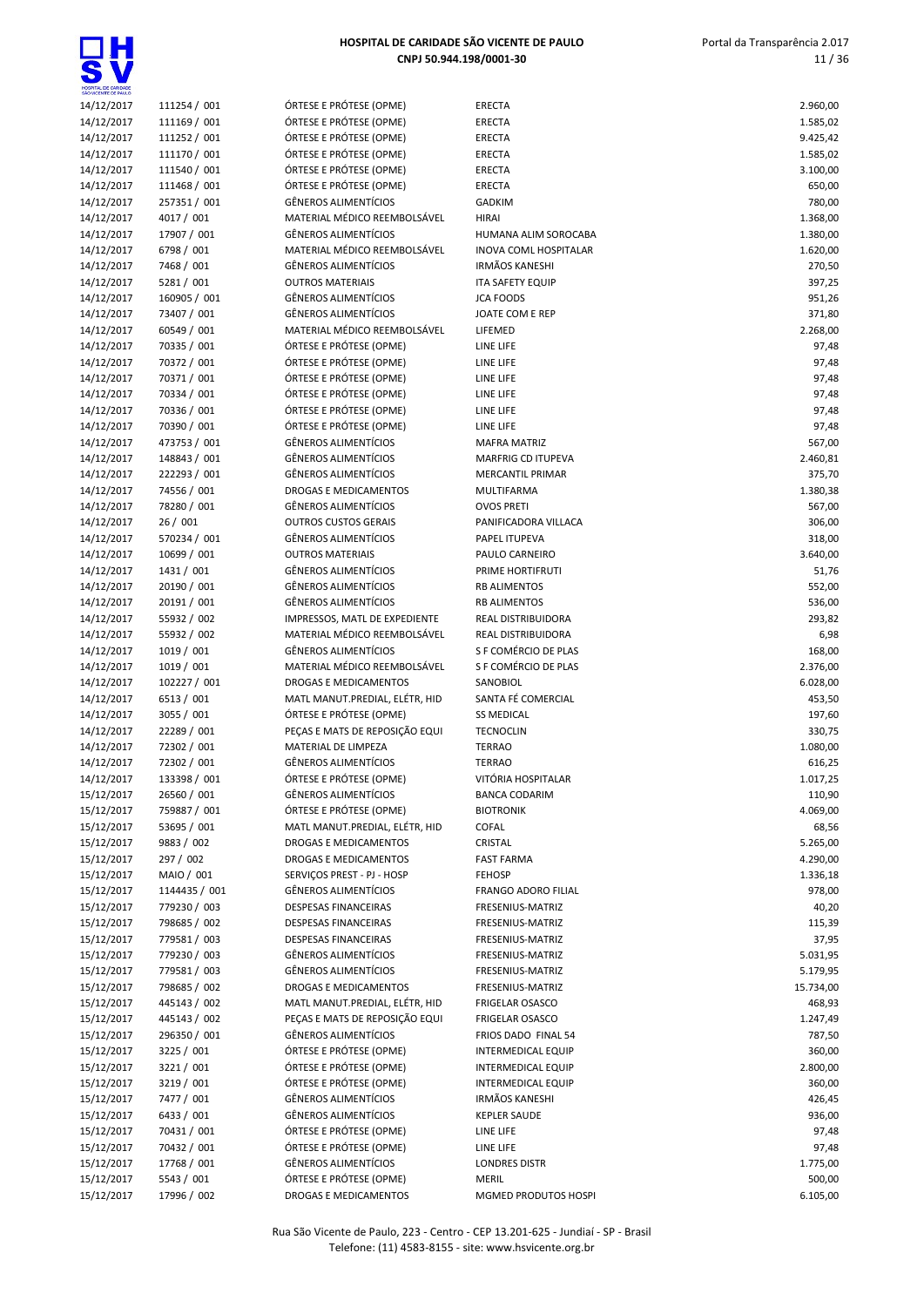Portal da Transparência 2.017 12 / 36

| HOSPITAL DE CARIDADE<br>SÃO VICENTE DE PAULO |
|----------------------------------------------|
|                                              |

| HOSPITAL DE CARIDADE<br>SÃO VICENTE DE PAULO |                               |                                                                  |                                                |                       |
|----------------------------------------------|-------------------------------|------------------------------------------------------------------|------------------------------------------------|-----------------------|
| 15/12/2017                                   | 41725 / 001                   | ÓRTESE E PRÓTESE (OPME)                                          | ORTHO SYSTEM                                   | 235,88                |
| 15/12/2017                                   | 41726 / 001                   | ÓRTESE E PRÓTESE (OPME)                                          | ORTHO SYSTEM                                   | 202,06                |
| 15/12/2017                                   | 41702 / 001                   | ÓRTESE E PRÓTESE (OPME)                                          | ORTHO SYSTEM                                   | 6.200,00              |
| 15/12/2017<br>15/12/2017                     | 41727 / 001<br>41731 / 001    | ÓRTESE E PRÓTESE (OPME)<br>ÓRTESE E PRÓTESE (OPME)               | ORTHO SYSTEM<br>ORTHO SYSTEM                   | 483,71<br>202,06      |
| 15/12/2017                                   | 41744 / 001                   | ÓRTESE E PRÓTESE (OPME)                                          | ORTHO SYSTEM                                   | 367,62                |
| 15/12/2017                                   | 41722 / 001                   | ÓRTESE E PRÓTESE (OPME)                                          | ORTHO SYSTEM                                   | 299,90                |
| 15/12/2017                                   | 41465 / 001                   | PEÇAS E MATS DE REPOSIÇÃO EQUI                                   | <b>OXILUZ</b>                                  | 1.301,90              |
| 15/12/2017                                   | 7914 / 001                    | ÓRTESE E PRÓTESE (OPME)                                          | PANMEDICA                                      | 200,00                |
| 15/12/2017                                   | 1460 / 001                    | LOCAÇÃO (EQUIP, MAQ. ESPAÇO)                                     | <b>PANMEDICA</b>                               | 3.300,00              |
| 15/12/2017                                   | DEZ/2017 / 001                | 13 SALÁRIO - HOSPITAL                                            | PARCELA ÚNICA 13º SALÁRIO                      | 8.697,18              |
| 15/12/2017                                   | DEZ/2017 / 001                | 13 SALÁRIO - HOSPITAL                                            | PARCELA ÚNICA 13º SALÁRIO                      | 5.315.350,95          |
| 15/12/2017                                   | DEZ/2017 / 001                | 13 SALÁRIO - HOSPITAL                                            | PARCELA ÚNICA 13º SALÁRIO                      | 5.744,58              |
| 15/12/2017                                   | 47640 / 001                   | ÓRTESE E PRÓTESE (OPME)                                          | PRIME                                          | 1.826,32              |
| 15/12/2017<br>15/12/2017                     | 47997 / 001<br>48005 / 001    | ÓRTESE E PRÓTESE (OPME)<br>ÓRTESE E PRÓTESE (OPME)               | PRIME<br>PRIME                                 | 367,62<br>183,81      |
| 15/12/2017                                   | 48000 / 001                   | ÓRTESE E PRÓTESE (OPME)                                          | PRIME                                          | 913,16                |
| 15/12/2017                                   | 48014 / 001                   | ÓRTESE E PRÓTESE (OPME)                                          | PRIME                                          | 5.380,15              |
| 15/12/2017                                   | 48007 / 001                   | ÓRTESE E PRÓTESE (OPME)                                          | PRIME                                          | 978,92                |
| 15/12/2017                                   | 47998 / 001                   | ÓRTESE E PRÓTESE (OPME)                                          | PRIME                                          | 913,16                |
| 15/12/2017                                   | 48001 / 001                   | ÓRTESE E PRÓTESE (OPME)                                          | PRIME                                          | 913,16                |
| 15/12/2017                                   | 47991 / 001                   | ÓRTESE E PRÓTESE (OPME)                                          | PRIME                                          | 913,16                |
| 15/12/2017                                   | 48003 / 001                   | ÓRTESE E PRÓTESE (OPME)                                          | PRIME                                          | 299,90                |
| 15/12/2017                                   | 47964 / 001                   | ÓRTESE E PRÓTESE (OPME)                                          | PRIME                                          | 6.080,15              |
| 15/12/2017                                   | 47993 / 001                   | ÓRTESE E PRÓTESE (OPME)                                          | PRIME                                          | 344,13                |
| 15/12/2017                                   | 47963 / 001                   | ÓRTESE E PRÓTESE (OPME)<br>ÓRTESE E PRÓTESE (OPME)               | PRIME                                          | 6.080,15              |
| 15/12/2017<br>15/12/2017                     | 47965 / 001<br>47962 / 001    | ÓRTESE E PRÓTESE (OPME)                                          | PRIME<br>PRIME                                 | 232,04<br>2.250,00    |
| 15/12/2017                                   | 47992 / 001                   | ÓRTESE E PRÓTESE (OPME)                                          | PRIME                                          | 2.376,64              |
| 15/12/2017                                   | 48022 / 001                   | ÓRTESE E PRÓTESE (OPME)                                          | PRIME                                          | 642,55                |
| 15/12/2017                                   | 48010 / 001                   | ÓRTESE E PRÓTESE (OPME)                                          | PRIME                                          | 5.980,15              |
| 15/12/2017                                   | 47959 / 001                   | ÓRTESE E PRÓTESE (OPME)                                          | PRIME                                          | 913,16                |
| 15/12/2017                                   | 47961 / 001                   | ÓRTESE E PRÓTESE (OPME)                                          | PRIME                                          | 913,16                |
| 15/12/2017                                   | 48020 / 001                   | ÓRTESE E PRÓTESE (OPME)                                          | PRIME                                          | 1.500,00              |
| 15/12/2017                                   | 47960 / 001                   | ÓRTESE E PRÓTESE (OPME)                                          | PRIME                                          | 183,81                |
| 15/12/2017                                   | 47995 / 001                   | ÓRTESE E PRÓTESE (OPME)                                          | PRIME                                          | 1.300,00              |
| 15/12/2017                                   | 47957 / 001                   | ÓRTESE E PRÓTESE (OPME)                                          | PRIME<br>PRIME HORTIFRUTI                      | 1.500,00              |
| 15/12/2017<br>15/12/2017                     | 1437 / 001<br><b>PROCESSO</b> | <b>GÊNEROS ALIMENTÍCIOS</b><br><b>CONTINGÊNCIAS TRABALHISTAS</b> | <b>PROCESSO</b>                                | 93,79<br>2.170,00     |
| 15/12/2017                                   | <b>PROCESSO</b>               | CONTINGÊNCIAS TRABALHISTAS                                       | <b>PROCESSO</b>                                | 1.291,39              |
| 15/12/2017                                   | 13700 / 001                   | <b>GÊNEROS ALIMENTÍCIOS</b>                                      | PRODIET NUTRIÇÃO                               | 1.225,00              |
| 15/12/2017                                   | <b>RESCISÕES</b>              | <b>RESCISÕES</b>                                                 | <b>RESCISÃO</b>                                | 120,14                |
| 15/12/2017                                   | <b>RESCISÕES</b>              | <b>RESCISÕES</b>                                                 | <b>RESCISÃO</b>                                | 2.996,18              |
| 15/12/2017                                   | 1065551 / 001                 | SERVIÇOS PREST - PJ - HOSP                                       | SOFTMATIC                                      | 127,42                |
| 15/12/2017                                   | 73607 / 002                   | DESPESAS FINANCEIRAS                                             | SUPERMED FINAL 07                              | 1.883,30              |
| 15/12/2017                                   | 73607 / 002                   | <b>OUTROS MATERIAIS</b>                                          | SUPERMED FINAL 07                              | 14.018,70             |
| 15/12/2017                                   | 73607 / 002                   | FILMES E QUÍMICOS                                                | SUPERMED FINAL 07                              | 47,84                 |
| 15/12/2017                                   | 73607 / 002                   | MATERIAL MÉDICO REEMBOLSÁVEL                                     | SUPERMED FINAL 07                              | 16.479,40             |
| 15/12/2017<br>15/12/2017                     | 283 / 001<br>283 / 001        | <b>DESPESAS FINANCEIRAS</b><br>MATERIAL MÉDICO REEMBOLSÁVEL      | SUPREMA DISTR<br><b>SUPREMA DISTR</b>          | 145,00<br>3.555,00    |
| 15/12/2017                                   | 18364 / 001                   | SERVIÇOS PREST - PJ - HOSP                                       | <b>TECNOCÓPIAS</b>                             | 147,00                |
| 15/12/2017                                   | 2375 / 001                    | CONT DE MANUTENCAO-HOSP                                          | <b>WCIRINO</b>                                 | 2.000,00              |
| 18/12/2017                                   | 9328 / 001                    | <b>OUTROS CUSTOS GERAIS</b>                                      | <b>ALBATROZ</b>                                | 452,00                |
| 18/12/2017                                   | 26612 / 001                   | <b>GÊNEROS ALIMENTÍCIOS</b>                                      | <b>BANCA CODARIM</b>                           | 158,85                |
| 18/12/2017                                   | 26599 / 001                   | <b>GÊNEROS ALIMENTÍCIOS</b>                                      | <b>BANCA CODARIM</b>                           | 64,10                 |
| 18/12/2017                                   | 26037 / 001                   | DROGAS E MEDICAMENTOS                                            | <b>BELIVE</b>                                  | 2.276,00              |
| 18/12/2017                                   | 760068 / 001                  | ÓRTESE E PRÓTESE (OPME)                                          | <b>BIOTRONIK</b>                               | 1.000,00              |
| 18/12/2017                                   | <b>PROCESSO</b>               | BLOQUEIO-ORD JUDICIAL                                            | <b>BLOQUEIO JUDICIAL</b>                       | 10,80                 |
| 18/12/2017                                   | <b>PROCESSO</b>               | BLOQUEIO-ORD JUDICIAL                                            | <b>BLOQUEIO JUDICIAL</b>                       | 25.381,15             |
| 18/12/2017                                   | <b>PROCESSO</b>               | BLOQUEIO-ORD JUDICIAL                                            | <b>BLOQUEIO JUDICIAL</b>                       | 299,34                |
| 18/12/2017                                   | <b>PROCESSO</b>               | BLOQUEIO-ORD JUDICIAL<br>BLOQUEIO-ORD JUDICIAL                   | <b>BLOQUEIO JUDICIAL</b>                       | 2.000,00<br>38.683,85 |
| 18/12/2017<br>18/12/2017                     | <b>PROCESSO</b><br>2588 / 001 | <b>VEÍCULOS</b>                                                  | <b>BLOQUEIO JUDICIAL</b><br>CAEME LUBRIFICANTE | 36,50                 |
| 18/12/2017                                   | 2587 / 001                    | <b>VEÍCULOS</b>                                                  | <b>CAEME LUBRIFICANTE</b>                      | 47,17                 |
| 18/12/2017                                   | 1208 / 001                    | <b>VEÍCULOS</b>                                                  | CHAVELO                                        | 84,40                 |
| 18/12/2017                                   | 1207 / 001                    | <b>VEÍCULOS</b>                                                  | CHAVELO                                        | 43,60                 |
| 18/12/2017                                   | 2357 / 001                    | <b>OUTROS CUSTOS GERAIS</b>                                      | CHAVELO                                        | 38,00                 |
| 18/12/2017                                   | 47757 / 001                   | ÓRTESE E PRÓTESE (OPME)                                          | <b>CICLO MED</b>                               | 2.900,00              |
| 18/12/2017                                   | 889887 / 001                  | MATERIAL MÉDICO REEMBOLSÁVEL                                     | CIRÚRGICA FERNANDES                            | 279,03                |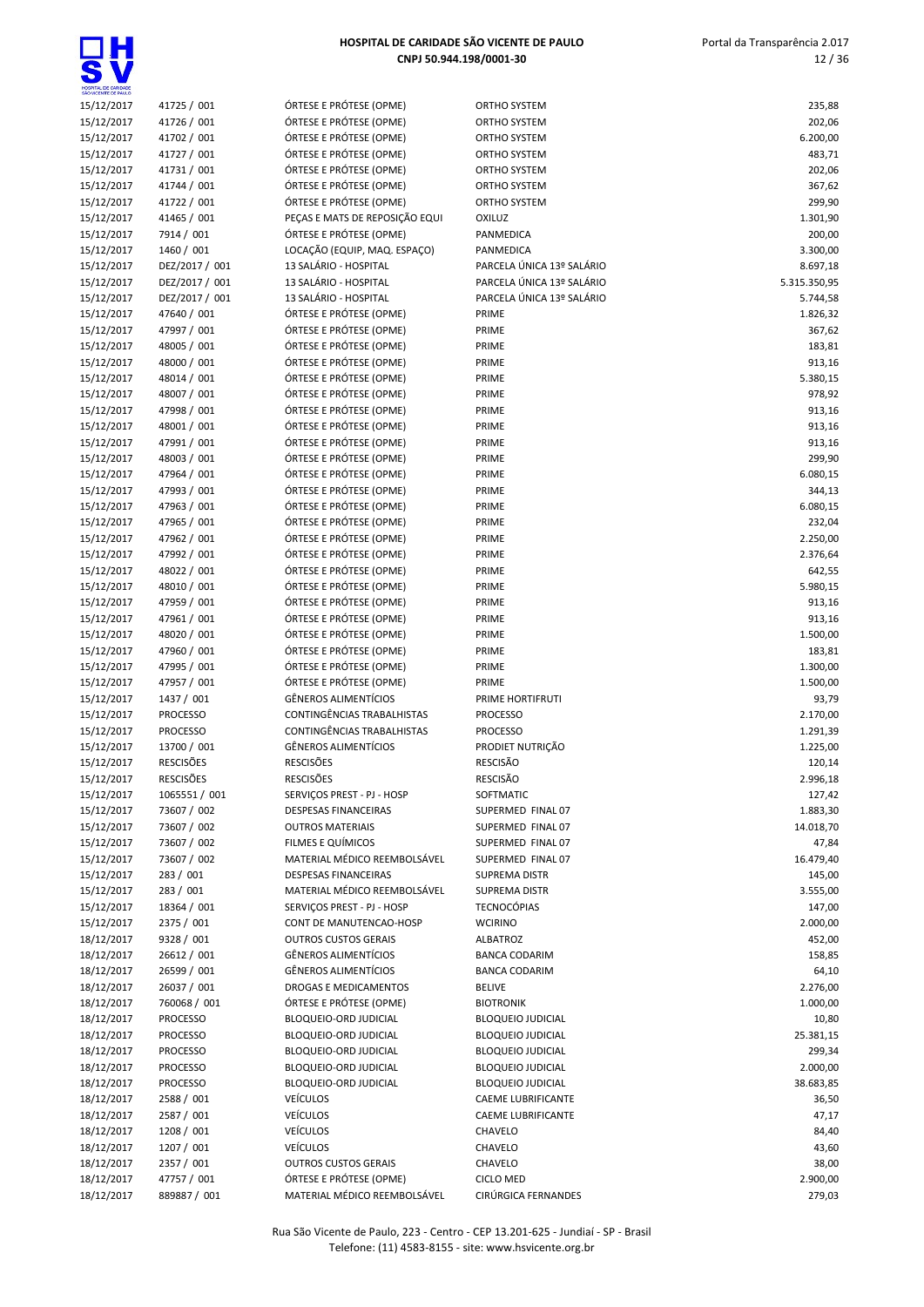

| SÃO VICENTE DE PAULO |                |                                |                             |           |
|----------------------|----------------|--------------------------------|-----------------------------|-----------|
| 18/12/2017           | 889392 / 001   | MATERIAL MÉDICO REEMBOLSÁVEL   | CIRÚRGICA FERNANDES         | 795,45    |
| 18/12/2017           | 2517 / 001     | MATERIAL MÉDICO REEMBOLSÁVEL   | <b>COLINA TEXTIL</b>        | 2.883,12  |
| 18/12/2017           | 948820 / 001   | <b>DROGAS E MEDICAMENTOS</b>   | <b>COMERCIAL RIOCLARENS</b> | 1.600,00  |
| 18/12/2017           | 5317 / 001     | <b>ENERGIA ELÉTRICA</b>        | CPFL                        | 14.364,69 |
| 18/12/2017           | 74010 / 001    | <b>ENERGIA ELÉTRICA</b>        | CPFL                        | 471,01    |
| 18/12/2017           | 24093 / 001    | ENERGIA ELÉTRICA               | CPFL                        | 1.064,39  |
|                      |                |                                |                             |           |
| 18/12/2017           | 66571 / 001    | <b>ENERGIA ELÉTRICA</b>        | CPFL                        | 610,33    |
| 18/12/2017           | 30202 / 001    | <b>ENERGIA ELÉTRICA</b>        | CPFL                        | 289,56    |
| 18/12/2017           | 455656 / 001   | <b>ENERGIA ELÉTRICA</b>        | CPFL                        | 476,73    |
| 18/12/2017           | 27835 / 001    | <b>ENERGIA ELÉTRICA</b>        | CPFL                        | 372,25    |
| 18/12/2017           | 42037 / 001    | ENERGIA ELÉTRICA               | CPFL                        | 598,57    |
| 18/12/2017           | CONF DIV / 001 | TERMO CONF DÍVIDA              | <b>CPFL</b>                 | 26.063,97 |
| 18/12/2017           | 12414 / 001    | ÓRTESE E PRÓTESE (OPME)        | EDFUROPEC P UROLOG          | 4.100,00  |
| 18/12/2017           | 632877 / 001   | MATERIAL MÉDICO REEMBOLSÁVEL   | <b>EMPÓRIO</b>              | 3.943,00  |
| 18/12/2017           | 292718 / 001   | ÓRTESE E PRÓTESE (OPME)        | <b>EMPÓRIO HOSPITALAR</b>   | 1.033,00  |
|                      |                |                                |                             |           |
| 18/12/2017           | 292717 / 001   | ÓRTESE E PRÓTESE (OPME)        | <b>EMPÓRIO HOSPITALAR</b>   | 1.287,00  |
| 18/12/2017           | 292715 / 001   | ÓRTESE E PRÓTESE (OPME)        | <b>EMPÓRIO HOSPITALAR</b>   | 1.287,00  |
| 18/12/2017           | 292714 / 001   | ÓRTESE E PRÓTESE (OPME)        | <b>EMPÓRIO HOSPITALAR</b>   | 1.287,00  |
| 18/12/2017           | 686341 / 001   | <b>DROGAS E MEDICAMENTOS</b>   | <b>EXPRESSA - FILIAL</b>    | 1.445,00  |
| 18/12/2017           | 686473 / 001   | DROGAS E MEDICAMENTOS          | <b>EXPRESSA - FILIAL</b>    | 3.903,20  |
| 18/12/2017           | 7491 / 001     | GÊNEROS ALIMENTÍCIOS           | <b>IRMÃOS KANESHI</b>       | 641,68    |
| 18/12/2017           | 7483 / 001     | <b>GÊNEROS ALIMENTÍCIOS</b>    | <b>IRMÃOS KANESHI</b>       | 383,45    |
| 18/12/2017           | D-2016 / 001   | <b>DESPESAS FINANCEIRAS</b>    | IRRF - P. JURÍDICA          | 2,76      |
|                      |                |                                |                             |           |
| 18/12/2017           | $D-233 / 001$  | <b>DESPESAS FINANCEIRAS</b>    | IRRF - P. JURÍDICA          | 1,22      |
| 18/12/2017           | $D-2016 / 001$ | <b>IMPOSTO FEDERAL</b>         | IRRF - P. JURÍDICA          | 27,00     |
| 18/12/2017           | $D-233 / 001$  | <b>IMPOSTO FEDERAL</b>         | IRRF - P. JURÍDICA          | 12,00     |
| 18/12/2017           | 107955 / 001   | <b>DROGAS E MEDICAMENTOS</b>   | JP IND FARMAC S/A           | 984,00    |
| 18/12/2017           | 152978 / 001   | <b>GÊNEROS ALIMENTÍCIOS</b>    | MARFRIG CD ITUPEVA          | 621,19    |
| 18/12/2017           | 5888 / 001     | MATERIAL MÉDICO REEMBOLSÁVEL   | <b>MARTCIRUR</b>            | 1.176,00  |
| 18/12/2017           | 18020 / 002    | DROGAS E MEDICAMENTOS          | MGMED PRODUTOS HOSPI        | 2.442,00  |
| 18/12/2017           | 4445 / 002     | DROGAS E MEDICAMENTOS          | MUNDIMED DIST HOSP          | 1.419,05  |
| 18/12/2017           | 463050 / 001   | <b>OUTROS MATERIAIS</b>        | NACIONAL MEDICAMENTO        | 1.488,96  |
|                      |                |                                |                             |           |
| 18/12/2017           | 536 / 002      | MATERIAL DE LIMPEZA            | NOVA JOMA                   | 914,65    |
| 18/12/2017           | 536 / 002      | MATERIAL MÉDICO REEMBOLSÁVEL   | NOVA JOMA                   | 463,69    |
| 18/12/2017           | 5990632 / 009  | LIVROS, JORNAIS, REVISTAS, PUB | O ESTADO DE S. PAULO        | 61,88     |
| 18/12/2017           | 41762 / 001    | ÓRTESE E PRÓTESE (OPME)        | ORTHO SYSTEM                | 275,48    |
| 18/12/2017           | 41765 / 001    | ÓRTESE E PRÓTESE (OPME)        | ORTHO SYSTEM                | 97,48     |
| 18/12/2017           | 41763 / 001    | ÓRTESE E PRÓTESE (OPME)        | ORTHO SYSTEM                | 5.000,00  |
| 18/12/2017           | 41761 / 001    | ÓRTESE E PRÓTESE (OPME)        | ORTHO SYSTEM                | 383,03    |
| 18/12/2017           | DEZ/17 / 001   | 13 SALÁRIO - HOSPITAL          | PENSÃO ALIMENTÍCIA          | 681,94    |
| 18/12/2017           | DEZ/17 / 001   | 13 SALÁRIO - HOSPITAL          | PENSÃO ALIMENTÍCIA          | 445,03    |
|                      |                | 13 SALÁRIO - HOSPITAL          |                             |           |
| 18/12/2017           | DEZ/17 / 001   |                                | PENSÃO ALIMENTÍCIA          | 2.163,83  |
| 18/12/2017           | DEZ/17 / 001   | 13 SALÁRIO - HOSPITAL          | PENSÃO ALIMENTÍCIA          | 866,54    |
| 18/12/2017           | DEZ/17 / 001   | 13 SALÁRIO - HOSPITAL          | PENSÃO ALIMENTÍCIA          | 388,29    |
| 18/12/2017           | DEZ/17 / 001   | 13 SALÁRIO - HOSPITAL          | PENSÃO ALIMENTÍCIA          | 587,77    |
| 18/12/2017           | DEZ/17 / 001   | 13 SALÁRIO - HOSPITAL          | PENSÃO ALIMENTÍCIA          | 1.769,37  |
| 18/12/2017           | DEZ/17 / 001   | 13 SALÁRIO - HOSPITAL          | PENSÃO ALIMENTÍCIA          | 521,37    |
| 18/12/2017           | DEZ/17 / 001   | 13 SALÁRIO - HOSPITAL          | PENSÃO ALIMENTÍCIA          | 525,13    |
| 18/12/2017           | DEZ/17 / 001   | 13 SALÁRIO - HOSPITAL          | PENSÃO ALIMENTÍCIA          | 840,47    |
|                      |                |                                |                             |           |
| 18/12/2017           | DEZ/17 / 001   | 13 SALÁRIO - HOSPITAL          | PENSÃO ALIMENTÍCIA          | 568,25    |
| 18/12/2017           | DEZ/17 / 001   | 13 SALÁRIO - HOSPITAL          | PENSÃO ALIMENTÍCIA          | 562,56    |
| 18/12/2017           | DEZ/17 / 001   | 13 SALÁRIO - HOSPITAL          | PENSÃO ALIMENTÍCIA          | 461,90    |
| 18/12/2017           | DEZ/17 / 001   | 13 SALÁRIO - HOSPITAL          | PENSÃO ALIMENTÍCIA          | 671,69    |
| 18/12/2017           | DEZ/17 / 001   | 13 SALÁRIO - HOSPITAL          | PENSÃO ALIMENTÍCIA          | 416,13    |
| 18/12/2017           | DEZ/17 / 001   | 13 SALÁRIO - HOSPITAL          | PENSÃO ALIMENTÍCIA          | 804,79    |
| 18/12/2017           | DEZ/17 / 001   | 13 SALÁRIO - HOSPITAL          | PENSÃO ALIMENTÍCIA          | 4.895,06  |
| 18/12/2017           | DEZ/17 / 001   | 13 SALÁRIO - HOSPITAL          | PENSÃO ALIMENTÍCIA          | 174,50    |
| 18/12/2017           | DEZ/17 / 001   | 13 SALÁRIO - HOSPITAL          | PENSÃO ALIMENTÍCIA          | 2.140,22  |
|                      |                |                                |                             |           |
| 18/12/2017           | DEZ/17 / 001   | 13 SALÁRIO - HOSPITAL          | PENSÃO ALIMENTÍCIA          | 885,50    |
| 18/12/2017           | DEZ/17 / 001   | 13 SALÁRIO - HOSPITAL          | PENSÃO ALIMENTÍCIA          | 697,89    |
| 18/12/2017           | DEZ/17 / 001   | 13 SALÁRIO - HOSPITAL          | PENSÃO ALIMENTÍCIA          | 672,32    |
| 18/12/2017           | DEZ/17 / 001   | 13 SALÁRIO - HOSPITAL          | PENSÃO ALIMENTÍCIA          | 565,63    |
| 18/12/2017           | DEZ/17 / 001   | 13 SALÁRIO - HOSPITAL          | PENSÃO ALIMENTÍCIA          | 656,47    |
| 18/12/2017           | DEZ/17 / 001   | 13 SALÁRIO - HOSPITAL          | PENSÃO ALIMENTÍCIA          | 281,10    |
| 18/12/2017           | DEZ/17 / 001   | 13 SALÁRIO - HOSPITAL          | PENSÃO ALIMENTÍCIA          | 1.319,54  |
| 18/12/2017           | DEZ/17 / 001   | 13 SALÁRIO - HOSPITAL          | PENSÃO ALIMENTÍCIA          | 489,97    |
|                      | DEZ/17 / 001   | 13 SALÁRIO - HOSPITAL          | PENSÃO ALIMENTÍCIA          | 227,31    |
| 18/12/2017           |                |                                |                             |           |
| 18/12/2017           | DEZ/17 / 001   | 13 SALÁRIO - HOSPITAL          | PENSÃO ALIMENTÍCIA          | 461,90    |
| 18/12/2017           | 1825 / 001     | IMPRESSOS, MATL DE EXPEDIENTE  | PLÁST. MODEL IND. COM       | 425,00    |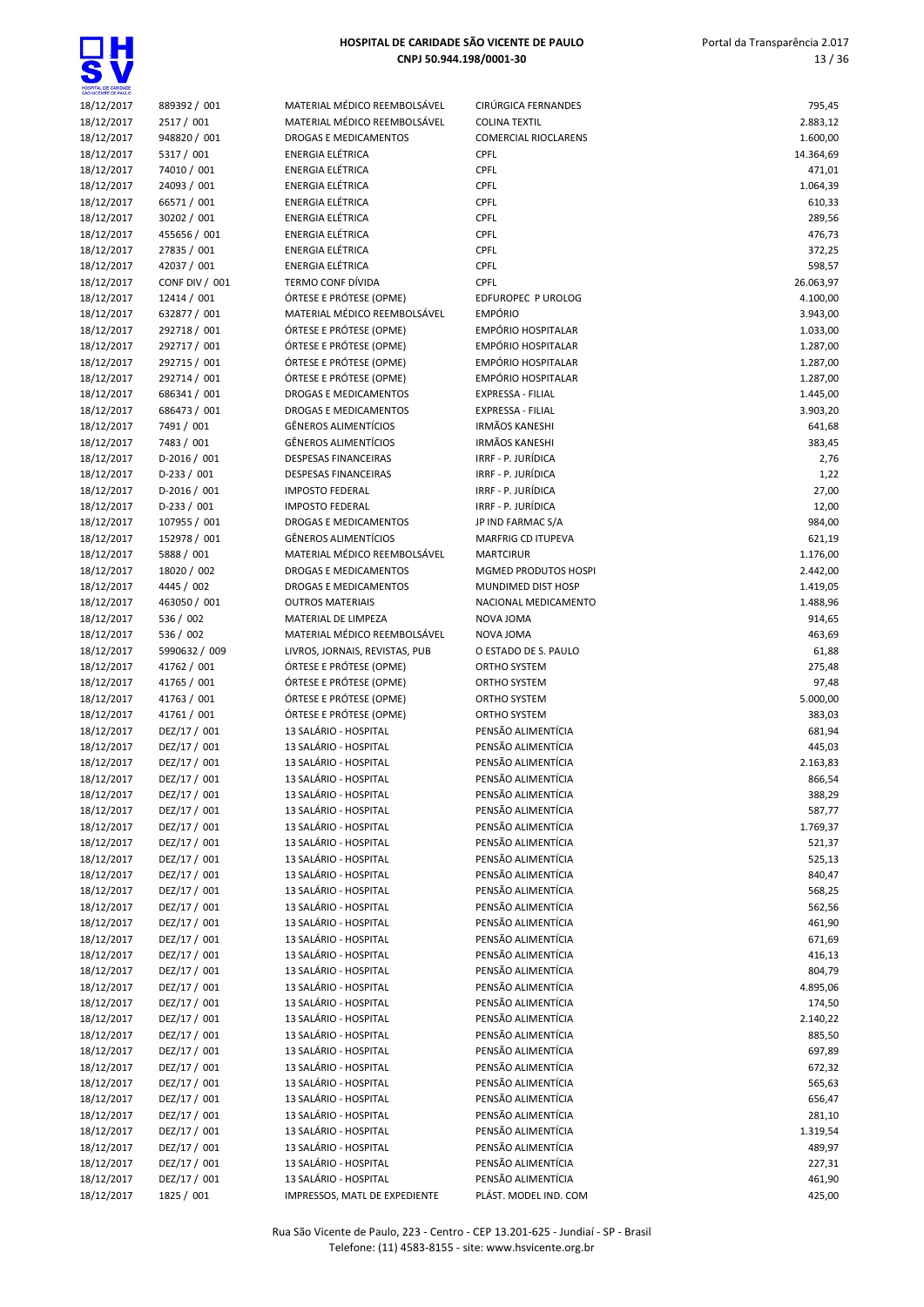| HOSPITAL DE CARIDADE<br>SÃO VICENTE DE PAULO |                                  |                                                           |                                              |                    |
|----------------------------------------------|----------------------------------|-----------------------------------------------------------|----------------------------------------------|--------------------|
| 18/12/2017                                   | 315588 / 001                     | <b>GÊNEROS ALIMENTÍCIOS</b>                               | POLIFRIGOR S.A.                              | 766,44             |
| 18/12/2017                                   | 48086 / 001                      | ÓRTESE E PRÓTESE (OPME)                                   | PRIME                                        | 1.920,00           |
| 18/12/2017                                   | 48097 / 001                      | ÓRTESE E PRÓTESE (OPME)                                   | PRIME                                        | 5.980,15           |
| 18/12/2017<br>18/12/2017                     | 48090 / 001<br>48085 / 001       | ÓRTESE E PRÓTESE (OPME)<br>ÓRTESE E PRÓTESE (OPME)        | PRIME<br>PRIME                               | 6.980,15           |
| 18/12/2017                                   | 1441 / 001                       | GÊNEROS ALIMENTÍCIOS                                      | PRIME HORTIFRUTI                             | 229,77<br>62,75    |
| 18/12/2017                                   | 1438 / 001                       | <b>GÊNEROS ALIMENTÍCIOS</b>                               | PRIME HORTIFRUTI                             | 138,28             |
| 18/12/2017                                   | <b>PROCESSO</b>                  | CONTINGÊNCIAS TRABALHISTAS                                | <b>PROCESSO</b>                              | 1.100,00           |
| 18/12/2017                                   | 191738 / 001                     | <b>GÊNEROS ALIMENTÍCIOS</b>                               | SANNA COM ALIMENTOS                          | 806,80             |
| 18/12/2017                                   | 102291 / 001                     | DROGAS E MEDICAMENTOS                                     | SANOBIOL                                     | 16.578,12          |
| 18/12/2017                                   | 142855 / 002                     | MEDICAMENTOS CONTROLADOS                                  | SERVIMED-GO                                  | 596,01             |
| 18/12/2017                                   | 142855 / 002                     | DROGAS E MEDICAMENTOS                                     | SERVIMED-GO                                  | 1.978,36           |
| 18/12/2017                                   | 41164 / 001                      | ÓRTESE E PRÓTESE (OPME)                                   | SOLUTION ORTHOPEDIC                          | 1.001,81           |
| 18/12/2017                                   | 3056 / 001                       | ÓRTESE E PRÓTESE (OPME)                                   | <b>SS MEDICAL</b>                            | 395,20             |
| 18/12/2017                                   | 93777 / 001                      | <b>COMBUSTIVEIS E LUBRIFICANTES</b>                       | <b>ULTRAGAZ</b>                              | 3.678,30           |
| 18/12/2017<br>18/12/2017                     | 133569 / 001<br>410066 / 001     | ÓRTESE E PRÓTESE (OPME)<br><b>TELEFONE</b>                | VITÓRIA HOSPITALAR<br><b>VIVO</b>            | 1.017,25<br>743,49 |
| 18/12/2017                                   | 477540 / 001                     | <b>TELEFONE</b>                                           | <b>VIVO</b>                                  | 3.950,60           |
| 18/12/2017                                   | 477538 / 001                     | <b>TELEFONE</b>                                           | <b>VIVO</b>                                  | 188,43             |
| 18/12/2017                                   | 477539 / 001                     | <b>TELEFONE</b>                                           | <b>VIVO</b>                                  | 126,20             |
| 19/12/2017                                   | 26613 / 001                      | <b>GÊNEROS ALIMENTÍCIOS</b>                               | <b>BANCA CODARIM</b>                         | 46,10              |
| 19/12/2017                                   | 768363 / 001                     | <b>GÊNEROS ALIMENTÍCIOS</b>                               | <b>CDI</b>                                   | 604,70             |
| 19/12/2017                                   | 1886513 / 001                    | MEDICAMENTOS CONTROLADOS                                  | <b>CRISTÁLIA</b>                             | 707,00             |
| 19/12/2017                                   | 1887143 / 001                    | MEDICAMENTOS CONTROLADOS                                  | CRISTÁLIA                                    | 2.320,00           |
| 19/12/2017                                   | 1886509 / 001                    | MEDICAMENTOS CONTROLADOS                                  | CRISTÁLIA                                    | 35.052,50          |
| 19/12/2017                                   | 1886510 / 001                    | MEDICAMENTOS CONTROLADOS                                  | <b>CRISTÁLIA</b>                             | 1.982,06           |
| 19/12/2017                                   | 1886509 / 001                    | DROGAS E MEDICAMENTOS                                     | <b>CRISTÁLIA</b>                             | 28.089,50          |
| 19/12/2017<br>19/12/2017                     | 1886513 / 001<br>1886960 / 001   | DROGAS E MEDICAMENTOS<br>DROGAS E MEDICAMENTOS            | CRISTÁLIA<br>CRISTÁLIA                       | 164,10<br>205,00   |
| 19/12/2017                                   | 1886512 / 001                    | DROGAS E MEDICAMENTOS                                     | CRISTÁLIA                                    | 409,20             |
| 19/12/2017                                   | 1886510 / 001                    | DROGAS E MEDICAMENTOS                                     | CRISTÁLIA                                    | 7.188,22           |
| 19/12/2017                                   | 1886511 / 001                    | DROGAS E MEDICAMENTOS                                     | CRISTÁLIA                                    | 7.452,50           |
| 19/12/2017                                   | 24167 / 001                      | SERVIÇOS PREST - PJ - HOSP                                | <b>DD INSETOS</b>                            | 1.649,30           |
| 19/12/2017                                   | 9722 / 001                       | MATL MANUT.PREDIAL, ELÉTR, HID                            | <b>FABRICIO UTENSÍLIOS</b>                   | 256,38             |
| 19/12/2017                                   | 79 / 001                         | LOCAÇÃO (EQUIP, MÁQ. ESPAÇO)                              | INTERMEDICAL EQUIP.                          | 1.150,00           |
| 19/12/2017                                   | 7496 / 001                       | <b>GÊNEROS ALIMENTÍCIOS</b>                               | <b>IRMÃOS KANESHI</b>                        | 399,25             |
| 19/12/2017                                   | 73481 / 001                      | <b>GÊNEROS ALIMENTÍCIOS</b>                               | JOATE COM E REP                              | 27,50              |
| 19/12/2017                                   | 5624 / 001                       | ÓRTESE E PRÓTESE (OPME)                                   | MERIL                                        | 2.534,50           |
| 19/12/2017                                   | 5623 / 001                       | ÓRTESE E PRÓTESE (OPME)<br>PEÇAS E MATS DE REPOSIÇÃO EQUI | <b>MERIL</b><br><b>OXILUZ</b>                | 2.034,50           |
| 19/12/2017<br>19/12/2017                     | 41517 / 002<br>41517 / 001       | PEÇAS E MATS DE REPOSIÇÃO EQUI                            | <b>OXILUZ</b>                                | 5,99<br>181,80     |
| 19/12/2017                                   | 41515 / 001                      | <b>GASES MEDICINAIS</b>                                   | OXILUZ                                       | 621,00             |
| 19/12/2017                                   | 41517 / 001                      | <b>GASES MEDICINAIS</b>                                   | OXILUZ                                       | 5.512,20           |
| 19/12/2017                                   | 41517 / 002                      | <b>GASES MEDICINAIS</b>                                   | <b>OXILUZ</b>                                | 181,81             |
| 19/12/2017                                   | 369 / 001                        | SERVIÇOS PREST - PJ - HOSP                                | OXILUZ                                       | 1.247,21           |
| 19/12/2017                                   | 48198 / 001                      | ÓRTESE E PRÓTESE (OPME)                                   | PRIME                                        | 344,13             |
| 19/12/2017                                   | 48200 / 001                      | ÓRTESE E PRÓTESE (OPME)                                   | PRIME                                        | 913,16             |
| 19/12/2017                                   | 48202 / 001                      | ÓRTESE E PRÓTESE (OPME)                                   | PRIME                                        | 913,16             |
| 19/12/2017                                   | 48201 / 001                      | ÓRTESE E PRÓTESE (OPME)                                   | PRIME                                        | 202,06             |
| 19/12/2017                                   | 48124 / 001                      | ÓRTESE E PRÓTESE (OPME)                                   | PRIME                                        | 5.875,71           |
| 19/12/2017                                   | 48204 / 001<br>48205 / 001       | ÓRTESE E PRÓTESE (OPME)<br>ÓRTESE E PRÓTESE (OPME)        | PRIME                                        | 1.500,00           |
| 19/12/2017<br>19/12/2017                     | 6525 / 001                       | MATL MANUT.PREDIAL, ELÉTR, HID                            | PRIME<br>SANTA FÉ COMERCIAL                  | 299,90<br>16,00    |
| 19/12/2017                                   | 6525 / 001                       | PEÇAS E MATS DE REPOSIÇÃO EQUI                            | SANTA FÉ COMERCIAL                           | 71,00              |
| 19/12/2017                                   | 1895609 / 001                    | <b>GÊNEROS ALIMENTÍCIOS</b>                               | SERRAMAR                                     | 462,00             |
| 19/12/2017                                   | 1892340 / 001                    | <b>GÊNEROS ALIMENTÍCIOS</b>                               | SERRAMAR                                     | 567,00             |
| 19/12/2017                                   | 1894120 / 001                    | <b>GÊNEROS ALIMENTÍCIOS</b>                               | SERRAMAR                                     | 609,00             |
| 19/12/2017                                   | 20171211000776 / 001             | VALE REFEIÇÃO E ALIMENTAÇÃO                               | VR                                           | 289.504,06         |
| 20/12/2017                                   | $D-7/12/001$                     | <b>IMPOSTO FEDERAL</b>                                    | ALUGUÉIS E ROYALTIES                         | 956,77             |
| 20/12/2017                                   | $D-07/12/001$                    | <b>IMPOSTO FEDERAL</b>                                    | ALUGUÉIS E ROYALTIES                         | 145,20             |
| 20/12/2017                                   | $D-10/12/001$                    | <b>IMPOSTO FEDERAL</b>                                    | ALUGUÉIS E ROYALTIES                         | 21,12              |
| 20/12/2017                                   | $D-10/12/001$                    | <b>IMPOSTO FEDERAL</b>                                    | ALUGUÉIS E ROYALTIES                         | 21,12              |
| 20/12/2017                                   | $D-06/12 / 001$                  | <b>IMPOSTO FEDERAL</b>                                    | ALUGUÉIS E ROYALTIES                         | 1.374,19           |
| 20/12/2017<br>20/12/2017                     | D-11/2017 / 001<br>$D-07/12/001$ | <b>IMPOSTO FEDERAL</b><br><b>IMPOSTO FEDERAL</b>          | ALUGUÉIS E ROYALTIES<br>ALUGUÉIS E ROYALTIES | 752,74<br>145,20   |
| 20/12/2017                                   | 51949 / 001                      | <b>VEICULOS</b>                                           | <b>BORORÓ</b>                                | 130,78             |
| 20/12/2017                                   | 51711 / 001                      | <b>VEÍCULOS</b>                                           | <b>BORORÓ</b>                                | 24,00              |
| 20/12/2017                                   | 12/2017 / 001                    | <b>TELEFONE</b>                                           | <b>CLARO</b>                                 | 7.608,96           |
| 20/12/2017                                   | 1888789 / 001                    | MEDICAMENTOS CONTROLADOS                                  | CRISTÁLIA                                    | 1.925,00           |
|                                              |                                  |                                                           |                                              |                    |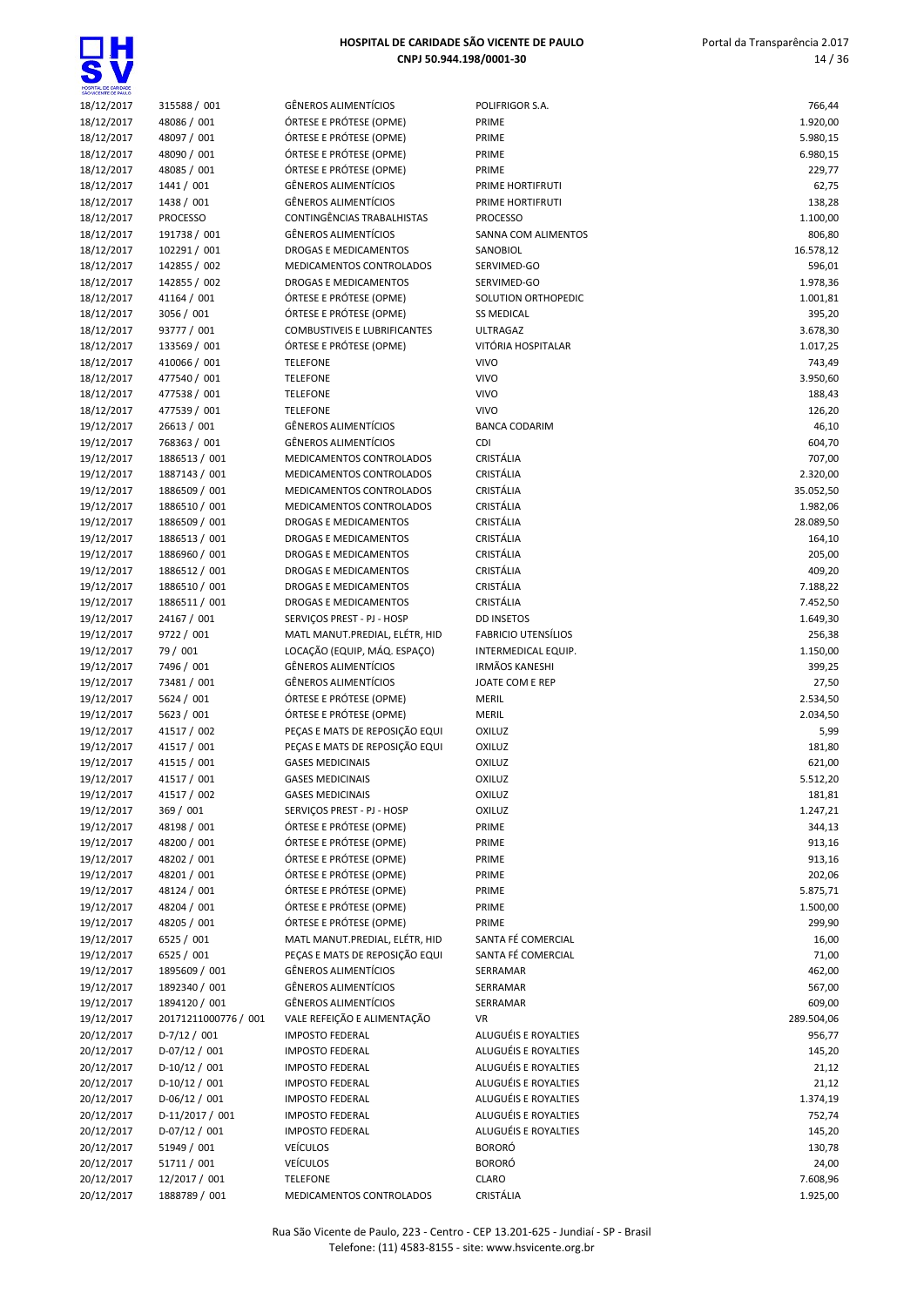| HOSPITAL DE CARIDADE<br>SÃO VICENTE DE PAULO |                              |                                                  |                                          |                      |
|----------------------------------------------|------------------------------|--------------------------------------------------|------------------------------------------|----------------------|
| 20/12/2017                                   | 50106 / 001                  | <b>GËNEROS ALIMENTÍCIOS</b>                      | DOCELÂNDIA MATRIZ                        | 714,00               |
| 20/12/2017                                   | 39162 / 001                  | SERVIÇOS PREST - PJ - HOSP                       | <b>ELEVADORES ATLAS</b>                  | 1.610,14             |
| 20/12/2017                                   | <b>VLR. A REPASSAR</b>       | VRS A REPASSAR-FOLHA-HOSP                        | EMPRÉSTIMO                               | 1.524,64             |
| 20/12/2017                                   | 133773 / 001                 | MENSALIDADE ASSOCIATIVA                          | <b>FEHOSP</b>                            | 1.336,18             |
| 20/12/2017                                   | 34775 / 001                  | <b>GASES MEDICINAIS</b>                          | <b>IBG CRYO FILIAL</b>                   | 947,96               |
| 20/12/2017                                   | D-3650 / 001<br>$D-713/001$  | <b>IMPOSTO FEDERAL</b><br><b>IMPOSTO FEDERAL</b> | INSS - P. JURÍDICA<br>INSS - P. JURÍDICA | 68,75                |
| 20/12/2017<br>20/12/2017                     | D-720 / 001                  | <b>IMPOSTO FEDERAL</b>                           | INSS - P. JURÍDICA                       | 4.538,82<br>4.632,68 |
| 20/12/2017                                   | $D-714/001$                  | <b>IMPOSTO FEDERAL</b>                           | INSS - P. JURÍDICA                       | 2.613,30             |
| 20/12/2017                                   | $D-820 / 001$                | <b>IMPOSTO FEDERAL</b>                           | INSS - P. JURÍDICA                       | 1.213,87             |
| 20/12/2017                                   | $D-5094/001$                 | <b>IMPOSTO FEDERAL</b>                           | INSS - P. JURÍDICA                       | 2.200,00             |
| 20/12/2017                                   | $D-814/001$                  | <b>IMPOSTO FEDERAL</b>                           | INSS - P. JURÍDICA                       | 1.101,81             |
| 20/12/2017                                   | $D-38/001$                   | <b>IMPOSTO FEDERAL</b>                           | INSS - P. JURÍDICA                       | 869,00               |
| 20/12/2017                                   | $D-974/001$                  | <b>IMPOSTO FEDERAL</b>                           | INSS - P. JURÍDICA                       | 6.643,08             |
| 20/12/2017                                   | $D-721/001$                  | <b>IMPOSTO FEDERAL</b>                           | INSS - P. JURÍDICA                       | 2.975,74             |
| 20/12/2017                                   | $D-39/001$                   | <b>IMPOSTO FEDERAL</b>                           | INSS - P. JURÍDICA                       | 869,00               |
| 20/12/2017                                   | DEZ/2017 / 001               | 13 SALÁRIO - HOSPITAL                            | INSS 13º FOLHA DEZ/17                    | 301.740,78           |
| 20/12/2017                                   | DEZ/2017 / 002               | 13 SALÁRIO - HOSPITAL                            | INSS 13º FOLHA DEZ/17                    | 144.722,01           |
| 20/12/2017                                   | NOV/17 / 001                 | INSS-CONTR REPASSAR-HOPS                         | INSS FOLHA NOVEMBRO/2017                 | 443.854,30           |
| 20/12/2017                                   | NOV/17 / 001                 | <b>INSS-CONTR REPASSAR-HOPS</b>                  | INSS FOLHA NOVEMBRO/2017                 | 15.986,16            |
| 20/12/2017                                   | NOV/17 / 001                 | INSS-CONTR REPASSAR-HOPS                         | INSS FOLHA NOVEMBRO/2017                 | 1.583,50             |
| 20/12/2017                                   | 3229 / 001                   | ÓRTESE E PRÓTESE (OPME)                          | <b>INTERMEDICAL EQUIP</b>                | 180,00               |
| 20/12/2017                                   | 3228 / 001                   | ÓRTESE E PRÓTESE (OPME)                          | <b>INTERMEDICAL EQUIP</b>                | 540,00               |
| 20/12/2017                                   | 7511 / 001                   | <b>GÊNEROS ALIMENTÍCIOS</b>                      | <b>IRMÃOS KANESHI</b>                    | 494,58               |
| 20/12/2017                                   | $D-7654/001$                 | <b>IMPOSTO FEDERAL</b>                           | IRRF - P. JURÍDICA                       | 31,85                |
| 20/12/2017                                   | $D-814/001$                  | <b>IMPOSTO FEDERAL</b>                           | IRRF - P. JURÍDICA                       | 150,25               |
| 20/12/2017                                   | $D-119/001$                  | <b>IMPOSTO FEDERAL</b>                           | IRRF - P. JURÍDICA                       | 254,63               |
| 20/12/2017                                   | $D-38/001$                   | <b>IMPOSTO FEDERAL</b>                           | IRRF - P. JURÍDICA                       | 306,00               |
| 20/12/2017                                   | $D-66/001$                   | <b>IMPOSTO FEDERAL</b>                           | IRRF - P. JURÍDICA<br>IRRF - P. JURÍDICA | 108,00               |
| 20/12/2017<br>20/12/2017                     | $D-159/001$<br>$D-744 / 001$ | <b>IMPOSTO FEDERAL</b><br><b>IMPOSTO FEDERAL</b> | IRRF - P. JURÍDICA                       | 150,00<br>162,53     |
| 20/12/2017                                   | $D-116/001$                  | <b>IMPOSTO FEDERAL</b>                           | IRRF - P. JURÍDICA                       | 3.018,32             |
| 20/12/2017                                   | $D-5/001$                    | <b>IMPOSTO FEDERAL</b>                           | IRRF - P. JURÍDICA                       | 19,50                |
| 20/12/2017                                   | D-3763 / 001                 | <b>IMPOSTO FEDERAL</b>                           | IRRF - P. JURÍDICA                       | 341,10               |
| 20/12/2017                                   | $D-110/001$                  | <b>IMPOSTO FEDERAL</b>                           | IRRF - P. JURÍDICA                       | 344,25               |
| 20/12/2017                                   | $D-26/001$                   | <b>IMPOSTO FEDERAL</b>                           | IRRF - P. JURÍDICA                       | 177,75               |
| 20/12/2017                                   | D-1206 / 001                 | <b>IMPOSTO FEDERAL</b>                           | IRRF - P. JURÍDICA                       | 18,00                |
| 20/12/2017                                   | $D-713 / 001$                | <b>IMPOSTO FEDERAL</b>                           | IRRF - P. JURÍDICA                       | 1.237,86             |
| 20/12/2017                                   | $D-27/001$                   | <b>IMPOSTO FEDERAL</b>                           | IRRF - P. JURÍDICA                       | 72,00                |
| 20/12/2017                                   | $D-58/001$                   | <b>IMPOSTO FEDERAL</b>                           | IRRF - P. JURÍDICA                       | 231,00               |
| 20/12/2017                                   | $D-17/001$                   | <b>IMPOSTO FEDERAL</b>                           | IRRF - P. JURÍDICA                       | 126,00               |
| 20/12/2017                                   | $D-234 / 001$                | <b>IMPOSTO FEDERAL</b>                           | IRRF - P. JURÍDICA                       | 55,88                |
| 20/12/2017                                   | D-1317 / 001                 | <b>IMPOSTO FEDERAL</b>                           | IRRF - P. JURÍDICA                       | 228,75               |
| 20/12/2017                                   | $D-56/001$                   | <b>IMPOSTO FEDERAL</b>                           | IRRF - P. JURÍDICA                       | 215,62               |
| 20/12/2017                                   | D-1550 / 001                 | <b>IMPOSTO FEDERAL</b>                           | IRRF - P. JURÍDICA                       | 112,50               |
| 20/12/2017                                   | D-432 / 001                  | <b>IMPOSTO FEDERAL</b>                           | IRRF - P. JURÍDICA                       | 46,88                |
| 20/12/2017                                   | $D-117/001$                  | <b>IMPOSTO FEDERAL</b>                           | IRRF - P. JURÍDICA                       | 3.018,32             |
| 20/12/2017                                   | $D-29/001$                   | <b>IMPOSTO FEDERAL</b>                           | IRRF - P. JURÍDICA                       | 18,75                |
| 20/12/2017                                   | D-2990 / 001                 | <b>IMPOSTO FEDERAL</b>                           | IRRF - P. JURÍDICA                       | 89,55                |
| 20/12/2017                                   | $D-148/001$                  | <b>IMPOSTO FEDERAL</b>                           | IRRF - P. JURÍDICA                       | 45,00                |
| 20/12/2017                                   | D-3246 / 001                 | <b>IMPOSTO FEDERAL</b>                           | IRRF - P. JURÍDICA                       | 11,25                |
| 20/12/2017<br>20/12/2017                     | $D-38/001$<br>$D-232 / 001$  | <b>IMPOSTO FEDERAL</b><br><b>IMPOSTO FEDERAL</b> | IRRF - P. JURÍDICA<br>IRRF - P. JURÍDICA | 19,50<br>168,75      |
| 20/12/2017                                   | $D-114/001$                  | <b>IMPOSTO FEDERAL</b>                           | IRRF - P. JURÍDICA                       | 207,00               |
| 20/12/2017                                   | $D-29/001$                   | <b>IMPOSTO FEDERAL</b>                           | IRRF - P. JURÍDICA                       | 37,50                |
| 20/12/2017                                   | D-201731020 / 001            | <b>IMPOSTO FEDERAL</b>                           | IRRF - P. JURÍDICA                       | 24,45                |
| 20/12/2017                                   | $D-13/001$                   | <b>IMPOSTO FEDERAL</b>                           | IRRF - P. JURÍDICA                       | 100,50               |
| 20/12/2017                                   | $D-83 / 001$                 | <b>IMPOSTO FEDERAL</b>                           | IRRF - P. JURÍDICA                       | 75,00                |
| 20/12/2017                                   | $D-12/001$                   | <b>IMPOSTO FEDERAL</b>                           | IRRF - P. JURÍDICA                       | 171,00               |
| 20/12/2017                                   | $D-820 / 001$                | <b>IMPOSTO FEDERAL</b>                           | IRRF - P. JURÍDICA                       | 165,53               |
| 20/12/2017                                   | $D-132 / 001$                | <b>IMPOSTO FEDERAL</b>                           | IRRF - P. JURÍDICA                       | 54,00                |
| 20/12/2017                                   | $D-84/001$                   | <b>IMPOSTO FEDERAL</b>                           | IRRF - P. JURÍDICA                       | 72,00                |
| 20/12/2017                                   | $D-84/001$                   | <b>IMPOSTO FEDERAL</b>                           | IRRF - P. JURÍDICA                       | 141,75               |
| 20/12/2017                                   | $D-47/001$                   | <b>IMPOSTO FEDERAL</b>                           | IRRF - P. JURÍDICA                       | 24,75                |
| 20/12/2017                                   | $D-73/001$                   | <b>IMPOSTO FEDERAL</b>                           | IRRF - P. JURÍDICA                       | 47,25                |
| 20/12/2017                                   | D-7051 / 001                 | <b>IMPOSTO FEDERAL</b>                           | IRRF - P. JURÍDICA                       | 1.446,88             |
| 20/12/2017                                   | $D-149/001$                  | <b>IMPOSTO FEDERAL</b>                           | IRRF - P. JURÍDICA                       | 7,88                 |
| 20/12/2017                                   | $D-91/001$                   | <b>IMPOSTO FEDERAL</b>                           | IRRF - P. JURÍDICA                       | 19,50                |
| 20/12/2017                                   | $D-646 / 001$                | <b>IMPOSTO FEDERAL</b>                           | IRRF - P. JURÍDICA                       | 215,93               |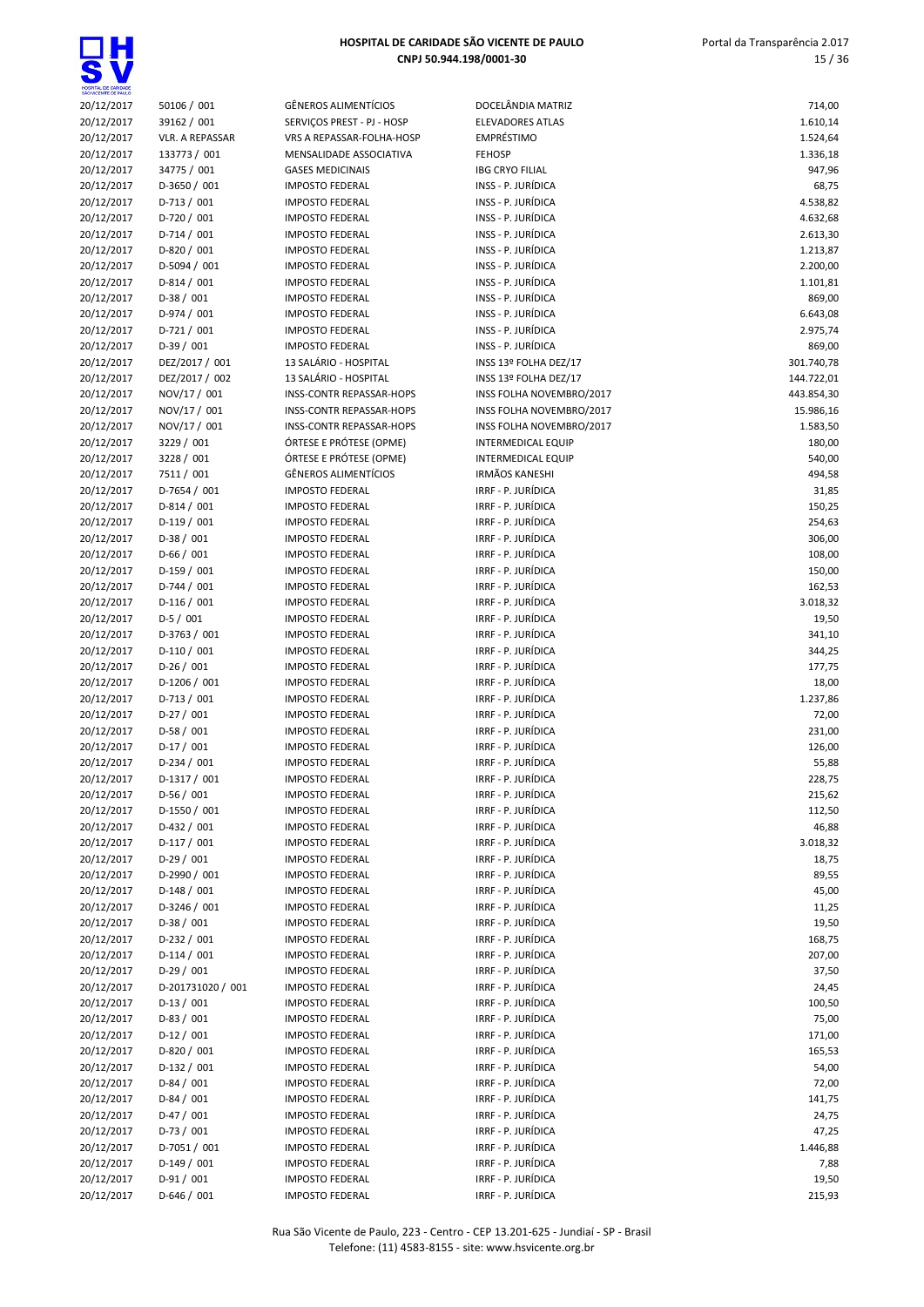| SÃO VICENTE DE PAULO |                |                        |                                          |          |
|----------------------|----------------|------------------------|------------------------------------------|----------|
| 20/12/2017           | $D-72/001$     | <b>IMPOSTO FEDERAL</b> | IRRF - P. JURÍDICA                       | 51,00    |
| 20/12/2017           | D-33012 / 001  | <b>IMPOSTO FEDERAL</b> | IRRF - P. JURÍDICA                       | 1.312,53 |
| 20/12/2017           | $D-1341/001$   | <b>IMPOSTO FEDERAL</b> | IRRF - P. JURÍDICA                       | 349,14   |
| 20/12/2017           | D-5093 / 001   | <b>IMPOSTO FEDERAL</b> | IRRF - P. JURÍDICA                       | 405,00   |
| 20/12/2017           | $D-116/001$    | <b>IMPOSTO FEDERAL</b> | IRRF - P. JURÍDICA                       | 90,00    |
| 20/12/2017           | $D-86/001$     | <b>IMPOSTO FEDERAL</b> | IRRF - P. JURÍDICA                       | 36,00    |
| 20/12/2017           | $D-135/001$    | <b>IMPOSTO FEDERAL</b> | IRRF - P. JURÍDICA                       | 18,00    |
| 20/12/2017           | $D-248/001$    | <b>IMPOSTO FEDERAL</b> | IRRF - P. JURÍDICA                       | 47,25    |
| 20/12/2017           | $D-117/001$    | <b>IMPOSTO FEDERAL</b> | IRRF - P. JURÍDICA                       | 137,40   |
| 20/12/2017           | $D-6463 / 001$ | <b>IMPOSTO FEDERAL</b> | IRRF - P. JURÍDICA                       | 42,32    |
| 20/12/2017           | $D-1186 / 001$ | <b>IMPOSTO FEDERAL</b> | IRRF - P. JURÍDICA                       | 103,05   |
| 20/12/2017           | $D-82 / 001$   | <b>IMPOSTO FEDERAL</b> | IRRF - P. JURÍDICA                       | 268,50   |
| 20/12/2017           | $D-343 / 001$  | <b>IMPOSTO FEDERAL</b> | IRRF - P. JURÍDICA                       | 45,00    |
| 20/12/2017           | D-5096 / 001   | <b>IMPOSTO FEDERAL</b> | IRRF - P. JURÍDICA                       | 405,00   |
| 20/12/2017           | $D-56/001$     | <b>IMPOSTO FEDERAL</b> | IRRF - P. JURÍDICA                       | 84,30    |
| 20/12/2017           | $D-233 / 001$  | <b>IMPOSTO FEDERAL</b> | IRRF - P. JURÍDICA                       | 75,00    |
|                      |                |                        |                                          |          |
| 20/12/2017           | $D-48/001$     | <b>IMPOSTO FEDERAL</b> | IRRF - P. JURÍDICA                       | 131,25   |
| 20/12/2017           | $D-124/001$    | <b>IMPOSTO FEDERAL</b> | IRRF - P. JURÍDICA                       | 645,00   |
| 20/12/2017           | $D-140/001$    | <b>IMPOSTO FEDERAL</b> | IRRF - P. JURÍDICA                       | 68,70    |
| 20/12/2017           | $D-421/001$    | <b>IMPOSTO FEDERAL</b> | IRRF - P. JURÍDICA                       | 37,50    |
| 20/12/2017           | $D-1/001$      | <b>IMPOSTO FEDERAL</b> | IRRF - P. JURÍDICA                       | 26,25    |
| 20/12/2017           | $D-238/001$    | <b>IMPOSTO FEDERAL</b> | IRRF - P. JURÍDICA                       | 12,00    |
| 20/12/2017           | $D-40/001$     | <b>IMPOSTO FEDERAL</b> | IRRF - P. JURÍDICA                       | 198,00   |
| 20/12/2017           | $D-161/001$    | <b>IMPOSTO FEDERAL</b> | IRRF - P. JURÍDICA                       | 146,25   |
| 20/12/2017           | $D-32/001$     | <b>IMPOSTO FEDERAL</b> | IRRF - P. JURÍDICA                       | 57,75    |
| 20/12/2017           | $D-14/001$     | <b>IMPOSTO FEDERAL</b> | IRRF - P. JURÍDICA                       | 28,13    |
| 20/12/2017           | $D-68/001$     | <b>IMPOSTO FEDERAL</b> | IRRF - P. JURÍDICA                       | 108,00   |
| 20/12/2017           | $D-714/001$    | <b>IMPOSTO FEDERAL</b> | IRRF - P. JURÍDICA                       | 712,72   |
| 20/12/2017           | $D-10/001$     | <b>IMPOSTO FEDERAL</b> | IRRF - P. JURÍDICA                       | 37,50    |
| 20/12/2017           | $D-30/001$     | <b>IMPOSTO FEDERAL</b> | IRRF - P. JURÍDICA                       | 45,00    |
| 20/12/2017           | $D-88/001$     | <b>IMPOSTO FEDERAL</b> | IRRF - P. JURÍDICA                       | 18,75    |
| 20/12/2017           | $D-39/001$     | <b>IMPOSTO FEDERAL</b> | IRRF - P. JURÍDICA                       | 94,50    |
| 20/12/2017           | $D-118/001$    | <b>IMPOSTO FEDERAL</b> | IRRF - P. JURÍDICA                       | 141,75   |
| 20/12/2017           | $D-38/001$     | <b>IMPOSTO FEDERAL</b> | IRRF - P. JURÍDICA                       | 276,75   |
| 20/12/2017           | $D-35/001$     | <b>IMPOSTO FEDERAL</b> | IRRF - P. JURÍDICA                       | 156,00   |
| 20/12/2017           | $D-7255 / 001$ | <b>IMPOSTO FEDERAL</b> | IRRF - P. JURÍDICA                       | 1.697,07 |
| 20/12/2017           | $D-208/001$    | <b>IMPOSTO FEDERAL</b> | IRRF - P. JURÍDICA                       | 109,27   |
| 20/12/2017           | $D-108/001$    | <b>IMPOSTO FEDERAL</b> | IRRF - P. JURÍDICA                       | 123,75   |
| 20/12/2017           | $D-53/001$     | <b>IMPOSTO FEDERAL</b> | IRRF - P. JURÍDICA                       | 236,25   |
| 20/12/2017           | $D-721/001$    | <b>IMPOSTO FEDERAL</b> | IRRF - P. JURÍDICA                       | 811,57   |
| 20/12/2017           | $D-23/001$     | <b>IMPOSTO FEDERAL</b> | IRRF - P. JURÍDICA                       | 69,00    |
| 20/12/2017           | D-84803 / 001  | <b>IMPOSTO FEDERAL</b> | IRRF - P. JURÍDICA                       | 22,28    |
| 20/12/2017           | $D-109/001$    | <b>IMPOSTO FEDERAL</b> | IRRF - P. JURÍDICA                       | 49,20    |
| 20/12/2017           | $D-1236 / 001$ | <b>IMPOSTO FEDERAL</b> | IRRF - P. JURÍDICA                       | 93,60    |
| 20/12/2017           | $D-5094 / 001$ | <b>IMPOSTO FEDERAL</b> | IRRF - P. JURÍDICA                       | 300,00   |
| 20/12/2017           | $D-411/001$    | <b>IMPOSTO FEDERAL</b> | IRRF - P. JURÍDICA                       | 54,00    |
| 20/12/2017           | $D-67/001$     |                        | IRRF - P. JURÍDICA                       | 99,00    |
|                      |                | <b>IMPOSTO FEDERAL</b> |                                          |          |
| 20/12/2017           | $D-92/001$     | <b>IMPOSTO FEDERAL</b> | IRRF - P. JURÍDICA<br>IRRF - P. JURÍDICA | 54,00    |
| 20/12/2017           | $D-22 / 001$   | <b>IMPOSTO FEDERAL</b> |                                          | 78,75    |
| 20/12/2017           | $D-424 / 001$  | <b>IMPOSTO FEDERAL</b> | IRRF - P. JURÍDICA                       | 168,75   |
| 20/12/2017           | $D-30/001$     | <b>IMPOSTO FEDERAL</b> | IRRF - P. JURÍDICA                       | 202,50   |
| 20/12/2017           | $D-4/001$      | <b>IMPOSTO FEDERAL</b> | IRRF - P. JURÍDICA                       | 48,75    |
| 20/12/2017           | $D-40/001$     | <b>IMPOSTO FEDERAL</b> | IRRF - P. JURÍDICA                       | 196,13   |
| 20/12/2017           | $D-51/001$     | <b>IMPOSTO FEDERAL</b> | IRRF - P. JURÍDICA                       | 295,50   |
| 20/12/2017           | $D-5/001$      | <b>IMPOSTO FEDERAL</b> | IRRF - P. JURÍDICA                       | 69,00    |
| 20/12/2017           | $D-80/001$     | <b>IMPOSTO FEDERAL</b> | IRRF - P. JURÍDICA                       | 135,00   |
| 20/12/2017           | $D-627/001$    | <b>IMPOSTO FEDERAL</b> | IRRF - P. JURÍDICA                       | 306,38   |
| 20/12/2017           | $D-23/001$     | <b>IMPOSTO FEDERAL</b> | IRRF - P. JURÍDICA                       | 15,75    |
| 20/12/2017           | $D-256/001$    | <b>IMPOSTO FEDERAL</b> | IRRF - P. JURÍDICA                       | 18,75    |
| 20/12/2017           | $D-24/001$     | <b>IMPOSTO FEDERAL</b> | IRRF - P. JURÍDICA                       | 36,00    |
| 20/12/2017           | $D-17/001$     | <b>IMPOSTO FEDERAL</b> | IRRF - P. JURÍDICA                       | 37,50    |
| 20/12/2017           | $D-108/001$    | <b>IMPOSTO FEDERAL</b> | IRRF - P. JURÍDICA                       | 82,50    |
| 20/12/2017           | $D-65/001$     | <b>IMPOSTO FEDERAL</b> | IRRF - P. JURÍDICA                       | 86,25    |
| 20/12/2017           | $D-232/001$    | <b>IMPOSTO FEDERAL</b> | IRRF - P. JURÍDICA                       | 385,88   |
| 20/12/2017           | $D-38/001$     | <b>IMPOSTO FEDERAL</b> | IRRF - P. JURÍDICA                       | 57,75    |
| 20/12/2017           | $D-32/001$     | <b>IMPOSTO FEDERAL</b> | IRRF - P. JURÍDICA                       | 56,25    |
| 20/12/2017           | $D-47/001$     | <b>IMPOSTO FEDERAL</b> | IRRF - P. JURÍDICA                       | 47,25    |
| 20/12/2017           | $D-179/001$    | <b>IMPOSTO FEDERAL</b> | IRRF - P. JURÍDICA                       | 183,75   |
| 20/12/2017           | $D-6/001$      | <b>IMPOSTO FEDERAL</b> | IRRF - P. JURÍDICA                       | 139,50   |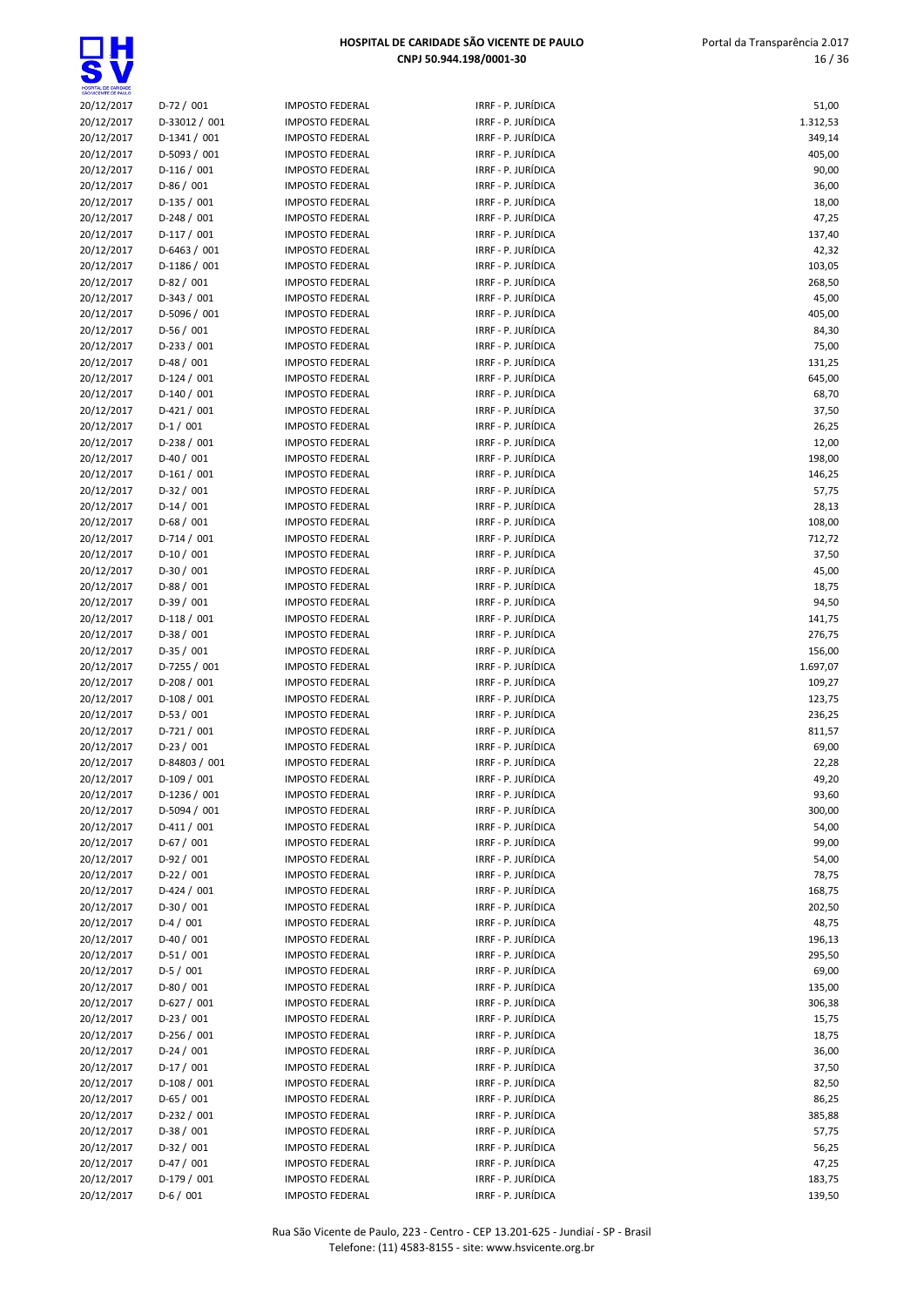| SÃO VICENTE DE PAULO |                             |                                |                                    |            |
|----------------------|-----------------------------|--------------------------------|------------------------------------|------------|
| 20/12/2017           | $D-653 / 001$               | <b>IMPOSTO FEDERAL</b>         | IRRF - P. JURÍDICA                 | 295,88     |
| 20/12/2017           | $D-243 / 001$               | <b>IMPOSTO FEDERAL</b>         | IRRF - P. JURÍDICA                 | 46,88      |
| 20/12/2017           | $D-31/001$                  | <b>IMPOSTO FEDERAL</b>         | IRRF - P. JURÍDICA                 | 31,50      |
| 20/12/2017           | $D-87/001$                  | <b>IMPOSTO FEDERAL</b>         | IRRF - P. JURÍDICA                 | 459,00     |
| 20/12/2017           | $D-184/001$                 | <b>IMPOSTO FEDERAL</b>         | IRRF - P. JURÍDICA                 | 418,50     |
| 20/12/2017           | D-1207 / 001                | <b>IMPOSTO FEDERAL</b>         | IRRF - P. JURÍDICA                 | 272,85     |
| 20/12/2017           | $D-88/001$                  | <b>IMPOSTO FEDERAL</b>         | IRRF - P. JURÍDICA                 | 152,25     |
| 20/12/2017           | D-382 / 001                 | <b>IMPOSTO FEDERAL</b>         | IRRF - P. JURÍDICA                 | 18,00      |
| 20/12/2017           | D-33439 / 001               | <b>IMPOSTO FEDERAL</b>         | IRRF - P. JURÍDICA                 | 1.405,63   |
| 20/12/2017           | $D-96/001$                  | <b>IMPOSTO FEDERAL</b>         | IRRF - P. JURÍDICA                 | 77,25      |
| 20/12/2017           | $D-89/001$                  | <b>IMPOSTO FEDERAL</b>         | IRRF - P. JURÍDICA                 | 75,00      |
| 20/12/2017           | $D-36/001$                  | <b>IMPOSTO FEDERAL</b>         | IRRF - P. JURÍDICA                 | 45,00      |
| 20/12/2017           | $D-32 / 001$                | <b>IMPOSTO FEDERAL</b>         | IRRF - P. JURÍDICA                 | 72,00      |
| 20/12/2017           | $D-97/001$                  | <b>IMPOSTO FEDERAL</b>         | IRRF - P. JURÍDICA                 | 112,50     |
| 20/12/2017           | D-720 / 001                 | <b>IMPOSTO FEDERAL</b>         | IRRF - P. JURÍDICA                 | 1.263,46   |
| 20/12/2017           | $D-61/001$                  | <b>IMPOSTO FEDERAL</b>         | IRRF - P. JURÍDICA                 | 19,50      |
| 20/12/2017           | $D-20/001$                  | <b>IMPOSTO FEDERAL</b>         | IRRF - P. JURÍDICA                 | 18,75      |
| 20/12/2017           | $D-37/001$                  | <b>IMPOSTO FEDERAL</b>         | IRRF - P. JURÍDICA                 | 27,00      |
| 20/12/2017           | $D-47/001$                  | <b>IMPOSTO FEDERAL</b>         | IRRF - P. JURÍDICA                 | 110,25     |
| 20/12/2017           | DEZ/17 / 001                | <b>IRRF A REPASSAR - HOSP</b>  | IRRF FÉRIAS FOLHA DEZEMBRO/17      | 44.064,45  |
| 20/12/2017           | NOV/17 / 001                | <b>IRRF A REPASSAR - HOSP</b>  | IRRF FÉRIAS FOLHA NOVEMBRO/17      | 16.636,44  |
| 20/12/2017           | OUT/17 / 001                | IRRF A REPASSAR - HOSP         | IRRF FOLHA OUTUBRO/2017            | 564.096,63 |
| 20/12/2017           | <b>IRRF</b>                 | IRRF A REPASSAR - HOSP         | <b>IRRF RESCISÃO</b>               | 3.828,36   |
| 20/12/2017           | <b>IRRF</b>                 | <b>IRRF A REPASSAR - HOSP</b>  | <b>IRRF RESCISÃO</b>               | 63,60      |
| 20/12/2017           | <b>IRRF</b>                 | IRRF A REPASSAR - HOSP         | <b>IRRF RESCISÃO</b>               | 434,17     |
| 20/12/2017           | <b>IRRF</b>                 | <b>IRRF A REPASSAR - HOSP</b>  | <b>IRRF RESCISÃO</b>               | 51,15      |
| 20/12/2017           | <b>IRRF</b>                 | <b>IRRF A REPASSAR - HOSP</b>  | <b>IRRF RESCISÃO</b>               | 168,82     |
| 20/12/2017           | <b>IRRF</b>                 | <b>IRRF A REPASSAR - HOSP</b>  | <b>IRRF RESCISÃO</b>               | 24,49      |
| 20/12/2017           | <b>IRRF</b>                 | <b>IRRF A REPASSAR - HOSP</b>  | IRRF SALÁRIOS MÉDICOS              | 24.632,58  |
| 20/12/2017           | <b>IRRF</b>                 | <b>IRRF A REPASSAR - HOSP</b>  | IRRF SALÁRIOS MÉDICOS              | 107,71     |
| 20/12/2017           | <b>IRRF</b>                 | <b>IRRF A REPASSAR - HOSP</b>  | IRRF SALÁRIOS MÉDICOS              | 51,17      |
| 20/12/2017           | <b>IRRF</b>                 | IRRF A REPASSAR - HOSP         | IRRF SALÁRIOS MÉDICOS              | 580,35     |
| 20/12/2017           | 564 / 001                   | MOBILIÁRIO                     | <b>JUNPMAQ</b>                     | 1.852,00   |
| 20/12/2017           | 01/12 / 001                 | LOCAÇÃO DE IMÓVEIS             | LOCAÇÃO DE IMÓVEIS                 | 5.456,26   |
| 20/12/2017           | 159158 / 001                | <b>GÊNEROS ALIMENTÍCIOS</b>    | MARFRIG CD ITUPEVA                 | 683,29     |
| 20/12/2017           | 43081 / 001                 | PEÇAS E MATS DE REPOSIÇÃO EQUI | NEWMED                             | 839,91     |
| 20/12/2017           | $D-20/001$                  | <b>IMPOSTO FEDERAL</b>         | PIS/COFINS/CSLL                    | 153,45     |
| 20/12/2017           | D-1207 / 001                | <b>IMPOSTO FEDERAL</b>         | PIS/COFINS/CSLL                    | 845,84     |
| 20/12/2017           | $D-1518/001$                | <b>IMPOSTO FEDERAL</b>         | PIS/COFINS/CSLL                    | 465,00     |
| 20/12/2017           | D-41134 / 001               | <b>IMPOSTO FEDERAL</b>         | PIS/COFINS/CSLL                    | 37,20      |
| 20/12/2017           | $D-179/001$                 | <b>IMPOSTO FEDERAL</b>         | PIS/COFINS/CSLL                    | 641,70     |
| 20/12/2017           | $D-90/001$                  | <b>IMPOSTO FEDERAL</b>         | PIS/COFINS/CSLL                    | 27,90      |
| 20/12/2017           | D-829678 / 001              | <b>IMPOSTO FEDERAL</b>         | PIS/COFINS/CSLL                    | 10,23      |
| 20/12/2017           | $D-150/001$                 | <b>IMPOSTO FEDERAL</b>         | PIS/COFINS/CSLL                    | 353,40     |
| 20/12/2017           | $D-408/001$                 | <b>IMPOSTO FEDERAL</b>         | PIS/COFINS/CSLL                    | 195,30     |
| 20/12/2017           | D-230 / 001                 | <b>IMPOSTO FEDERAL</b>         | PIS/COFINS/CSLL                    | 1.186,45   |
| 20/12/2017           | $D-46/001$                  | <b>IMPOSTO FEDERAL</b>         | PIS/COFINS/CSLL                    | 87,19      |
| 20/12/2017           | $D-93/001$                  | <b>IMPOSTO FEDERAL</b>         | PIS/COFINS/CSLL                    | 60,45      |
| 20/12/2017           | $D-115/001$                 | <b>IMPOSTO FEDERAL</b>         | PIS/COFINS/CSLL                    | 390,60     |
| 20/12/2017           | D-82753 / 001               | <b>IMPOSTO FEDERAL</b>         | PIS/COFINS/CSLL                    | 69,07      |
| 20/12/2017           | $D-28/001$                  | <b>IMPOSTO FEDERAL</b>         | PIS/COFINS/CSLL                    | 146,48     |
| 20/12/2017           | D-5096 / 001                | <b>IMPOSTO FEDERAL</b>         | PIS/COFINS/CSLL                    | 1.255,50   |
| 20/12/2017           | D-116 / 001                 | <b>IMPOSTO FEDERAL</b>         | PIS/COFINS/CSLL                    | 279,00     |
| 20/12/2017           | $D-720/001$                 | <b>IMPOSTO FEDERAL</b>         | PIS/COFINS/CSLL                    | 3.916,72   |
| 20/12/2017           | $D-45/001$                  | <b>IMPOSTO FEDERAL</b>         | PIS/COFINS/CSLL                    | 146,48     |
| 20/12/2017           | $D-180/001$                 | <b>IMPOSTO FEDERAL</b>         | PIS/COFINS/CSLL                    | 139,50     |
| 20/12/2017           | $D-653 / 001$               | <b>IMPOSTO FEDERAL</b>         | PIS/COFINS/CSLL                    | 917,21     |
| 20/12/2017           | $D-32 / 001$                | <b>IMPOSTO FEDERAL</b>         | PIS/COFINS/CSLL                    | 223,20     |
| 20/12/2017           | $D-36/001$                  | <b>IMPOSTO FEDERAL</b>         | PIS/COFINS/CSLL                    | 153,45     |
| 20/12/2017           | $D-110/001$                 | <b>IMPOSTO FEDERAL</b>         | PIS/COFINS/CSLL                    | 146,48     |
|                      |                             |                                |                                    | 97,65      |
| 20/12/2017           | $D-46/001$                  | <b>IMPOSTO FEDERAL</b>         | PIS/COFINS/CSLL                    |            |
| 20/12/2017           | $D-167/001$                 | <b>IMPOSTO FEDERAL</b>         | PIS/COFINS/CSLL                    | 58,13      |
| 20/12/2017           | $D-24/001$                  | <b>IMPOSTO FEDERAL</b>         | PIS/COFINS/CSLL                    | 111,60     |
| 20/12/2017           | $D-55/001$                  | <b>IMPOSTO FEDERAL</b>         | PIS/COFINS/CSLL                    | 212,97     |
| 20/12/2017           | D-33012 / 001               | <b>IMPOSTO FEDERAL</b>         | PIS/COFINS/CSLL                    | 4.068,85   |
| 20/12/2017           | $D-106/001$                 | <b>IMPOSTO FEDERAL</b>         | PIS/COFINS/CSLL                    | 781,20     |
| 20/12/2017           | D-40009 / 001               | <b>IMPOSTO FEDERAL</b>         | PIS/COFINS/CSLL                    | 16,74      |
| 20/12/2017           | $D-243/001$<br>D-2939 / 001 | <b>IMPOSTO FEDERAL</b>         | PIS/COFINS/CSLL<br>PIS/COFINS/CSLL | 170,89     |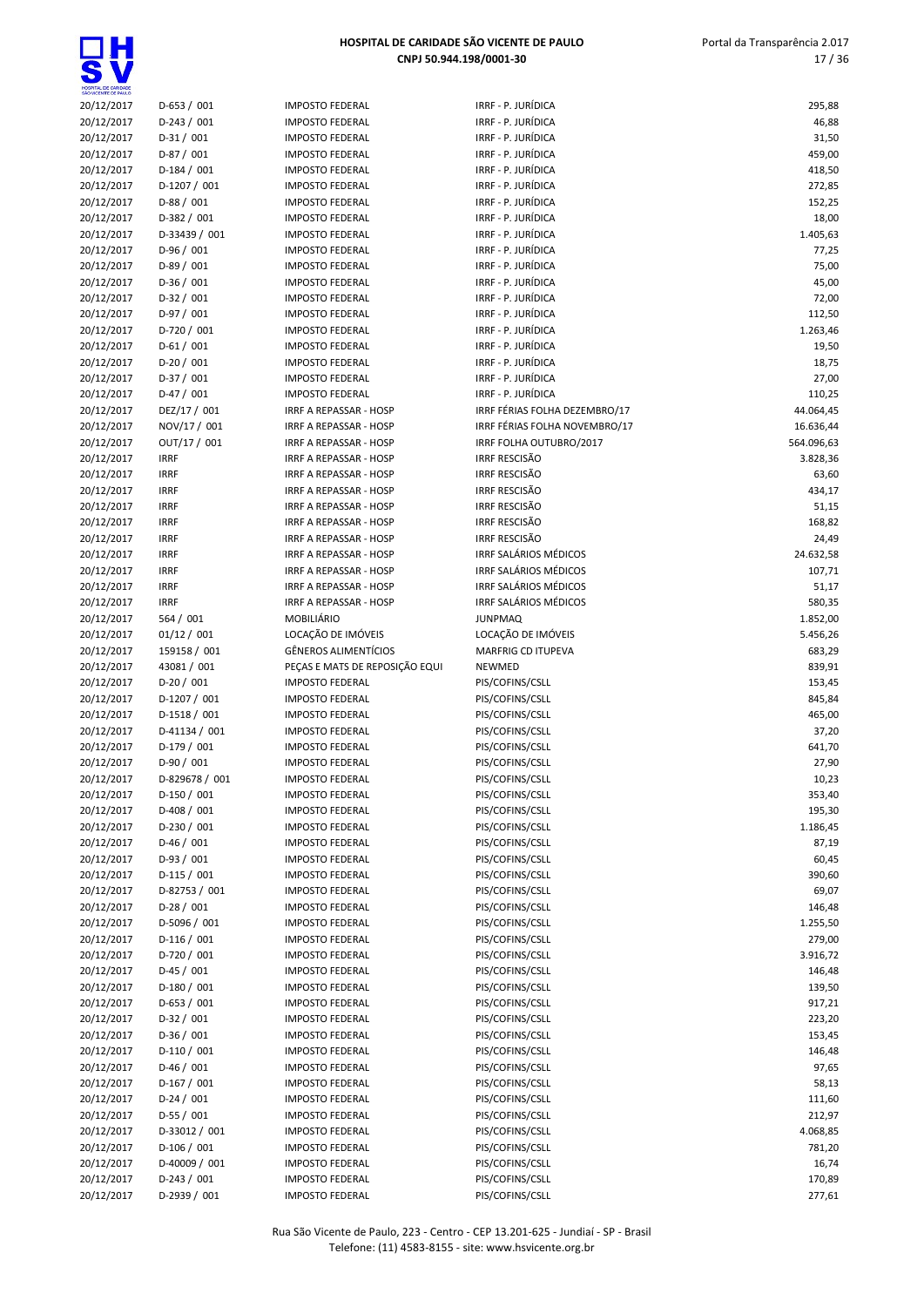$\overline{\mathbf{S}}$ 

| HOSPITAL DE CARIDADE<br>SÃO VICENTE DE PAULO |                                |                                                  |                                    |                   |
|----------------------------------------------|--------------------------------|--------------------------------------------------|------------------------------------|-------------------|
| 20/12/2017                                   | $D-27/001$                     | <b>IMPOSTO FEDERAL</b>                           | PIS/COFINS/CSLL                    | 223,20            |
| 20/12/2017                                   | $D-38/001$                     | <b>IMPOSTO FEDERAL</b>                           | PIS/COFINS/CSLL                    | 366,19            |
| 20/12/2017                                   | $D-14/001$                     | <b>IMPOSTO FEDERAL</b>                           | PIS/COFINS/CSLL                    | 439,43            |
| 20/12/2017                                   | $D-5566 / 001$                 | <b>IMPOSTO FEDERAL</b>                           | PIS/COFINS/CSLL                    | 143,97            |
| 20/12/2017<br>20/12/2017                     | $D-166/001$<br>D-5089 / 001    | <b>IMPOSTO FEDERAL</b><br><b>IMPOSTO FEDERAL</b> | PIS/COFINS/CSLL<br>PIS/COFINS/CSLL | 523,13<br>930,00  |
| 20/12/2017                                   | D-23771 / 001                  | <b>IMPOSTO FEDERAL</b>                           | PIS/COFINS/CSLL                    | 144,75            |
| 20/12/2017                                   | $D-45/001$                     | <b>IMPOSTO FEDERAL</b>                           | PIS/COFINS/CSLL                    | 170,88            |
| 20/12/2017                                   | $D-47/001$                     | <b>IMPOSTO FEDERAL</b>                           | PIS/COFINS/CSLL                    | 146,48            |
| 20/12/2017                                   | $D-114/001$                    | <b>IMPOSTO FEDERAL</b>                           | PIS/COFINS/CSLL                    | 146,48            |
| 20/12/2017                                   | $D-134/001$                    | <b>IMPOSTO FEDERAL</b>                           | PIS/COFINS/CSLL                    | 348,75            |
| 20/12/2017                                   | $D-28/001$                     | <b>IMPOSTO FEDERAL</b>                           | PIS/COFINS/CSLL                    | 644,03            |
| 20/12/2017                                   | $D-688 / 001$                  | <b>IMPOSTO FEDERAL</b>                           | PIS/COFINS/CSLL                    | 232,50            |
| 20/12/2017                                   | D-6396 / 001                   | <b>IMPOSTO FEDERAL</b>                           | PIS/COFINS/CSLL                    | 131,19            |
| 20/12/2017                                   | $D-36/001$                     | <b>IMPOSTO FEDERAL</b>                           | PIS/COFINS/CSLL                    | 139,50            |
| 20/12/2017                                   | $D-45/001$                     | <b>IMPOSTO FEDERAL</b>                           | PIS/COFINS/CSLL                    | 76,73             |
| 20/12/2017                                   | $D-111/001$                    | <b>IMPOSTO FEDERAL</b>                           | PIS/COFINS/CSLL                    | 411,53            |
| 20/12/2017                                   | $D-110/001$                    | <b>IMPOSTO FEDERAL</b>                           | PIS/COFINS/CSLL                    | 127,88            |
| 20/12/2017                                   | $D-714/001$                    | <b>IMPOSTO FEDERAL</b>                           | PIS/COFINS/CSLL                    | 2.209,43          |
| 20/12/2017                                   | $D-145/001$                    | <b>IMPOSTO FEDERAL</b>                           | PIS/COFINS/CSLL                    | 319,69            |
| 20/12/2017                                   | $D-76/001$                     | <b>IMPOSTO FEDERAL</b>                           | PIS/COFINS/CSLL                    | 348,75            |
| 20/12/2017<br>20/12/2017                     | $D-1442 / 001$<br>D-1128 / 001 | <b>IMPOSTO FEDERAL</b><br><b>IMPOSTO FEDERAL</b> | PIS/COFINS/CSLL<br>PIS/COFINS/CSLL | 27,90<br>58,12    |
| 20/12/2017                                   | $D-83 / 001$                   | <b>IMPOSTO FEDERAL</b>                           | PIS/COFINS/CSLL                    | 415,01            |
| 20/12/2017                                   | D-5393 / 001                   | <b>IMPOSTO FEDERAL</b>                           | PIS/COFINS/CSLL                    | 1.031,93          |
| 20/12/2017                                   | $D-233 / 001$                  | <b>IMPOSTO FEDERAL</b>                           | PIS/COFINS/CSLL                    | 37,20             |
| 20/12/2017                                   | $D-46/001$                     | <b>IMPOSTO FEDERAL</b>                           | PIS/COFINS/CSLL                    | 319,69            |
| 20/12/2017                                   | $D-35/001$                     | <b>IMPOSTO FEDERAL</b>                           | PIS/COFINS/CSLL                    | 837,00            |
| 20/12/2017                                   | $D-814/001$                    | <b>IMPOSTO FEDERAL</b>                           | PIS/COFINS/CSLL                    | 465,76            |
| 20/12/2017                                   | $D-37/001$                     | <b>IMPOSTO FEDERAL</b>                           | PIS/COFINS/CSLL                    | 358,05            |
| 20/12/2017                                   | $D-165/001$                    | <b>IMPOSTO FEDERAL</b>                           | PIS/COFINS/CSLL                    | 58,13             |
| 20/12/2017                                   | $D-37/001$                     | <b>IMPOSTO FEDERAL</b>                           | PIS/COFINS/CSLL                    | 139,50            |
| 20/12/2017                                   | $D-148/001$                    | <b>IMPOSTO FEDERAL</b>                           | PIS/COFINS/CSLL                    | 139,50            |
| 20/12/2017                                   | $D-130/001$                    | <b>IMPOSTO FEDERAL</b>                           | PIS/COFINS/CSLL                    | 112,76            |
| 20/12/2017                                   | $D-82/001$                     | <b>IMPOSTO FEDERAL</b>                           | PIS/COFINS/CSLL                    | 223,20            |
| 20/12/2017                                   | D-5093 / 001                   | <b>IMPOSTO FEDERAL</b>                           | PIS/COFINS/CSLL                    | 1.255,50          |
| 20/12/2017                                   | D-5395 / 001                   | <b>IMPOSTO FEDERAL</b>                           | PIS/COFINS/CSLL                    | 75,73             |
| 20/12/2017                                   | $D-147/001$                    | <b>IMPOSTO FEDERAL</b>                           | PIS/COFINS/CSLL                    | 25,58             |
| 20/12/2017                                   | $D-95/001$                     | <b>IMPOSTO FEDERAL</b>                           | PIS/COFINS/CSLL                    | 265,05            |
| 20/12/2017                                   | $D-1/001$<br>$D-727/001$       | <b>IMPOSTO FEDERAL</b><br><b>IMPOSTO FEDERAL</b> | PIS/COFINS/CSLL<br>PIS/COFINS/CSLL | 81,38             |
| 20/12/2017<br>20/12/2017                     | $D-109/001$                    | <b>IMPOSTO FEDERAL</b>                           | PIS/COFINS/CSLL                    | 487,32<br>127,88  |
| 20/12/2017                                   | $D-52/001$                     | <b>IMPOSTO FEDERAL</b>                           | PIS/COFINS/CSLL                    | 634,73            |
| 20/12/2017                                   | D-3210 / 001                   | <b>IMPOSTO FEDERAL</b>                           | PIS/COFINS/CSLL                    | 209,25            |
| 20/12/2017                                   | $D-18/001$                     | <b>IMPOSTO FEDERAL</b>                           | PIS/COFINS/CSLL                    | 58,13             |
| 20/12/2017                                   | $D-713/001$                    | <b>IMPOSTO FEDERAL</b>                           | PIS/COFINS/CSLL                    | 3.837,37          |
| 20/12/2017                                   | $D-37/001$                     | <b>IMPOSTO FEDERAL</b>                           | PIS/COFINS/CSLL                    | 83,70             |
| 20/12/2017                                   | $D-3/001$                      | <b>IMPOSTO FEDERAL</b>                           | PIS/COFINS/CSLL                    | 237,15            |
| 20/12/2017                                   | D-1236 / 001                   | <b>IMPOSTO FEDERAL</b>                           | PIS/COFINS/CSLL                    | 290,16            |
| 20/12/2017                                   | D-3409 / 001                   | <b>IMPOSTO FEDERAL</b>                           | PIS/COFINS/CSLL                    | 24,13             |
| 20/12/2017                                   | $D-85/001$                     | <b>IMPOSTO FEDERAL</b>                           | PIS/COFINS/CSLL                    | 55,80             |
| 20/12/2017                                   | $D-413 / 001$                  | <b>IMPOSTO FEDERAL</b>                           | PIS/COFINS/CSLL                    | 377,81            |
| 20/12/2017                                   | $D-721/001$                    | <b>IMPOSTO FEDERAL</b>                           | PIS/COFINS/CSLL                    | 2.515,85          |
| 20/12/2017                                   | $D-79/001$                     | <b>IMPOSTO FEDERAL</b>                           | PIS/COFINS/CSLL                    | 87,19             |
| 20/12/2017                                   | $D-19/001$                     | <b>IMPOSTO FEDERAL</b>                           | PIS/COFINS/CSLL                    | 146,48            |
| 20/12/2017                                   | $D-85/001$                     | <b>IMPOSTO FEDERAL</b>                           | PIS/COFINS/CSLL                    | 174,38            |
| 20/12/2017                                   | $D-343 / 001$<br>$D-124/001$   | <b>IMPOSTO FEDERAL</b>                           | PIS/COFINS/CSLL                    | 139,50            |
| 20/12/2017<br>20/12/2017                     | $D-107/001$                    | <b>IMPOSTO FEDERAL</b><br><b>IMPOSTO FEDERAL</b> | PIS/COFINS/CSLL<br>PIS/COFINS/CSLL | 1.999,50<br>60,45 |
| 20/12/2017                                   | $D-414/001$                    | <b>IMPOSTO FEDERAL</b>                           | PIS/COFINS/CSLL                    | 116,25            |
| 20/12/2017                                   | $D-80/001$                     | <b>IMPOSTO FEDERAL</b>                           | PIS/COFINS/CSLL                    | 1.004,40          |
| 20/12/2017                                   | $D-54/001$                     | <b>IMPOSTO FEDERAL</b>                           | PIS/COFINS/CSLL                    | 439,42            |
| 20/12/2017                                   | D-1197 / 001                   | <b>IMPOSTO FEDERAL</b>                           | PIS/COFINS/CSLL                    | 55,80             |
| 20/12/2017                                   | $D-161/001$                    | <b>IMPOSTO FEDERAL</b>                           | PIS/COFINS/CSLL                    | 76,73             |
| 20/12/2017                                   | $D-34/001$                     | <b>IMPOSTO FEDERAL</b>                           | PIS/COFINS/CSLL                    | 261,56            |
| 20/12/2017                                   | $D-68/001$                     | <b>IMPOSTO FEDERAL</b>                           | PIS/COFINS/CSLL                    | 334,80            |
| 20/12/2017                                   | D-170827 / 001                 | <b>IMPOSTO FEDERAL</b>                           | PIS/COFINS/CSLL                    | 26,53             |
| 20/12/2017                                   | $D-92/001$                     | <b>IMPOSTO FEDERAL</b>                           | PIS/COFINS/CSLL                    | 167,40            |
| 20/12/2017                                   | $D-57/001$                     | <b>IMPOSTO FEDERAL</b>                           | PIS/COFINS/CSLL                    | 690,53            |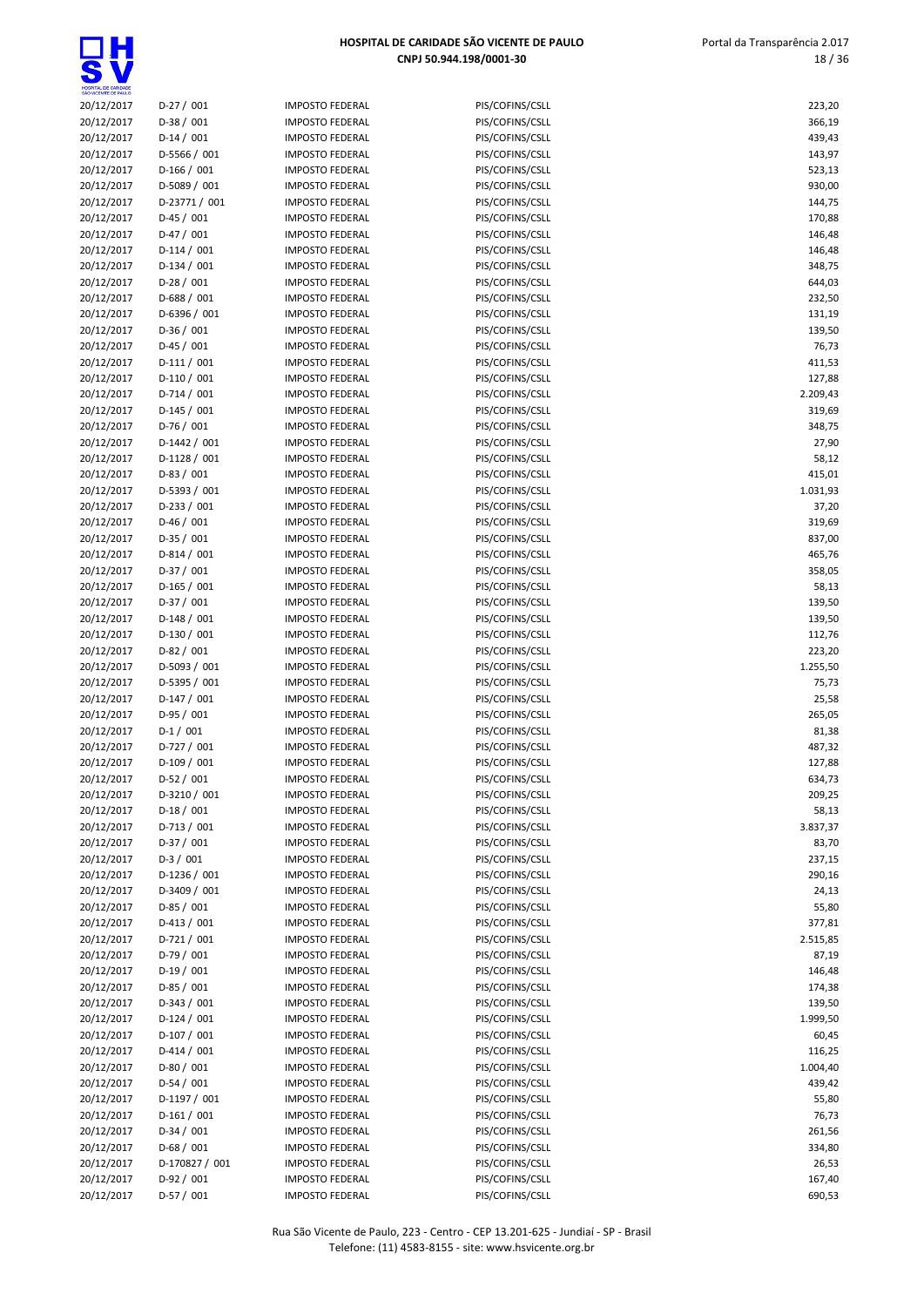S

| SÃO VICENTE DE PAULO     |                          |                                                  |                                    |                  |
|--------------------------|--------------------------|--------------------------------------------------|------------------------------------|------------------|
| 20/12/2017               | $D-230 / 001$            | <b>IMPOSTO FEDERAL</b>                           | PIS/COFINS/CSLL                    | 29,06            |
| 20/12/2017               | D-39161 / 001            | <b>IMPOSTO FEDERAL</b>                           | PIS/COFINS/CSLL                    | 78,52            |
| 20/12/2017               | $D-55/001$               | <b>IMPOSTO FEDERAL</b>                           | PIS/COFINS/CSLL                    | 255,75           |
| 20/12/2017               | D-40586 / 001            | <b>IMPOSTO FEDERAL</b>                           | PIS/COFINS/CSLL                    | 27,20            |
| 20/12/2017               | D-3650 / 001             | <b>IMPOSTO FEDERAL</b>                           | PIS/COFINS/CSLL                    | 1.057,41         |
| 20/12/2017               | $D-58/001$               | <b>IMPOSTO FEDERAL</b>                           | PIS/COFINS/CSLL                    | 60,45            |
| 20/12/2017               | $D-35/001$               | <b>IMPOSTO FEDERAL</b>                           | PIS/COFINS/CSLL                    | 120,90           |
| 20/12/2017               | $D-2016 / 001$           | <b>IMPOSTO FEDERAL</b>                           | PIS/COFINS/CSLL                    | 83,70            |
| 20/12/2017               | $D-30/001$               | <b>IMPOSTO FEDERAL</b>                           | PIS/COFINS/CSLL                    | 60,45            |
| 20/12/2017               | $D-31/001$               | <b>IMPOSTO FEDERAL</b>                           | PIS/COFINS/CSLL                    | 116,25           |
| 20/12/2017               | $D-117/001$              | <b>IMPOSTO FEDERAL</b>                           | PIS/COFINS/CSLL                    | 9.356,78         |
| 20/12/2017               | $D-625/001$              | <b>IMPOSTO FEDERAL</b>                           | PIS/COFINS/CSLL                    | 1.049,74         |
| 20/12/2017               | $D-240/001$              | <b>IMPOSTO FEDERAL</b>                           | PIS/COFINS/CSLL                    | 174,38           |
| 20/12/2017               | $D-191/001$              | <b>IMPOSTO FEDERAL</b>                           | PIS/COFINS/CSLL                    | 271,00           |
| 20/12/2017               | $D-66/001$               | <b>IMPOSTO FEDERAL</b>                           | PIS/COFINS/CSLL                    | 255,75           |
| 20/12/2017               | $D-100/001$              | <b>IMPOSTO FEDERAL</b>                           | PIS/COFINS/CSLL                    | 204,60           |
| 20/12/2017               | D-820 / 001              | <b>IMPOSTO FEDERAL</b>                           | PIS/COFINS/CSLL                    | 513,14           |
| 20/12/2017               | $D-101/001$              | <b>IMPOSTO FEDERAL</b>                           | PIS/COFINS/CSLL                    | 152,52           |
| 20/12/2017               | $D-2231/001$             | <b>IMPOSTO FEDERAL</b>                           | PIS/COFINS/CSLL                    | 23,25            |
| 20/12/2017               | $D-28/001$               | <b>IMPOSTO FEDERAL</b>                           | PIS/COFINS/CSLL                    | 48,83            |
| 20/12/2017               | $D-106/001$              | <b>IMPOSTO FEDERAL</b>                           | PIS/COFINS/CSLL                    | 534,75           |
| 20/12/2017               | D-3246 / 001             | <b>IMPOSTO FEDERAL</b>                           | PIS/COFINS/CSLL                    | 34,88            |
| 20/12/2017<br>20/12/2017 | D-201731020 / 001        | <b>IMPOSTO FEDERAL</b>                           | PIS/COFINS/CSLL<br>PIS/COFINS/CSLL | 75,80            |
|                          | $D-66/001$               | <b>IMPOSTO FEDERAL</b>                           |                                    | 334,80           |
| 20/12/2017               | $D-149/001$              | <b>IMPOSTO FEDERAL</b>                           | PIS/COFINS/CSLL                    | 344,10           |
| 20/12/2017               | $D-60/001$               | <b>IMPOSTO FEDERAL</b>                           | PIS/COFINS/CSLL                    | 181,35           |
| 20/12/2017               | $D-646 / 001$            | <b>IMPOSTO FEDERAL</b>                           | PIS/COFINS/CSLL                    | 669,36           |
| 20/12/2017               | $D-11/001$               | <b>IMPOSTO FEDERAL</b>                           | PIS/COFINS/CSLL                    | 97,65            |
| 20/12/2017               | $D-12/001$               | <b>IMPOSTO FEDERAL</b>                           | PIS/COFINS/CSLL                    | 530,10           |
| 20/12/2017               | $D-35/001$               | <b>IMPOSTO FEDERAL</b>                           | PIS/COFINS/CSLL                    | 169,73           |
| 20/12/2017               | $D-57/001$               | <b>IMPOSTO FEDERAL</b>                           | PIS/COFINS/CSLL                    | 60,45            |
| 20/12/2017               | D-5672 / 001             | <b>IMPOSTO FEDERAL</b>                           | PIS/COFINS/CSLL                    | 1.033,05         |
| 20/12/2017               | $D-22/001$               | <b>IMPOSTO FEDERAL</b>                           | PIS/COFINS/CSLL                    | 122,06           |
| 20/12/2017               | $D-1341/001$             | <b>IMPOSTO FEDERAL</b>                           | PIS/COFINS/CSLL                    | 1.082,33         |
| 20/12/2017               | $D-150/001$              | <b>IMPOSTO FEDERAL</b>                           | PIS/COFINS/CSLL                    | 51,15            |
| 20/12/2017               | $D-7654/001$             | <b>IMPOSTO FEDERAL</b>                           | PIS/COFINS/CSLL                    | 98,75            |
| 20/12/2017<br>20/12/2017 | $D-34/001$<br>$D-12/001$ | <b>IMPOSTO FEDERAL</b><br><b>IMPOSTO FEDERAL</b> | PIS/COFINS/CSLL<br>PIS/COFINS/CSLL | 341,78<br>146,48 |
| 20/12/2017               | $D-38/001$               | <b>IMPOSTO FEDERAL</b>                           | PIS/COFINS/CSLL                    | 443,15           |
| 20/12/2017               | $D-72/001$               | <b>IMPOSTO FEDERAL</b>                           | PIS/COFINS/CSLL                    | 158,10           |
| 20/12/2017               | $D-80/001$               | <b>IMPOSTO FEDERAL</b>                           | PIS/COFINS/CSLL                    | 418,50           |
| 20/12/2017               | D-1317 / 001             | <b>IMPOSTO FEDERAL</b>                           | PIS/COFINS/CSLL                    | 709,12           |
|                          |                          | <b>IMPOSTO FEDERAL</b>                           | PIS/COFINS/CSLL                    | 232,50           |
| 20/12/2017<br>20/12/2017 | D-89 / 001<br>$D-34/001$ | <b>IMPOSTO FEDERAL</b>                           | PIS/COFINS/CSLL                    | 241,80           |
| 20/12/2017               | $D-231/001$              | <b>IMPOSTO FEDERAL</b>                           | PIS/COFINS/CSLL                    | 232,50           |
| 20/12/2017               | $D-8/001$                | <b>IMPOSTO FEDERAL</b>                           | PIS/COFINS/CSLL                    | 29,06            |
| 20/12/2017               | $D-116/001$              | <b>IMPOSTO FEDERAL</b>                           | PIS/COFINS/CSLL                    | 9.356,78         |
| 20/12/2017               | $D-382 / 001$            | <b>IMPOSTO FEDERAL</b>                           | PIS/COFINS/CSLL                    | 55,80            |
| 20/12/2017               | D-1637637 / 001          | <b>IMPOSTO FEDERAL</b>                           | PIS/COFINS/CSLL                    | 17,98            |
| 20/12/2017               | D-5674 / 001             | <b>IMPOSTO FEDERAL</b>                           | PIS/COFINS/CSLL                    | 75,79            |
| 20/12/2017               | $D-206/001$              | <b>IMPOSTO FEDERAL</b>                           | PIS/COFINS/CSLL                    | 465,00           |
| 20/12/2017               | $D-148/001$              | <b>IMPOSTO FEDERAL</b>                           | PIS/COFINS/CSLL                    | 24,41            |
| 20/12/2017               | $D-47/001$               | <b>IMPOSTO FEDERAL</b>                           | PIS/COFINS/CSLL                    | 850,49           |
| 20/12/2017               | $D-710/001$              | <b>IMPOSTO FEDERAL</b>                           | PIS/COFINS/CSLL                    | 320,85           |
| 20/12/2017               | D-7051 / 001             | <b>IMPOSTO FEDERAL</b>                           | PIS/COFINS/CSLL                    | 4.485,34         |
| 20/12/2017               | $D-109/001$              | <b>IMPOSTO FEDERAL</b>                           | PIS/COFINS/CSLL                    | 474,07           |
| 20/12/2017               | D-33439 / 001            | <b>IMPOSTO FEDERAL</b>                           | PIS/COFINS/CSLL                    | 4.357,44         |
| 20/12/2017               | D-5742 / 001             | <b>IMPOSTO FEDERAL</b>                           | PIS/COFINS/CSLL                    | 145,58           |
| 20/12/2017               | D-13075 / 001            | <b>IMPOSTO FEDERAL</b>                           | PIS/COFINS/CSLL                    | 169,16           |
| 20/12/2017               | D-38385 / 001            | <b>IMPOSTO FEDERAL</b>                           | PIS/COFINS/CSLL                    | 316,61           |
| 20/12/2017               | $D-424/001$              | <b>IMPOSTO FEDERAL</b>                           | PIS/COFINS/CSLL                    | 76,73            |
| 20/12/2017               | $D-30/001$               | <b>IMPOSTO FEDERAL</b>                           | PIS/COFINS/CSLL                    | 139,50           |
| 20/12/2017               | $D-245/001$              | <b>IMPOSTO FEDERAL</b>                           | PIS/COFINS/CSLL                    | 29,06            |
| 20/12/2017               | $D-116/001$              | <b>IMPOSTO FEDERAL</b>                           | PIS/COFINS/CSLL                    | 678,90           |
| 20/12/2017               | D-7255 / 001             | <b>IMPOSTO FEDERAL</b>                           | PIS/COFINS/CSLL                    | 5.260,93         |
| 20/12/2017               | $D-146/001$              | <b>IMPOSTO FEDERAL</b>                           | PIS/COFINS/CSLL                    | 58,12            |
| 20/12/2017               | $D-71/001$               | <b>IMPOSTO FEDERAL</b>                           | PIS/COFINS/CSLL                    | 24,41            |
| 20/12/2017               | D-110174 / 001           | <b>IMPOSTO FEDERAL</b>                           | PIS/COFINS/CSLL                    | 40,17            |
| 20/12/2017               | $D-87/001$               | <b>IMPOSTO FEDERAL</b>                           | PIS/COFINS/CSLL                    | 1.422,90         |
|                          |                          |                                                  |                                    |                  |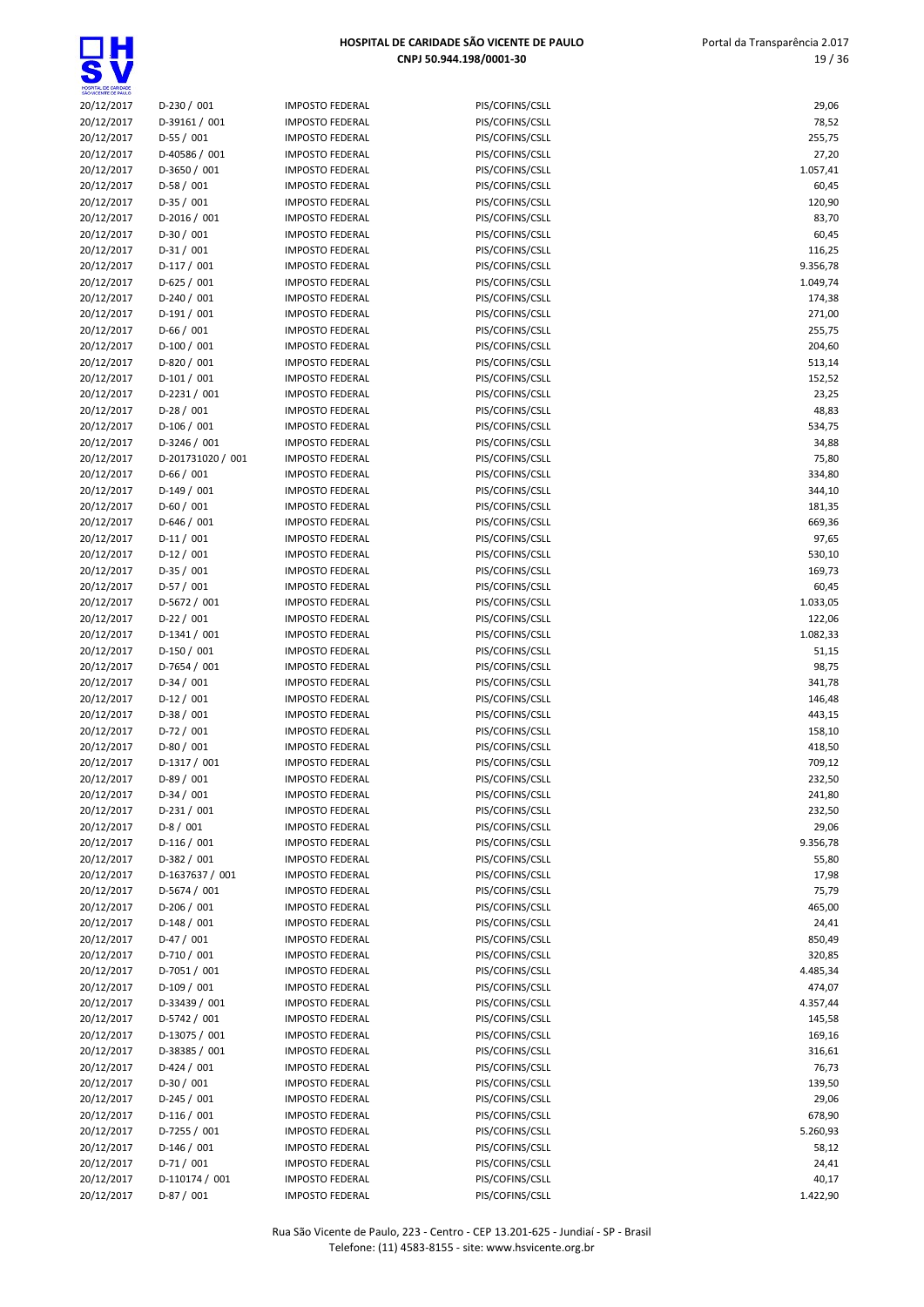| SÃO VICENTE DE PAULO     |                               |                                                  |                                          |                      |
|--------------------------|-------------------------------|--------------------------------------------------|------------------------------------------|----------------------|
| 20/12/2017               | $D-25/001$                    | <b>IMPOSTO FEDERAL</b>                           | PIS/COFINS/CSLL                          | 469,65               |
| 20/12/2017               | D-5094 / 001                  | <b>IMPOSTO FEDERAL</b>                           | PIS/COFINS/CSLL                          | 930,00               |
| 20/12/2017               | $D-14/001$                    | <b>IMPOSTO FEDERAL</b>                           | PIS/COFINS/CSLL                          | 58,13                |
| 20/12/2017               | 316749 / 001                  | <b>GÊNEROS ALIMENTÍCIOS</b>                      | POLIFRIGOR S.A.                          | 643,71               |
| 20/12/2017               | <b>PROCESSO</b>               | CONTINGÊNCIAS TRABALHISTAS                       | <b>PROCESSO</b>                          | 2.193,46             |
| 20/12/2017               | <b>PROCESSO</b>               | CONTINGÊNCIAS CÍVEIS                             | <b>PROCESSO</b>                          | 8.433,00             |
| 20/12/2017               | 51814 / 001                   | MATERIAL MÉDICO REEMBOLSÁVEL                     | PROMEDICAL                               | 307,10               |
| 20/12/2017               | 299140 / 001                  | MATL MANUT.PREDIAL, ELÉTR, HID.                  | <b>RONDI</b>                             | 93,55                |
| 20/12/2017               | 299140 / 001                  | PEÇAS E MATS DE REPOSIÇÃO EQUI                   | <b>RONDI</b>                             | 138,60               |
| 20/12/2017               | 43 / 001                      | SERVIÇOS PREST - PJ - HOSP                       | TAPEÇARIA MIRA MAR                       | 140,00               |
| 21/12/2017               | 3813 / 001                    | <b>VEÍCULOS</b>                                  | ALINHACAR SERV AUTOM                     | 1.281,00             |
| 21/12/2017               | 2347 / 001                    | <b>OUTROS CUSTOS GERAIS</b>                      | ALINHACAR SERV AUTOM                     | 318,00               |
| 21/12/2017               | 1299 / 001                    | SERVIÇOS PREST - PJ - HOSP                       | <b>CERRI</b>                             | 1.730,00             |
| 21/12/2017               | 182131 / 001                  | MATERIAL MÉDICO REEMBOLSÁVEL                     | <b>CREMER MG</b>                         | 176,00               |
| 21/12/2017               | 61636 / 001                   | <b>GÊNEROS ALIMENTÍCIOS</b>                      | <b>DISTRIB HERNANDES</b>                 | 855,00               |
| 21/12/2017               | 12478 / 001                   | ÓRTESE E PRÓTESE (OPME)                          | EDFUROPEC P UROLOG<br><b>ELITE</b>       | 3.100,00             |
| 21/12/2017               | 5324 / 001                    | MATERIAL DE LIMPEZA                              | <b>EMPÓRIO HOSPITALAR</b>                | 1.311,49             |
| 21/12/2017<br>21/12/2017 | 293248 / 001<br>1275569 / 002 | ÓRTESE E PRÓTESE (OPME)<br>DROGAS E MEDICAMENTOS | <b>EUROFARMA</b>                         | 1.033,00<br>3.088,80 |
| 21/12/2017               | 876718 / 001                  | DROGAS E MEDICAMENTOS                            | <b>HOSP PHARMA</b>                       | 170,00               |
| 21/12/2017               | 878737 / 001                  | DROGAS E MEDICAMENTOS                            | <b>HOSP PHARMA</b>                       | 224,00               |
|                          |                               | <b>DROGAS E MEDICAMENTOS</b>                     |                                          |                      |
| 21/12/2017               | 878869 / 001<br>879825 / 001  | <b>DROGAS E MEDICAMENTOS</b>                     | <b>HOSP PHARMA</b><br><b>HOSP PHARMA</b> | 224,00               |
| 21/12/2017               |                               |                                                  |                                          | 98,85                |
| 21/12/2017               | 877188 / 001                  | DROGAS E MEDICAMENTOS                            | <b>HOSP PHARMA</b>                       | 49,42                |
| 21/12/2017               | 875204 / 001                  | DROGAS E MEDICAMENTOS                            | <b>HOSP PHARMA</b>                       | 230,00               |
| 21/12/2017               | 879333 / 001                  | <b>DROGAS E MEDICAMENTOS</b>                     | <b>HOSP PHARMA</b>                       | 224,00               |
| 21/12/2017               | 880491 / 001                  | DROGAS E MEDICAMENTOS                            | <b>HOSP PHARMA</b>                       | 224,00               |
| 21/12/2017               | 874314 / 001                  | DROGAS E MEDICAMENTOS                            | <b>HOSP PHARMA</b>                       | 170,00               |
| 21/12/2017               | 875235 / 001                  | DROGAS E MEDICAMENTOS                            | <b>HOSP PHARMA</b>                       | 114,00               |
| 21/12/2017               | 875903 / 001                  | DROGAS E MEDICAMENTOS                            | <b>HOSP PHARMA</b>                       | 230,00               |
| 21/12/2017               | 875122 / 001                  | DROGAS E MEDICAMENTOS                            | <b>HOSP PHARMA</b>                       | 164,00               |
| 21/12/2017               | 879798 / 001                  | DROGAS E MEDICAMENTOS                            | <b>HOSP PHARMA</b>                       | 224,00               |
| 21/12/2017               | 874676 / 001                  | DROGAS E MEDICAMENTOS                            | <b>HOSP PHARMA</b>                       | 170,00               |
| 21/12/2017               | 880888 / 001                  | DROGAS E MEDICAMENTOS                            | <b>HOSP PHARMA</b>                       | 79,08                |
| 21/12/2017               | 875591 / 001                  | DROGAS E MEDICAMENTOS                            | <b>HOSP PHARMA</b>                       | 230,00               |
| 21/12/2017               | 873698 / 001                  | DROGAS E MEDICAMENTOS                            | <b>HOSP PHARMA</b>                       | 170,00               |
| 21/12/2017               | 877608 / 001                  | DROGAS E MEDICAMENTOS                            | <b>HOSP PHARMA</b>                       | 170,00               |
| 21/12/2017               | 875588 / 001                  | DROGAS E MEDICAMENTOS                            | <b>HOSP PHARMA</b>                       | 164,00               |
| 21/12/2017               | 874009 / 001                  | DROGAS E MEDICAMENTOS                            | <b>HOSP PHARMA</b>                       | 170,00               |
| 21/12/2017               | 875586 / 001                  | DROGAS E MEDICAMENTOS                            | <b>HOSP PHARMA</b>                       | 164,00               |
| 21/12/2017               | 880194 / 001                  | DROGAS E MEDICAMENTOS                            | <b>HOSP PHARMA</b>                       | 224,00               |
| 21/12/2017               | 873699 / 001                  | DROGAS E MEDICAMENTOS                            | <b>HOSP PHARMA</b>                       | 230,00               |
| 21/12/2017               | 877154 / 001                  | DROGAS E MEDICAMENTOS                            | <b>HOSP PHARMA</b>                       | 170,00               |
| 21/12/2017               | 874721/001                    | DROGAS E MEDICAMENTOS                            | <b>HOSP PHARMA</b>                       | 230,00               |
| 21/12/2017               | 875233 / 001                  | DROGAS E MEDICAMENTOS                            | <b>HOSP PHARMA</b>                       | 164,00               |
| 21/12/2017               | 877018 / 001                  | DROGAS E MEDICAMENTOS                            | <b>HOSP PHARMA</b>                       | 170,00               |
| 21/12/2017               | 876466 / 001                  | <b>DROGAS E MEDICAMENTOS</b>                     | <b>HOSP PHARMA</b>                       | 224,00               |
| 21/12/2017               | 875583 / 001                  | DROGAS E MEDICAMENTOS                            | <b>HOSP PHARMA</b>                       | 164,00               |
| 21/12/2017               | 875590 / 001                  | DROGAS E MEDICAMENTOS                            | <b>HOSP PHARMA</b>                       | 164,00               |
| 21/12/2017               | 877153 / 001                  | DROGAS E MEDICAMENTOS                            | <b>HOSP PHARMA</b>                       | 224,00               |
| 21/12/2017               | 874419 / 001                  | DROGAS E MEDICAMENTOS                            | <b>HOSP PHARMA</b>                       | 230,00               |
| 21/12/2017               | 875587 / 001                  | <b>DROGAS E MEDICAMENTOS</b>                     | <b>HOSP PHARMA</b>                       | 164,00               |
| 21/12/2017               | 875901 / 001                  | DROGAS E MEDICAMENTOS                            | <b>HOSP PHARMA</b>                       | 164,00               |
| 21/12/2017               | 875202 / 001                  | <b>DROGAS E MEDICAMENTOS</b>                     | <b>HOSP PHARMA</b>                       | 224,00               |
| 21/12/2017               | 877189 / 001                  | DROGAS E MEDICAMENTOS                            | <b>HOSP PHARMA</b>                       | 49,42                |
| 21/12/2017               | 874010 / 001                  | DROGAS E MEDICAMENTOS                            | <b>HOSP PHARMA</b>                       | 230,00               |
| 21/12/2017               | 875902 / 001                  | DROGAS E MEDICAMENTOS                            | <b>HOSP PHARMA</b>                       | 170,00               |
| 21/12/2017               | 880726 / 001                  | DROGAS E MEDICAMENTOS                            | <b>HOSP PHARMA</b>                       | 224,00               |
| 21/12/2017               | 878026 / 001                  | DROGAS E MEDICAMENTOS                            | <b>HOSP PHARMA</b>                       | 32,95                |
| 21/12/2017               | 878440 / 001                  | DROGAS E MEDICAMENTOS                            | <b>HOSP PHARMA</b>                       | 224,00               |
| 21/12/2017               | 875589 / 001                  | DROGAS E MEDICAMENTOS                            | <b>HOSP PHARMA</b>                       | 170,00               |
| 21/12/2017               | 877607 / 001                  | DROGAS E MEDICAMENTOS                            | <b>HOSP PHARMA</b>                       | 224,00               |
| 21/12/2017               | 875585 / 001                  | DROGAS E MEDICAMENTOS                            | <b>HOSP PHARMA</b>                       | 164,00               |
| 21/12/2017               | 876210 / 001                  | DROGAS E MEDICAMENTOS                            | <b>HOSP PHARMA</b>                       | 170,00               |
| 21/12/2017               | 876209 / 001                  | DROGAS E MEDICAMENTOS                            | <b>HOSP PHARMA</b>                       | 170,00               |
| 21/12/2017               | 876467 / 001                  | DROGAS E MEDICAMENTOS                            | <b>HOSP PHARMA</b>                       | 170,00               |
| 21/12/2017               | 878124 / 001                  | DROGAS E MEDICAMENTOS                            | <b>HOSP PHARMA</b>                       | 224,00               |
| 21/12/2017               | 877928 / 001                  | DROGAS E MEDICAMENTOS                            | <b>HOSP PHARMA</b>                       | 170,00               |
| 21/12/2017               | 876717 / 001                  | DROGAS E MEDICAMENTOS                            | <b>HOSP PHARMA</b>                       | 170,00               |

Rua São Vicente de Paulo, 223 - Centro - CEP 13.201-625 - Jundiaí - SP - Brasil Telefone: (11) 4583-8155 - site: www.hsvicente.org.br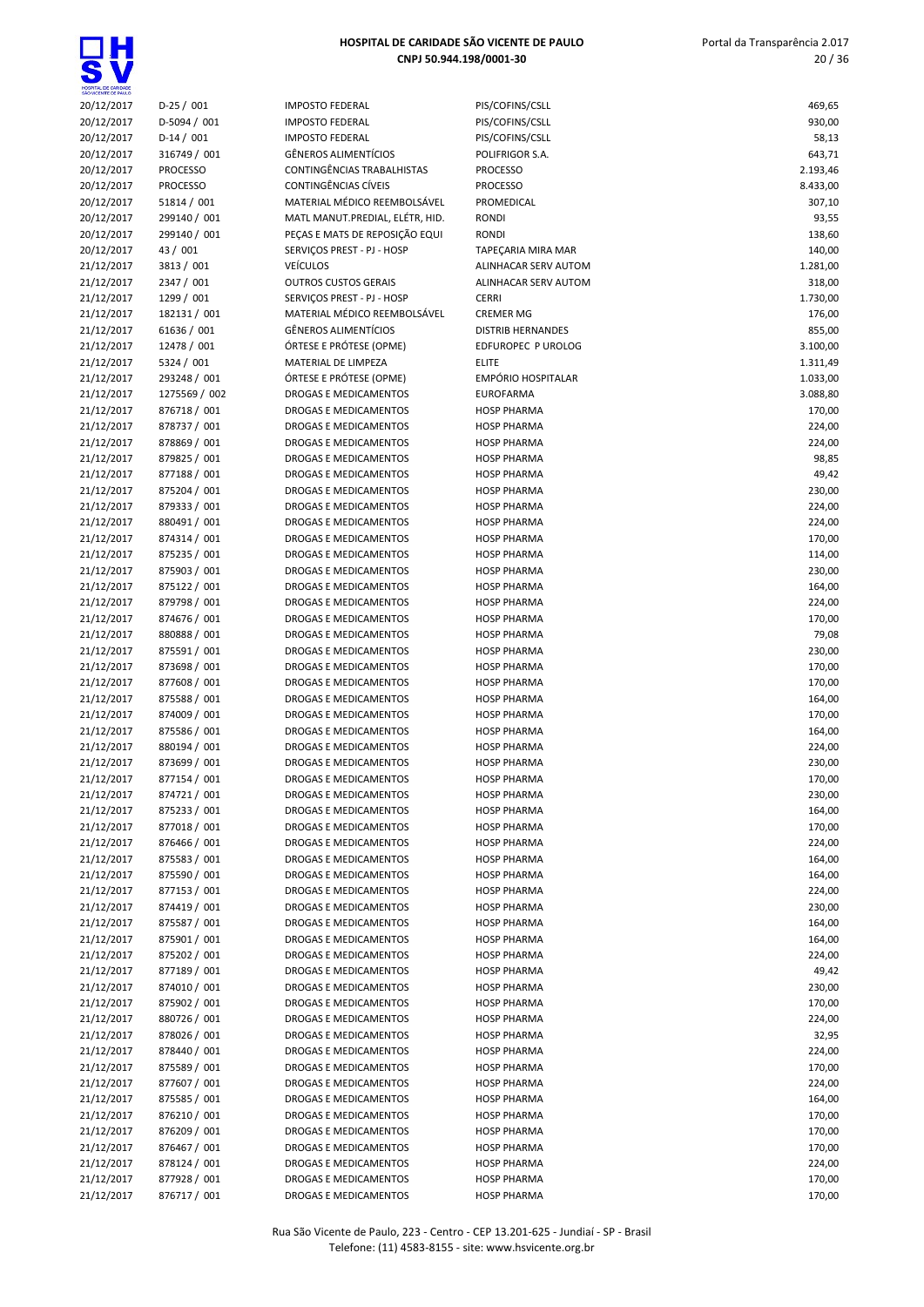

| SAO WOENTE DE PAULO |               |
|---------------------|---------------|
| 21/12/2017          | 879589 / 001  |
| 21/12/2017          | 875203 / 001  |
| 21/12/2017          | 874677 / 001  |
|                     |               |
| 21/12/2017          | 881116 / 001  |
| 21/12/2017          | 876993 / 001  |
| 21/12/2017          | 876468 / 001  |
| 21/12/2017          | 876716 / 001  |
| 21/12/2017          | 876994 / 001  |
| 21/12/2017          | 876245 / 001  |
|                     | 874720 / 001  |
| 21/12/2017          |               |
| 21/12/2017          | 879636 / 001  |
| 21/12/2017          | 881985 / 001  |
| 21/12/2017          | 875584 / 001  |
| 21/12/2017          | 875592 / 001  |
| 21/12/2017          | 875234 / 001  |
| 21/12/2017          | 881367 / 001  |
| 21/12/2017          | 877908 / 001  |
|                     |               |
| 21/12/2017          | 245534 / 001  |
| 21/12/2017          | 7519 / 001    |
| 21/12/2017          | 73566 / 001   |
| 21/12/2017          | 16421 / 001   |
| 21/12/2017          | 161905 / 001  |
| 21/12/2017          | 1505 / 001    |
| 21/12/2017          | 1504 / 001    |
| 21/12/2017          | 1509 / 001    |
| 21/12/2017          | 1510 / 001    |
| 21/12/2017          | 41786 / 001   |
|                     |               |
| 21/12/2017          | 6549 / 001    |
| 21/12/2017          | 92137 / 002   |
| 21/12/2017          | 92137 / 002   |
| 21/12/2017          | 724771/001    |
| 22/12/2017          | 383 / 001     |
| 22/12/2017          | 3237 / 001    |
| 22/12/2017          | 383 / 001     |
| 22/12/2017          | 11401 / 002   |
| 22/12/2017          | 11685 / 001   |
| 22/12/2017          | 11401 / 002   |
|                     | 11613 / 001   |
| 22/12/2017          |               |
| 22/12/2017          | 11682 / 001   |
| 22/12/2017          | 7771 / 001    |
| 22/12/2017          | 44695 / 001   |
| 22/12/2017          | 97498 / 001   |
| 22/12/2017          | 47932 / 001   |
| 22/12/2017          | 9350 / 001    |
| 22/12/2017          | 360416 / 001  |
| 22/12/2017          | 360417 / 001  |
| 22/12/2017          | 832765 / 001  |
|                     | 293449 / 001  |
| 22/12/2017          |               |
| 22/12/2017          | 293479 / 001  |
| 22/12/2017          | 293450 / 001  |
| 22/12/2017          | 293451 / 001  |
| 22/12/2017          | 293453 / 001  |
| 22/12/2017          | 1281547 / 001 |
| 22/12/2017          | 1281547 / 001 |
| 22/12/2017          | 13145 / 001   |
| 22/12/2017          | 7529 / 001    |
| 22/12/2017          | 476406 / 001  |
|                     |               |
| 22/12/2017          | 425217 / 001  |
| 22/12/2017          | 5653 / 001    |
| 22/12/2017          | 5651 / 001    |
| 22/12/2017          | 5649 / 001    |
| 22/12/2017          | 5650 / 001    |
| 22/12/2017          | 657 / 001     |
| 22/12/2017          | 20262 / 001   |
| 22/12/2017          | 7279 / 001    |
| 22/12/2017          | 84509 / 001   |
| 22/12/2017          | 167161 / 001  |
| 22/12/2017          | 3071/001      |
| 26/12/2017          | 961 / 001     |
|                     |               |

| DROGAS E MEDICAMENTOS                                    |
|----------------------------------------------------------|
| DROGAS E MEDICAMENTOS                                    |
| DROGAS E MEDICAMENTOS                                    |
| DROGAS E MEDICAMENTOS                                    |
| DROGAS E MEDICAMENTOS                                    |
| DROGAS E MEDICAMENTOS                                    |
| DROGAS E MEDICAMENTOS                                    |
| DROGAS E MEDICAMENTOS                                    |
| DROGAS E MEDICAMENTOS                                    |
|                                                          |
| DROGAS E MEDICAMENTOS<br>DROGAS E MEDICAMENTOS           |
|                                                          |
| DROGAS E MEDICAMENTOS                                    |
| DROGAS E MEDICAMENTOS                                    |
| DROGAS E MEDICAMENTOS                                    |
| DROGAS E MEDICAMENTOS                                    |
| DROGAS E MEDICAMENTOS                                    |
| <b>GASES MEDICINAIS</b>                                  |
| GÊNEROS ALIMENTÍCIOS                                     |
| GÊNEROS ALIMENTÍCIOS                                     |
| MATERIAL MÉDICO REEMBOLSÁVEL                             |
| GÊNEROS ALIMENTÍCIOS                                     |
| VEÍCULOS                                                 |
| VEÍCULOS                                                 |
| OUTROS CUSTOS GERAIS                                     |
| <b>OUTROS CUSTOS GERAIS</b>                              |
| ÓRTESE E PRÓTESE (OPME)                                  |
| MATL MANUT.PREDIAL, ELÉTR, HID                           |
| MEDICAMENTOS CONTROLADOS                                 |
| DROGAS E MEDICAMENTOS                                    |
| <b>VALE TRANSPORTE</b>                                   |
| VEÍCULOS                                                 |
| <b>OUTROS CUSTOS GERAIS</b>                              |
| COMBUSTÍVEIS E LUBRIFICANTES                             |
|                                                          |
|                                                          |
| <b>OUTROS MATERIAIS</b>                                  |
| <b>OUTROS MATERIAIS</b>                                  |
| MATERIAL MÉDICO REEMBOLSÁVEL                             |
| MATERIAL MÉDICO REEMBOLSÁVEL                             |
| MATERIAL MÉDICO REEMBOLSÁVEL                             |
| SERVIÇOS PREST - PJ - HOSP                               |
| DROGAS E MEDICAMENTOS                                    |
| GÊNEROS ALIMENTÍCIOS                                     |
| ÓRTESE E PRÓTESE (OPME)                                  |
| DROGAS E MEDICAMENTOS                                    |
| ENERGIA ELÉTRICA                                         |
| ENERGIA ELÉTRICA                                         |
| DROGAS E MEDICAMENTOS                                    |
| ÓRTESE E PRÓTESE (OPME)                                  |
| ÓRTESE E PRÓTESE (OPME)                                  |
| ÓRTESE E PRÓTESE (OPME)                                  |
| ÓRTESE E PRÓTESE (OPME)                                  |
| ÓRTESE E PRÓTESE (OPME)                                  |
| DESPESAS FINANCEIRAS                                     |
| DROGAS E MEDICAMENTOS                                    |
| MATL MANUT.PREDIAL, ELÉTR, HID                           |
| GÊNEROS ALIMENTÍCIOS                                     |
| GÊNEROS ALIMENTÍCIOS                                     |
| DROGAS E MEDICAMENTOS                                    |
| ÓRTESE E PRÓTESE (OPME)                                  |
|                                                          |
| ÓRTESE E PRÓTESE (OPME)<br>ÓRTESE E PRÓTESE (OPME)       |
|                                                          |
| ÓRTESE E PRÓTESE (OPME)                                  |
| MATERIAL DE LIMPEZA                                      |
| GÊNEROS ALIMENTÍCIOS                                     |
| <b>OUTROS CUSTOS GERAIS</b>                              |
| DROGAS E MEDICAMENTOS                                    |
| DROGAS E MEDICAMENTOS                                    |
| ÓRTESE E PRÓTESE (OPME)<br>SERVICOS PRESTADOS CAP ORGÃOS |

| 21/12/2017               | 879589 / 001              | DROGAS E MEDICAMENTOS                                  | <b>HOSP PHARMA</b>             | 224,00           |
|--------------------------|---------------------------|--------------------------------------------------------|--------------------------------|------------------|
| 21/12/2017               | 875203 / 001              | DROGAS E MEDICAMENTOS                                  | <b>HOSP PHARMA</b>             | 164,00           |
| 21/12/2017               | 874677 / 001              | DROGAS E MEDICAMENTOS                                  | <b>HOSP PHARMA</b>             | 230,00           |
| 21/12/2017               | 881116 / 001              | DROGAS E MEDICAMENTOS                                  | <b>HOSP PHARMA</b>             | 224,00           |
| 21/12/2017               | 876993 / 001              | DROGAS E MEDICAMENTOS                                  | <b>HOSP PHARMA</b>             | 224,00           |
| 21/12/2017               | 876468 / 001              | DROGAS E MEDICAMENTOS                                  | <b>HOSP PHARMA</b>             | 170,00           |
| 21/12/2017               | 876716 / 001              | DROGAS E MEDICAMENTOS                                  | <b>HOSP PHARMA</b>             | 224,00           |
| 21/12/2017               | 876994 / 001              | DROGAS E MEDICAMENTOS                                  | <b>HOSP PHARMA</b>             | 170,00           |
| 21/12/2017               | 876245 / 001              | DROGAS E MEDICAMENTOS                                  | <b>HOSP PHARMA</b>             | 224,00           |
| 21/12/2017               | 874720 / 001              | DROGAS E MEDICAMENTOS                                  | <b>HOSP PHARMA</b>             | 170,00           |
| 21/12/2017               | 879636 / 001              | DROGAS E MEDICAMENTOS                                  | <b>HOSP PHARMA</b>             | 65,90            |
| 21/12/2017               | 881985 / 001              | DROGAS E MEDICAMENTOS                                  | <b>HOSP PHARMA</b>             | 65,90            |
| 21/12/2017               | 875584 / 001              | DROGAS E MEDICAMENTOS                                  | <b>HOSP PHARMA</b>             | 224,00           |
| 21/12/2017               | 875592 / 001              | DROGAS E MEDICAMENTOS                                  | <b>HOSP PHARMA</b>             | 164,00           |
| 21/12/2017               | 875234 / 001              | DROGAS E MEDICAMENTOS                                  | <b>HOSP PHARMA</b>             | 170,00           |
| 21/12/2017               | 881367 / 001              | DROGAS E MEDICAMENTOS                                  | <b>HOSP PHARMA</b>             | 224,00           |
| 21/12/2017               | 877908 / 001              | DROGAS E MEDICAMENTOS                                  | <b>HOSP PHARMA</b>             | 224,00           |
| 21/12/2017               | 245534 / 001              | <b>GASES MEDICINAIS</b>                                | IBG                            | 213,59           |
| 21/12/2017               | 7519 / 001                | <b>GÊNEROS ALIMENTÍCIOS</b>                            | <b>IRMÃOS KANESHI</b>          | 330,58           |
| 21/12/2017               | 73566 / 001               | <b>GÊNEROS ALIMENTÍCIOS</b>                            | JOATE COM E REP                | 371,80           |
| 21/12/2017               | 16421 / 001               | MATERIAL MÉDICO REEMBOLSÁVEL                           | LIBEMA                         | 600,00           |
| 21/12/2017               | 161905 / 001              | GÊNEROS ALIMENTÍCIOS                                   | MARFRIG CD ITUPEVA             | 2.172,76         |
| 21/12/2017               | 1505 / 001                | <b>VEÍCULOS</b>                                        | MECÂNICA ALFI                  | 245,00           |
| 21/12/2017               | 1504 / 001                | <b>VEÍCULOS</b>                                        | MECÂNICA ALFI                  | 120,00           |
| 21/12/2017               | 1509 / 001                | <b>OUTROS CUSTOS GERAIS</b>                            | MECÂNICA ALFI<br>MECÂNICA ALFI | 150,00           |
| 21/12/2017               | 1510 / 001<br>41786 / 001 | <b>OUTROS CUSTOS GERAIS</b><br>ÓRTESE E PRÓTESE (OPME) | ORTHO SYSTEM                   | 100,00           |
| 21/12/2017<br>21/12/2017 | 6549 / 001                | MATL MANUT.PREDIAL, ELÉTR, HID                         | SANTA FÉ COMERCIAL             | 174,35<br>142,25 |
| 21/12/2017               | 92137 / 002               | MEDICAMENTOS CONTROLADOS                               | SOMA SP                        | 535,70           |
| 21/12/2017               | 92137 / 002               | DROGAS E MEDICAMENTOS                                  | SOMA SP                        | 2.838,31         |
| 21/12/2017               | 724771 / 001              | <b>VALE TRANSPORTE</b>                                 | TRANSURB                       | 64,70            |
| 22/12/2017               | 383 / 001                 | <b>VEÍCULOS</b>                                        | <b>ACCORSI PNEUS</b>           | 654,00           |
| 22/12/2017               | 3237 / 001                | <b>OUTROS CUSTOS GERAIS</b>                            | <b>ACCORSI PNEUS</b>           | 750,00           |
| 22/12/2017               | 383 / 001                 | COMBUSTÍVEIS E LUBRIFICANTES                           | <b>ACCORSI PNEUS</b>           | 96,00            |
| 22/12/2017               | 11401 / 002               | <b>OUTROS MATERIAIS</b>                                | <b>ALIANCA</b>                 | 12.160,00        |
| 22/12/2017               | 11685 / 001               | <b>OUTROS MATERIAIS</b>                                | <b>ALIANCA</b>                 | 606,00           |
| 22/12/2017               | 11401 / 002               | MATERIAL MÉDICO REEMBOLSÁVEL                           | <b>ALIANCA</b>                 | 4.507,80         |
| 22/12/2017               | 11613 / 001               | MATERIAL MÉDICO REEMBOLSÁVEL                           | <b>ALIANCA</b>                 | 5.962,00         |
| 22/12/2017               | 11682 / 001               | MATERIAL MÉDICO REEMBOLSÁVEL                           | <b>ALIANCA</b>                 | 435,00           |
| 22/12/2017               | 7771/001                  | SERVIÇOS PREST - PJ - HOSP                             | APONTO SISTEMAS                | 1.040,00         |
| 22/12/2017               | 44695 / 001               | DROGAS E MEDICAMENTOS                                  | <b>ASTRA FARMA</b>             | 623,00           |
| 22/12/2017               | 97498 / 001               | <b>GÊNEROS ALIMENTÍCIOS</b>                            | CAFÉ CAIÇARA                   | 690,00           |
| 22/12/2017               | 47932 / 001               | ÓRTESE E PRÓTESE (OPME)                                | <b>CICLO MED</b>               | 2.900,00         |
| 22/12/2017               | 9350 / 001                | DROGAS E MEDICAMENTOS                                  | <b>CONTROLL PHARMA</b>         | 748,50           |
| 22/12/2017               | 360416 / 001              | ENERGIA ELÉTRICA                                       | <b>CPFL</b>                    | 347,27           |
| 22/12/2017               | 360417 / 001              | <b>ENERGIA ELÉTRICA</b>                                | CPFL                           | 131,05           |
| 22/12/2017               | 832765 / 001              | DROGAS E MEDICAMENTOS                                  | DUPATRI CNPJ 26 GO             | 582,00           |
| 22/12/2017               | 293449 / 001              | ÓRTESE E PRÓTESE (OPME)                                | <b>EMPÓRIO HOSPITALAR</b>      | 3.533,40         |
| 22/12/2017               | 293479 / 001              | ÓRTESE E PRÓTESE (OPME)                                | <b>EMPÓRIO HOSPITALAR</b>      | 102,00           |
| 22/12/2017               | 293450 / 001              | ÓRTESE E PRÓTESE (OPME)                                | <b>EMPÓRIO HOSPITALAR</b>      | 1.992,40         |
| 22/12/2017               | 293451 / 001              | ÓRTESE E PRÓTESE (OPME)                                | EMPÓRIO HOSPITALAR             | 1.541,00         |
| 22/12/2017               | 293453 / 001              | ÓRTESE E PRÓTESE (OPME)                                | <b>EMPÓRIO HOSPITALAR</b>      | 1.287,00         |
| 22/12/2017               | 1281547 / 001             | DESPESAS FINANCEIRAS                                   | <b>EUROFARMA</b>               | 0,62             |
| 22/12/2017               | 1281547 / 001             | DROGAS E MEDICAMENTOS                                  | <b>EUROFARMA</b>               | 533,28           |
| 22/12/2017               | 13145 / 001               | MATL MANUT.PREDIAL, ELÉTR, HID                         | <b>FIRE LESS</b>               | 604,44           |
| 22/12/2017               | 7529 / 001                | GÊNEROS ALIMENTÍCIOS                                   | <b>IRMÃOS KANESHI</b>          | 312,86           |
| 22/12/2017               | 476406 / 001              | <b>GÊNEROS ALIMENTÍCIOS</b>                            | <b>MAFRA MATRIZ</b>            | 367,50           |
| 22/12/2017               | 425217 / 001              | DROGAS E MEDICAMENTOS                                  | MEDICAMENTAL                   | 10.292,00        |
| 22/12/2017               | 5653 / 001                | ÓRTESE E PRÓTESE (OPME)                                | <b>MERIL</b>                   | 1.000,00         |
| 22/12/2017               | 5651 / 001                | ÓRTESE E PRÓTESE (OPME)                                | MERIL                          | 500,00           |
| 22/12/2017               | 5649 / 001                | ÓRTESE E PRÓTESE (OPME)                                | <b>MERIL</b>                   | 500,00           |
| 22/12/2017               | 5650 / 001                | ÓRTESE E PRÓTESE (OPME)                                | <b>MERIL</b>                   | 2.534,50         |
| 22/12/2017               | 657 / 001                 | MATERIAL DE LIMPEZA                                    | NOVA JOMA                      | 1.580,00         |
| 22/12/2017               | 20262 / 001               | GÊNEROS ALIMENTÍCIOS                                   | <b>RB ALIMENTOS</b>            | 440,00           |
| 22/12/2017               | 7279 / 001                | <b>OUTROS CUSTOS GERAIS</b>                            | ROSA FLORES                    | 189,00           |
| 22/12/2017               | 84509 / 001               | DROGAS E MEDICAMENTOS                                  | <b>SANTA RITA</b>              | 3.392,40         |
| 22/12/2017               | 167161 / 001              | DROGAS E MEDICAMENTOS                                  | SERVIMED-GO                    | 1.500,00         |
| 22/12/2017               | 3071 / 001                | ÓRTESE E PRÓTESE (OPME)                                | <b>SS MEDICAL</b>              | 395,20           |
| 26/12/2017               | 961 / 001                 | SERVIÇOS PRESTADOS CAP ORGÃOS                          | ASAS SERVIÇOS MÉDICO           | 2.252,40         |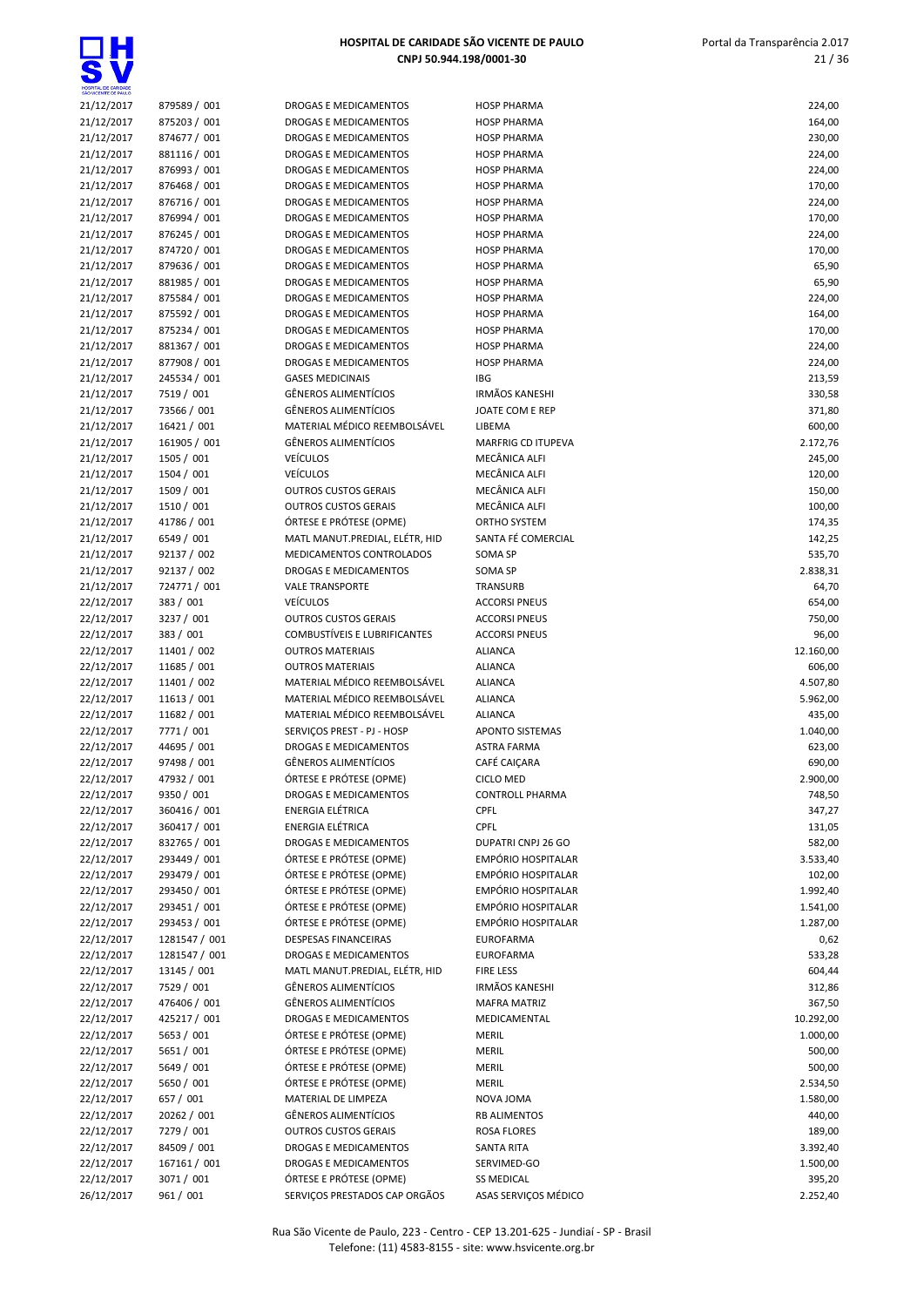

| 26/12/2017 | 169053 / 001     |
|------------|------------------|
| 26/12/2017 | 10140 / 001      |
| 26/12/2017 | 10144 / 001      |
| 26/12/2017 | 114696 / 002     |
|            |                  |
| 26/12/2017 | 114696 / 002     |
| 26/12/2017 | 687008 / 001     |
| 26/12/2017 | 762105 / 002     |
| 26/12/2017 | 765562 / 001     |
| 26/12/2017 | 762105 / 002     |
| 26/12/2017 | 758062 / 003     |
| 26/12/2017 | 770112 / 001     |
| 26/12/2017 | 1892931 / 001    |
| 26/12/2017 | 1892931 / 001    |
| 26/12/2017 | 1892765 / 001    |
| 26/12/2017 | 3650 / 001       |
|            |                  |
| 26/12/2017 | 110963 / 001     |
| 26/12/2017 | 35846 / 001      |
| 26/12/2017 | 201466 / 001     |
| 26/12/2017 | 81 / 001         |
| 26/12/2017 | 3239 / 001       |
| 26/12/2017 | 3238 / 001       |
| 26/12/2017 | 3236 / 001       |
| 26/12/2017 | 3241 / 001       |
| 26/12/2017 | 3240 / 001       |
| 26/12/2017 | 83 / 001         |
| 26/12/2017 | 7535 / 001       |
|            | 7549 / 001       |
| 26/12/2017 |                  |
| 26/12/2017 | 7543 / 001       |
| 26/12/2017 | D-4058 / 001     |
| 26/12/2017 | $D-39/001$       |
| 26/12/2017 | D-11432 / 001    |
| 26/12/2017 | $D-38/001$       |
| 26/12/2017 | D-501 / 001      |
| 26/12/2017 | D-3650 / 001     |
| 26/12/2017 | D-369 / 001      |
| 26/12/2017 | D-369 / 001      |
| 26/12/2017 | NOV/17 / 001     |
| 26/12/2017 | 162353 / 001     |
|            | 70509 / 001      |
| 26/12/2017 |                  |
| 26/12/2017 | 70550 / 001      |
| 26/12/2017 | 30515725 / 001   |
| 26/12/2017 | 620 / 002        |
| 26/12/2017 | 22965 / 001      |
| 26/12/2017 | 78460 / 001      |
| 26/12/2017 | 41644 / 001      |
| 26/12/2017 | 574179 / 001     |
| 26/12/2017 | 574179 / 001     |
| 26/12/2017 | 317632 / 001     |
| 26/12/2017 | 48364 / 001      |
| 26/12/2017 | 48406 / 001      |
|            | 48390 / 001      |
| 26/12/2017 |                  |
| 26/12/2017 | 48365 / 001      |
| 26/12/2017 | 1472 / 001       |
| 26/12/2017 | 1475 / 001       |
| 26/12/2017 | <b>PROCESSO</b>  |
| 26/12/2017 | <b>PROCESSO</b>  |
| 26/12/2017 | 102496 / 001     |
| 26/12/2017 | 1897653 / 001    |
| 26/12/2017 | 1899724 / 001    |
| 26/12/2017 | 1901053 / 001    |
| 26/12/2017 | 172814 / 001     |
| 26/12/2017 | 135977 / 001     |
|            |                  |
| 26/12/2017 | 93635 / 001      |
| 26/12/2017 | 72602 / 001      |
| 26/12/2017 | 72609 / 001      |
| 26/12/2017 | 8169 / 001       |
| 27/12/2017 | 26797 / 001      |
| 27/12/2017 | 353948 / 001     |
| 7/12/2017  | $\sqrt{2}$<br>າາ |

| DROGAS E MEDICAMENTOS                                 |
|-------------------------------------------------------|
| /EÍCULOS                                              |
| /EÍCULOS                                              |
| <b>MEDICAMENTOS CONTROLADOS</b>                       |
| DROGAS E MEDICAMENTOS                                 |
| <b>DROGAS E MEDICAMENTOS</b>                          |
| <b>DUTROS MATERIAIS</b>                               |
| <b>DUTROS MATERIAIS</b><br>MATERIAL MÉDICO REEMBOLSÁV |
| MATERIAL MÉDICO REEMBOLSÁV                            |
| GÊNEROS ALIMENTÍCIOS                                  |
| <b>MEDICAMENTOS CONTROLADOS</b>                       |
| DROGAS E MEDICAMENTOS                                 |
| <b>DROGAS E MEDICAMENTOS</b>                          |
| ERVIÇOS PREST - PJ - HOSP                             |
| CONT DE MANUTENÇÃO-HOSP                               |
| DROGAS E MEDICAMENTOS                                 |
| DROGAS E MEDICAMENTOS                                 |
| OCAÇÃO DE DIVERSOS.                                   |
| ÓRTESE E PRÓTESE (OPME)                               |
| ÓRTESE E PRÓTESE (OPME)                               |
| ÓRTESE E PRÓTESE (OPME)                               |
| ÓRTESE E PRÓTESE (OPME)                               |
| ÓRTESE E PRÓTESE (OPME)                               |
| OCAÇÃO (EQUIP, MÁQ. ESPAÇO)                           |
| GÊNEROS ALIMENTÍCIOS                                  |
| GÊNEROS ALIMENTÍCIOS                                  |
| GÊNEROS ALIMENTÍCIOS                                  |
| MPOSTO MUNICIPAL                                      |
| <b>MPOSTO MUNICIPAL</b><br>MPOSTO MUNICIPAL           |
| <b>MPOSTO MUNICIPAL</b>                               |
| <b>MPOSTO MUNICIPAL</b>                               |
| <b>MPOSTO MUNICIPAL</b>                               |
| DESPESAS FINANCEIRAS                                  |
| <b>MPOSTO MUNICIPAL</b>                               |
| <b>MPOSTO MUNICIPAL</b>                               |
| GÊNEROS ALIMENTÍCIOS                                  |
| ÓRTESE E PRÓTESE (OPME)                               |
| ÓRTESE E PRÓTESE (OPME)                               |
| CONT DE MANUTENÇÃO-HOSP                               |
| <b>MATERIAL DE LIMPEZA</b>                            |
| DROGAS E MEDICAMENTOS                                 |
| GÊNEROS ALIMENTÍCIOS                                  |
| <b>GASES MEDICINAIS</b>                               |
| GÊNEROS ALIMENTÍCIOS                                  |
| <b>DUTROS MATERIAIS</b>                               |
| GÊNEROS ALIMENTÍCIOS<br>ÓRTESE E PRÓTESE (OPME)       |
| ÓRTESE E PRÓTESE (OPME)                               |
| ÓRTESE E PRÓTESE (OPME)                               |
| ÓRTESE E PRÓTESE (OPME)                               |
| GÊNEROS ALIMENTÍCIOS                                  |
| GÊNEROS ALIMENTÍCIOS                                  |
| CONTINGÊNCIAS TRABALHISTAS                            |
| CONTINGÊNCIAS TRABALHISTAS                            |
| <b>DROGAS E MEDICAMENTOS</b>                          |
| GÊNEROS ALIMENTÍCIOS                                  |
| GÊNEROS ALIMENTÍCIOS                                  |
| GÊNEROS ALIMENTÍCIOS                                  |
| ERVIÇOS PREST - PJ - HOSP                             |
| <b>DROGAS E MEDICAMENTOS</b>                          |
| <b>DROGAS E MEDICAMENTOS</b>                          |
| GÊNEROS ALIMENTÍCIOS                                  |
| GÊNEROS ALIMENTÍCIOS                                  |
| <b>ELEFONE</b>                                        |
| GÊNEROS ALIMENTÍCIOS                                  |
| GÊNEROS ALIMENTÍCIOS<br>GÊNEROS ALIMENTÍCIOS          |
|                                                       |

| 26/12/2017 | 169053 / 001    | DROGAS E MEDICAMENTOS        | ATIVA GO                    | 895,60    |
|------------|-----------------|------------------------------|-----------------------------|-----------|
|            |                 |                              |                             |           |
| 26/12/2017 | 10140 / 001     | <b>VEÍCULOS</b>              | <b>BATELAU BATERIA</b>      | 220,00    |
| 26/12/2017 | 10144 / 001     | <b>VEÍCULOS</b>              | <b>BATELAU BATERIA</b>      | 520,00    |
| 26/12/2017 | 114696 / 002    | MEDICAMENTOS CONTROLADOS     | <b>BIOLAB SANUS MG</b>      | 126,00    |
| 26/12/2017 | 114696 / 002    | DROGAS E MEDICAMENTOS        | <b>BIOLAB SANUS MG</b>      | 965,00    |
| 26/12/2017 | 687008 / 001    | DROGAS E MEDICAMENTOS        | <b>BRAILE</b>               | 466,09    |
| 26/12/2017 | 762105 / 002    | <b>OUTROS MATERIAIS</b>      | CBS                         | 48,00     |
| 26/12/2017 | 765562 / 001    | <b>OUTROS MATERIAIS</b>      | CBS                         | 801,90    |
| 26/12/2017 | 762105 / 002    | MATERIAL MÉDICO REEMBOLSÁVEL | CBS                         | 688,81    |
|            | 758062 / 003    |                              |                             |           |
| 26/12/2017 |                 | MATERIAL MÉDICO REEMBOLSÁVEL | CBS                         | 55,20     |
| 26/12/2017 | 770112 / 001    | <b>GÊNEROS ALIMENTÍCIOS</b>  | <b>CDI</b>                  | 1.432,20  |
| 26/12/2017 | 1892931 / 001   | MEDICAMENTOS CONTROLADOS     | CRISTÁLIA                   | 4.914,00  |
| 26/12/2017 | 1892931 / 001   | DROGAS E MEDICAMENTOS        | CRISTÁLIA                   | 1.080,00  |
| 26/12/2017 | 1892765 / 001   | DROGAS E MEDICAMENTOS        | CRISTÁLIA                   | 5.250,00  |
| 26/12/2017 | 3650 / 001      | SERVIÇOS PREST - PJ - HOSP   | D.D. EDNO                   | 1.128,38  |
| 26/12/2017 | 110963 / 001    | CONT DE MANUTENÇÃO-HOSP      | <b>ELEVADORES OTIS</b>      | 823,72    |
| 26/12/2017 | 35846 / 001     | DROGAS E MEDICAMENTOS        | <b>FUTURA</b>               | 1.939,00  |
|            |                 |                              |                             |           |
| 26/12/2017 | 201466 / 001    | <b>DROGAS E MEDICAMENTOS</b> | <b>HOSPFAR</b>              | 630,00    |
| 26/12/2017 | 81/001          | LOCAÇÃO DE DIVERSOS          | INTERMEDICAL EQUIP          | 1.150,00  |
| 26/12/2017 | 3239 / 001      | ÓRTESE E PRÓTESE (OPME)      | <b>INTERMEDICAL EQUIP</b>   | 360,00    |
| 26/12/2017 | 3238 / 001      | ÓRTESE E PRÓTESE (OPME)      | <b>INTERMEDICAL EQUIP</b>   | 180,00    |
| 26/12/2017 | 3236 / 001      | ÓRTESE E PRÓTESE (OPME)      | <b>INTERMEDICAL EQUIP</b>   | 2.800,00  |
| 26/12/2017 | 3241 / 001      | ÓRTESE E PRÓTESE (OPME)      | <b>INTERMEDICAL EQUIP</b>   | 2.800,00  |
| 26/12/2017 | 3240 / 001      | ÓRTESE E PRÓTESE (OPME)      | <b>INTERMEDICAL EQUIP</b>   | 180,00    |
| 26/12/2017 | 83 / 001        | LOCAÇÃO (EQUIP, MÁQ. ESPAÇO) | <b>INTERMEDICAL EQUIP</b>   | 1.150,00  |
|            |                 |                              |                             |           |
| 26/12/2017 | 7535 / 001      | <b>GÊNEROS ALIMENTÍCIOS</b>  | <b>IRMÃOS KANESHI</b>       | 216,33    |
| 26/12/2017 | 7549 / 001      | <b>GÊNEROS ALIMENTÍCIOS</b>  | <b>IRMÃOS KANESHI</b>       | 336,20    |
| 26/12/2017 | 7543 / 001      | <b>GÊNEROS ALIMENTÍCIOS</b>  | <b>IRMÃOS KANESHI</b>       | 439,45    |
| 26/12/2017 | D-4058 / 001    | <b>IMPOSTO MUNICIPAL</b>     | ISS - TERCEIROS 3%          | 6,14      |
| 26/12/2017 | $D-39/001$      | <b>IMPOSTO MUNICIPAL</b>     | ISS - TERCEIROS 3%          | 158,00    |
| 26/12/2017 | D-11432 / 001   | <b>IMPOSTO MUNICIPAL</b>     | <b>ISS - TERCEIROS 3%</b>   | 38,33     |
| 26/12/2017 | $D-38/001$      | <b>IMPOSTO MUNICIPAL</b>     | <b>ISS - TERCEIROS 3%</b>   | 18,00     |
| 26/12/2017 | $D-501/001$     | <b>IMPOSTO MUNICIPAL</b>     | <b>ISS - TERCEIROS 3%</b>   | 488,75    |
|            |                 |                              |                             |           |
| 26/12/2017 | D-3650 / 001    | <b>IMPOSTO MUNICIPAL</b>     | ISS - TERCEIROS 4,23%       | 52,87     |
| 26/12/2017 | $D-369/001$     | <b>DESPESAS FINANCEIRAS</b>  | ISS - TERCEIROS 5%          | 0,01      |
| 26/12/2017 | $D-369/001$     | <b>IMPOSTO MUNICIPAL</b>     | ISS - TERCEIROS 5%          |           |
|            |                 |                              |                             | 65,64     |
| 26/12/2017 | NOV/17 / 001    | <b>IMPOSTO MUNICIPAL</b>     | ISS RPA FOLHA NOVEMBRO/2017 | 158,35    |
| 26/12/2017 | 162353 / 001    | <b>GÊNEROS ALIMENTÍCIOS</b>  | <b>JCA FOODS</b>            | 1.032,96  |
|            |                 |                              |                             |           |
| 26/12/2017 | 70509 / 001     | ÓRTESE E PRÓTESE (OPME)      | LINE LIFE                   | 97,48     |
| 26/12/2017 | 70550 / 001     | ÓRTESE E PRÓTESE (OPME)      | LINE LIFE                   | 97,48     |
| 26/12/2017 | 30515725 / 001  | CONT DE MANUTENÇÃO-HOSP      | LOCAWEB                     | 529,50    |
| 26/12/2017 | 620 / 002       | MATERIAL DE LIMPEZA          | NOVA JOMA                   | 1.338,00  |
| 26/12/2017 | 22965 / 001     | <b>DROGAS E MEDICAMENTOS</b> | ONCORIO GO                  | 304,60    |
| 26/12/2017 | 78460 / 001     | <b>GËNEROS ALIMENTÍCIOS</b>  | <b>OVOS PRETI</b>           | 405,00    |
| 26/12/2017 | 41644 / 001     | <b>GASES MEDICINAIS</b>      | <b>OXILUZ</b>               | 782,00    |
| 26/12/2017 | 574179 / 001    | <b>GÊNEROS ALIMENTÍCIOS</b>  | PAPEL ITUPEVA               | 843,85    |
|            |                 |                              |                             |           |
| 26/12/2017 | 574179 / 001    | <b>OUTROS MATERIAIS</b>      | PAPEL ITUPEVA               | 40,50     |
| 26/12/2017 | 317632 / 001    | <b>GÊNEROS ALIMENTÍCIOS</b>  | POLIFRIGOR S.A.             | 2.182,63  |
| 26/12/2017 | 48364 / 001     | ÓRTESE E PRÓTESE (OPME)      | PRIME                       | 146,64    |
| 26/12/2017 | 48406 / 001     | ÓRTESE E PRÓTESE (OPME)      | PRIME                       | 6.680,15  |
| 26/12/2017 | 48390 / 001     | ÓRTESE E PRÓTESE (OPME)      | PRIME                       | 642,55    |
| 26/12/2017 | 48365 / 001     | ÓRTESE E PRÓTESE (OPME)      | PRIME                       | 202,06    |
| 26/12/2017 | 1472 / 001      | <b>GÊNEROS ALIMENTÍCIOS</b>  | PRIME HORTIFRUTI            | 105,00    |
|            |                 | <b>GÊNEROS ALIMENTÍCIOS</b>  |                             |           |
| 26/12/2017 | 1475 / 001      |                              | PRIME HORTIFRUTI            | 157,90    |
| 26/12/2017 | <b>PROCESSO</b> | CONTINGÊNCIAS TRABALHISTAS   | <b>PROCESSO</b>             | 1.250,00  |
| 26/12/2017 | <b>PROCESSO</b> | CONTINGÊNCIAS TRABALHISTAS   | <b>PROCESSO</b>             | 3.225,00  |
| 26/12/2017 | 102496 / 001    | DROGAS E MEDICAMENTOS        | SANOBIOL                    | 17.502,96 |
| 26/12/2017 | 1897653 / 001   | <b>GÊNEROS ALIMENTÍCIOS</b>  | SERRAMAR                    | 483,00    |
| 26/12/2017 | 1899724 / 001   | GÊNEROS ALIMENTÍCIOS         | SERRAMAR                    | 567,00    |
| 26/12/2017 | 1901053 / 001   | <b>GÊNEROS ALIMENTÍCIOS</b>  | SERRAMAR                    | 441,00    |
| 26/12/2017 | 172814 / 001    | SERVIÇOS PREST - PJ - HOSP   | <b>SIMPRO</b>               | 544,02    |
|            |                 | DROGAS E MEDICAMENTOS        | SODROGAS                    |           |
| 26/12/2017 | 135977 / 001    |                              |                             | 2.340,00  |
| 26/12/2017 | 93635 / 001     | DROGAS E MEDICAMENTOS        | SOMA SP                     | 15.555,00 |
| 26/12/2017 | 72602 / 001     | GÊNEROS ALIMENTÍCIOS         | <b>TERRAO</b>               | 234,45    |
| 26/12/2017 | 72609 / 001     | GÊNEROS ALIMENTÍCIOS         | <b>TERRAO</b>               | 569,25    |
| 26/12/2017 | 8169 / 001      | <b>TELEFONE</b>              | <b>VIVO</b>                 | 4.898,32  |
| 27/12/2017 | 26797 / 001     | <b>GÊNEROS ALIMENTÍCIOS</b>  | <b>BANCA CODARIM</b>        | 28,60     |
| 27/12/2017 | 353948 / 001    | GÊNEROS ALIMENTÍCIOS         | <b>BOM SABOR</b>            | 541,38    |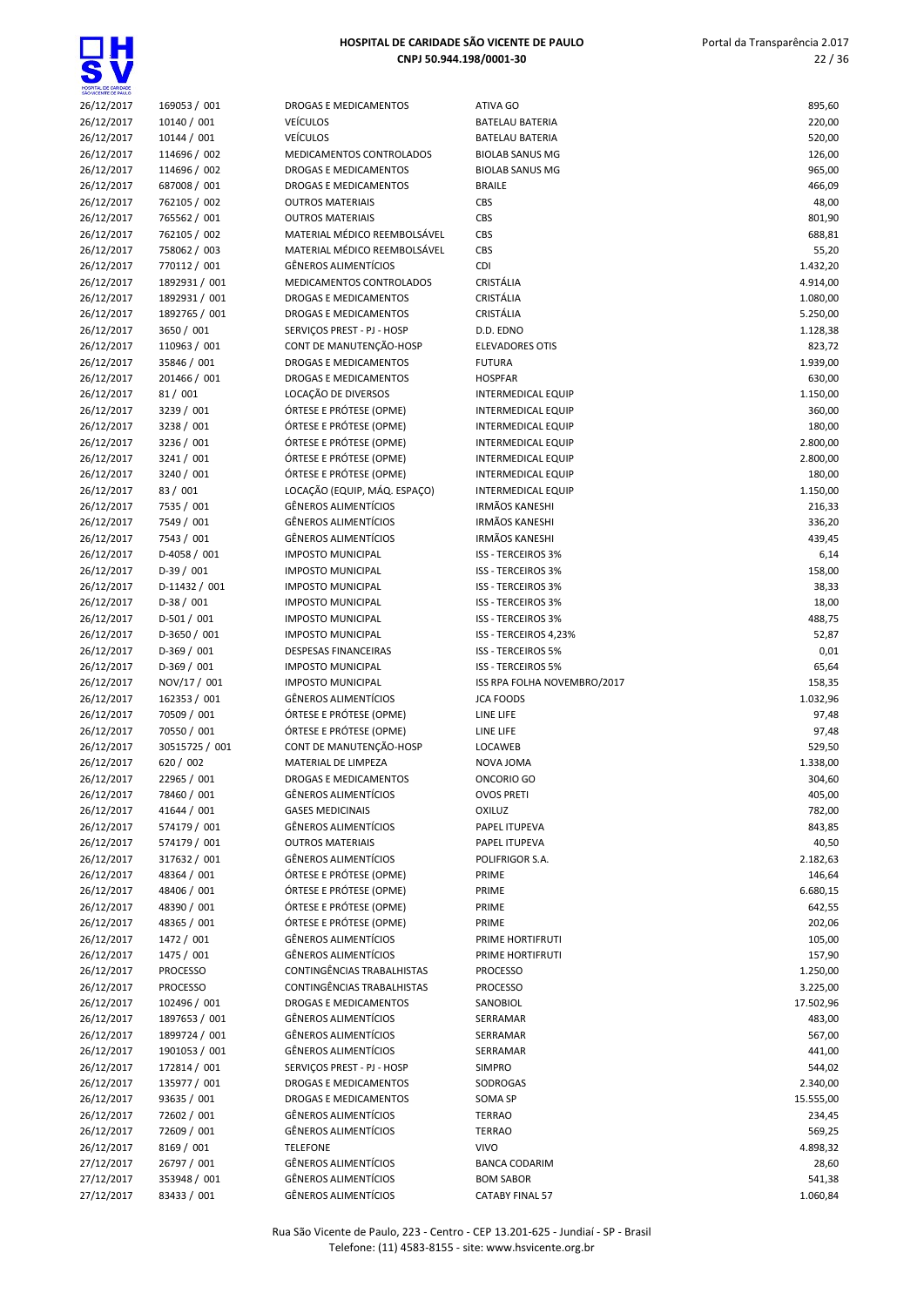

| SÃO VICENTE DE PAULO |                |
|----------------------|----------------|
| 27/12/2017           | 142399 / 001   |
| 27/12/2017           | 51249 / 001    |
| 27/12/2017           | 297 / 003      |
|                      |                |
| 27/12/2017           | 451/001        |
| 27/12/2017           | 246119 / 001   |
| 27/12/2017           | 7557 / 001     |
| 27/12/2017           | 73702 / 001    |
| 27/12/2017           | 73703 / 001    |
| 27/12/2017           | 46378 / 001    |
| 27/12/2017           | 318690 / 001   |
| 27/12/2017           | 1482 / 001     |
| 27/12/2017           | 504704 / 001   |
|                      |                |
| 27/12/2017           | 505607 / 001   |
| 27/12/2017           | 504704 / 001   |
| 27/12/2017           | 72754 / 001    |
| 28/12/2017           | 27881 / 001    |
| 28/12/2017           | 33127 / 001    |
| 28/12/2017           | 38935 / 001    |
| 28/12/2017           | 41/001         |
| 28/12/2017           | 42 / 001       |
| 28/12/2017           | 60004 / 001    |
|                      |                |
| 28/12/2017           | 825 / 001      |
| 28/12/2017           | CONF DIV / 005 |
| 28/12/2017           | 19058 / 001    |
| 28/12/2017           | 29725 / 001    |
| 28/12/2017           | 19065 / 001    |
| 28/12/2017           | 29716 / 001    |
| 28/12/2017           | 181 / 001      |
| 28/12/2017           | 26826 / 001    |
| 28/12/2017           | 26802 / 001    |
| 28/12/2017           | 26880 / 001    |
|                      | 26842 / 001    |
| 28/12/2017           |                |
| 28/12/2017           | 631916 / 001   |
| 28/12/2017           | 642271 / 001   |
| 28/12/2017           | 695 / 001      |
| 28/12/2017           | 364 / 001      |
| 28/12/2017           | 355044 / 001   |
| 28/12/2017           | 87920 / 001    |
| 28/12/2017           | 87006 / 002    |
| 28/12/2017           | 87920 / 001    |
| 28/12/2017           | 87006 / 002    |
| 28/12/2017           | 120679 / 001   |
|                      |                |
| 28/12/2017           | 763291/001     |
| 28/12/2017           | 738773 / 001   |
| 28/12/2017           | 753764/<br>001 |
| 28/12/2017           | 763288/<br>001 |
| 28/12/2017           | 749708 / 001   |
| 28/12/2017           | 747575 / 001   |
| 28/12/2017           | 763281/<br>001 |
| 28/12/2017           | 746014 / 001   |
| 28/12/2017           | 763886 / 001   |
| 28/12/2017           | 740181 / 001   |
| 28/12/2017           |                |
|                      | 763278 / 001   |
| 28/12/2017           | 746011 / 001   |
| 28/12/2017           | 749054 / 001   |
| 28/12/2017           | 702571/<br>001 |
| 28/12/2017           | 753416 / 001   |
| 28/12/2017           | 753543 / 001   |
| 28/12/2017           | 743681 / 001   |
| 28/12/2017           | 704753/<br>001 |
| 28/12/2017           | 703474 / 001   |
| 28/12/2017           | 753430 / 001   |
|                      |                |
| 28/12/2017           | 742531/001     |
| 28/12/2017           | 763285 / 001   |
| 28/12/2017           | 746010 / 001   |
| 28/12/2017           | 703633 / 001   |
| 28/12/2017           | 743672 / 001   |
| 28/12/2017           | 705284 / 001   |

| SÃO WCENTE DE PAULO |                |                                |                          |            |
|---------------------|----------------|--------------------------------|--------------------------|------------|
| 27/12/2017          | 142399 / 001   | <b>GÊNEROS ALIMENTÍCIOS</b>    | COPOLFOOD COM PROD       | 500,84     |
| 27/12/2017          | 51249 / 001    | <b>GÊNEROS ALIMENTÍCIOS</b>    | DOCELÂNDIA FILIAL        | 714,00     |
| 27/12/2017          | 297 / 003      | <b>DROGAS E MEDICAMENTOS</b>   | <b>FAST FARMA</b>        | 4.290,00   |
| 27/12/2017          | 451 / 001      | CONT DE MANUTENCAO-HOSP        | <b>GERADORES JUNDIAI</b> | 2.500,00   |
| 27/12/2017          | 246119 / 001   | <b>GASES MEDICINAIS</b>        | <b>IBG</b>               | 384,46     |
| 27/12/2017          | 7557 / 001     | <b>GÊNEROS ALIMENTÍCIOS</b>    | <b>IRMÃOS KANESHI</b>    | 606,05     |
| 27/12/2017          | 73702 / 001    | <b>GÊNEROS ALIMENTÍCIOS</b>    | JOATE COM E REP          | 136,80     |
| 27/12/2017          | 73703 / 001    | <b>GÊNEROS ALIMENTÍCIOS</b>    | JOATE COM E REP          | 349,80     |
| 27/12/2017          | 46378 / 001    | DROGAS E MEDICAMENTOS          | <b>NOVAMED</b>           | 20.592,00  |
| 27/12/2017          | 318690 / 001   | <b>GÊNEROS ALIMENTÍCIOS</b>    | POLIFRIGOR S.A.          | 1.288,06   |
| 27/12/2017          | 1482 / 001     | <b>GÊNEROS ALIMENTÍCIOS</b>    | PRIME HORTIFRUTI         | 116,50     |
| 27/12/2017          | 504704 / 001   | <b>DESPESAS FINANCEIRAS</b>    | PROLIM                   | 921,24     |
| 27/12/2017          | 505607 / 001   | MATERIAL DE LIMPEZA            | <b>PROLIM</b>            | 923,40     |
| 27/12/2017          | 504704 / 001   | MATERIAL DE LIMPEZA            | <b>PROLIM</b>            | 11.368,20  |
| 27/12/2017          | 72754 / 001    | IMPRESSOS, MATL DE EXPEDIENTE  | <b>TERRAO</b>            | 29,50      |
| 28/12/2017          | 27881 / 001    | MATL MANUT.PREDIAL, ELÉTR, HID | <b>3V TINTAS</b>         | 517,11     |
| 28/12/2017          | 33127 / 001    | SERVS TERC. MÉDICOS REPASSE PJ | AFIP                     | 153.546,62 |
| 28/12/2017          | 38935 / 001    | CONT DE MANUTENÇÃO-HOSP        | AGFA                     | 6.492,14   |
| 28/12/2017          | 41 / 001       | SERVIÇOS PREST - PJ - HOSP     | AGS SERVIÇOS             | 7.699,50   |
| 28/12/2017          | 42 / 001       | SERVIÇOS PREST - PJ - HOSP     | <b>AGS SERVICOS</b>      | 7.699,50   |
| 28/12/2017          | 60004 / 001    | DROGAS E MEDICAMENTOS          | ANBIOTON IMPORTADO       | 8.118,00   |
| 28/12/2017          | 825 / 001      | SERVS TERC. MÉDICOS REPASSE PJ | ANGIOSCAN                | 7.521,92   |
| 28/12/2017          | CONF DIV / 005 | PARCELAMENTO FORNECEDORES      | ATMOSFERA                | 17.110,00  |
| 28/12/2017          | 19058 / 001    | SERVICOS PREST - PJ - HOSP     | ATMOSFERA                | 162.478,73 |
| 28/12/2017          | 29725 / 001    | SERVIÇOS PREST - PJ - HOSP     | ATMOSFERA                | 866,60     |
| 28/12/2017          | 19065 / 001    | SERVIÇOS PREST - PJ - HOSP     | ATMOSFERA                | 12.114,93  |
| 28/12/2017          | 29716 / 001    | SERVICOS PREST - PJ - HOSP     | ATMOSFERA                | 4.499,60   |
| 28/12/2017          | 181 / 001      | SERVIÇOS MÉDICOS - PJ          | <b>BABYPED</b>           | 3.941,70   |
| 28/12/2017          | 26826 / 001    | <b>GÊNEROS ALIMENTÍCIOS</b>    | <b>BANCA CODARIM</b>     | 15,00      |
| 28/12/2017          | 26802 / 001    | <b>GÊNEROS ALIMENTÍCIOS</b>    | <b>BANCA CODARIM</b>     | 96,40      |
| 28/12/2017          | 26880 / 001    | <b>GÊNEROS ALIMENTÍCIOS</b>    | <b>BANCA CODARIM</b>     | 78,60      |
| 28/12/2017          | 26842 / 001    | <b>GÊNEROS ALIMENTÍCIOS</b>    | <b>BANCA CODARIM</b>     | 32,00      |
| 28/12/2017          | 631916 / 001   | MATERIAL MÉDICO REEMBOLSÁVEL   | <b>BAXTER</b>            | 7.056,00   |
| 28/12/2017          | 642271 / 001   | MATERIAL MÉDICO REEMBOLSÁVEL   | <b>BAXTER</b>            | 7.128,00   |
| 28/12/2017          | 695 / 001      | SERVIÇOS MÉDICOS - PJ          | <b>BELLINI E ZULPO</b>   | 1.970,85   |
| 28/12/2017          | 364 / 001      | PEÇAS E MATS DE REPOSIÇÃO EQUI | <b>BIO INFINITY</b>      | 1.520,00   |
| 28/12/2017          | 355044 / 001   | MATERIAL MÉDICO REEMBOLSÁVEL   | <b>BIOMEDICAL</b>        | 2.750,00   |
| 28/12/2017          | 87920 / 001    | <b>FIOS CIRÚRGICOS</b>         | <b>BIOMEDICAL EQUIP</b>  | 395,00     |
| 28/12/2017          | 87006 / 002    | <b>FIOS CIRÚRGICOS</b>         | <b>BIOMEDICAL EQUIP</b>  | 553,00     |
| 28/12/2017          | 87920 / 001    | MATERIAL MÉDICO REEMBOLSÁVEL   | <b>BIOMEDICAL EQUIP</b>  | 4.428,20   |
| 28/12/2017          | 87006 / 002    | MATERIAL MÉDICO REEMBOLSÁVEL   | <b>BIOMEDICAL EQUIP</b>  | 5.185,50   |
| 28/12/2017          | 120679 / 001   | SERVIÇOS PREST - PJ - HOSP     | <b>BIONEXO</b>           | 5.611,69   |
| 28/12/2017          | 763291 / 001   | ÓRTESE E PRÓTESE (OPME)        | <b>BIOTRONIK</b>         | 500,00     |
| 28/12/2017          | 738773 / 001   | ÓRTESE E PRÓTESE (OPME)        | <b>BIOTRONIK</b>         | 3.034,50   |
| 28/12/2017          | 753764 / 001   | ÓRTESE E PRÓTESE (OPME)        | <b>BIOTRONIK</b>         | 500,00     |
| 28/12/2017          | 763288 / 001   | ÓRTESE E PRÓTESE (OPME)        | <b>BIOTRONIK</b>         | 500,00     |
| 28/12/2017          | 749708 / 001   | ÓRTESE E PRÓTESE (OPME)        | <b>BIOTRONIK</b>         | 2.034,50   |
| 28/12/2017          | 747575 / 001   | ÓRTESE E PRÓTESE (OPME)        | <b>BIOTRONIK</b>         | 2.534,50   |
| 28/12/2017          | 763281 / 001   | ÓRTESE E PRÓTESE (OPME)        | <b>BIOTRONIK</b>         | 500,00     |
| 28/12/2017          | 746014 / 001   | ÓRTESE E PRÓTESE (OPME)        | <b>BIOTRONIK</b>         | 500,00     |
| 28/12/2017          | 763886 / 001   | ÓRTESE E PRÓTESE (OPME)        | <b>BIOTRONIK</b>         | 500,00     |
| 28/12/2017          | 740181 / 001   | ÓRTESE E PRÓTESE (OPME)        | <b>BIOTRONIK</b>         | 2.534,50   |
| 28/12/2017          | 763278 / 001   | ÓRTESE E PRÓTESE (OPME)        | <b>BIOTRONIK</b>         | 1.500,00   |
| 28/12/2017          | 746011 / 001   | ÓRTESE E PRÓTESE (OPME)        | <b>BIOTRONIK</b>         | 500,00     |
| 28/12/2017          | 749054 / 001   | ÓRTESE E PRÓTESE (OPME)        | <b>BIOTRONIK</b>         | 2.034,50   |
| 28/12/2017          | 702571 / 001   | ÓRTESE E PRÓTESE (OPME)        | <b>BIOTRONIK</b>         | 2.534,50   |
| 28/12/2017          | 753416 / 001   | ÓRTESE E PRÓTESE (OPME)        | <b>BIOTRONIK</b>         | 500,00     |
| 28/12/2017          | 753543 / 001   | ÓRTESE E PRÓTESE (OPME)        | <b>BIOTRONIK</b>         | 1.000,00   |
| 28/12/2017          | 743681 / 001   | ÓRTESE E PRÓTESE (OPME)        | <b>BIOTRONIK</b>         | 4.069,00   |
| 28/12/2017          | 704753 / 001   | ÓRTESE E PRÓTESE (OPME)        | <b>BIOTRONIK</b>         | 500,00     |
| 28/12/2017          | 703474 / 001   | ÓRTESE E PRÓTESE (OPME)        | <b>BIOTRONIK</b>         | 2.534,50   |
| 28/12/2017          | 753430 / 001   | ÓRTESE E PRÓTESE (OPME)        | <b>BIOTRONIK</b>         | 2.034,50   |
| 28/12/2017          | 742531 / 001   | ÓRTESE E PRÓTESE (OPME)        | <b>BIOTRONIK</b>         | 2.034,50   |
| 28/12/2017          | 763285 / 001   | ÓRTESE E PRÓTESE (OPME)        | <b>BIOTRONIK</b>         | 500,00     |
| 28/12/2017          | 746010 / 001   | ÓRTESE E PRÓTESE (OPME)        | <b>BIOTRONIK</b>         | 500,00     |
| 28/12/2017          | 703633 / 001   | ÓRTESE E PRÓTESE (OPME)        | <b>BIOTRONIK</b>         | 1.000,00   |
| 28/12/2017          | 743672 / 001   | ÓRTESE E PRÓTESE (OPME)        | <b>BIOTRONIK</b>         | 2.034,50   |
| 28/12/2017          | 705284 / 001   | ÓRTESE E PRÓTESE (OPME)        | <b>BIOTRONIK</b>         | 500,00     |
| 28/12/2017          | 763283 / 001   | ÓRTESE E PRÓTESE (OPME)        | <b>BIOTRONIK</b>         | 500.00     |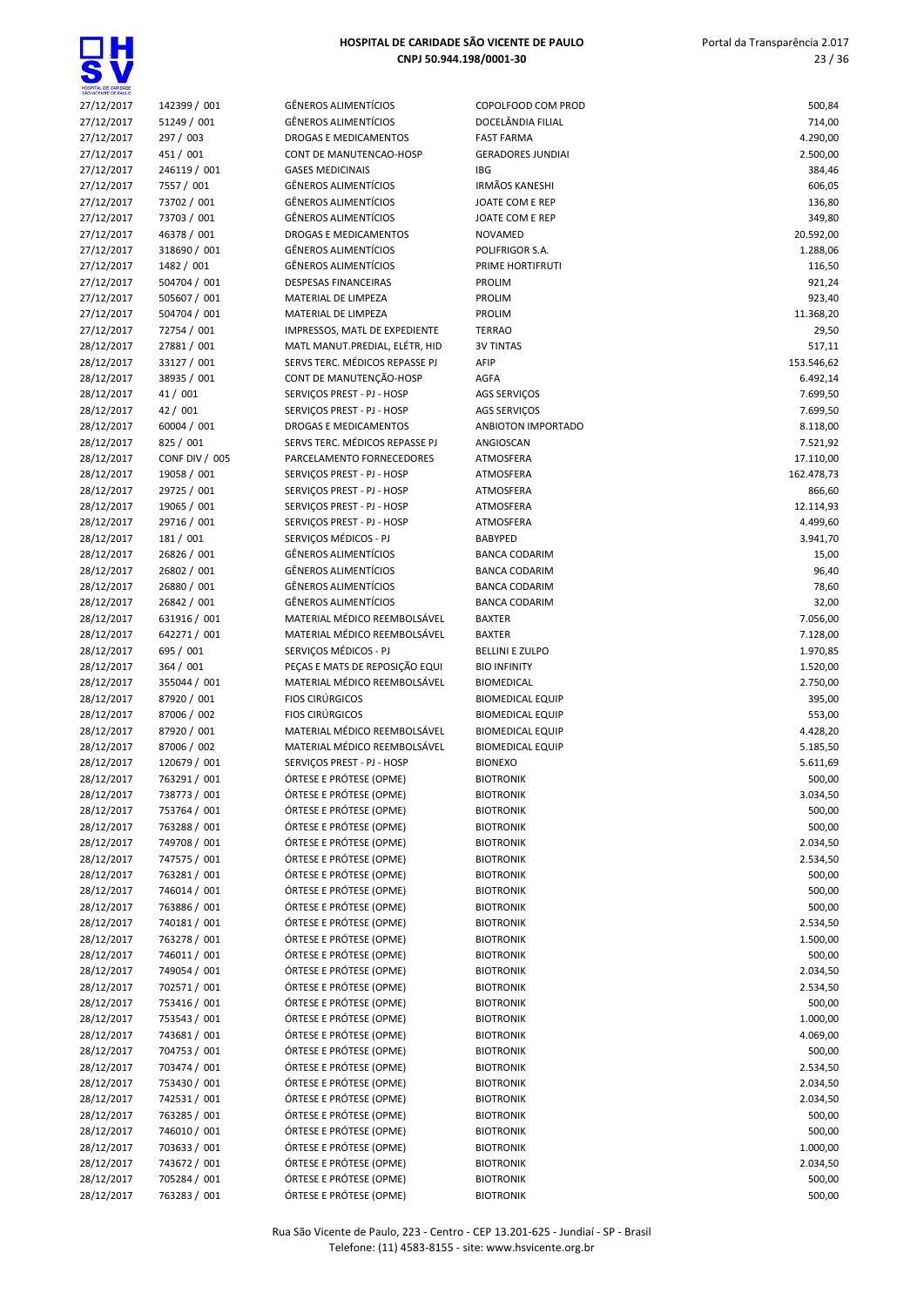

| Portal da Transparência 2.017 |
|-------------------------------|
| 24/36                         |
|                               |
|                               |

| 28/12/2017               | 678038 / 002                 | ÓRTESE E PRÓTESE (OPME)                            | <b>BRAILE</b>                                | 7.000,00           |
|--------------------------|------------------------------|----------------------------------------------------|----------------------------------------------|--------------------|
| 28/12/2017               | 421 / 001                    | SERVIÇOS MÉDICOS - PJ                              | CAETANO                                      | 2.346,25           |
| 28/12/2017               | 432 / 001                    | SERVIÇOS MÉDICOS - PJ                              | CAETANO                                      | 2.932,81           |
| 28/12/2017               | 83291692519A / 001           | SEGURO FUNCIONÁRIOS-HOSP                           | CAIXA SEGURADORA SA                          | 3.657,50           |
| 28/12/2017               | 11770 / 001                  | ÓRTESE E PRÓTESE (OPME)                            | <b>CARDIO E ENDO</b>                         | 6.103,50           |
| 28/12/2017<br>28/12/2017 | 12090 / 001<br>10574 / 001   | ÓRTESE E PRÓTESE (OPME)<br>ÓRTESE E PRÓTESE (OPME) | <b>CARDIO E ENDO</b><br><b>CARDIO E ENDO</b> | 2.034,50<br>500,00 |
| 28/12/2017               | 11769 / 001                  | ÓRTESE E PRÓTESE (OPME)                            | <b>CARDIO E ENDO</b>                         | 2.034,50           |
| 28/12/2017               | 13308 / 001                  | ÓRTESE E PRÓTESE (OPME)                            | <b>CARDIO E ENDO</b>                         | 2.034,50           |
| 28/12/2017               | 11842 / 001                  | ÓRTESE E PRÓTESE (OPME)                            | <b>CARDIO E ENDO</b>                         | 2.534,50           |
| 28/12/2017               | 13009 / 001                  | ÓRTESE E PRÓTESE (OPME)                            | <b>CARDIO E ENDO</b>                         | 500,00             |
| 28/12/2017               | 13059 / 001                  | ÓRTESE E PRÓTESE (OPME)                            | <b>CARDIO E ENDO</b>                         | 2.034,50           |
| 28/12/2017               | 10576 / 001                  | ÓRTESE E PRÓTESE (OPME)                            | <b>CARDIO E ENDO</b>                         | 695,45             |
| 28/12/2017               | 11696 / 001                  | ÓRTESE E PRÓTESE (OPME)                            | <b>CARDIO E ENDO</b>                         | 4.569,00           |
| 28/12/2017               | 10589 / 001                  | ÓRTESE E PRÓTESE (OPME)                            | <b>CARDIO E ENDO</b>                         | 1.195,45           |
| 28/12/2017               | 13394 / 001                  | ÓRTESE E PRÓTESE (OPME)                            | <b>CARDIO E ENDO</b>                         | 195,45             |
| 28/12/2017               | 10828 / 001                  | ÓRTESE E PRÓTESE (OPME)                            | <b>CARDIO E ENDO</b>                         | 890,90             |
| 28/12/2017               | 11399 / 001                  | ÓRTESE E PRÓTESE (OPME)                            | <b>CARDIO E ENDO</b>                         | 1.000,00           |
| 28/12/2017               | 11695 / 001                  | ÓRTESE E PRÓTESE (OPME)                            | <b>CARDIO E ENDO</b>                         | 4.069,00           |
| 28/12/2017               | 10994 / 001                  | ÓRTESE E PRÓTESE (OPME)<br>ÓRTESE E PRÓTESE (OPME) | <b>CARDIO E ENDO</b><br><b>CARDIO E ENDO</b> | 500,00<br>500,00   |
| 28/12/2017<br>28/12/2017 | 11398 / 001<br>12793 / 001   | ÓRTESE E PRÓTESE (OPME)                            | <b>CARDIO E ENDO</b>                         | 2.034,50           |
| 28/12/2017               | 13549 / 001                  | ÓRTESE E PRÓTESE (OPME)                            | <b>CARDIO E ENDO</b>                         | 2.034,50           |
| 28/12/2017               | 10827 / 001                  | ÓRTESE E PRÓTESE (OPME)                            | <b>CARDIO E ENDO</b>                         | 390,90             |
| 28/12/2017               | 10705 / 001                  | ÓRTESE E PRÓTESE (OPME)                            | <b>CARDIO E ENDO</b>                         | 195,45             |
| 28/12/2017               | 10256 / 001                  | ÓRTESE E PRÓTESE (OPME)                            | <b>CARDIO E ENDO</b>                         | 500,00             |
| 28/12/2017               | 10971 / 001                  | ÓRTESE E PRÓTESE (OPME)                            | <b>CARDIO E ENDO</b>                         | 195,45             |
| 28/12/2017               | 10704 / 001                  | ÓRTESE E PRÓTESE (OPME)                            | <b>CARDIO E ENDO</b>                         | 695,45             |
| 28/12/2017               | 11843 / 001                  | ÓRTESE E PRÓTESE (OPME)                            | <b>CARDIO E ENDO</b>                         | 2.534,50           |
| 28/12/2017               | 11397 / 001                  | ÓRTESE E PRÓTESE (OPME)                            | <b>CARDIO E ENDO</b>                         | 500,00             |
| 28/12/2017               | 12888 / 001                  | ÓRTESE E PRÓTESE (OPME)                            | <b>CARDIO E ENDO</b>                         | 2.534,50           |
| 28/12/2017               | 10738 / 001                  | ÓRTESE E PRÓTESE (OPME)                            | <b>CARDIO E ENDO</b>                         | 500,00             |
| 28/12/2017               | 13551 / 001                  | ÓRTESE E PRÓTESE (OPME)                            | <b>CARDIO E ENDO</b>                         | 695,45             |
| 28/12/2017               | 13007 / 001                  | ÓRTESE E PRÓTESE (OPME)                            | <b>CARDIO E ENDO</b>                         | 195,45             |
| 28/12/2017<br>28/12/2017 | 10588 / 001<br>13170 / 001   | ÓRTESE E PRÓTESE (OPME)<br>ÓRTESE E PRÓTESE (OPME) | <b>CARDIO E ENDO</b><br><b>CARDIO E ENDO</b> | 195,45<br>2.034,50 |
| 28/12/2017               | 13060 / 001                  | ÓRTESE E PRÓTESE (OPME)                            | <b>CARDIO E ENDO</b>                         | 195,45             |
| 28/12/2017               | 12850 / 001                  | ÓRTESE E PRÓTESE (OPME)                            | <b>CARDIO E ENDO</b>                         | 4.569,00           |
| 28/12/2017               | 10740 / 001                  | ÓRTESE E PRÓTESE (OPME)                            | <b>CARDIO E ENDO</b>                         | 195,45             |
| 28/12/2017               | 10572 / 001                  | ÓRTESE E PRÓTESE (OPME)                            | <b>CARDIO E ENDO</b>                         | 195,45             |
| 28/12/2017               | 11400 / 001                  | ÓRTESE E PRÓTESE (OPME)                            | <b>CARDIO E ENDO</b>                         | 500,00             |
| 28/12/2017               | 11633 / 001                  | ÓRTESE E PRÓTESE (OPME)                            | <b>CARDIO E ENDO</b>                         | 500,00             |
| 28/12/2017               | 12257 / 001                  | ÓRTESE E PRÓTESE (OPME)                            | <b>CARDIO E ENDO</b>                         | 3.034,50           |
| 28/12/2017               | 12975 / 001                  | ÓRTESE E PRÓTESE (OPME)                            | <b>CARDIO E ENDO</b>                         | 195,45             |
| 28/12/2017               | 12849 / 001                  | ÓRTESE E PRÓTESE (OPME)                            | <b>CARDIO E ENDO</b>                         | 500,00             |
| 28/12/2017               | 13511 / 001                  | ÓRTESE E PRÓTESE (OPME)                            | <b>CARDIO E ENDO</b>                         | 2.034,50           |
| 28/12/2017               | 12196 / 001                  | ÓRTESE E PRÓTESE (OPME)                            | <b>CARDIO E ENDO</b>                         | 4.569,00           |
| 28/12/2017               | 11771 / 001                  | ÓRTESE E PRÓTESE (OPME)<br>ÓRTESE E PRÓTESE (OPME) | <b>CARDIO E ENDO</b>                         | 2.034,50           |
| 28/12/2017<br>28/12/2017 | 13512 / 001<br>10577 / 001   | ÓRTESE E PRÓTESE (OPME)                            | <b>CARDIO E ENDO</b><br><b>CARDIO E ENDO</b> | 195,45<br>195,45   |
| 28/12/2017               | 11978 / 001                  | ÓRTESE E PRÓTESE (OPME)                            | <b>CARDIO E ENDO</b>                         | 2.229,95           |
| 28/12/2017               | 10575 / 001                  | ÓRTESE E PRÓTESE (OPME)                            | <b>CARDIO E ENDO</b>                         | 586,35             |
| 28/12/2017               | 13431 / 001                  | ÓRTESE E PRÓTESE (OPME)                            | <b>CARDIO E ENDO</b>                         | 2.034,50           |
| 28/12/2017               | 10953 / 001                  | ÓRTESE E PRÓTESE (OPME)                            | <b>CARDIO E ENDO</b>                         | 1.195,45           |
| 28/12/2017               | 13513 / 001                  | ÓRTESE E PRÓTESE (OPME)                            | <b>CARDIO E ENDO</b>                         | 2.229,95           |
| 28/12/2017               | 13550 / 001                  | ÓRTESE E PRÓTESE (OPME)                            | <b>CARDIO E ENDO</b>                         | 2.729,95           |
| 28/12/2017               | 10573 / 001                  | ÓRTESE E PRÓTESE (OPME)                            | <b>CARDIO E ENDO</b>                         | 195,45             |
| 28/12/2017               | 201029 / 001                 | ÓRTESE E PRÓTESE (OPME)                            | CARDIO MEDICAL                               | 1.140,00           |
| 28/12/2017               | 202032 / 001                 | ÓRTESE E PRÓTESE (OPME)                            | CARDIO MEDICAL                               | 1.140,00           |
| 28/12/2017               | 202118 / 001                 | ÓRTESE E PRÓTESE (OPME)                            | CARDIO MEDICAL                               | 195,45             |
| 28/12/2017               | 202677 / 001                 | ÓRTESE E PRÓTESE (OPME)                            | CARDIO MEDICAL                               | 195,45             |
| 28/12/2017               | 205314 / 001                 | ÓRTESE E PRÓTESE (OPME)                            | CARDIO MEDICAL                               | 425,00             |
| 28/12/2017               | 204562 / 001                 | ÓRTESE E PRÓTESE (OPME)                            | CARDIO MEDICAL                               | 2.800,00           |
| 28/12/2017<br>28/12/2017 | 202684 / 001<br>201603 / 001 | ÓRTESE E PRÓTESE (OPME)<br>ÓRTESE E PRÓTESE (OPME) | CARDIO MEDICAL<br>CARDIO MEDICAL             | 195,45<br>425,00   |
| 28/12/2017               | 202874 / 001                 | ÓRTESE E PRÓTESE (OPME)                            | CARDIO MEDICAL                               | 1.155,00           |
| 28/12/2017               | 205317 / 001                 | ÓRTESE E PRÓTESE (OPME)                            | CARDIO MEDICAL                               | 1.130,00           |
| 28/12/2017               | 202701 / 001                 | ÓRTESE E PRÓTESE (OPME)                            | CARDIO MEDICAL                               | 2.800,00           |
| 28/12/2017               | 201907 / 001                 | ÓRTESE E PRÓTESE (OPME)                            | CARDIO MEDICAL                               | 195,45             |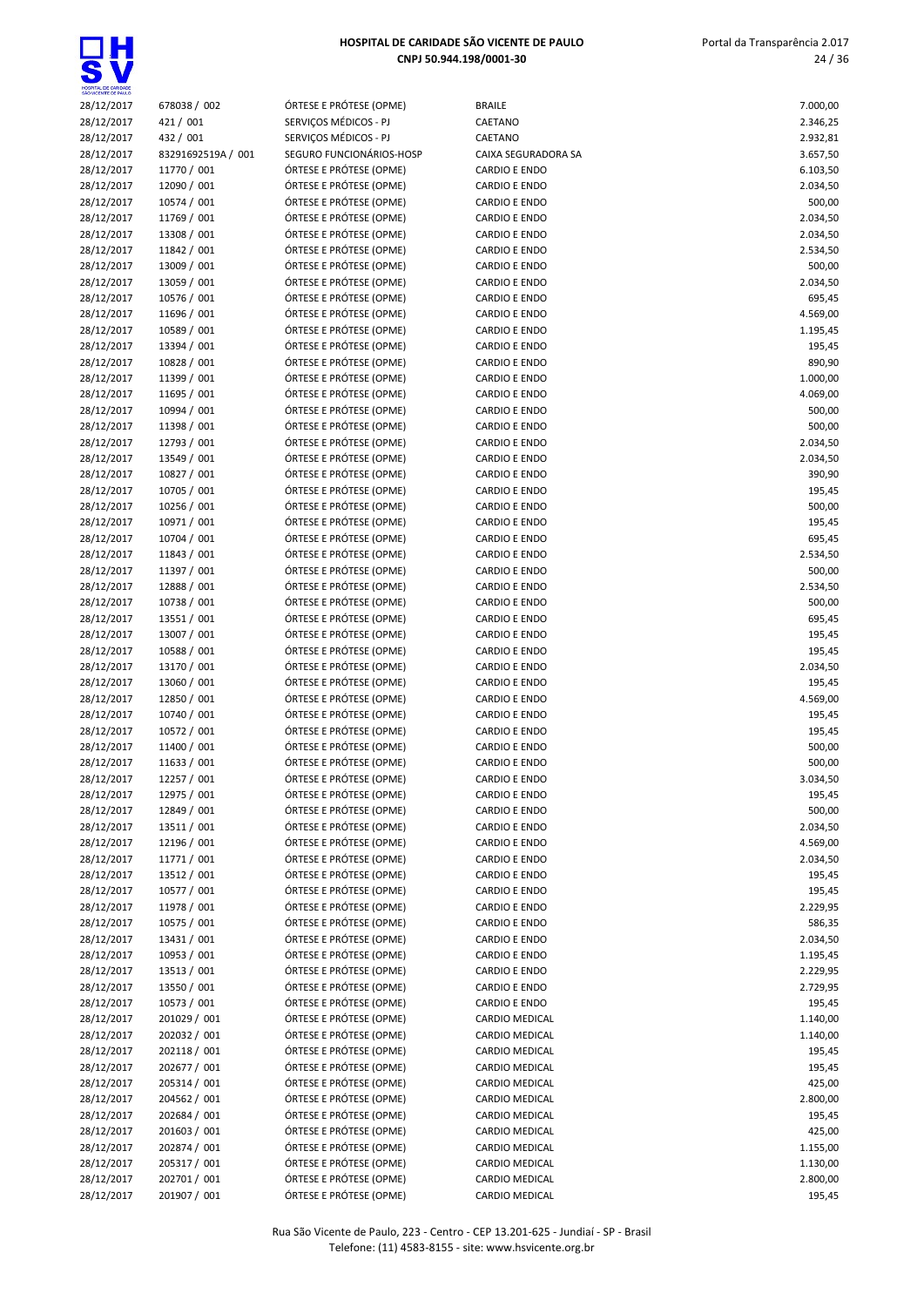| HOSPITAL DE CARIDADE<br><b>SCENTE DE PAULO</b> |
|------------------------------------------------|

| 28/12/2017               | 201288 / 001                | ÓRTESE E PRÓTESE (OPME)                                 | CARDIO MEDICAL                                   | 425,00                |
|--------------------------|-----------------------------|---------------------------------------------------------|--------------------------------------------------|-----------------------|
| 28/12/2017               | 659 / 001                   | SERVS TERC. MÉDICOS REPASSE PJ                          | CARDIOIMAGEM                                     | 18.169,36             |
| 28/12/2017               | 3283 / 001                  | SERVS TERC. MÉDICOS REPASSE PJ                          | CARVALHO MEDICINA                                | 2.346,25              |
| 28/12/2017               | 16/001                      | SERVICOS MÉDICOS - PJ                                   | <b>CERES SARMENTO</b>                            | 985,42                |
| 28/12/2017               | 87/2017 / 001               | LOCAÇÃO DE EQUIPAMENTOS                                 | <b>CICLO MED</b>                                 | 3.631,00              |
| 28/12/2017               | 48246 / 001                 | ÓRTESE E PRÓTESE (OPME)                                 | <b>CICLO MED</b>                                 | 2.900,00              |
| 28/12/2017               | 19959 / 001                 | MATERIAL MÉDICO REEMBOLSÁVEL                            | <b>CIEX DO BRASIL</b>                            | 3.547,08              |
| 28/12/2017<br>28/12/2017 | 9319 / 001<br>9485 / 001    | MATERIAL LABORATÓRIO<br>MATERIAL LABORATÓRIO            | CINCO CIRÚRGICA<br>CINCO CIRÚRGICA               | 3.225,00              |
| 28/12/2017               | 9256 / 002                  | MATERIAL LABORATÓRIO                                    | CINCO CIRÚRGICA                                  | 11.610,00<br>6.127,50 |
| 28/12/2017               | 130315 / 002                | MATERIAL DE LAVANDERIA                                  | CIRUR SÃO JOSÉ 04                                | 1.035,68              |
| 28/12/2017               | 130315 / 002                | MATERIAL MÉDICO REEMBOLSÁVEL                            | CIRUR SÃO JOSÉ 04                                | 2.413,35              |
| 28/12/2017               | 132693 / 001                | MATERIAL MÉDICO REEMBOLSÁVEL                            | CIRUR SÃO JOSÉ 04                                | 26.908,80             |
| 28/12/2017               | 132960 / 001                | MATERIAL MÉDICO REEMBOLSÁVEL                            | CIRUR SÃO JOSÉ 04                                | 784,00                |
| 28/12/2017               | 131012 / 002                | MATERIAL MÉDICO REEMBOLSÁVEL                            | CIRUR SÃO JOSÉ 04                                | 6.370,85              |
| 28/12/2017               | 132076 / 001                | MATERIAL MÉDICO REEMBOLSÁVEL                            | CIRUR SÃO JOSÉ 04                                | 6.680,60              |
| 28/12/2017               | 130914 / 002                | MATERIAL MÉDICO REEMBOLSÁVEL                            | CIRUR SÃO JOSÉ 04                                | 1.504,00              |
| 28/12/2017               | 876207 / 001                | <b>OUTROS MATERIAIS</b>                                 | CIRÚRGICA FERNANDES                              | 635,19                |
| 28/12/2017               | 893572 / 001                | MATERIAL MÉDICO REEMBOLSÁVEL                            | CIRÚRGICA FERNANDES                              | 1.725,36              |
| 28/12/2017               | 876207 / 001                | MATERIAL MÉDICO REEMBOLSÁVEL                            | CIRÚRGICA FERNANDES                              | 26.558,65             |
| 28/12/2017               | 893572 / 001                | MATERIAL PERMANENTE                                     | CIRÚRGICA FERNANDES                              | 104,12                |
| 28/12/2017               | 51808 / 001                 | MATERIAL MÉDICO REEMBOLSÁVEL                            | <b>CISCRE</b>                                    | 9.868,50              |
| 28/12/2017               | 51597 / 001                 | MATERIAL MÉDICO REEMBOLSÁVEL                            | <b>CISCRE</b>                                    | 9.868,50              |
| 28/12/2017               | 2065 / 001                  | PEÇAS E MATS DE REPOSIÇÃO EQUI                          | <b>CLEAN MEDICAL</b>                             | 924,00                |
| 28/12/2017               | 5099 / 001                  | SERVIÇOS MÉDICOS - PJ                                   | CLÍNICA ZIMMERMANN                               | 16.570,00             |
| 28/12/2017               | 5098 / 001                  | SERVICOS MÉDICOS - PJ                                   | CLÍNICA ZIMMERMANN                               | 25.339,50             |
| 28/12/2017               | 33 / 001                    | SERVICOS MÉDICOS - PJ                                   | COLSAN                                           | 92.064,00             |
| 28/12/2017               | 955873 / 001                | DROGAS E MEDICAMENTOS                                   | <b>COMERCIAL RIOCLARENS</b>                      | 48.822,00             |
| 28/12/2017               | NOV/17 / 001                | VRS A REPASSAR-FOLHA-HOSP                               | CONTRIB SIND. MÉDICOS URBANA                     | 466,79                |
| 28/12/2017               | NOV/17 / 001                | VRS A REPASSAR-FOLHA-HOSP                               | CONTRIB SIND. SAÚDE URBANA<br>CONTROLE ANALÍTICO | 373,04<br>2.921,39    |
| 28/12/2017               | 24143 / 001<br>NOV/17 / 001 | SERVIÇOS PREST - PJ - HOSP<br>VRS A REPASSAR-FOLHA-HOSP | CONVÊNIO TRATAMENTO ODONTOLÓGICO                 | 912,00                |
| 28/12/2017<br>28/12/2017 | 261151 / 001                | <b>ENERGIA ELÉTRICA</b>                                 | CPFL                                             | 5.292,34              |
| 28/12/2017               | 40657 / 001                 | ENERGIA ELÉTRICA                                        | CPFL                                             | 4.699,42              |
| 28/12/2017               | 181673 / 001                | <b>OUTROS MATERIAIS</b>                                 | <b>CREMER MG</b>                                 | 686,40                |
| 28/12/2017               | 181673 / 001                | MATERIAL MÉDICO REEMBOLSÁVEL                            | <b>CREMER MG</b>                                 | 5.722,45              |
| 28/12/2017               | 181675 / 001                | MATERIAL MÉDICO REEMBOLSÁVEL                            | <b>CREMER MG</b>                                 | 14.742,91             |
| 28/12/2017               | 1743326 / 001               | <b>OUTROS MATERIAIS</b>                                 | CRISTÁLIA                                        | 3.484,80              |
| 28/12/2017               | 1775140 / 001               | <b>OUTROS MATERIAIS</b>                                 | CRISTÁLIA                                        | 3.590,40              |
| 28/12/2017               | 1812418 / 001               | MEDICAMENTOS CONTROLADOS                                | CRISTÁLIA                                        | 53,32                 |
| 28/12/2017               | 1768175 / 001               | MEDICAMENTOS CONTROLADOS                                | CRISTÁLIA                                        | 256,00                |
| 28/12/2017               | 1768294 / 001               | MEDICAMENTOS CONTROLADOS                                | CRISTÁLIA                                        | 3.496,00              |
| 28/12/2017               | 1802664 / 001               | MEDICAMENTOS CONTROLADOS                                | CRISTÁLIA                                        | 4.528,00              |
| 28/12/2017               | 1768175 / 001               | DROGAS E MEDICAMENTOS                                   | CRISTÁLIA                                        | 232,00                |
| 28/12/2017               | 1756656 / 001               | DROGAS E MEDICAMENTOS                                   | CRISTÁLIA                                        | 5.542,50              |
| 28/12/2017               | 1812418 / 001               | DROGAS E MEDICAMENTOS                                   | CRISTÁLIA                                        | 85,00                 |
| 28/12/2017               | 1766014 / 001               | DROGAS E MEDICAMENTOS                                   | CRISTÁLIA                                        | 2.540,00              |
| 28/12/2017               | 1767030 / 001               | DROGAS E MEDICAMENTOS                                   | CRISTÁLIA                                        | 2.700,00              |
| 28/12/2017               | 1786820 / 001               | DROGAS E MEDICAMENTOS                                   | CRISTÁLIA                                        | 1.078,00              |
| 28/12/2017               | 1787541 / 001               | DROGAS E MEDICAMENTOS                                   | CRISTÁLIA                                        | 5.676,00              |
| 28/12/2017               | 1750112 / 001               | DROGAS E MEDICAMENTOS                                   | CRISTÁLIA                                        | 1.790,00              |
| 28/12/2017<br>28/12/2017 | 156 / 001<br>155 / 001      | SERVIÇOS MÉDICOS - PJ<br>SERVIÇOS MÉDICOS - PJ          | DE MOLA SPONCHIADO<br>DE MOLA SPONCHIADO         | 6.897,98<br>12.810,53 |
| 28/12/2017               | 36607 / 001                 | ÓRTESE E PRÓTESE (OPME)                                 | DENUO MEDIC                                      | 1.363,62              |
| 28/12/2017               | 32054 / 001                 | ÓRTESE E PRÓTESE (OPME)                                 | DENUO MEDIC                                      | 1.623,62              |
| 28/12/2017               | 32055 / 001                 | ÓRTESE E PRÓTESE (OPME)                                 | DENUO MEDIC                                      | 3.067,24              |
| 28/12/2017               | 32085 / 001                 | ÓRTESE E PRÓTESE (OPME)                                 | DENUO MEDIC                                      | 1.443,62              |
| 28/12/2017               | 33915 / 001                 | ÓRTESE E PRÓTESE (OPME)                                 | DENUO MEDIC                                      | 500,00                |
| 28/12/2017               | 36889 / 001                 | ÓRTESE E PRÓTESE (OPME)                                 | DENUO MEDIC                                      | 1.683,62              |
| 28/12/2017               | 35105 / 001                 | ÓRTESE E PRÓTESE (OPME)                                 | DENUO MEDIC                                      | 1.443,62              |
| 28/12/2017               | 32051 / 001                 | ÓRTESE E PRÓTESE (OPME)                                 | DENUO MEDIC                                      | 1.443,62              |
| 28/12/2017               | 33914 / 001                 | ÓRTESE E PRÓTESE (OPME)                                 | DENUO MEDIC                                      | 1.713,62              |
| 28/12/2017               | 32056 / 001                 | ÓRTESE E PRÓTESE (OPME)                                 | DENUO MEDIC                                      | 811,81                |
| 28/12/2017               | 36606 / 001                 | ÓRTESE E PRÓTESE (OPME)                                 | DENUO MEDIC                                      | 761,81                |
| 28/12/2017               | 35603 / 001                 | ÓRTESE E PRÓTESE (OPME)                                 | DENUO MEDIC                                      | 901,81                |
| 28/12/2017               | 32084 / 001                 | ÓRTESE E PRÓTESE (OPME)                                 | DENUO MEDIC                                      | 1.623,62              |
| 28/12/2017               | 262237 / 001                | MATL MANUT.PREDIAL, ELÉTR, HID                          | DEPÓSITO TORTORELLA                              | 530,57                |
| 28/12/2017               | 262235 / 001                | MATL MANUT.PREDIAL, ELÉTR, HID                          | DEPÓSITO TORTORELLA                              | 102,95                |
| 28/12/2017               | 262583 / 001                | MATL MANUT.PREDIAL, ELÉTR, HID                          | DEPÓSITO TORTORELLA                              | 140,00                |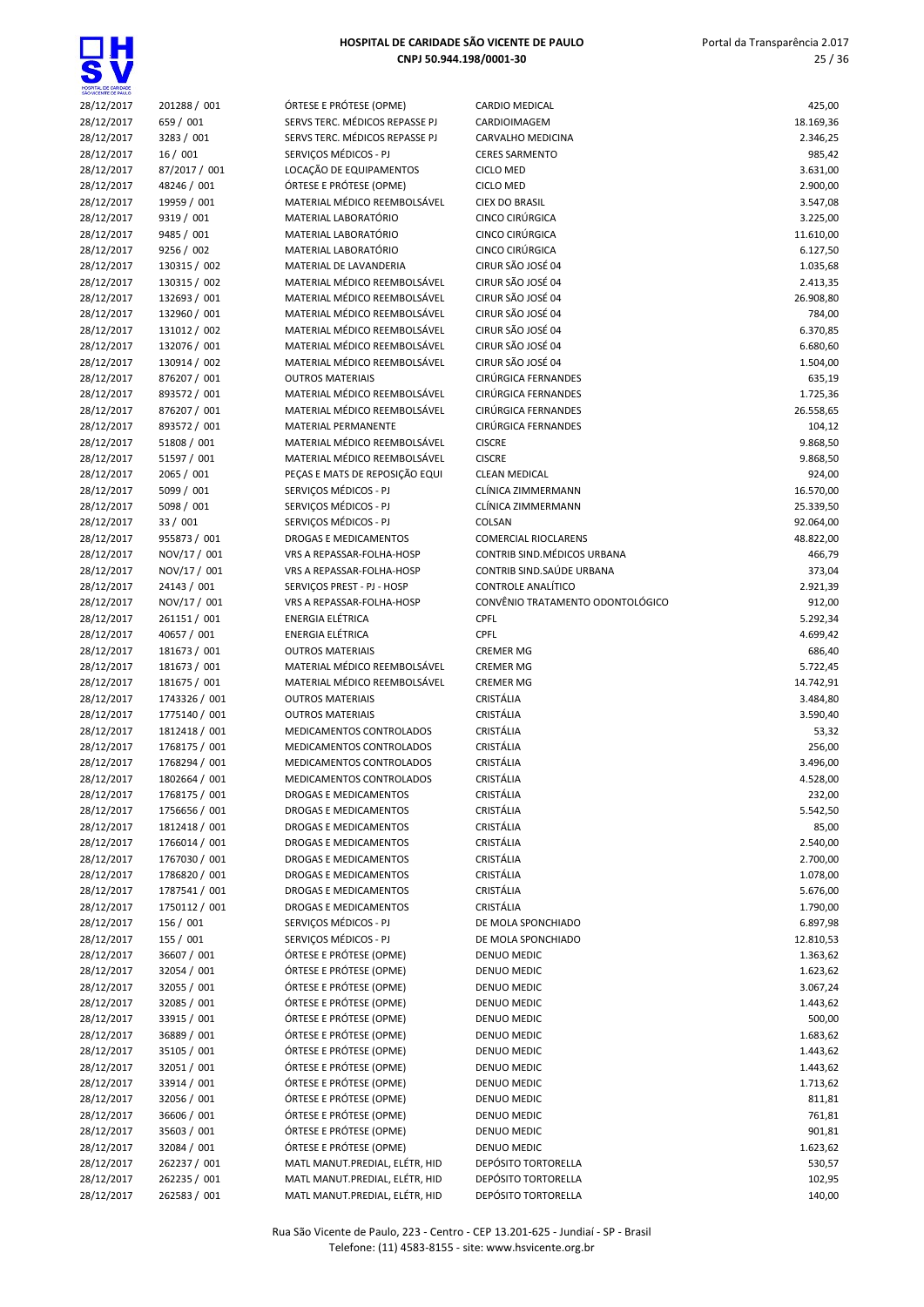

| HOSPITAL DE CARIDADE | <b>MCENTE DE PALIL</b> |
|----------------------|------------------------|

| 28/12/2017               | 300 / 001                    | SERVIÇOS PREST - PJ - HOSP                         | DEXTERMED                                       | 634,92             |
|--------------------------|------------------------------|----------------------------------------------------|-------------------------------------------------|--------------------|
| 28/12/2017               | 17797 / 001                  | LOCAÇÃO (EQUIP, MÁQ. ESPAÇO)                       | DIGITAL JUNDIAÍ                                 | 26.423,34          |
| 28/12/2017               | 61877 / 001                  | <b>GÊNEROS ALIMENTÍCIOS</b>                        | <b>DISTRIB HERNANDES</b>                        | 855,00             |
| 28/12/2017               | 27684 / 001                  | MÁQUINAS E EQUIPAMENTOS                            | <b>DORMED</b>                                   | 3.396,00           |
| 28/12/2017               | 15820 / 002                  | SERVIÇOS PREST - PJ - HOSP                         | <b>DRAGER</b>                                   | 4.338,38           |
| 28/12/2017               | 827711 / 001                 | DROGAS E MEDICAMENTOS                              | DUPATRI CNPJ 26 GO                              | 8.160,00           |
| 28/12/2017               | 19 / 001                     | SERVIÇOS MÉDICOS - PJ                              | E M FUJI                                        | 2.956,28           |
| 28/12/2017               | 3671 / 001                   | CONT DE MANUTENÇÃO-HOSP                            | E.G.M. ENG                                      | 4.686,44           |
| 28/12/2017               | 2314 / 001                   | CONT DE MANUTENÇÃO-HOSP                            | E.G.M. ENG                                      | 3.497,26           |
| 28/12/2017               | 11837 / 001                  | ÓRTESE E PRÓTESE (OPME)                            | EDFUROPEC P UROLOG                              | 4.100,00           |
| 28/12/2017               | 11689 / 001                  | ÓRTESE E PRÓTESE (OPME)                            | EDFUROPEC P UROLOG                              | 2.290,00           |
| 28/12/2017               | 11690 / 001                  | ÓRTESE E PRÓTESE (OPME)                            | EDFUROPEC P UROLOG                              | 4.100,00           |
| 28/12/2017               | 11728 / 001                  | ÓRTESE E PRÓTESE (OPME)                            | EDFUROPEC P UROLOG                              | 5.350,00           |
| 28/12/2017               | 11688 / 001                  | ÓRTESE E PRÓTESE (OPME)                            | EDFUROPEC P UROLOG                              | 3.920,00           |
| 28/12/2017               | 12500 / 001                  | ÓRTESE E PRÓTESE (OPME)                            | EDFUROPEC P UROLOG                              | 1.850,00           |
| 28/12/2017               | 11560 / 001                  | ÓRTESE E PRÓTESE (OPME)                            | EDFUROPEC P UROLOG                              | 4.100,00           |
| 28/12/2017               | 577718 / 001                 | MATL MANUT.PREDIAL, ELÉTR, HID                     | ELÉTRICA NEBLINA                                | 1.112,75           |
| 28/12/2017               | 577718 / 001                 | PEÇAS E MATS DE REPOSIÇÃO EQUI                     | ELÉTRICA NEBLINA                                | 15,80              |
| 28/12/2017               | 41877 / 001                  | CONT DE MANUTENÇÃO-HOSP                            | <b>ELEVADORES ATLAS</b>                         | 762,80             |
| 28/12/2017               | 5444 / 001                   | MATERIAL DE LIMPEZA                                | <b>ELITE</b>                                    | 1.311,49           |
| 28/12/2017               | 5435 / 001                   | MATERIAL DE LIMPEZA                                | <b>ELITE</b>                                    | 687,50             |
| 28/12/2017               | 5202 / 001                   | MATERIAL DE LIMPEZA                                | <b>ELITE</b>                                    | 3.714,34           |
| 28/12/2017               | 5328 / 001                   | MATERIAL DE LIMPEZA                                | <b>ELITE</b>                                    | 3.102,81           |
| 28/12/2017               | 5084 / 001                   | MATERIAL DE LIMPEZA                                | <b>ELITE</b>                                    | 3.003,16           |
| 28/12/2017               | 5329 / 001                   | GÊNEROS ALIMENTÍCIOS                               | <b>ELITE</b>                                    | 552,72             |
| 28/12/2017               | 293938 / 001                 | ÓRTESE E PRÓTESE (OPME)                            | <b>EMPÓRIO HOSPITALAR</b>                       | 1.287,00           |
| 28/12/2017               | 294420 / 001                 | ÓRTESE E PRÓTESE (OPME)                            | <b>EMPÓRIO HOSPITALAR</b>                       | 2.066,00           |
| 28/12/2017<br>28/12/2017 | 294412 / 001<br>294951 / 001 | ÓRTESE E PRÓTESE (OPME)<br>ÓRTESE E PRÓTESE (OPME) | <b>EMPÓRIO HOSPITALAR</b><br>EMPÓRIO HOSPITALAR | 959,40<br>1.541,00 |
| 28/12/2017               | DEZEMBRO/17 / 001            | <b>DESPESAS FINANCEIRAS</b>                        | <b>ENCARGOS GRRF PARCELADAS</b>                 | 23.590,50          |
| 28/12/2017               | 109147 / 001                 | MATERIAL MÉDICO REEMBOLSÁVEL                       | <b>ERECTA</b>                                   | 4.800,00           |
| 28/12/2017               | 98479 / 002                  | ÓRTESE E PRÓTESE (OPME)                            | <b>ERECTA</b>                                   | 490,00             |
| 28/12/2017               | 99735 / 001                  | ÓRTESE E PRÓTESE (OPME)                            | <b>ERECTA</b>                                   | 3.688,62           |
| 28/12/2017               | 98674 / 002                  | ÓRTESE E PRÓTESE (OPME)                            | <b>ERECTA</b>                                   | 425,00             |
| 28/12/2017               | 100049 / 001                 | ÓRTESE E PRÓTESE (OPME)                            | <b>ERECTA</b>                                   | 542,72             |
| 28/12/2017               | 98585 / 002                  | ÓRTESE E PRÓTESE (OPME)                            | <b>ERECTA</b>                                   | 752,51             |
| 28/12/2017               | 98807 / 002                  | ÓRTESE E PRÓTESE (OPME)                            | <b>ERECTA</b>                                   | 2.926,84           |
| 28/12/2017               | 99837 / 001                  | ÓRTESE E PRÓTESE (OPME)                            | <b>ERECTA</b>                                   | 262,51             |
| 28/12/2017               | 99000 / 002                  | ÓRTESE E PRÓTESE (OPME)                            | <b>ERECTA</b>                                   | 1.340,00           |
| 28/12/2017               | 99318 / 002                  | ÓRTESE E PRÓTESE (OPME)                            | <b>ERECTA</b>                                   | 2.989,59           |
| 28/12/2017               | 100047 / 001                 | ÓRTESE E PRÓTESE (OPME)                            | <b>ERECTA</b>                                   | 262,51             |
| 28/12/2017               | 98283 / 002                  | ÓRTESE E PRÓTESE (OPME)                            | <b>ERECTA</b>                                   | 2.527,50           |
| 28/12/2017               | 99727 / 001                  | ÓRTESE E PRÓTESE (OPME)                            | <b>ERECTA</b>                                   | 490,00             |
| 28/12/2017               | 98396 / 002                  | ÓRTESE E PRÓTESE (OPME)                            | ERECTA                                          | 262,51             |
| 28/12/2017               | 98676 / 002                  | ÓRTESE E PRÓTESE (OPME)                            | ERECTA                                          | 980,00             |
| 28/12/2017               | 99445 / 001                  | ÓRTESE E PRÓTESE (OPME)                            | ERECTA                                          | 490,00             |
| 28/12/2017               | 99002 / 002                  | ÓRTESE E PRÓTESE (OPME)                            | ERECTA                                          | 4.542,32           |
| 28/12/2017               | 99126 / 002                  | ÓRTESE E PRÓTESE (OPME)                            | ERECTA                                          | 422,90             |
| 28/12/2017               | 98245 / 002                  | ÓRTESE E PRÓTESE (OPME)                            | ERECTA                                          | 915,00             |
| 28/12/2017               | 99986 / 001                  | ÓRTESE E PRÓTESE (OPME)                            | <b>ERECTA</b>                                   | 752,51             |
| 28/12/2017               | 99320 / 001                  | ÓRTESE E PRÓTESE (OPME)                            | ERECTA                                          | 262,51             |
| 28/12/2017               | 98874 / 002                  | ÓRTESE E PRÓTESE (OPME)                            | ERECTA                                          | 1.650,00           |
| 28/12/2017               | 99127 / 001                  | ÓRTESE E PRÓTESE (OPME)                            | ERECTA                                          | 425,00             |
| 28/12/2017               | 99319 / 001                  | ÓRTESE E PRÓTESE (OPME)                            | ERECTA                                          | 1.340,00           |
| 28/12/2017               | 98672 / 002                  | ÓRTESE E PRÓTESE (OPME)                            | ERECTA                                          | 1.882,71           |
| 28/12/2017               | 99893 / 001                  | ÓRTESE E PRÓTESE (OPME)                            | ERECTA                                          | 915,00             |
| 28/12/2017               | 100048 / 001                 | ÓRTESE E PRÓTESE (OPME)                            | ERECTA                                          | 262,51             |
| 28/12/2017               | 98915 / 002                  | ÓRTESE E PRÓTESE (OPME)                            | ERECTA                                          | 752,51             |
| 28/12/2017               | 99829 / 001                  | ÓRTESE E PRÓTESE (OPME)                            | ERECTA                                          | 1.457,72           |
| 28/12/2017               | 98244 / 002                  | ÓRTESE E PRÓTESE (OPME)                            | ERECTA                                          | 915,00             |
| 28/12/2017               | 99733 / 001                  | ÓRTESE E PRÓTESE (OPME)                            | ERECTA                                          | 262,51             |
| 28/12/2017               | 99384 / 001                  | ÓRTESE E PRÓTESE (OPME)                            | ERECTA                                          | 1.882,72           |
| 28/12/2017               | 99321 / 001                  | ÓRTESE E PRÓTESE (OPME)                            | ERECTA                                          | 262,51             |
| 28/12/2017               | 99127 / 002                  | ÓRTESE E PRÓTESE (OPME)                            | ERECTA                                          | 425,00             |
| 28/12/2017               | 98178 / 002                  | ÓRTESE E PRÓTESE (OPME)                            | ERECTA                                          | 915,00             |
| 28/12/2017               | 98914 / 002                  | ÓRTESE E PRÓTESE (OPME)                            | ERECTA                                          | 915,00             |
| 28/12/2017               | 100023 / 001                 | ÓRTESE E PRÓTESE (OPME)                            | ERECTA                                          | 752,51             |
| 28/12/2017               | 98671 / 002                  | ÓRTESE E PRÓTESE (OPME)                            | ERECTA                                          | 490,00             |
| 28/12/2017               | 99318 / 001                  | ÓRTESE E PRÓTESE (OPME)                            | ERECTA                                          | 2.989,60           |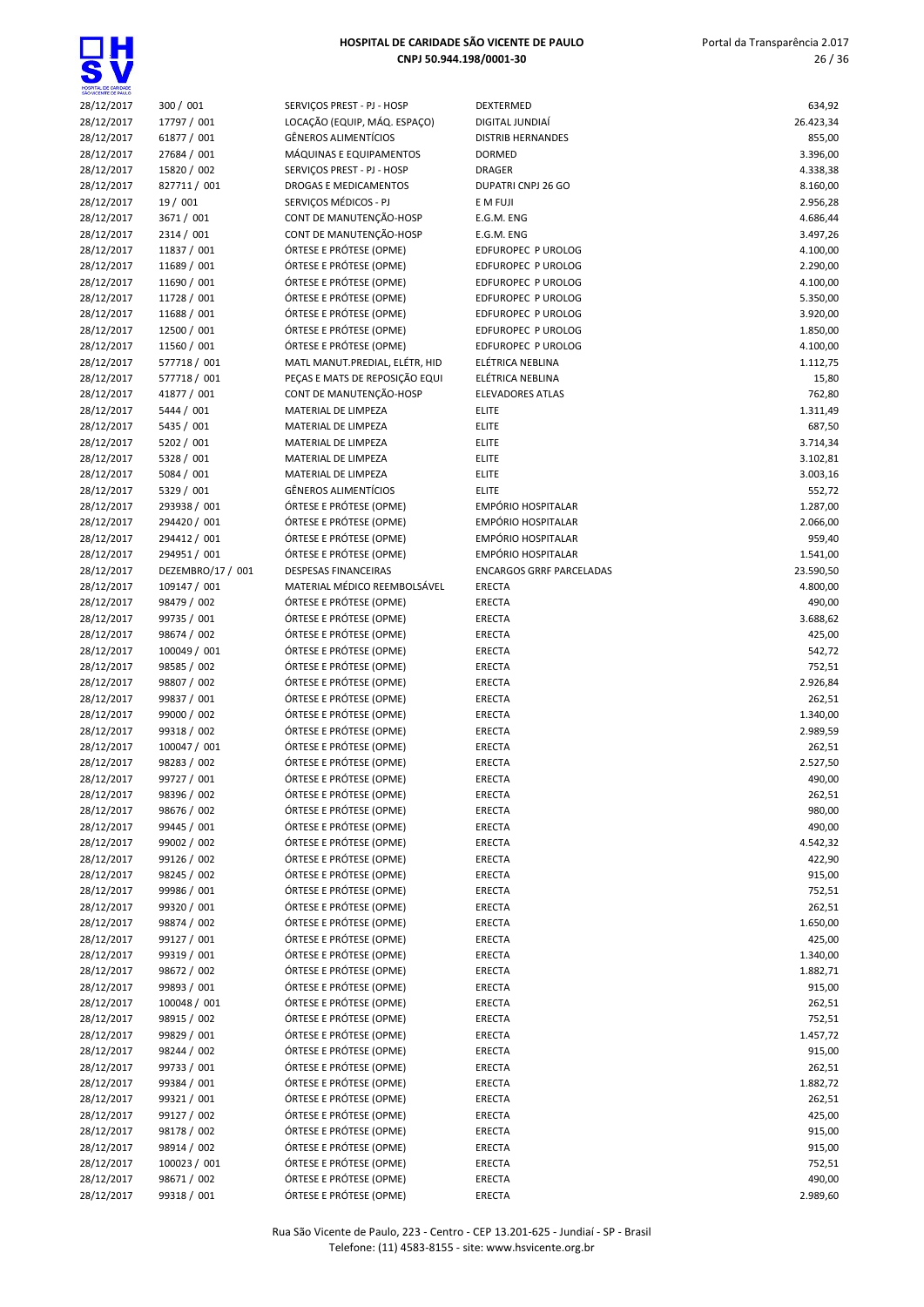| HOSPITAL DE CARIDADE<br>SÃO VICENTE DE PAULO |                             |                                                                  |                                             |                        |
|----------------------------------------------|-----------------------------|------------------------------------------------------------------|---------------------------------------------|------------------------|
| 28/12/2017                                   | 99708 / 001                 | ÓRTESE E PRÓTESE (OPME)                                          | <b>ERECTA</b>                               | 262,51                 |
| 28/12/2017                                   | 99836 / 001                 | ÓRTESE E PRÓTESE (OPME)                                          | <b>ERECTA</b>                               | 490,00                 |
| 28/12/2017                                   | 99892 / 001                 | ÓRTESE E PRÓTESE (OPME)                                          | <b>ERECTA</b>                               | 4.987,71               |
| 28/12/2017                                   | 99894 / 001                 | ÓRTESE E PRÓTESE (OPME)                                          | <b>ERECTA</b>                               | 490,00                 |
| 28/12/2017                                   | 99126 / 001                 | ÓRTESE E PRÓTESE (OPME)                                          | <b>ERECTA</b>                               | 422,90                 |
| 28/12/2017<br>28/12/2017                     | 100026 / 001<br>99001 / 002 | ÓRTESE E PRÓTESE (OPME)<br>ÓRTESE E PRÓTESE (OPME)               | <b>ERECTA</b><br><b>ERECTA</b>              | 2.989,60<br>425,00     |
| 28/12/2017                                   | 9270 / 001                  | ÓRTESE E PRÓTESE (OPME)                                          | <b>EVMED</b>                                | 180,00                 |
| 28/12/2017                                   | 9153 / 001                  | ÓRTESE E PRÓTESE (OPME)                                          | <b>EVMED</b>                                | 180,00                 |
| 28/12/2017                                   | 9215 / 001                  | ÓRTESE E PRÓTESE (OPME)                                          | <b>EVMED</b>                                | 180,00                 |
| 28/12/2017                                   | 9300 / 001                  | ÓRTESE E PRÓTESE (OPME)                                          | <b>EVMED</b>                                | 180,00                 |
| 28/12/2017                                   | 9260 / 001                  | ÓRTESE E PRÓTESE (OPME)                                          | <b>EVMED</b>                                | 180,00                 |
| 28/12/2017                                   | 9314 / 001                  | ÓRTESE E PRÓTESE (OPME)                                          | <b>EVMED</b>                                | 360,00                 |
| 28/12/2017                                   | 9259 / 001                  | ÓRTESE E PRÓTESE (OPME)                                          | <b>EVMED</b>                                | 360,00                 |
| 28/12/2017                                   | 9261 / 001                  | ÓRTESE E PRÓTESE (OPME)                                          | <b>EVMED</b>                                | 117,00                 |
| 28/12/2017                                   | 9269 / 001                  | ÓRTESE E PRÓTESE (OPME)                                          | <b>EVMED</b>                                | 180,00                 |
| 28/12/2017                                   | 9161 / 001                  | ÓRTESE E PRÓTESE (OPME)                                          | <b>EVMED</b>                                | 180,00                 |
| 28/12/2017<br>28/12/2017                     | 9303 / 001<br>689193 / 001  | ÓRTESE E PRÓTESE (OPME)<br>DROGAS E MEDICAMENTOS                 | <b>EVMED</b><br>EXPRESSA - FILIAL           | 180,00<br>1.951,60     |
| 28/12/2017                                   | 687924 / 001                | DROGAS E MEDICAMENTOS                                            | EXPRESSA - FILIAL                           | 1.951,60               |
| 28/12/2017                                   | 683380 / 001                | DROGAS E MEDICAMENTOS                                            | <b>EXPRESSA - FILIAL</b>                    | 1.029,72               |
| 28/12/2017                                   | 683394 / 002                | <b>DROGAS E MEDICAMENTOS</b>                                     | <b>EXPRESSA - FILIAL</b>                    | 1.605,80               |
| 28/12/2017                                   | CONF DIV / 001              | PARCELAMENTO FORNECEDORES                                        | <b>FARMAVIDA</b>                            | 8.913,91               |
| 28/12/2017                                   | JAN/18 / 001                | FÉRIAS HOSPITAL                                                  | FÉRIAS FOLHA JANEIRO/18                     | 741.824,61             |
| 28/12/2017                                   | 42 / 001                    | SERVIÇOS MÉDICOS - PJ                                            | <b>FERREIRA DA SILVA</b>                    | 4.434,41               |
| 28/12/2017                                   | 297602 / 001                | <b>GÊNEROS ALIMENTÍCIOS</b>                                      | FRIOS DADO FINAL 54                         | 999,89                 |
| 28/12/2017                                   | 297799 / 001                | <b>GÊNEROS ALIMENTÍCIOS</b>                                      | FRIOS DADO FINAL 54                         | 516,00                 |
| 28/12/2017                                   | 35457 / 002                 | DROGAS E MEDICAMENTOS                                            | <b>FUTURA</b>                               | 2.947,45               |
| 28/12/2017<br>28/12/2017                     | 35764 / 001<br>2990 / 001   | DROGAS E MEDICAMENTOS<br>SERVIÇOS MÉDICOS - PJ                   | <b>FUTURA</b><br><b>GAD ASSISTENCIA MED</b> | 1.950,00<br>5.602,84   |
| 28/12/2017                                   | 3035 / 001                  | SERVIÇOS MÉDICOS - PJ                                            | <b>GAD ASSISTENCIA MED</b>                  | 5.602,84               |
| 28/12/2017                                   | 258544 / 001                | <b>GÊNEROS ALIMENTÍCIOS</b>                                      | <b>GADKIM</b>                               | 858,00                 |
| 28/12/2017                                   | 1598 / 001                  | <b>DESPESAS FINANCEIRAS</b>                                      | <b>GREEN BAGS</b>                           | 84,16                  |
| 28/12/2017                                   | 1598 / 001                  | MATERIAL DE LIMPEZA                                              | <b>GREEN BAGS</b>                           | 3.060,40               |
| 28/12/2017                                   | 1027 / 001                  | SERVS TERC. MÉDICOS REPASSE PJ                                   | <b>GRENDACC</b>                             | 40.990,33              |
| 28/12/2017                                   | 1001 / 001                  | SERVIÇOS MÉDICOS - PJ                                            | GRENDACC                                    | 80.000,00              |
| 28/12/2017                                   | <b>GRRF</b>                 | <b>FGTS RESCISÓRIO</b>                                           | GRRF                                        | 16.445,52              |
| 28/12/2017                                   | <b>GRRF</b>                 | FGTS RESCISÕES PARCELADAS HOSP                                   | <b>GRRF</b>                                 | 32.345,55              |
| 28/12/2017                                   | DEZEMBRO / 001              | FGTS RESCISÕES PARCELADAS HOSP                                   | <b>GRRF PARCELADAS</b>                      | 144.932,69             |
| 28/12/2017<br>28/12/2017                     | 8511/001<br>4180 / 001      | <b>DESPESAS FINANCEIRAS</b><br>MATERIAL MÉDICO REEMBOLSÁVEL      | <b>GRRF RESCISÃO</b><br><b>HEMOPHARMA</b>   | 4.981,67<br>3.205,13   |
| 28/12/2017                                   | 4180 / 002                  | MATERIAL MÉDICO REEMBOLSÁVEL                                     | <b>HEMOPHARMA</b>                           | 3.205,12               |
| 28/12/2017                                   | 200362 / 001                | MEDICAMENTOS CONTROLADOS                                         | <b>HOSPFAR</b>                              | 7,80                   |
| 28/12/2017                                   | 200362 / 001                | DROGAS E MEDICAMENTOS                                            | <b>HOSPFAR</b>                              | 1.712,20               |
| 28/12/2017                                   | 7465 / 001                  | SERVS TERC. MÉDICOS REPASSE PJ                                   | HOSPITAL DIA OFTALMO                        | 98.209,67              |
| 28/12/2017                                   | 1295 / 001                  | MATERIAL MÉDICO REEMBOLSÁVEL                                     | <b>HOUSE</b>                                | 1.115,00               |
| 28/12/2017                                   | 116642 / 001                | LOCAÇÃO (EQUIP, MÁQ. ESPAÇO)                                     | <b>IBG</b>                                  | 1.003,89               |
| 28/12/2017                                   | 35028 / 001                 | <b>GASES MEDICINAIS</b>                                          | <b>IBG CRYO FILIAL</b>                      | 2.039,45               |
| 28/12/2017                                   | 30141 / 001                 | LOCAÇÃO (EQUIP, MAQ. ESPAÇO)                                     | <b>IBG CRYO FILIAL</b>                      | 3.203,84               |
| 28/12/2017                                   | 730 / 001                   | SERVS TERC. MÉDICOS REPASSE PJ                                   | <b>ICESP</b>                                | 49.948,17              |
| 28/12/2017<br>28/12/2017                     | 729 / 001<br>33845 / 001    | SERVS TERC. MÉDICOS REPASSE PJ<br>SERVS TERC. MÉDICOS REPASSE PJ | <b>ICESP</b><br><b>ICON</b>                 | 35.711,78<br>79.731,58 |
| 28/12/2017                                   | 1358 / 001                  | SERVS TERC. MÉDICOS REPASSE PJ                                   | INST CARDOSO DE ALME                        | 17.707,62              |
| 28/12/2017                                   | 119 / 001                   | SERVS TERC. MÉDICOS REPASSE PJ                                   | INST DE ONCOLOGIA                           | 184.195,84             |
| 28/12/2017                                   | 3245 / 001                  | ÓRTESE E PRÓTESE (OPME)                                          | <b>INTERMEDICAL EQUIP</b>                   | 2.800,00               |
| 28/12/2017                                   | 84 / 001                    | LOCAÇÃO (EQUIP, MÁQ. ESPAÇO)                                     | <b>INTERMEDICAL EQUIP</b>                   | 1.150,00               |
| 28/12/2017                                   | 23976 / 001                 | ÓRTESE E PRÓTESE (OPME)                                          | IOMED ORTOPEDIA ESPE                        | 2.400,00               |
| 28/12/2017                                   | 7562 / 001                  | <b>GÊNEROS ALIMENTÍCIOS</b>                                      | <b>IRMÃOS KANESHI</b>                       | 214,33                 |
| 28/12/2017                                   | 7573 / 001                  | <b>GÊNEROS ALIMENTÍCIOS</b>                                      | <b>IRMÃOS KANESHI</b>                       | 463,54                 |
| 28/12/2017                                   | 7597 / 001                  | <b>GÊNEROS ALIMENTÍCIOS</b>                                      | <b>IRMÃOS KANESHI</b>                       | 639,16                 |
| 28/12/2017                                   | 7581 / 001                  | <b>GÊNEROS ALIMENTÍCIOS</b>                                      | <b>IRMÃOS KANESHI</b>                       | 300,00                 |
| 28/12/2017<br>28/12/2017                     | 501/001<br>D-24143 / 001    | LOCAÇÃO DE EQUIPAMENTOS<br>DESPESAS FINANCEIRAS                  | <b>IRON MOUNTAIN</b><br>IRRF - P. JURÍDICA  | 23.948,71<br>1,07      |
| 28/12/2017                                   | D-24143 / 001               | <b>IMPOSTO FEDERAL</b>                                           | IRRF - P. JURÍDICA                          | 46,69                  |
| 28/12/2017                                   | DEZ/2017 / 001              | IRRF A REPASSAR - HOSP                                           | IRRF 13° FOLHA DEZ/2017                     | 559.274,59             |
| 28/12/2017                                   | 7596 / 001                  | <b>FRETES E CARRETOS</b>                                         | <b>J.M EXPRESS</b>                          | 158,66                 |
| 28/12/2017                                   | 73732 / 001                 | <b>GÊNEROS ALIMENTÍCIOS</b>                                      | JOATE COM E REP                             | 371,80                 |
| 28/12/2017                                   | 81856 / 001                 | <b>FIOS CIRÚRGICOS</b>                                           | JOHNSON E JOHNSON 05                        | 1.587,36               |
| 28/12/2017                                   | 80592 / 001                 | <b>FIOS CIRÚRGICOS</b>                                           | JOHNSON E JOHNSON 05                        | 1.288,12               |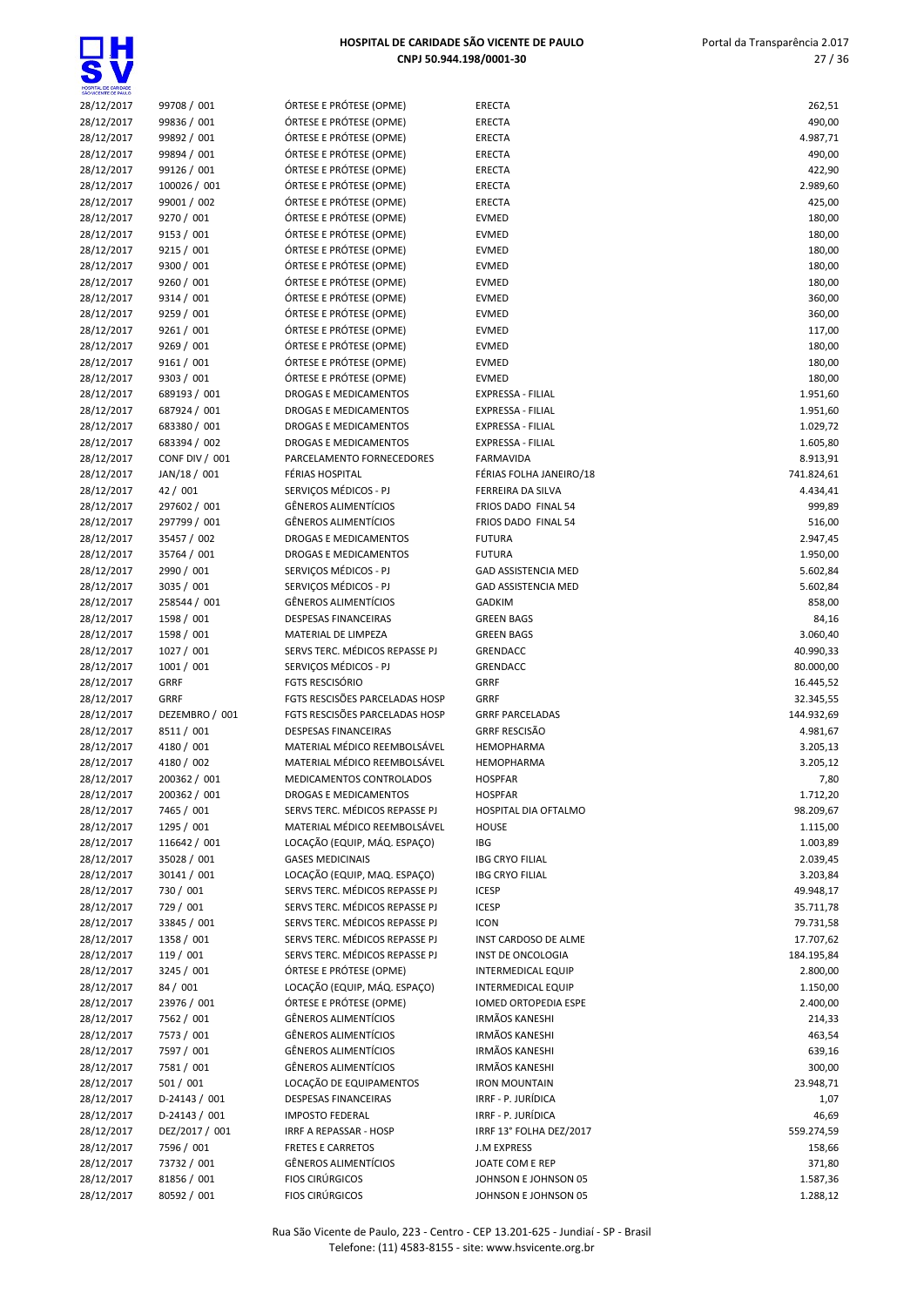# $\overline{\mathbf{s}}$

# HOSPITAL DE CARIDADE SÃO VICENTE DE PAULO CNPJ 50.944.198/0001-30

 Portal da Transparência 2.017 28 / 36

| SÃO VICENTE DE PAULO     |                              |                                                              |                                            |                       |
|--------------------------|------------------------------|--------------------------------------------------------------|--------------------------------------------|-----------------------|
| 28/12/2017               | 80501 / 001                  | MATERIAL MÉDICO REEMBOLSÁVEL                                 | JOHNSON E JOHNSON 05                       | 1.968,00              |
| 28/12/2017               | 132361 / 001                 | MATERIAL MÉDICO REEMBOLSÁVEL                                 | JOHNSON E JOHNSON 68                       | 2.440,00              |
| 28/12/2017               | 540 / 002                    | <b>DESPESAS FINANCEIRAS</b>                                  | <b>JUNPMAQ</b>                             | 11,17                 |
| 28/12/2017               | 540 / 002                    | <b>MOBILIÁRIO</b>                                            | <b>JUNPMAQ</b>                             | 3.353,33              |
| 28/12/2017               | 25027 / 001                  | UTENSILIOS/PEÇAS DE INFORMÁTIC                               | KLINT FIOS CAMPINAS                        | 819,99                |
| 28/12/2017               | 140335 / 005                 | PEÇAS E MATS DE REPOSIÇÃO EQUI                               | KONIMAGEM COML LTDA                        | 7.322,67              |
| 28/12/2017               | 146879 / 001                 | FILMES E QUÍMICOS                                            | KONIMAGEM COML LTDA                        | 3.136,00              |
| 28/12/2017               | 142025 / 001                 | MATERIAL MÉDICO REEMBOLSÁVEL                                 | KONIMAGEM COML LTDA                        | 835,00                |
| 28/12/2017               | 144090 / 001                 | DROGAS E MEDICAMENTOS                                        | KONIMAGEM COML LTDA                        | 7.950,00              |
| 28/12/2017               | 142025 / 001                 | DROGAS E MEDICAMENTOS                                        | KONIMAGEM COML LTDA                        | 8.925,00              |
| 28/12/2017<br>28/12/2017 | 143042 / 001<br>140981 / 005 | <b>DROGAS E MEDICAMENTOS</b><br>MÁQUINAS E EQUIPAMENTOS      | KONIMAGEM COML LTDA<br>KONIMAGEM COML LTDA | 10.875,00<br>7.791,67 |
| 28/12/2017               | 60604 / 001                  | <b>OUTROS MATERIAIS</b>                                      | LIFEMED                                    | 3.444,00              |
| 28/12/2017               | 74232 / 001                  | ÓRTESE E PRÓTESE (OPME)                                      | LIMEIRA                                    | 1.391,50              |
| 28/12/2017               | 73873 / 001                  | ÓRTESE E PRÓTESE (OPME)                                      | LIMEIRA                                    | 1.363,05              |
| 28/12/2017               | 74254 / 001                  | ÓRTESE E PRÓTESE (OPME)                                      | LIMEIRA                                    | 810,00                |
| 28/12/2017               | 74234 / 001                  | ÓRTESE E PRÓTESE (OPME)                                      | LIMEIRA                                    | 1.080,00              |
| 28/12/2017               | 73953 / 001                  | ÓRTESE E PRÓTESE (OPME)                                      | LIMEIRA                                    | 651,14                |
| 28/12/2017               | 74241 / 001                  | ÓRTESE E PRÓTESE (OPME)                                      | LIMEIRA                                    | 1.306,15              |
| 28/12/2017               | 73959 / 001                  | ÓRTESE E PRÓTESE (OPME)                                      | LIMEIRA                                    | 154,38                |
| 28/12/2017               | 73792 / 001                  | ÓRTESE E PRÓTESE (OPME)                                      | LIMEIRA                                    | 905,90                |
| 28/12/2017               | 73757 / 001                  | ÓRTESE E PRÓTESE (OPME)                                      | LIMEIRA                                    | 510,14                |
| 28/12/2017               | 73947 / 001                  | ÓRTESE E PRÓTESE (OPME)                                      | LIMEIRA                                    | 800,00                |
| 28/12/2017               | 74255 / 001                  | ÓRTESE E PRÓTESE (OPME)                                      | LIMEIRA                                    | 1.080,00              |
| 28/12/2017               | 73843 / 001                  | ÓRTESE E PRÓTESE (OPME)                                      | LIMEIRA                                    | 554,53                |
| 28/12/2017               | 73779 / 001                  | ÓRTESE E PRÓTESE (OPME)                                      | LIMEIRA                                    | 342,38                |
| 28/12/2017               | 74242 / 001                  | ÓRTESE E PRÓTESE (OPME)                                      | LIMEIRA                                    | 380,00                |
| 28/12/2017               | 74243 / 001                  | ÓRTESE E PRÓTESE (OPME)                                      | LIMEIRA                                    | 380,00                |
| 28/12/2017               | 73825 / 001                  | ÓRTESE E PRÓTESE (OPME)                                      | LIMEIRA                                    | 592,80                |
| 28/12/2017               | 74233 / 001                  | ÓRTESE E PRÓTESE (OPME)                                      | LIMEIRA                                    | 1.140,00              |
| 28/12/2017               | 74235 / 001                  | ÓRTESE E PRÓTESE (OPME)                                      | LIMEIRA                                    | 2.280,00              |
| 28/12/2017               | 73758 / 001                  | ÓRTESE E PRÓTESE (OPME)                                      | LIMEIRA                                    | 1.562,20              |
| 28/12/2017               | 73867 / 001                  | ÓRTESE E PRÓTESE (OPME)                                      | LIMEIRA                                    | 471,42                |
| 28/12/2017               | 73896 / 001                  | ÓRTESE E PRÓTESE (OPME)                                      | LIMEIRA                                    | 905,90                |
| 28/12/2017               | 73942 / 001                  | ÓRTESE E PRÓTESE (OPME)                                      | LIMEIRA                                    | 449,76                |
| 28/12/2017               | 73844 / 001                  | ÓRTESE E PRÓTESE (OPME)                                      | LIMEIRA                                    | 1.163,90              |
| 28/12/2017<br>28/12/2017 | 73941 / 001<br>73742 / 001   | ÓRTESE E PRÓTESE (OPME)<br>ÓRTESE E PRÓTESE (OPME)           | LIMEIRA<br>LIMEIRA                         | 1.334,60<br>1.220,80  |
| 28/12/2017               | 74231 / 001                  | ÓRTESE E PRÓTESE (OPME)                                      | LIMEIRA                                    | 1.334,60              |
| 28/12/2017               | 73741 / 001                  | ÓRTESE E PRÓTESE (OPME)                                      | LIMEIRA                                    | 905,90                |
| 28/12/2017               | 92 / 001                     | SERVICOS MÉDICOS - PJ                                        | <b>LUIS ANEZ</b>                           | 1.970,85              |
| 28/12/2017               | 1557085 / 001                | DROGAS E MEDICAMENTOS                                        | <b>MAFRA FILIAL GO</b>                     | 3.600,00              |
| 28/12/2017               | 1558483 / 001                | DROGAS E MEDICAMENTOS                                        | MAFRA FILIAL GO                            | 18.253,30             |
| 28/12/2017               | 468662 / 001                 | <b>GÊNEROS ALIMENTÍCIOS</b>                                  | <b>MAFRA MATRIZ</b>                        | 2.173,50              |
| 28/12/2017               | 447756 / 001                 | MATERIAL MÉDICO REEMBOLSÁVEL                                 | <b>MAFRA MATRIZ</b>                        | 7.140,62              |
| 28/12/2017               | 176769 / 001                 | <b>GÊNEROS ALIMENTÍCIOS</b>                                  | MARFRIG CD ITUPEVA                         | 1.161,58              |
| 28/12/2017               | 2712 / 001                   | <b>OUTROS MATERIAIS</b>                                      | MARTA HELOIZA PONCE                        | 1.712,00              |
| 28/12/2017               | 5822 / 001                   | <b>OUTROS MATERIAIS</b>                                      | <b>MARTCIRUR</b>                           | 6.384,00              |
| 28/12/2017               | 5803 / 001                   | <b>OUTROS MATERIAIS</b>                                      | <b>MARTCIRUR</b>                           | 10.746,00             |
| 28/12/2017               | 5803 / 001                   | MATERIAL MÉDICO REEMBOLSÁVEL                                 | <b>MARTCIRUR</b>                           | 336,00                |
| 28/12/2017               | 139908 / 003                 | MATERIAL MÉDICO REEMBOLSÁVEL                                 | <b>MEDI HOUSE</b>                          | 4.159,81              |
| 28/12/2017               | 139339 / 003                 | MATERIAL MÉDICO REEMBOLSÁVEL                                 | <b>MEDI HOUSE</b>                          | 2.305,67              |
| 28/12/2017               | 139908 / 002                 | MATERIAL MÉDICO REEMBOLSÁVEL                                 | <b>MEDI HOUSE</b>                          | 4.159,81              |
| 28/12/2017               | 139908 / 001                 | MATERIAL MÉDICO REEMBOLSÁVEL                                 | <b>MEDI HOUSE</b>                          | 4.159,82              |
| 28/12/2017               | 139339 / 001                 | MATERIAL MÉDICO REEMBOLSÁVEL                                 | <b>MEDI HOUSE</b>                          | 2.305,66              |
| 28/12/2017               | 140519 / 001                 | MATERIAL MÉDICO REEMBOLSÁVEL                                 | <b>MEDI HOUSE</b>                          | 3.007,18              |
| 28/12/2017               | 139782 / 002                 | MATERIAL MÉDICO REEMBOLSÁVEL                                 | <b>MEDI HOUSE</b>                          | 2.361,64              |
| 28/12/2017               | 139782 / 001                 | MATERIAL MÉDICO REEMBOLSÁVEL                                 | <b>MEDI HOUSE</b>                          | 2.361,64              |
| 28/12/2017<br>28/12/2017 | 139339 / 002<br>138690 / 003 | MATERIAL MÉDICO REEMBOLSÁVEL<br>MATERIAL MÉDICO REEMBOLSÁVEL | <b>MEDI HOUSE</b><br><b>MEDI HOUSE</b>     | 2.305,67<br>2.565,07  |
| 28/12/2017               | 38547 / 001                  | ÓRTESE E PRÓTESE (OPME)                                      | MEDICAL CAMP                               | 3.705,90              |
| 28/12/2017               | 38969 / 001                  | ÓRTESE E PRÓTESE (OPME)                                      | MEDICAL CAMP                               | 3.366,19              |
| 28/12/2017               | 38758 / 001                  | ÓRTESE E PRÓTESE (OPME)                                      | MEDICAL CAMP                               | 4.630,90              |
| 28/12/2017               | 38926 / 001                  | ÓRTESE E PRÓTESE (OPME)                                      | MEDICAL CAMP                               | 3.366,19              |
| 28/12/2017               | 38999 / 001                  | ÓRTESE E PRÓTESE (OPME)                                      | MEDICAL CAMP                               | 3.086,19              |
| 28/12/2017               | 39000 / 001                  | ÓRTESE E PRÓTESE (OPME)                                      | MEDICAL CAMP                               | 3.366,19              |
| 28/12/2017               | 38427 / 001                  | ÓRTESE E PRÓTESE (OPME)                                      | MEDICAL CAMP                               | 3.086,19              |
| 28/12/2017               | 38599 / 001                  | ÓRTESE E PRÓTESE (OPME)                                      | MEDICAL CAMP                               | 3.366,19              |
| 28/12/2017               | 38600 / 001                  | ÓRTESE E PRÓTESE (OPME)                                      | <b>MEDICAL CAMP</b>                        | 4.005,90              |
|                          |                              |                                                              |                                            |                       |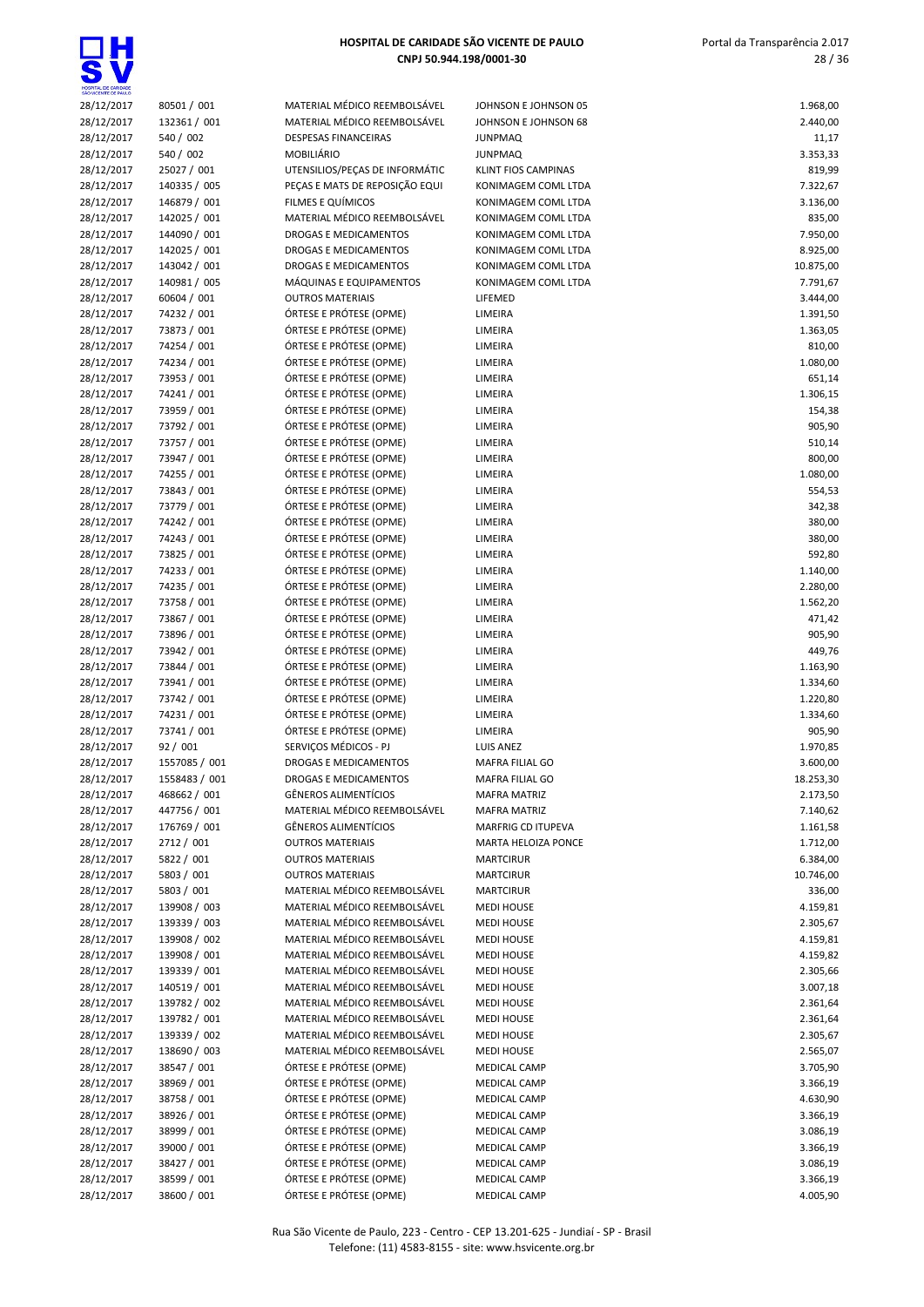

| HOSPITAL DE CARIDADE<br><b>VICENTE DE PAL</b> |
|-----------------------------------------------|
| 28/12/2017                                    |
| 28/12/2017                                    |

| 28/12/2017 | 38429 / 001  | ÓRTESE E PRÓTESE (OPME)    |
|------------|--------------|----------------------------|
| 28/12/2017 | 38672 / 001  | ÓRTESE E PRÓTESE (OPME)    |
| 28/12/2017 | 38594 / 001  | ÓRTESE E PRÓTESE (OPME)    |
| 28/12/2017 | 38687 / 001  | ÓRTESE E PRÓTESE (OPME)    |
|            |              | ÓRTESE E PRÓTESE (OPME)    |
| 28/12/2017 | 38603 / 001  |                            |
| 28/12/2017 | 38428 / 001  | ÓRTESE E PRÓTESE (OPME)    |
| 28/12/2017 | 38904 / 001  | ÓRTESE E PRÓTESE (OPME)    |
| 28/12/2017 | 39091 / 001  | ÓRTESE E PRÓTESE (OPME)    |
| 28/12/2017 | 38176 / 001  | ÓRTESE E PRÓTESE (OPME)    |
| 28/12/2017 | 38671 / 001  | ÓRTESE E PRÓTESE (OPME)    |
| 28/12/2017 | 38871 / 001  | ÓRTESE E PRÓTESE (OPME)    |
| 28/12/2017 | 38651 / 001  | ÓRTESE E PRÓTESE (OPME)    |
| 28/12/2017 | 38870 / 001  | ÓRTESE E PRÓTESE (OPME)    |
| 28/12/2017 | 38968 / 001  | ÓRTESE E PRÓTESE (OPME)    |
| 28/12/2017 | 38546 / 001  | ÓRTESE E PRÓTESE (OPME)    |
| 28/12/2017 | 39092 / 001  | ÓRTESE E PRÓTESE (OPME)    |
| 28/12/2017 | 424728 / 001 | MEDICAMENTOS CONTROL       |
| 28/12/2017 | 424728 / 001 | DROGAS E MEDICAMENTOS      |
|            |              |                            |
| 28/12/2017 | 227 / 002    | MATL MANUT.PREDIAL, ELÉ    |
| 28/12/2017 | 227 / 002    | PEÇAS E MATS DE REPOSIÇA   |
| 28/12/2017 | 161 / 002    | SERVIÇOS PREST - PJ - HOSP |
| 28/12/2017 | 227 / 002    | <b>MATERIAL PERMANENTE</b> |
| 28/12/2017 | 227 / 002    | EQUIP.PROC.ELETRÔNICO      |
| 28/12/2017 | NOV/17 / 001 | VRS A REPASSAR-FOLHA-HO    |
| 28/12/2017 | 5776 / 001   | ÓRTESE E PRÓTESE (OPME)    |
| 28/12/2017 | 4598 / 001   | ÓRTESE E PRÓTESE (OPME)    |
| 28/12/2017 | 5728 / 001   | ÓRTESE E PRÓTESE (OPME)    |
| 28/12/2017 | 5777 / 001   | ÓRTESE E PRÓTESE (OPME)    |
| 28/12/2017 | 4555 / 001   | ÓRTESE E PRÓTESE (OPME)    |
| 28/12/2017 | 4760 / 001   | ÓRTESE E PRÓTESE (OPME)    |
| 28/12/2017 | 5101 / 001   | ÓRTESE E PRÓTESE (OPME)    |
| 28/12/2017 | 4848 / 001   | ÓRTESE E PRÓTESE (OPME)    |
| 28/12/2017 | 5799 / 001   | ÓRTESE E PRÓTESE (OPME)    |
| 28/12/2017 | 4789 / 001   | ÓRTESE E PRÓTESE (OPME)    |
| 28/12/2017 | 4726 / 001   | ÓRTESE E PRÓTESE (OPME)    |
|            |              |                            |
| 28/12/2017 | 4846 / 001   | ÓRTESE E PRÓTESE (OPME)    |
| 28/12/2017 | 4945 / 001   | ÓRTESE E PRÓTESE (OPME)    |
| 28/12/2017 | 4793 / 001   | ÓRTESE E PRÓTESE (OPME)    |
| 28/12/2017 | 5150 / 001   | ÓRTESE E PRÓTESE (OPME)    |
| 28/12/2017 | 5119 / 001   | ÓRTESE E PRÓTESE (OPME)    |
| 28/12/2017 | 5040 / 001   | ÓRTESE E PRÓTESE (OPME)    |
| 28/12/2017 | 5039 / 001   | ÓRTESE E PRÓTESE (OPME)    |
| 28/12/2017 | 4602 / 001   | ÓRTESE E PRÓTESE (OPME)    |
| 28/12/2017 | 5002 / 001   | ÓRTESE E PRÓTESE (OPME)    |
| 28/12/2017 | 5001 / 001   | ÓRTESE E PRÓTESE (OPME)    |
| 28/12/2017 | 4605 / 001   | ÓRTESE E PRÓTESE (OPME)    |
| 28/12/2017 | 5125 / 001   | ÓRTESE E PRÓTESE (OPME)    |
| 28/12/2017 | 4947 / 001   | ÓRTESE E PRÓTESE (OPME)    |
| 28/12/2017 | 4994 / 001   | ÓRTESE E PRÓTESE (OPME)    |
| 28/12/2017 | 4634 / 001   | ÓRTESE E PRÓTESE (OPME)    |
| 28/12/2017 | 4811 / 001   | ÓRTESE E PRÓTESE (OPME)    |
| 28/12/2017 | 4607 / 001   | ÓRTESE E PRÓTESE (OPME)    |
| 28/12/2017 | 4844 / 001   | ÓRTESE E PRÓTESE (OPME)    |
|            |              |                            |
| 28/12/2017 | 4815 / 001   | ÓRTESE E PRÓTESE (OPME)    |
| 28/12/2017 | 5126 / 001   | ÓRTESE E PRÓTESE (OPME)    |
| 28/12/2017 | 4631 / 001   | ÓRTESE E PRÓTESE (OPME)    |
| 28/12/2017 | 5003 / 001   | ÓRTESE E PRÓTESE (OPME)    |
| 28/12/2017 | 4762/001     | ÓRTESE E PRÓTESE (OPME)    |
| 28/12/2017 | 5797 / 001   | ÓRTESE E PRÓTESE (OPME)    |
| 28/12/2017 | 4871/001     | ÓRTESE E PRÓTESE (OPME)    |
| 28/12/2017 | 4899 / 001   | ÓRTESE E PRÓTESE (OPME)    |
| 28/12/2017 | 5775 / 001   | ÓRTESE E PRÓTESE (OPME)    |
| 28/12/2017 | 4640 / 001   | ÓRTESE E PRÓTESE (OPME)    |
| 28/12/2017 | 5746 / 001   | ÓRTESE E PRÓTESE (OPME)    |
| 28/12/2017 | 4658 / 001   | ÓRTESE E PRÓTESE (OPME)    |
| 28/12/2017 | 5745 / 001   | ÓRTESE E PRÓTESE (OPME)    |
| 28/12/2017 | 4559 / 001   | ÓRTESE E PRÓTESE (OPME)    |
| 28/12/2017 | 4952 / 001   | ÓRTESE E PRÓTESE (OPME)    |
|            |              |                            |

| 28/12/2017 | 38429 / 001  | ÓRTESE E PRÓTESE (OPME)        | <b>MEDICAL CAMP</b>    | 3.086,19  |
|------------|--------------|--------------------------------|------------------------|-----------|
| 28/12/2017 | 38672 / 001  | ÓRTESE E PRÓTESE (OPME)        | MEDICAL CAMP           | 4.601,80  |
| 28/12/2017 | 38594 / 001  | ÓRTESE E PRÓTESE (OPME)        | MEDICAL CAMP           | 925,00    |
| 28/12/2017 | 38687 / 001  | ÓRTESE E PRÓTESE (OPME)        | MEDICAL CAMP           | 3.086,19  |
| 28/12/2017 | 38603 / 001  | ÓRTESE E PRÓTESE (OPME)        | MEDICAL CAMP           | 4.630,90  |
| 28/12/2017 | 38428 / 001  | ÓRTESE E PRÓTESE (OPME)        | MEDICAL CAMP           | 1.220,90  |
| 28/12/2017 | 38904 / 001  | ÓRTESE E PRÓTESE (OPME)        | <b>MEDICAL CAMP</b>    | 3.086,19  |
| 28/12/2017 | 39091 / 001  | ÓRTESE E PRÓTESE (OPME)        | <b>MEDICAL CAMP</b>    | 3.086,19  |
| 28/12/2017 | 38176 / 001  | ÓRTESE E PRÓTESE (OPME)        | MEDICAL CAMP           | 2.871,19  |
| 28/12/2017 | 38671 / 001  | ÓRTESE E PRÓTESE (OPME)        | MEDICAL CAMP           | 4.630,90  |
| 28/12/2017 | 38871 / 001  | ÓRTESE E PRÓTESE (OPME)        | <b>MEDICAL CAMP</b>    | 4.630,90  |
| 28/12/2017 | 38651 / 001  | ÓRTESE E PRÓTESE (OPME)        | MEDICAL CAMP           | 4.191,19  |
| 28/12/2017 | 38870 / 001  | ÓRTESE E PRÓTESE (OPME)        | MEDICAL CAMP           | 3.086,19  |
| 28/12/2017 | 38968 / 001  | ÓRTESE E PRÓTESE (OPME)        | MEDICAL CAMP           | 3.086,19  |
| 28/12/2017 | 38546 / 001  | ÓRTESE E PRÓTESE (OPME)        | MEDICAL CAMP           | 3.086,19  |
| 28/12/2017 | 39092 / 001  | ÓRTESE E PRÓTESE (OPME)        | MEDICAL CAMP           | 3.086,19  |
| 28/12/2017 | 424728 / 001 | MEDICAMENTOS CONTROLADOS       | MEDICAMENTAL           | 88,00     |
| 28/12/2017 | 424728 / 001 | <b>DROGAS E MEDICAMENTOS</b>   | MEDICAMENTAL           | 551,00    |
| 28/12/2017 | 227 / 002    | MATL MANUT.PREDIAL, ELÉTR, HID | <b>MELHOR SISTEMAS</b> | 99,99     |
| 28/12/2017 | 227 / 002    | PECAS E MATS DE REPOSIÇÃO EQUI | <b>MELHOR SISTEMAS</b> | 198,33    |
| 28/12/2017 | 161 / 002    | SERVIÇOS PREST - PJ - HOSP     | <b>MELHOR SISTEMAS</b> | 1.266,00  |
| 28/12/2017 | 227 / 002    | MATERIAL PERMANENTE            | <b>MELHOR SISTEMAS</b> |           |
|            |              | EQUIP.PROC.ELETRÔNICO          |                        | 390,02    |
| 28/12/2017 | 227 / 002    |                                | <b>MELHOR SISTEMAS</b> | 1.718,66  |
| 28/12/2017 | NOV/17 / 001 | VRS A REPASSAR-FOLHA-HOSP      | MENSALIDADE SIND.SAÚDE | 14.021,70 |
| 28/12/2017 | 5776 / 001   | ÓRTESE E PRÓTESE (OPME)        | MERIL                  | 2.034,50  |
| 28/12/2017 | 4598 / 001   | ÓRTESE E PRÓTESE (OPME)        | MERIL                  | 3.034,50  |
| 28/12/2017 | 5728 / 001   | ÓRTESE E PRÓTESE (OPME)        | <b>MERIL</b>           | 500,00    |
| 28/12/2017 | 5777 / 001   | ÓRTESE E PRÓTESE (OPME)        | <b>MERIL</b>           | 2.034,50  |
| 28/12/2017 | 4555 / 001   | ÓRTESE E PRÓTESE (OPME)        | <b>MERIL</b>           | 500,00    |
| 28/12/2017 | 4760 / 001   | ÓRTESE E PRÓTESE (OPME)        | <b>MERIL</b>           | 2.534,50  |
| 28/12/2017 | 5101 / 001   | ÓRTESE E PRÓTESE (OPME)        | <b>MERIL</b>           | 500,00    |
| 28/12/2017 | 4848 / 001   | ÓRTESE E PRÓTESE (OPME)        | MERIL                  | 2.534,50  |
| 28/12/2017 | 5799 / 001   | ÓRTESE E PRÓTESE (OPME)        | <b>MERIL</b>           | 2.534,50  |
| 28/12/2017 | 4789 / 001   | ÓRTESE E PRÓTESE (OPME)        | <b>MERIL</b>           | 4.569,00  |
| 28/12/2017 | 4726 / 001   | ÓRTESE E PRÓTESE (OPME)        | MERIL                  | 1.500,00  |
| 28/12/2017 | 4846 / 001   | ÓRTESE E PRÓTESE (OPME)        | MERIL                  | 2.034,50  |
| 28/12/2017 | 4945 / 001   | ÓRTESE E PRÓTESE (OPME)        | <b>MERIL</b>           | 2.034,50  |
| 28/12/2017 | 4793 / 001   | ÓRTESE E PRÓTESE (OPME)        | <b>MERIL</b>           | 2.034,50  |
| 28/12/2017 | 5150 / 001   | ÓRTESE E PRÓTESE (OPME)        | <b>MERIL</b>           | 500,00    |
| 28/12/2017 | 5119 / 001   | ÓRTESE E PRÓTESE (OPME)        | <b>MERIL</b>           | 500,00    |
| 28/12/2017 | 5040 / 001   | ÓRTESE E PRÓTESE (OPME)        | <b>MERIL</b>           | 2.034,50  |
| 28/12/2017 | 5039 / 001   | ÓRTESE E PRÓTESE (OPME)        | <b>MERIL</b>           | 500,00    |
| 28/12/2017 | 4602 / 001   | ÓRTESE E PRÓTESE (OPME)        | <b>MERIL</b>           | 2.534,50  |
| 28/12/2017 | 5002 / 001   | ÓRTESE E PRÓTESE (OPME)        | MERIL                  | 500,00    |
| 28/12/2017 | 5001 / 001   | ÓRTESE E PRÓTESE (OPME)        | <b>MERIL</b>           | 1.000,00  |
| 28/12/2017 | 4605 / 001   | ÓRTESE E PRÓTESE (OPME)        | MERIL                  | 2.534,50  |
| 28/12/2017 | 5125 / 001   | ÓRTESE E PRÓTESE (OPME)        | MERIL                  | 500,00    |
| 28/12/2017 | 4947 / 001   | ÓRTESE E PRÓTESE (OPME)        | MERIL                  | 500,00    |
|            |              |                                |                        | 2.034,50  |
| 28/12/2017 | 4994 / 001   | ÓRTESE E PRÓTESE (OPME)        | <b>MERIL</b>           |           |
| 28/12/2017 | 4634 / 001   | ÓRTESE E PRÓTESE (OPME)        | MERIL                  | 3.034,50  |
| 28/12/2017 | 4811 / 001   | ÓRTESE E PRÓTESE (OPME)        | MERIL                  | 2.034,50  |
| 28/12/2017 | 4607 / 001   | ÓRTESE E PRÓTESE (OPME)        | <b>MERIL</b>           | 500,00    |
| 28/12/2017 | 4844 / 001   | ÓRTESE E PRÓTESE (OPME)        | MERIL                  | 2.034,50  |
| 28/12/2017 | 4815 / 001   | ÓRTESE E PRÓTESE (OPME)        | MERIL                  | 2.534,50  |
| 28/12/2017 | 5126 / 001   | ÓRTESE E PRÓTESE (OPME)        | <b>MERIL</b>           | 2.034,50  |
| 28/12/2017 | 4631 / 001   | ÓRTESE E PRÓTESE (OPME)        | <b>MERIL</b>           | 4.569,00  |
| 28/12/2017 | 5003 / 001   | ÓRTESE E PRÓTESE (OPME)        | MERIL                  | 5.069,00  |
| 28/12/2017 | 4762 / 001   | ÓRTESE E PRÓTESE (OPME)        | <b>MERIL</b>           | 4.569,00  |
| 28/12/2017 | 5797 / 001   | ÓRTESE E PRÓTESE (OPME)        | <b>MERIL</b>           | 4.069,00  |
| 28/12/2017 | 4871 / 001   | ÓRTESE E PRÓTESE (OPME)        | MERIL                  | 4.569,00  |
| 28/12/2017 | 4899 / 001   | ÓRTESE E PRÓTESE (OPME)        | MERIL                  | 4.069,00  |
| 28/12/2017 | 5775 / 001   | ÓRTESE E PRÓTESE (OPME)        | <b>MERIL</b>           | 2.034,50  |
| 28/12/2017 | 4640 / 001   | ÓRTESE E PRÓTESE (OPME)        | MERIL                  | 4.069,00  |
| 28/12/2017 | 5746 / 001   | ÓRTESE E PRÓTESE (OPME)        | MERIL                  | 500,00    |
| 28/12/2017 | 4658 / 001   | ÓRTESE E PRÓTESE (OPME)        | <b>MERIL</b>           | 500,00    |
| 28/12/2017 | 5745 / 001   | ÓRTESE E PRÓTESE (OPME)        | MERIL                  | 2.034,50  |
| 28/12/2017 | 4559 / 001   | ÓRTESE E PRÓTESE (OPME)        | MERIL                  | 1.500,00  |
| 28/12/2017 | 4952 / 001   | ÓRTESE E PRÓTESE (OPME)        | MERIL                  | 2.034,50  |
| 28/12/2017 | 5100 / 001   | ÓRTESE E PRÓTESE (OPME)        | <b>MERIL</b>           | 2.034.50  |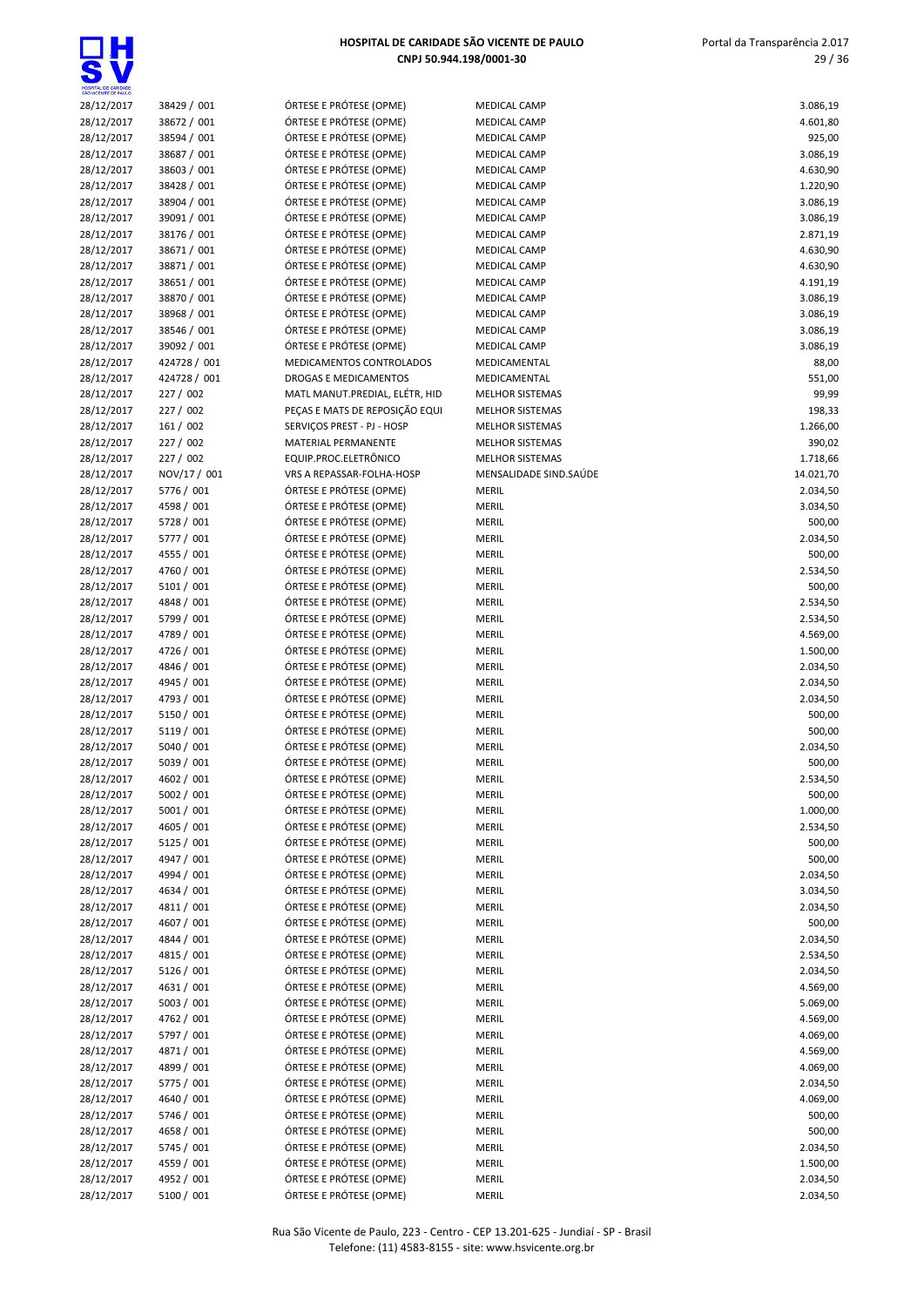| HOSPITAL DE CARIDADE<br>SÃO VICENTE DE PAULO |                            |                                                    |                                         |                      |
|----------------------------------------------|----------------------------|----------------------------------------------------|-----------------------------------------|----------------------|
| 28/12/2017                                   | 4600 / 001                 | ÓRTESE E PRÓTESE (OPME)                            | <b>MERIL</b>                            | 6.103,50             |
| 28/12/2017                                   | 4756 / 001                 | ÓRTESE E PRÓTESE (OPME)                            | <b>MERIL</b>                            | 2.034,50             |
| 28/12/2017<br>28/12/2017                     | 4897 / 001<br>5727 / 001   | ÓRTESE E PRÓTESE (OPME)<br>ÓRTESE E PRÓTESE (OPME) | <b>MERIL</b><br><b>MERIL</b>            | 4.069,00<br>2.534,50 |
| 28/12/2017                                   | 5690 / 001                 | ÓRTESE E PRÓTESE (OPME)                            | <b>MERIL</b>                            | 7.103,50             |
| 28/12/2017                                   | 4557 / 001                 | ÓRTESE E PRÓTESE (OPME)                            | <b>MERIL</b>                            | 500,00               |
| 28/12/2017                                   | 5000 / 001                 | ÓRTESE E PRÓTESE (OPME)                            | <b>MERIL</b>                            | 3.034,50             |
| 28/12/2017                                   | 5102 / 001                 | ÓRTESE E PRÓTESE (OPME)                            | <b>MERIL</b>                            | 500,00               |
| 28/12/2017                                   | 3763 / 001                 | CONT. DE MANUTENÇÃO-HOSP                           | <b>MV SISTEMAS</b>                      | 21.341,42            |
| 28/12/2017                                   | 1280 / 001                 | SERVS TERC. MÉDICOS REPASSE PJ                     | NETO, KATO & MENDONÇ                    | 20.750,24            |
| 28/12/2017                                   | 633 / 002                  | MATERIAL DE LIMPEZA                                | NOVA JOMA                               | 852,50               |
| 28/12/2017                                   | 95 / 001<br>23139 / 001    | SERVICOS MÉDICOS - PJ                              | <b>OLIVEIRA E FREITAS</b><br>ONCORIO GO | 500,59<br>304,60     |
| 28/12/2017<br>28/12/2017                     | 22580 / 001                | DROGAS E MEDICAMENTOS<br>DROGAS E MEDICAMENTOS     | ONCOTECH                                | 4.850,00             |
| 28/12/2017                                   | 41934 / 001                | ÓRTESE E PRÓTESE (OPME)                            | ORTHO SYSTEM                            | 69,80                |
| 28/12/2017                                   | 40949 / 001                | ÓRTESE E PRÓTESE (OPME)                            | ORTHO SYSTEM                            | 2.130,00             |
| 28/12/2017                                   | 40925 / 001                | ÓRTESE E PRÓTESE (OPME)                            | ORTHO SYSTEM                            | 5.000,00             |
| 28/12/2017                                   | 41876 / 001                | ÓRTESE E PRÓTESE (OPME)                            | ORTHO SYSTEM                            | 913,16               |
| 28/12/2017                                   | 40744 / 001                | ÓRTESE E PRÓTESE (OPME)                            | ORTHO SYSTEM                            | 2.490,00             |
| 28/12/2017                                   | 40798 / 001                | ÓRTESE E PRÓTESE (OPME)                            | ORTHO SYSTEM                            | 3.770,00             |
| 28/12/2017                                   | 40952 / 001                | ÓRTESE E PRÓTESE (OPME)                            | ORTHO SYSTEM                            | 3.255,42             |
| 28/12/2017                                   | 40797 / 001                | ÓRTESE E PRÓTESE (OPME)                            | ORTHO SYSTEM                            | 2.110,00             |
| 28/12/2017<br>28/12/2017                     | 40799 / 001<br>41856 / 001 | ÓRTESE E PRÓTESE (OPME)<br>ÓRTESE E PRÓTESE (OPME) | ORTHO SYSTEM<br>ORTHO SYSTEM            | 2.110,00<br>3.617,71 |
| 28/12/2017                                   | 40924 / 001                | ÓRTESE E PRÓTESE (OPME)                            | ORTHO SYSTEM                            | 913,16               |
| 28/12/2017                                   | 40722 / 001                | ÓRTESE E PRÓTESE (OPME)                            | ORTHO SYSTEM                            | 5.000,00             |
| 28/12/2017                                   | 40850 / 001                | ÓRTESE E PRÓTESE (OPME)                            | ORTHO SYSTEM                            | 764,34               |
| 28/12/2017                                   | 41835 / 001                | ÓRTESE E PRÓTESE (OPME)                            | ORTHO SYSTEM                            | 183,81               |
| 28/12/2017                                   | 40649 / 001                | ÓRTESE E PRÓTESE (OPME)                            | ORTHO SYSTEM                            | 3.590,00             |
| 28/12/2017                                   | 40746 / 001                | ÓRTESE E PRÓTESE (OPME)                            | ORTHO SYSTEM                            | 3.670,00             |
| 28/12/2017                                   | 40854 / 001                | ÓRTESE E PRÓTESE (OPME)                            | ORTHO SYSTEM                            | 913,16               |
| 28/12/2017                                   | 40693 / 001                | ÓRTESE E PRÓTESE (OPME)                            | ORTHO SYSTEM                            | 5.000,00             |
| 28/12/2017                                   | 40856 / 001<br>40826 / 001 | ÓRTESE E PRÓTESE (OPME)                            | ORTHO SYSTEM                            | 978,92               |
| 28/12/2017<br>28/12/2017                     | 40953 / 001                | ÓRTESE E PRÓTESE (OPME)<br>ÓRTESE E PRÓTESE (OPME) | ORTHO SYSTEM<br>ORTHO SYSTEM            | 778,37<br>1.600,00   |
| 28/12/2017                                   | 40745 / 001                | ÓRTESE E PRÓTESE (OPME)                            | ORTHO SYSTEM                            | 2.220,00             |
| 28/12/2017                                   | 40879 / 001                | ÓRTESE E PRÓTESE (OPME)                            | ORTHO SYSTEM                            | 551,43               |
| 28/12/2017                                   | 40955 / 001                | ÓRTESE E PRÓTESE (OPME)                            | ORTHO SYSTEM                            | 978,92               |
| 28/12/2017                                   | 41893 / 001                | ÓRTESE E PRÓTESE (OPME)                            | ORTHO SYSTEM                            | 764,34               |
| 28/12/2017                                   | 40954 / 001                | ÓRTESE E PRÓTESE (OPME)                            | ORTHO SYSTEM                            | 1.010,56             |
| 28/12/2017                                   | 40727 / 001                | ÓRTESE E PRÓTESE (OPME)                            | ORTHO SYSTEM                            | 978,92               |
| 28/12/2017                                   | 40827 / 001                | ÓRTESE E PRÓTESE (OPME)                            | ORTHO SYSTEM                            | 2.310,00             |
| 28/12/2017                                   | 41933 / 001                | ÓRTESE E PRÓTESE (OPME)                            | <b>ORTHO SYSTEM</b>                     | 764,34               |
| 28/12/2017<br>28/12/2017                     | 40733 / 001<br>40638 / 001 | ÓRTESE E PRÓTESE (OPME)<br>ÓRTESE E PRÓTESE (OPME) | ORTHO SYSTEM<br>ORTHO SYSTEM            | 1.010,56<br>5.000,00 |
| 28/12/2017                                   | 40824 / 001                | ÓRTESE E PRÓTESE (OPME)                            | ORTHO SYSTEM                            | 5.000,00             |
| 28/12/2017                                   | 41894 / 001                | ÓRTESE E PRÓTESE (OPME)                            | ORTHO SYSTEM                            | 764,34               |
| 28/12/2017                                   | 40819 / 001                | ÓRTESE E PRÓTESE (OPME)                            | ORTHO SYSTEM                            | 1.841,76             |
| 28/12/2017                                   | 40855 / 001                | ÓRTESE E PRÓTESE (OPME)                            | ORTHO SYSTEM                            | 5.000,00             |
| 28/12/2017                                   | 40825 / 001                | ÓRTESE E PRÓTESE (OPME)                            | ORTHO SYSTEM                            | 202,06               |
| 28/12/2017                                   | 41949 / 001                | ÓRTESE E PRÓTESE (OPME)                            | ORTHO SYSTEM                            | 5.000,00             |
| 28/12/2017                                   | 40821 / 001                | ÓRTESE E PRÓTESE (OPME)                            | ORTHO SYSTEM                            | 764,34               |
| 28/12/2017                                   | 40747 / 001                | ÓRTESE E PRÓTESE (OPME)                            | ORTHO SYSTEM                            | 2.490,00             |
| 28/12/2017                                   | 40849 / 001                | ÓRTESE E PRÓTESE (OPME)<br>SERVICOS MÉDICOS - PJ   | ORTHO SYSTEM                            | 2.660,00             |
| 28/12/2017<br>28/12/2017                     | 259 / 001<br>41643 / 001   | PEÇAS E MATS DE REPOSIÇÃO EQUI                     | <b>OTOTORAX</b><br><b>OXILUZ</b>        | 1.970,85<br>50,70    |
| 28/12/2017                                   | 41643 / 001                | <b>GASES MEDICINAIS</b>                            | OXILUZ                                  | 5.296,00             |
| 28/12/2017                                   | 3316 / 001                 | <b>GÊNEROS ALIMENTÍCIOS</b>                        | PANIFICADORA IBIPORA                    | 9.138,90             |
| 28/12/2017                                   | 10880 / 001                | <b>OUTROS MATERIAIS</b>                            | PAULO CARNEIRO                          | 1.040,00             |
| 28/12/2017                                   | JAN/18 / 001               | PENSÃO ALIMENTÍCIA                                 | PENSÃO ALIMENTÍCIA                      | 224,88               |
| 28/12/2017                                   | JAN/18 / 001               | PENSÃO ALIMENTÍCIA                                 | PENSÃO ALIMENTÍCIA                      | 742,19               |
| 28/12/2017                                   | JAN/18 / 001               | PENSÃO ALIMENTÍCIA                                 | PENSÃO ALIMENTÍCIA                      | 317,98               |
| 28/12/2017                                   | JAN/18 / 001               | PENSÃO ALIMENTÍCIA                                 | PENSÃO ALIMENTÍCIA                      | 934,00               |
| 28/12/2017                                   | 84166 / 001                | ÓRTESE E PRÓTESE (OPME)                            | PLANTÃO MÉDICO                          | 500,00               |
| 28/12/2017                                   | 86904 / 001                | ÓRTESE E PRÓTESE (OPME)                            | PLANTÃO MÉDICO                          | 890,90               |
| 28/12/2017<br>28/12/2017                     | 85268 / 001<br>86418 / 001 | ÓRTESE E PRÓTESE (OPME)<br>ÓRTESE E PRÓTESE (OPME) | PLANTÃO MÉDICO<br>PLANTÃO MÉDICO        | 390,90<br>488,38     |
| 28/12/2017                                   | 86903 / 001                | ÓRTESE E PRÓTESE (OPME)                            | PLANTÃO MÉDICO                          | 292,93               |
| 28/12/2017                                   | 85267 / 001                | ÓRTESE E PRÓTESE (OPME)                            | PLANTÃO MÉDICO                          | 390,90               |
|                                              |                            |                                                    |                                         |                      |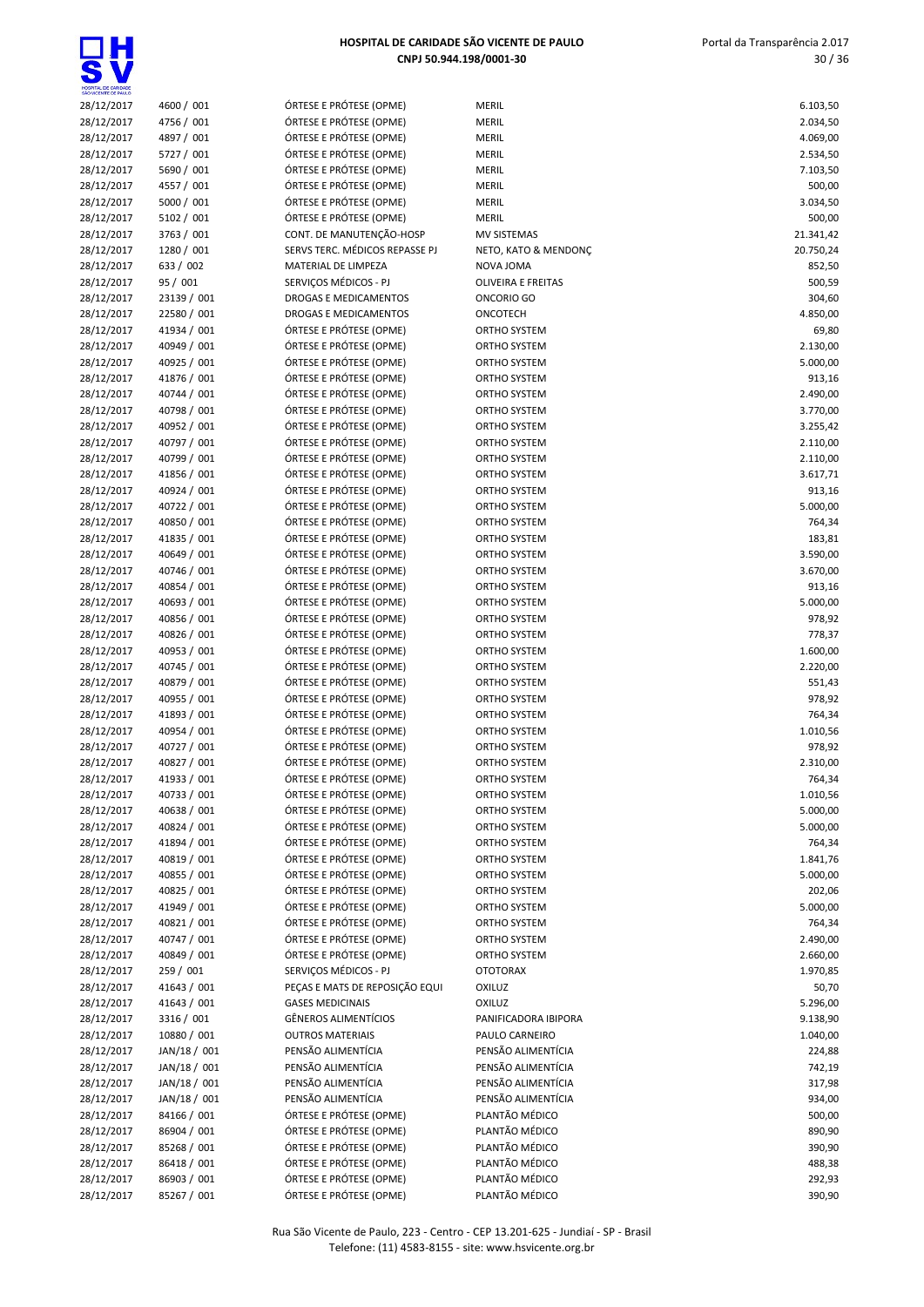

| HOSPITAL DE CARIDADE<br>SÃO VICENTE DE PAULO |                            |                                                    |                                  |                  |
|----------------------------------------------|----------------------------|----------------------------------------------------|----------------------------------|------------------|
| 28/12/2017                                   | 84560 / 001                | ÓRTESE E PRÓTESE (OPME)                            | PLANTÃO MÉDICO                   | 195,45           |
| 28/12/2017                                   | 85847 / 001                | ÓRTESE E PRÓTESE (OPME)                            | PLANTÃO MÉDICO                   | 195,45           |
| 28/12/2017                                   | 86899 / 001                | ÓRTESE E PRÓTESE (OPME)                            | PLANTÃO MÉDICO                   | 195,45           |
| 28/12/2017                                   | 87467 / 001                | ÓRTESE E PRÓTESE (OPME)                            | PLANTÃO MÉDICO                   | 292,93           |
| 28/12/2017                                   | 83877 / 001                | ÓRTESE E PRÓTESE (OPME)<br>ÓRTESE E PRÓTESE (OPME) | PLANTÃO MÉDICO<br>PLANTÃO MÉDICO | 97,48<br>292,93  |
| 28/12/2017<br>28/12/2017                     | 85462 / 001<br>86419 / 001 | ÓRTESE E PRÓTESE (OPME)                            | PLANTÃO MÉDICO                   | 195,45           |
| 28/12/2017                                   | 86108 / 001                | ÓRTESE E PRÓTESE (OPME)                            | PLANTÃO MÉDICO                   | 292,93           |
| 28/12/2017                                   | 83881 / 001                | ÓRTESE E PRÓTESE (OPME)                            | PLANTÃO MÉDICO                   | 195,45           |
| 28/12/2017                                   | 85102 / 001                | ÓRTESE E PRÓTESE (OPME)                            | PLANTÃO MÉDICO                   | 292,93           |
| 28/12/2017                                   | 86896 / 001                | ÓRTESE E PRÓTESE (OPME)                            | PLANTÃO MÉDICO                   | 195,45           |
| 28/12/2017                                   | 87074 / 001                | ÓRTESE E PRÓTESE (OPME)                            | PLANTÃO MÉDICO                   | 988,38           |
| 28/12/2017                                   | 85844 / 001                | ÓRTESE E PRÓTESE (OPME)                            | PLANTÃO MÉDICO                   | 488,38           |
| 28/12/2017                                   | 84657 / 001                | ÓRTESE E PRÓTESE (OPME)                            | PLANTÃO MÉDICO                   | 195,45           |
| 28/12/2017                                   | 84557 / 001                | ÓRTESE E PRÓTESE (OPME)                            | PLANTÃO MÉDICO                   | 488,38           |
| 28/12/2017                                   | 85845 / 001                | ÓRTESE E PRÓTESE (OPME)                            | PLANTÃO MÉDICO                   | 390,90           |
| 28/12/2017                                   | 84659 / 001                | ÓRTESE E PRÓTESE (OPME)                            | PLANTÃO MÉDICO                   | 488,38           |
| 28/12/2017                                   | 86898 / 001                | ÓRTESE E PRÓTESE (OPME)                            | PLANTÃO MÉDICO                   | 195,45           |
| 28/12/2017                                   | 85012 / 001                | ÓRTESE E PRÓTESE (OPME)                            | PLANTÃO MÉDICO                   | 488,38           |
| 28/12/2017                                   | 83880 / 001                | ÓRTESE E PRÓTESE (OPME)                            | PLANTÃO MÉDICO<br>PLANTÃO MÉDICO | 292,93           |
| 28/12/2017<br>28/12/2017                     | 84658 / 001<br>86420 / 001 | ÓRTESE E PRÓTESE (OPME)<br>ÓRTESE E PRÓTESE (OPME) | PLANTÃO MÉDICO                   | 292,93<br>195,45 |
| 28/12/2017                                   | 85266 / 001                | ÓRTESE E PRÓTESE (OPME)                            | PLANTÃO MÉDICO                   | 195,00           |
| 28/12/2017                                   | 83876 / 001                | ÓRTESE E PRÓTESE (OPME)                            | PLANTÃO MÉDICO                   | 195,45           |
| 28/12/2017                                   | 85646 / 001                | ÓRTESE E PRÓTESE (OPME)                            | PLANTÃO MÉDICO                   | 292,93           |
| 28/12/2017                                   | 83879 / 001                | ÓRTESE E PRÓTESE (OPME)                            | PLANTÃO MÉDICO                   | 195,45           |
| 28/12/2017                                   | 86112 / 001                | ÓRTESE E PRÓTESE (OPME)                            | PLANTÃO MÉDICO                   | 890,90           |
| 28/12/2017                                   | 85270 / 001                | ÓRTESE E PRÓTESE (OPME)                            | PLANTÃO MÉDICO                   | 390,90           |
| 28/12/2017                                   | 85463 / 001                | ÓRTESE E PRÓTESE (OPME)                            | PLANTÃO MÉDICO                   | 195,45           |
| 28/12/2017                                   | 83945 / 001                | ÓRTESE E PRÓTESE (OPME)                            | PLANTÃO MÉDICO                   | 195,45           |
| 28/12/2017                                   | 83742 / 001                | ÓRTESE E PRÓTESE (OPME)                            | PLANTÃO MÉDICO                   | 292,93           |
| 28/12/2017                                   | 86752 / 001                | ÓRTESE E PRÓTESE (OPME)                            | PLANTÃO MÉDICO                   | 195,45           |
| 28/12/2017                                   | 85647 / 001                | ÓRTESE E PRÓTESE (OPME)                            | PLANTÃO MÉDICO                   | 683,83           |
| 28/12/2017                                   | 86113 / 001                | ÓRTESE E PRÓTESE (OPME)                            | PLANTÃO MÉDICO                   | 195,45           |
| 28/12/2017                                   | 86110 / 001                | ÓRTESE E PRÓTESE (OPME)                            | PLANTÃO MÉDICO                   | 488,38           |
| 28/12/2017                                   | 86111 / 001                | ÓRTESE E PRÓTESE (OPME)                            | PLANTÃO MÉDICO                   | 195,45           |
| 28/12/2017                                   | 84877 / 001                | ÓRTESE E PRÓTESE (OPME)                            | PLANTÃO MÉDICO<br>PLANTÃO MÉDICO | 195,45           |
| 28/12/2017<br>28/12/2017                     | 86901 / 001<br>85846 / 001 | ÓRTESE E PRÓTESE (OPME)<br>ÓRTESE E PRÓTESE (OPME) | PLANTÃO MÉDICO                   | 292,93<br>195,45 |
| 28/12/2017                                   | 86902 / 001                | ÓRTESE E PRÓTESE (OPME)                            | PLANTÃO MÉDICO                   | 292,93           |
| 28/12/2017                                   | 84878 / 001                | ÓRTESE E PRÓTESE (OPME)                            | PLANTÃO MÉDICO                   | 292,93           |
| 28/12/2017                                   | 86753 / 001                | ÓRTESE E PRÓTESE (OPME)                            | PLANTÃO MÉDICO                   | 390,90           |
| 28/12/2017                                   | 85269 / 001                | ÓRTESE E PRÓTESE (OPME)                            | PLANTÃO MÉDICO                   | 292,93           |
| 28/12/2017                                   | 83883 / 001                | ÓRTESE E PRÓTESE (OPME)                            | PLANTÃO MÉDICO                   | 500,00           |
| 28/12/2017                                   | 84559 / 001                | ÓRTESE E PRÓTESE (OPME)                            | PLANTÃO MÉDICO                   | 195,45           |
| 28/12/2017                                   | 84498 / 001                | ÓRTESE E PRÓTESE (OPME)                            | PLANTÃO MÉDICO                   | 97,48            |
| 28/12/2017                                   | 85649 / 001                | ÓRTESE E PRÓTESE (OPME)                            | PLANTÃO MÉDICO                   | 195,45           |
| 28/12/2017                                   | 85648 / 001                | ÓRTESE E PRÓTESE (OPME)                            | PLANTÃO MÉDICO                   | 879,28           |
| 28/12/2017                                   | 86905 / 001                | ÓRTESE E PRÓTESE (OPME)                            | PLANTÃO MÉDICO                   | 488,38           |
| 28/12/2017                                   | 86900 / 001                | ÓRTESE E PRÓTESE (OPME)                            | PLANTÃO MÉDICO                   | 390,90           |
| 28/12/2017                                   | 83882 / 001                | ÓRTESE E PRÓTESE (OPME)                            | PLANTÃO MÉDICO                   | 586,35           |
| 28/12/2017                                   | 85461 / 001<br>85645 / 001 | ÓRTESE E PRÓTESE (OPME)<br>ÓRTESE E PRÓTESE (OPME) | PLANTÃO MÉDICO<br>PLANTÃO MÉDICO | 97,48            |
| 28/12/2017<br>28/12/2017                     | 83878 / 001                | ÓRTESE E PRÓTESE (OPME)                            | PLANTÃO MÉDICO                   | 390,90<br>97,48  |
| 28/12/2017                                   | 215858 / 001               | <b>OUTROS MATERIAIS</b>                            | POLAR FIX                        | 11.011,00        |
| 28/12/2017                                   | 216998 / 001               | <b>OUTROS MATERIAIS</b>                            | POLAR FIX                        | 4.404,40         |
| 28/12/2017                                   | 220589 / 001               | <b>OUTROS MATERIAIS</b>                            | POLAR FIX                        | 2.028,00         |
| 28/12/2017                                   | 219300 / 001               | <b>OUTROS MATERIAIS</b>                            | POLAR FIX                        | 1.716,00         |
| 28/12/2017                                   | 219300 / 001               | MATERIAL MÉDICO REEMBOLSÁVEL                       | POLAR FIX                        | 14.111,40        |
| 28/12/2017                                   | 219306 / 001               | MATERIAL MÉDICO REEMBOLSÁVEL                       | <b>POLAR FIX</b>                 | 2.094,51         |
| 28/12/2017                                   | 216998 / 001               | MATERIAL MÉDICO REEMBOLSÁVEL                       | POLAR FIX                        | 11.040,30        |
| 28/12/2017                                   | 216656 / 001               | MATERIAL MÉDICO REEMBOLSÁVEL                       | POLAR FIX                        | 10.962,00        |
| 28/12/2017                                   | 219600 / 001               | MATERIAL MÉDICO REEMBOLSÁVEL                       | POLAR FIX                        | 17.261,20        |
| 28/12/2017                                   | 219446 / 001               | MATERIAL MÉDICO REEMBOLSÁVEL                       | POLAR FIX                        | 3.068,37         |
| 28/12/2017                                   | 57 / 001                   | SERVIÇOS MÉDICOS - PJ                              | POLETO E PETEK                   | 1.050,00         |
| 28/12/2017                                   | 9/24 / 001                 | TERMO CONF. DÍVIDA                                 | PRIME                            | 12.600,00        |
| 28/12/2017                                   | 41599 / 001                | ÓRTESE E PRÓTESE (OPME)                            | PRIME                            | 257,48           |
| 28/12/2017                                   | 42891 / 001                | ÓRTESE E PRÓTESE (OPME)                            | PRIME                            | 896,43           |

| 28/12/2017               | 84560 / 001                | ÓRTESE E PRÓTESE (OPME)                            | PLANT.           |
|--------------------------|----------------------------|----------------------------------------------------|------------------|
| 28/12/2017               | 85847 / 001                | ÓRTESE E PRÓTESE (OPME)                            | PLANT.           |
| 28/12/2017               | 86899 / 001                | ÓRTESE E PRÓTESE (OPME)                            | PLANT.           |
| 28/12/2017               | 87467 / 001                | ÓRTESE E PRÓTESE (OPME)                            | PLANT.           |
| 28/12/2017               | 83877 / 001                | ÓRTESE E PRÓTESE (OPME)                            | PLANT.           |
| 28/12/2017               | 85462 / 001                | ÓRTESE E PRÓTESE (OPME)                            | PLANT.           |
| 28/12/2017               | 86419 / 001                | ÓRTESE E PRÓTESE (OPME)                            | PLANT.           |
| 28/12/2017               | 86108 / 001                | ÓRTESE E PRÓTESE (OPME)                            | PLANT.           |
| 28/12/2017               | 83881 / 001                | ÓRTESE E PRÓTESE (OPME)                            | PLANT.           |
| 28/12/2017               | 85102 / 001                | ÓRTESE E PRÓTESE (OPME)                            | PLANT.           |
| 28/12/2017               | 86896 / 001                | ÓRTESE E PRÓTESE (OPME)                            | PLANT.           |
| 28/12/2017               | 87074 / 001                | ÓRTESE E PRÓTESE (OPME)                            | PLANT.           |
| 28/12/2017               | 85844 / 001                | ÓRTESE E PRÓTESE (OPME)                            | PLANT.           |
| 28/12/2017               | 84657 / 001                | ÓRTESE E PRÓTESE (OPME)                            | PLANT.           |
| 28/12/2017               | 84557 / 001                | ÓRTESE E PRÓTESE (OPME)                            | PLANT.           |
| 28/12/2017               | 85845 / 001                | ÓRTESE E PRÓTESE (OPME)                            | PLANT.           |
| 28/12/2017               | 84659 / 001                | ÓRTESE E PRÓTESE (OPME)                            | PLANT.           |
| 28/12/2017               | 86898 / 001                | ÓRTESE E PRÓTESE (OPME)                            | PLANT.           |
| 28/12/2017               | 85012 / 001                | ÓRTESE E PRÓTESE (OPME)                            | PLANT.           |
| 28/12/2017               | 83880 / 001                | ÓRTESE E PRÓTESE (OPME)                            | PLANT.           |
| 28/12/2017               | 84658 / 001                | ÓRTESE E PRÓTESE (OPME)                            | PLANT.           |
| 28/12/2017               | 86420 / 001                | ÓRTESE E PRÓTESE (OPME)                            | PLANT.           |
| 28/12/2017               | 85266 / 001                | ÓRTESE E PRÓTESE (OPME)                            | PLANT.           |
| 28/12/2017               | 83876 / 001                | ÓRTESE E PRÓTESE (OPME)                            | PLANT.           |
| 28/12/2017               | 85646 / 001                | ÓRTESE E PRÓTESE (OPME)                            | PLANT.           |
| 28/12/2017               | 83879 / 001                | ÓRTESE E PRÓTESE (OPME)                            | PLANT.           |
| 28/12/2017               | 86112 / 001                | ÓRTESE E PRÓTESE (OPME)                            | PLANT.           |
| 28/12/2017               | 85270 / 001                | ÓRTESE E PRÓTESE (OPME)                            | PLANT.           |
| 28/12/2017               | 85463 / 001                | ÓRTESE E PRÓTESE (OPME)                            | PLANT.           |
| 28/12/2017               | 83945 / 001                | ÓRTESE E PRÓTESE (OPME)                            | PLANT.           |
| 28/12/2017               | 83742 / 001                | ÓRTESE E PRÓTESE (OPME)                            | PLANT.           |
| 28/12/2017               | 86752 / 001                | ÓRTESE E PRÓTESE (OPME)                            | PLANT.           |
| 28/12/2017               | 85647 / 001                | ÓRTESE E PRÓTESE (OPME)                            | PLANT.           |
| 28/12/2017               | 86113 / 001                | ÓRTESE E PRÓTESE (OPME)                            | PLANT.           |
| 28/12/2017               | 86110 / 001                | ÓRTESE E PRÓTESE (OPME)                            | PLANT.           |
| 28/12/2017               | 86111 / 001                | ÓRTESE E PRÓTESE (OPME)                            | PLANT.           |
| 28/12/2017               | 84877 / 001                | ÓRTESE E PRÓTESE (OPME)                            | PLANT.           |
| 28/12/2017               | 86901 / 001                | ÓRTESE E PRÓTESE (OPME)                            | PLANT.           |
| 28/12/2017<br>28/12/2017 | 85846 / 001<br>86902 / 001 | ÓRTESE E PRÓTESE (OPME)<br>ÓRTESE E PRÓTESE (OPME) | PLANT.<br>PLANT. |
| 28/12/2017               | 84878 / 001                | ÓRTESE E PRÓTESE (OPME)                            | PLANT.           |
| 28/12/2017               | 86753 / 001                | ÓRTESE E PRÓTESE (OPME)                            | PLANT.           |
| 28/12/2017               | 85269 / 001                | ÓRTESE E PRÓTESE (OPME)                            | PLANT.           |
| 28/12/2017               | 83883 / 001                | ORTESE E PROTESE (OPME)                            | PLANT.           |
| 28/12/2017               | 84559 / 001                | ÓRTESE E PRÓTESE (OPME)                            | PLANT.           |
| 28/12/2017               | 84498 / 001                | ÓRTESE E PRÓTESE (OPME)                            | PLANT.           |
| 28/12/2017               | 85649 / 001                | ÓRTESE E PRÓTESE (OPME)                            | PLANT.           |
| 28/12/2017               | 85648 / 001                | ÓRTESE E PRÓTESE (OPME)                            | PLANT.           |
| 28/12/2017               | 86905 / 001                | ÓRTESE E PRÓTESE (OPME)                            | PLANT.           |
| 28/12/2017               | 86900 / 001                | ÓRTESE E PRÓTESE (OPME)                            | PLANT.           |
| 28/12/2017               | 83882 / 001                | ÓRTESE E PRÓTESE (OPME)                            | PLANT.           |
| 28/12/2017               | 85461 / 001                | ÓRTESE E PRÓTESE (OPME)                            | PLANT.           |
| 28/12/2017               | 85645 / 001                | ÓRTESE E PRÓTESE (OPME)                            | PLANT.           |
| 28/12/2017               | 83878 / 001                | ÓRTESE E PRÓTESE (OPME)                            | PLANT.           |
| 28/12/2017               | 215858 / 001               | <b>OUTROS MATERIAIS</b>                            | POLAR            |
| 28/12/2017               | 216998 / 001               | <b>OUTROS MATERIAIS</b>                            | POLAR            |
| 28/12/2017               | 220589 / 001               | <b>OUTROS MATERIAIS</b>                            | POLAR            |
| 28/12/2017               | 219300 / 001               | <b>OUTROS MATERIAIS</b>                            | <b>POLAR</b>     |
| 28/12/2017               | 219300 / 001               | MATERIAL MÉDICO REEMBOLSÁVEL                       | POLAR            |
| 28/12/2017               | 219306 / 001               | MATERIAL MÉDICO REEMBOLSÁVEL                       | POLAR            |
| 28/12/2017               | 216998 / 001               | MATERIAL MÉDICO REEMBOLSÁVEL                       | POLAR            |
| 28/12/2017               | 216656 / 001               | MATERIAL MÉDICO REEMBOLSÁVEL                       | POLAR            |
| 28/12/2017               | 219600 / 001               | MATERIAL MÉDICO REEMBOLSÁVEL                       | POLAR            |
| 28/12/2017               | 219446 / 001               | MATERIAL MÉDICO REEMBOLSÁVEL                       | POLAR            |
| 28/12/2017               | 57 / 001                   | SERVIÇOS MÉDICOS - PJ                              | <b>POLET</b>     |
| 28/12/2017               | 9/24 / 001                 | TERMO CONF. DÍVIDA                                 | PRIME            |
| 28/12/2017               | 41599 / 001                | ÓRTESE E PRÓTESE (OPME)                            | PRIME            |
| 28/12/2017               | 42891 / 001                | ÓRTESE E PRÓTESE (OPME)                            | PRIME            |
| 28/12/2017               | 42804 / 001                | ÓRTESE E PRÓTESE (OPME)                            | PRIME            |

| LANTÃO MÉDICO                           |
|-----------------------------------------|
| LANTÃO MÉDIC<br>C.                      |
| LANTÃO MÉDICO                           |
| LANTÃO MÉDICO                           |
| LANTÃO MÉDIC<br>C.                      |
| LANTÃO MÉDICO                           |
| LANTÃO MÉDICO                           |
| LANTÃO MÉDICO                           |
| LANTÃO MÉDIO<br>C<br>)<br>LANTÃO MÉDICO |
| LANTÃO MÉDICO                           |
| LANTÃO MÉDIC<br>Ċ.                      |
| LANTÃO MÉDICO                           |
| LANTÃO MÉDICO                           |
| LANTÃO MÉDICO                           |
| LANTÃO MÉDICO                           |
| LANTÃO MÉDICO                           |
| LANTÃO MÉDICO                           |
| LANTÃO MÉDICO                           |
| LANTÃO MÉDIC<br>C.                      |
| LANTÃO MÉDICO                           |
| LANTÃO MÉDICO                           |
| LANTÃO MÉDICO                           |
| LANTÃO MÉDICO                           |
| LANTÃO MÉDICO<br>LANTÃO MÉDICO          |
| LANTÃO MÉDIC<br>۲C<br>J                 |
| LANTÃO MÉDICO                           |
| LANTÃO MÉDICO                           |
| LANTÃO MÉDIC<br>C.                      |
| LANTÃO MÉDICO                           |
| LANTÃO MÉDICO                           |
| LANTÃO MÉDICO                           |
| LANTÃO MÉDIC<br>C<br>)                  |
| LANTÃO MÉDICO                           |
| LANTÃO MÉDICO                           |
| LANTÃO MÉDICO                           |
| LANTÃO MÉDICO                           |
| LANTÃO MÉDICO                           |
| LANTÃO MÉDICO                           |
| LANTÃO MÉDICO                           |
| LANTÃO MÉDICO<br>LANTÃO MÉDICO          |
| LANTÃO MÉDICO                           |
| LANTÃO MÉDIO<br>C.                      |
| LANTÃO MÉDICO                           |
| LANTÃO MÉDICO                           |
| LANTÃO MÉDIO<br>$\dot{a}$<br>J          |
| LANTÃO MÉDICO                           |
| LANTÃO MÉDICO                           |
| LANTÃO MÉDIC<br>Ċ.                      |
| LANTÃO MÉDIC<br>C<br>℩                  |
| LANTÃO MÉDICO                           |
| LANTÃO MÉDICO                           |
| <b>OLAR FIX</b>                         |
| OLAR FIX                                |
| OLAR FIX<br>OLAR FIX                    |
| OLAR FIX                                |
| <b>OLAR FIX</b>                         |
| OLAR FIX                                |
| OLAR FIX                                |
| <b>OLAR FIX</b>                         |
| OLAR FIX                                |
| <b>OLETO E PETEK</b>                    |
| RIME                                    |
| RIME                                    |
| RIME                                    |
|                                         |

 Portal da Transparência 2.017 31 / 36

| 195,45                      |
|-----------------------------|
| 195,45                      |
| 195,45                      |
| 292,93                      |
| 97.48                       |
| 292,93<br>195,45            |
| 292,93                      |
| 195,45                      |
| 292,93                      |
| 195,45                      |
| 988,38<br>488,38            |
| 195,45                      |
| 488,38                      |
| 390,90                      |
| 488,38                      |
| 195,45<br>488,38            |
| 292,93                      |
| 292,93                      |
| 195,45                      |
| 195,00                      |
| 195,45                      |
| 292,93<br>195,45            |
| 890,90                      |
| 390,90                      |
| 195,45                      |
| 195,45                      |
| 292,93                      |
| 195,45<br>683,83            |
| 195,45                      |
| 488,38                      |
| 195,45                      |
| 195,45                      |
| 292,93<br>195,45            |
| 292,93                      |
| 292,93                      |
| 390,90                      |
| 292,93                      |
| 500,00<br>195,45            |
| 97,48                       |
| 195,45                      |
| 879,28                      |
| 488,38                      |
| 390,90<br>586.35            |
| 97,48                       |
| 390,90                      |
| 97,48                       |
| 11.011,00                   |
| 4.404,40                    |
| 2.028,00<br>1.716,00<br>J   |
| 14.111,40                   |
| 2.094,51                    |
| 11.040,30                   |
| 10.962,00<br>J<br>17.261,20 |
| 3.068,37                    |
| 1.050,00                    |
| 12.600,00                   |
| 257,48                      |
| 896,43                      |
| 913,16                      |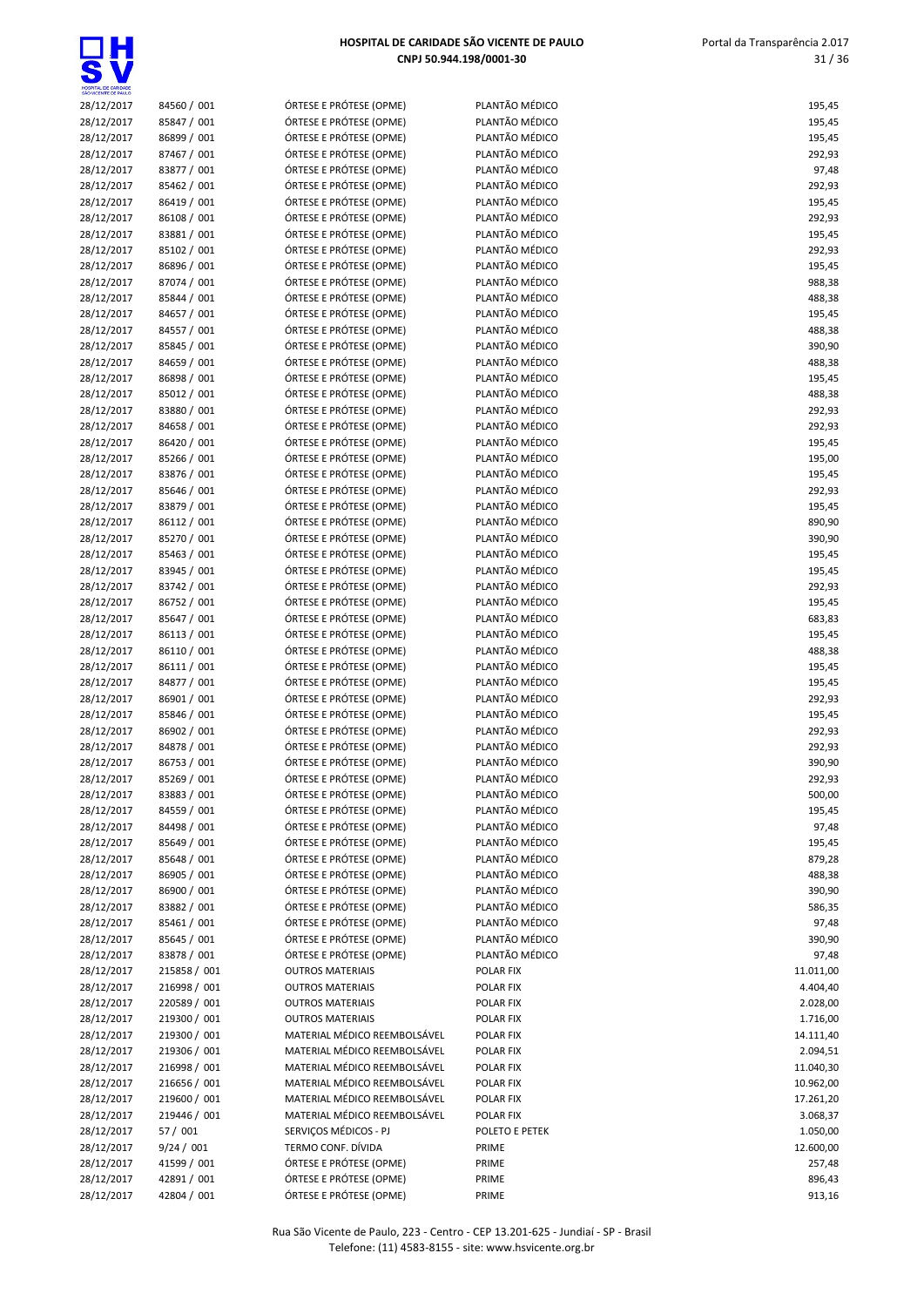32 / 36



| HOSPITAL DE CARIDADE<br>SÃO VICENTE DE PAULO |             |                         |       |          |
|----------------------------------------------|-------------|-------------------------|-------|----------|
| 28/12/2017                                   | 41603 / 001 | ÓRTESE E PRÓTESE (OPME) | PRIME | 913,16   |
| 28/12/2017                                   | 41328 / 001 | ÓRTESE E PRÓTESE (OPME) | PRIME | 399,55   |
| 28/12/2017                                   | 40694 / 001 | ÓRTESE E PRÓTESE (OPME) | PRIME | 55,42    |
| 28/12/2017                                   | 42126 / 001 | ÓRTESE E PRÓTESE (OPME) | PRIME | 320,99   |
| 28/12/2017                                   | 42596 / 001 | ÓRTESE E PRÓTESE (OPME) | PRIME | 257,48   |
| 28/12/2017                                   | 43220 / 001 | ÓRTESE E PRÓTESE (OPME) | PRIME | 578,67   |
| 28/12/2017                                   | 41623 / 001 | ÓRTESE E PRÓTESE (OPME) | PRIME | 978,92   |
| 28/12/2017                                   | 43528 / 001 | ÓRTESE E PRÓTESE (OPME) | PRIME | 913,16   |
| 28/12/2017                                   | 42439 / 001 | ÓRTESE E PRÓTESE (OPME) | PRIME | 913,16   |
| 28/12/2017                                   | 43525 / 001 | ÓRTESE E PRÓTESE (OPME) | PRIME |          |
|                                              |             | ÓRTESE E PRÓTESE (OPME) |       | 299,90   |
| 28/12/2017                                   | 42528 / 001 |                         | PRIME | 978,92   |
| 28/12/2017                                   | 43223 / 001 | ÓRTESE E PRÓTESE (OPME) | PRIME | 978,92   |
| 28/12/2017                                   | 43792 / 001 | ÓRTESE E PRÓTESE (OPME) | PRIME | 764,34   |
| 28/12/2017                                   | 43236 / 001 | ÓRTESE E PRÓTESE (OPME) | PRIME | 913,16   |
| 28/12/2017                                   | 42595 / 001 | ÓRTESE E PRÓTESE (OPME) | PRIME | 764,34   |
| 28/12/2017                                   | 43761 / 001 | ÓRTESE E PRÓTESE (OPME) | PRIME | 978,92   |
| 28/12/2017                                   | 42532 / 001 | ÓRTESE E PRÓTESE (OPME) | PRIME | 146,64   |
| 28/12/2017                                   | 42434 / 001 | ÓRTESE E PRÓTESE (OPME) | PRIME | 318,08   |
| 28/12/2017                                   | 42440 / 001 | ÓRTESE E PRÓTESE (OPME) | PRIME | 4.440,00 |
| 28/12/2017                                   | 42443 / 001 | ÓRTESE E PRÓTESE (OPME) | PRIME | 913,16   |
| 28/12/2017                                   | 43114 / 001 | ÓRTESE E PRÓTESE (OPME) | PRIME | 1.464,59 |
| 28/12/2017                                   | 43024 / 001 | ÓRTESE E PRÓTESE (OPME) | PRIME | 211,52   |
| 28/12/2017                                   | 43710 / 001 | ÓRTESE E PRÓTESE (OPME) | PRIME | 2.150,00 |
| 28/12/2017                                   | 43529 / 001 | ÓRTESE E PRÓTESE (OPME) | PRIME | 275,48   |
| 28/12/2017                                   | 43795 / 001 | ÓRTESE E PRÓTESE (OPME) | PRIME | 764,34   |
| 28/12/2017                                   | 41908 / 001 | ÓRTESE E PRÓTESE (OPME) | PRIME | 146,64   |
| 28/12/2017                                   | 42530 / 001 | ÓRTESE E PRÓTESE (OPME) | PRIME | 913,16   |
| 28/12/2017                                   | 43362 / 001 | ÓRTESE E PRÓTESE (OPME) | PRIME | 792,05   |
| 28/12/2017                                   | 43225 / 001 | ÓRTESE E PRÓTESE (OPME) | PRIME | 292,44   |
| 28/12/2017                                   | 41899 / 001 | ÓRTESE E PRÓTESE (OPME) | PRIME | 2.200,00 |
|                                              | 42436 / 001 | ÓRTESE E PRÓTESE (OPME) | PRIME | 913,16   |
| 28/12/2017                                   |             |                         |       |          |
| 28/12/2017                                   | 43226 / 001 | ÓRTESE E PRÓTESE (OPME) | PRIME | 764,34   |
| 28/12/2017                                   | 43237 / 001 | ÓRTESE E PRÓTESE (OPME) | PRIME | 1.500,00 |
| 28/12/2017                                   | 43791 / 001 | ÓRTESE E PRÓTESE (OPME) | PRIME | 913,16   |
| 28/12/2017                                   | 42100 / 001 | ÓRTESE E PRÓTESE (OPME) | PRIME | 235,88   |
| 28/12/2017                                   | 42594 / 001 | ÓRTESE E PRÓTESE (OPME) | PRIME | 1.500,00 |
| 28/12/2017                                   | 43235 / 001 | ÓRTESE E PRÓTESE (OPME) | PRIME | 1.491,83 |
| 28/12/2017                                   | 42890 / 001 | ÓRTESE E PRÓTESE (OPME) | PRIME | 1.845,34 |
| 28/12/2017                                   | 43234 / 001 | ÓRTESE E PRÓTESE (OPME) | PRIME | 950,74   |
| 28/12/2017                                   | 41906 / 001 | ÓRTESE E PRÓTESE (OPME) | PRIME | 578,67   |
| 28/12/2017                                   | 41324 / 001 | ÓRTESE E PRÓTESE (OPME) | PRIME | 371,84   |
| 28/12/2017                                   | 40990 / 001 | ÓRTESE E PRÓTESE (OPME) | PRIME | 1.826,32 |
| 28/12/2017                                   | 41210 / 001 | ÓRTESE E PRÓTESE (OPME) | PRIME | 1.826,32 |
| 28/12/2017                                   | 41212 / 001 | ÓRTESE E PRÓTESE (OPME) | PRIME | 913,16   |
| 28/12/2017                                   | 42892 / 001 | ÓRTESE E PRÓTESE (OPME) | PRIME | 535,88   |
| 28/12/2017                                   | 40991 / 001 | ÓRTESE E PRÓTESE (OPME) | PRIME | 1.500,00 |
| 28/12/2017                                   | 41523 / 001 | ÓRTESE E PRÓTESE (OPME) | PRIME | 2.200,00 |
| 28/12/2017                                   | 41077 / 001 | ÓRTESE E PRÓTESE (OPME) | PRIME | 764,34   |
| 28/12/2017                                   | 41206 / 001 | ÓRTESE E PRÓTESE (OPME) | PRIME | 270,87   |
| 28/12/2017                                   | 43025 / 001 | ÓRTESE E PRÓTESE (OPME) | PRIME | 764,34   |
|                                              |             |                         |       |          |
| 28/12/2017                                   | 43233 / 001 | ÓRTESE E PRÓTESE (OPME) | PRIME | 292,44   |
| 28/12/2017                                   | 43466 / 001 | ÓRTESE E PRÓTESE (OPME) | PRIME | 501,48   |
| 28/12/2017                                   | 41597 / 001 | ÓRTESE E PRÓTESE (OPME) | PRIME | 913,16   |
| 28/12/2017                                   | 43359 / 001 | ÓRTESE E PRÓTESE (OPME) | PRIME | 4.045,42 |
| 28/12/2017                                   | 42807 / 001 | ÓRTESE E PRÓTESE (OPME) | PRIME | 146,64   |
| 28/12/2017                                   | 42529 / 001 | ÓRTESE E PRÓTESE (OPME) | PRIME | 367,62   |
| 28/12/2017                                   | 40989 / 001 | ÓRTESE E PRÓTESE (OPME) | PRIME | 270,87   |
| 28/12/2017                                   | 43228 / 001 | ÓRTESE E PRÓTESE (OPME) | PRIME | 62,61    |
| 28/12/2017                                   | 42233 / 001 | ÓRTESE E PRÓTESE (OPME) | PRIME | 913,16   |
| 28/12/2017                                   | 42926 / 001 | ÓRTESE E PRÓTESE (OPME) | PRIME | 913,16   |
| 28/12/2017                                   | 42805 / 001 | ÓRTESE E PRÓTESE (OPME) | PRIME | 578,67   |
| 28/12/2017                                   | 43278 / 001 | ÓRTESE E PRÓTESE (OPME) | PRIME | 913,16   |
| 28/12/2017                                   | 42591 / 001 | ÓRTESE E PRÓTESE (OPME) | PRIME | 1.500,00 |
| 28/12/2017                                   | 42525 / 001 | ÓRTESE E PRÓTESE (OPME) | PRIME | 1.018,26 |
| 28/12/2017                                   | 40988 / 001 | ÓRTESE E PRÓTESE (OPME) | PRIME | 913,16   |
| 28/12/2017                                   | 41907 / 001 | ÓRTESE E PRÓTESE (OPME) | PRIME | 913,16   |
| 28/12/2017                                   | 42588 / 001 | ÓRTESE E PRÓTESE (OPME) | PRIME | 1.010,56 |
| 28/12/2017                                   | 41905 / 001 | ÓRTESE E PRÓTESE (OPME) | PRIME | 913,16   |
| 28/12/2017                                   | 41076 / 001 | ÓRTESE E PRÓTESE (OPME) | PRIME | 1.010,56 |
|                                              |             |                         |       |          |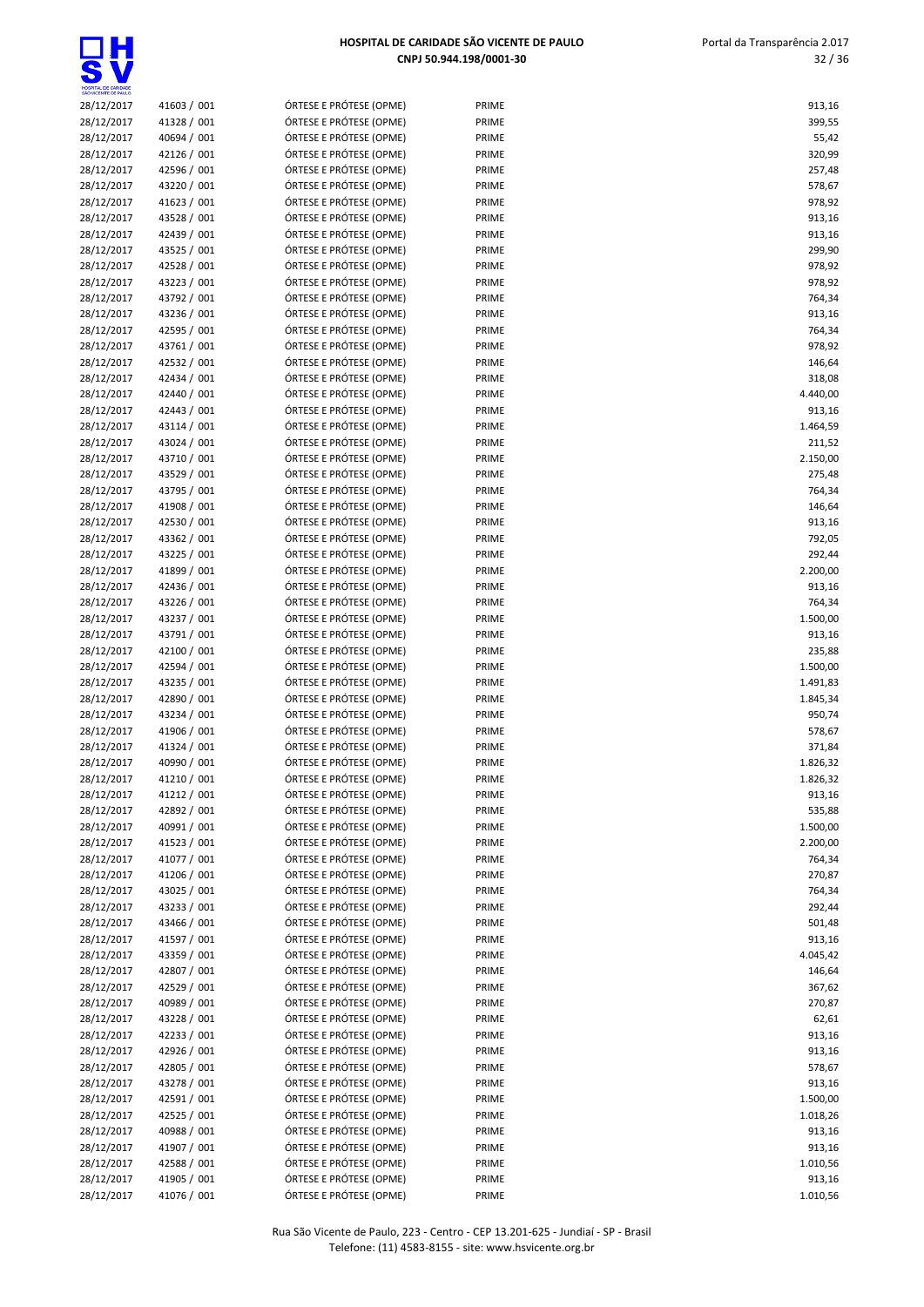

| HOSPITAL DE CARIDADE<br>SÃO VICENTE DE PAULO |                            |                                                    |                  |                  |
|----------------------------------------------|----------------------------|----------------------------------------------------|------------------|------------------|
| 28/12/2017                                   | 43361 / 001                | ÓRTESE E PRÓTESE (OPME)                            | PRIME            | 5.630,15         |
| 28/12/2017                                   | 41329 / 001                | ÓRTESE E PRÓTESE (OPME)                            | PRIME            | 913,16           |
| 28/12/2017                                   | 43227 / 001                | ÓRTESE E PRÓTESE (OPME)                            | PRIME            | 604,46           |
| 28/12/2017                                   | 41904 / 001                | ÓRTESE E PRÓTESE (OPME)                            | PRIME            | 126,18           |
| 28/12/2017                                   | 42533 / 001                | ÓRTESE E PRÓTESE (OPME)                            | PRIME            | 2.217,71         |
| 28/12/2017                                   | 43762 / 001                | ÓRTESE E PRÓTESE (OPME)                            | PRIME            | 578,67           |
| 28/12/2017                                   | 42535 / 001                | ÓRTESE E PRÓTESE (OPME)                            | PRIME            | 913,16           |
| 28/12/2017                                   | 43793 / 001                | ÓRTESE E PRÓTESE (OPME)                            | PRIME            | 578,67           |
| 28/12/2017                                   | 43214 / 001                | ÓRTESE E PRÓTESE (OPME)                            | PRIME            | 913,16           |
| 28/12/2017                                   | 42806 / 001                | ÓRTESE E PRÓTESE (OPME)                            | PRIME            | 395,33           |
| 28/12/2017                                   | 43218 / 001                | ÓRTESE E PRÓTESE (OPME)                            | PRIME            | 202,06           |
| 28/12/2017                                   | 41209 / 001                | ÓRTESE E PRÓTESE (OPME)                            | PRIME            | 913,16           |
| 28/12/2017                                   | 43221 / 001                | ÓRTESE E PRÓTESE (OPME)                            | PRIME            | 399,55           |
| 28/12/2017                                   | 41326 / 001                | ÓRTESE E PRÓTESE (OPME)                            | PRIME            | 1.500,00         |
| 28/12/2017                                   | 43231 / 001                | ÓRTESE E PRÓTESE (OPME)                            | PRIME            | 1.300,00         |
| 28/12/2017                                   | 42123 / 001                | ÓRTESE E PRÓTESE (OPME)                            | PRIME            | 1.010,56         |
| 28/12/2017                                   | 43527 / 001                | ÓRTESE E PRÓTESE (OPME)                            | PRIME            | 913,16           |
| 28/12/2017                                   | 42587 / 001                | ÓRTESE E PRÓTESE (OPME)                            | PRIME            | 55,42            |
| 28/12/2017                                   | 43767 / 001                | ÓRTESE E PRÓTESE (OPME)                            | PRIME            | 2.200,00         |
| 28/12/2017                                   | 43526 / 001                | ÓRTESE E PRÓTESE (OPME)                            | PRIME            | 1.826,32         |
| 28/12/2017                                   | 42738 / 001                | ÓRTESE E PRÓTESE (OPME)                            | PRIME            | 348,70           |
| 28/12/2017<br>28/12/2017                     | 42534 / 001<br>43583 / 001 | ÓRTESE E PRÓTESE (OPME)                            | PRIME            | 600,00           |
|                                              |                            | ÓRTESE E PRÓTESE (OPME)                            | PRIME            | 1.631,36         |
| 28/12/2017<br>28/12/2017                     | 43215 / 001<br>42526 / 001 | ÓRTESE E PRÓTESE (OPME)<br>ÓRTESE E PRÓTESE (OPME) | PRIME<br>PRIME   | 578,67<br>913,16 |
|                                              | 43279 / 001                | ÓRTESE E PRÓTESE (OPME)                            | PRIME            | 764,34           |
| 28/12/2017<br>28/12/2017                     | 43217 / 001                | ÓRTESE E PRÓTESE (OPME)                            | PRIME            | 1.500,00         |
| 28/12/2017                                   | 43026 / 001                | ÓRTESE E PRÓTESE (OPME)                            | PRIME            | 1.300,00         |
| 28/12/2017                                   | 42740 / 001                | ÓRTESE E PRÓTESE (OPME)                            | PRIME            | 706,44           |
| 28/12/2017                                   | 42237 / 001                | ÓRTESE E PRÓTESE (OPME)                            | PRIME            | 1.032,34         |
| 28/12/2017                                   | 42124 / 001                | ÓRTESE E PRÓTESE (OPME)                            | PRIME            | 422,12           |
| 28/12/2017                                   | 43216 / 001                | ÓRTESE E PRÓTESE (OPME)                            | PRIME            | 1.500,00         |
| 28/12/2017                                   | 41520 / 001                | ÓRTESE E PRÓTESE (OPME)                            | PRIME            | 913,16           |
| 28/12/2017                                   | 42441 / 001                | ÓRTESE E PRÓTESE (OPME)                            | PRIME            | 913,16           |
| 28/12/2017                                   | 1493 / 001                 | <b>GÊNEROS ALIMENTÍCIOS</b>                        | PRIME HORTIFRUTI | 91,45            |
| 28/12/2017                                   | 1497 / 001                 | <b>GÊNEROS ALIMENTÍCIOS</b>                        | PRIME HORTIFRUTI | 52,50            |
| 28/12/2017                                   | 1484 / 001                 | <b>GÊNEROS ALIMENTÍCIOS</b>                        | PRIME HORTIFRUTI | 139,90           |
| 28/12/2017                                   | 1492 / 001                 | <b>GÊNEROS ALIMENTÍCIOS</b>                        | PRIME HORTIFRUTI | 72,60            |
| 28/12/2017                                   | <b>PROCESSO</b>            | CONTINGÊNCIAS TRABALHISTAS                         | <b>PROCESSO</b>  | 1.076,38         |
| 28/12/2017                                   | <b>PROCESSO</b>            | CONTINGÊNCIAS TRABALHISTAS                         | <b>PROCESSO</b>  | 1.500,00         |
| 28/12/2017                                   | <b>PROCESSO</b>            | CONTINGÊNCIAS TRABALHISTAS                         | <b>PROCESSO</b>  | 1.000,00         |
| 28/12/2017                                   | <b>PROCESSO</b>            | CONTINGÊNCIAS TRABALHISTAS                         | <b>PROCESSO</b>  | 7.000,00         |
| 28/12/2017                                   | <b>PROCESSO</b>            | CONTINGÊNCIAS TRABALHISTAS                         | <b>PROCESSO</b>  | 1.300,00         |
| 28/12/2017                                   | <b>PROCESSO</b>            | CONTINGÊNCIAS TRABALHISTAS                         | <b>PROCESSO</b>  | 1.500,00         |
| 28/12/2017                                   | <b>PROCESSO</b>            | CONTINGÊNCIAS TRABALHISTAS                         | <b>PROCESSO</b>  | 1.887,60         |
| 28/12/2017                                   | 504165 / 001               | MATERIAL DE LIMPEZA                                | PROLIM           | 8.352,78         |
| 28/12/2017                                   | 504837 / 001               | MATERIAL DE LIMPEZA                                | <b>PROLIM</b>    | 8.352,78         |
| 28/12/2017                                   | 90456 / 001                | PEÇAS E MATS DE REPOSIÇÃO EQUI                     | <b>PROTEC</b>    | 4.676,93         |
| 28/12/2017                                   | 49 / 001                   | SERVIÇOS MÉDICOS - PJ                              | PUPO HEALTHCARE  | 985,43           |
| 28/12/2017                                   | 1/001                      | SERVIÇOS MÉDICOS - PJ                              | RA COUTINHO      | 6.405,26         |
| 28/12/2017                                   | 392808 / 001               | <b>VALE TRANSPORTE</b>                             | RAPIDO LUXO      | 7.438,35         |
| 28/12/2017                                   | 1204 12/2017 / 001         | DÍVIDA - REFIS                                     | REFIS - 3        | 28.975,79        |
| 28/12/2017                                   | 1136 12/2017 / 001         | DÍVIDA - REFIS                                     | REFIS-3          | 9.764,53         |
| 28/12/2017                                   | 4720 12/2017 / 001         | DÍVIDA - REFIS                                     | REFIS - 3        | 212.100,95       |
| 28/12/2017                                   | <b>RESCISÕES</b>           | <b>RESCISÕES</b>                                   | <b>RESCISÃO</b>  | 16.483,36        |
| 28/12/2017                                   | <b>RESCISÕES</b>           | <b>RESCISÕES</b>                                   | <b>RESCISÃO</b>  | 14.004,03        |
| 28/12/2017                                   | <b>RESCISÕES</b>           | <b>RESCISÕES</b>                                   | <b>RESCISÃO</b>  | 5.402,92         |
| 28/12/2017                                   | <b>RESCISÕES</b>           | <b>RESCISÕES</b>                                   | <b>RESCISÃO</b>  | 1.329,47         |
| 28/12/2017                                   | <b>RESCISÕES</b>           | RESCISÕES PARCELADAS HOSPITAL                      | RESCISÃO         | 792,44           |
| 28/12/2017                                   | <b>RESCISÕES</b>           | RESCISÕES PARCELADAS HOSPITAL                      | RESCISÃO         | 1.174,42         |
| 28/12/2017                                   | <b>RESCISÕES</b>           | RESCISÕES PARCELADAS HOSPITAL                      | RESCISÃO         | 10,00            |
| 28/12/2017                                   | DEZEMBRO/17 / 001          | RESCISÕES PARCELADAS HOSPITAL                      | RESCISÃO         | 20.685,68        |
| 28/12/2017                                   | <b>RESCISÕES</b>           | RESCISÕES PARCELADAS HOSPITAL                      | <b>RESCISÃO</b>  | 1.271,68         |
| 28/12/2017                                   | <b>RESCISÕES</b>           | RESCISÕES PARCELADAS HOSPITAL                      | <b>RESCISÃO</b>  | 2.187,60         |
| 28/12/2017                                   | <b>RESCISÕES</b>           | RESCISÕES PARCELADAS HOSPITAL                      | <b>RESCISÃO</b>  | 1.057,41         |
| 28/12/2017                                   | <b>RESCISÕES</b>           | RESCISÕES PARCELADAS HOSPITAL                      | <b>RESCISÃO</b>  | 3.029,37         |
| 28/12/2017                                   | <b>RESCISÕES</b>           | RESCISÕES PARCELADAS HOSPITAL                      | <b>RESCISÃO</b>  | 885,80           |
| 28/12/2017                                   | <b>RESCISÕES</b>           | RESCISÕES PARCELADAS HOSPITAL                      | <b>RESCISÃO</b>  | 1.087,60         |
| 28/12/2017                                   | <b>RESCISÕES</b>           | RESCISÕES PARCELADAS HOSPITAL                      | RESCISÃO         | 6.974,74         |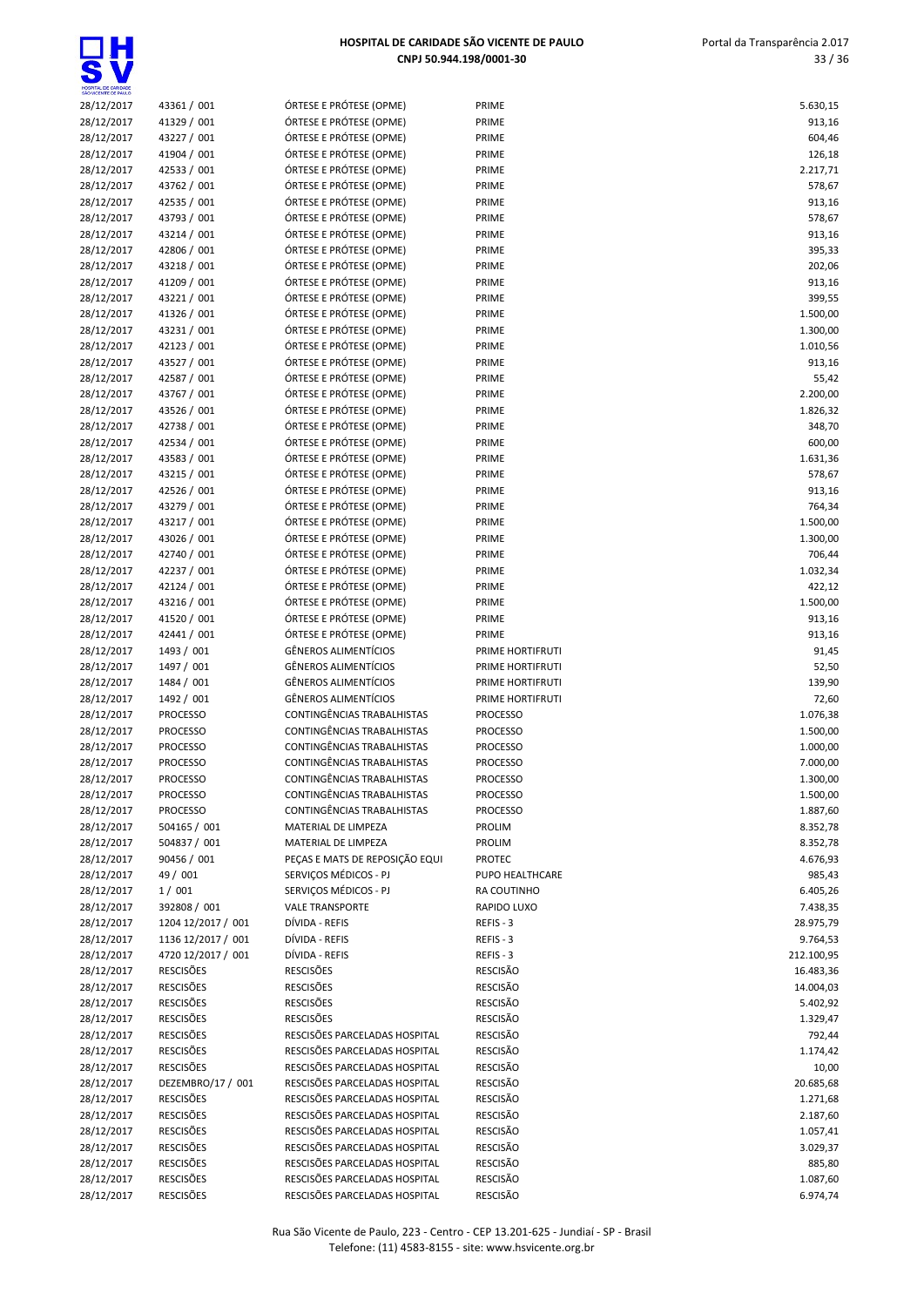| SÃO VICENTE DE PAULO |                  |                               |                      |            |
|----------------------|------------------|-------------------------------|----------------------|------------|
| 28/12/2017           | <b>RESCISÕES</b> | RESCISÕES PARCELADAS HOSPITAL | <b>RESCISÃO</b>      | 944,60     |
| 28/12/2017           | <b>RESCISÕES</b> | RESCISÕES PARCELADAS HOSPITAL | <b>RESCISÃO</b>      | 1.195,93   |
| 28/12/2017           | <b>RESCISÕES</b> | RESCISÕES PARCELADAS HOSPITAL | <b>RESCISÃO</b>      | 1.316,15   |
| 28/12/2017           | <b>RESCISÕES</b> | RESCISÕES PARCELADAS HOSPITAL | <b>RESCISÃO</b>      | 1.806,32   |
| 28/12/2017           | <b>RESCISÕES</b> | RESCISÕES PARCELADAS HOSPITAL | <b>RESCISÃO</b>      | 10,00      |
| 28/12/2017           | <b>RESCISÕES</b> | RESCISÕES PARCELADAS HOSPITAL | <b>RESCISÃO</b>      | 1.457,33   |
| 28/12/2017           | <b>RESCISÕES</b> | RESCISÕES PARCELADAS HOSPITAL | <b>RESCISÃO</b>      | 1.148,59   |
| 28/12/2017           | <b>RESCISÕES</b> | RESCISÕES PARCELADAS HOSPITAL | <b>RESCISÃO</b>      | 933,54     |
| 28/12/2017           | <b>RESCISÕES</b> | RESCISÕES PARCELADAS HOSPITAL | <b>RESCISÃO</b>      | 1.472,90   |
| 28/12/2017           | <b>RESCISÕES</b> | RESCISÕES PARCELADAS HOSPITAL | <b>RESCISÃO</b>      | 2.345,76   |
| 28/12/2017           | <b>RESCISÕES</b> | RESCISÕES PARCELADAS HOSPITAL | <b>RESCISÃO</b>      | 1.269,43   |
| 28/12/2017           | <b>RESCISÕES</b> | RESCISÕES PARCELADAS HOSPITAL | <b>RESCISÃO</b>      | 7.014,45   |
|                      | <b>RESCISÕES</b> |                               |                      |            |
| 28/12/2017           |                  | RESCISÕES PARCELADAS HOSPITAL | <b>RESCISÃO</b>      | 3.568,99   |
| 28/12/2017           | <b>RESCISÕES</b> | RESCISÕES PARCELADAS HOSPITAL | <b>RESCISÃO</b>      | 7.105,10   |
| 28/12/2017           | <b>RESCISÕES</b> | RESCISÕES PARCELADAS HOSPITAL | <b>RESCISÃO</b>      | 1.643,73   |
| 28/12/2017           | <b>RESCISÕES</b> | RESCISÕES PARCELADAS HOSPITAL | <b>RESCISÃO</b>      | 2.335,36   |
| 28/12/2017           | <b>RESCISÕES</b> | RESCISÕES PARCELADAS HOSPITAL | <b>RESCISÃO</b>      | 2.132,24   |
| 28/12/2017           | <b>RESCISÕES</b> | RESCISÕES PARCELADAS HOSPITAL | <b>RESCISÃO</b>      | 10.553,66  |
| 28/12/2017           | <b>RESCISÕES</b> | RESCISÕES PARCELADAS HOSPITAL | <b>RESCISÃO</b>      | 798,23     |
| 28/12/2017           | <b>RESCISÕES</b> | RESCISÕES PARCELADAS HOSPITAL | <b>RESCISÃO</b>      | 110.909,11 |
| 28/12/2017           | <b>RESCISÕES</b> | RESCISÕES PARCELADAS HOSPITAL | <b>RESCISÃO</b>      | 4.825,28   |
| 28/12/2017           | <b>RESCISÕES</b> | RESCISÕES PARCELADAS HOSPITAL | <b>RESCISÃO</b>      | 1.327,27   |
| 28/12/2017           | <b>RESCISÕES</b> | RESCISÕES PARCELADAS HOSPITAL | <b>RESCISÃO</b>      | 5.805,31   |
| 28/12/2017           | <b>RESCISÕES</b> | RESCISÕES PARCELADAS HOSPITAL | <b>RESCISÃO</b>      | 4.125,45   |
| 28/12/2017           | <b>RESCISÕES</b> | RESCISÕES PARCELADAS HOSPITAL | <b>RESCISÃO</b>      | 1.543,00   |
| 28/12/2017           | <b>RESCISÕES</b> | RESCISÕES PARCELADAS HOSPITAL | <b>RESCISÃO</b>      | 3.010,10   |
|                      | <b>RESCISÕES</b> | RESCISÕES PARCELADAS HOSPITAL | <b>RESCISÃO</b>      |            |
| 28/12/2017           |                  |                               |                      | 10,00      |
| 28/12/2017           | <b>RESCISÕES</b> | RESCISÕES PARCELADAS HOSPITAL | <b>RESCISÃO</b>      | 10,00      |
| 28/12/2017           | 1080 / 001       | SERVIÇOS PREST - PJ - HOSP    | RV SOLUC CLIMATIZACA | 780,00     |
| 28/12/2017           | 1062 / 001       | SERVIÇOS PREST - PJ - HOSP    | RV SOLUC CLIMATIZACA | 16.000,00  |
| 28/12/2017           | 1079 / 001       | SERVIÇOS PREST - PJ - HOSP    | RV SOLUC CLIMATIZACA | 1.200,00   |
| 28/12/2017           | 10658 / 001      | MATERIAL DE LAVANDERIA        | SAED MED             | 5.000,00   |
| 28/12/2017           | 2168861 / 001    | IMPRESSOS, MATL DE EXPEDIENTE | SALES                | 2.172,50   |
| 28/12/2017           | 10802 / 001      | MATERIAL MÉDICO REEMBOLSÁVEL  | SAMITECH             | 4.303,05   |
| 28/12/2017           | 98879 / 001      | <b>DROGAS E MEDICAMENTOS</b>  | SANOBIOL             | 3.311,44   |
| 28/12/2017           | 98439 / 001      | <b>DROGAS E MEDICAMENTOS</b>  | SANOBIOL             | 1.295,00   |
| 28/12/2017           | 98003 / 001      | <b>DROGAS E MEDICAMENTOS</b>  | SANOBIOL             | 790,96     |
| 28/12/2017           | 98745 / 001      | <b>DROGAS E MEDICAMENTOS</b>  | SANOBIOL             | 1.947,00   |
| 28/12/2017           | 98002 / 001      | <b>DROGAS E MEDICAMENTOS</b>  | SANOBIOL             | 990,00     |
| 28/12/2017           | 98396 / 001      | <b>DROGAS E MEDICAMENTOS</b>  | SANOBIOL             | 799,80     |
| 28/12/2017           | 98746 / 001      | DROGAS E MEDICAMENTOS         | SANOBIOL             | 5.600,00   |
| 28/12/2017           | 98440 / 001      | <b>DROGAS E MEDICAMENTOS</b>  | SANOBIOL             | 1.398,80   |
|                      |                  |                               |                      |            |
| 28/12/2017           | 102571 / 001     | DROGAS E MEDICAMENTOS         | SANOBIOL             | 1.632,00   |
| 28/12/2017           | 98001 / 001      | DROGAS E MEDICAMENTOS         | SANOBIOL             | 1.850,00   |
| 28/12/2017           | 98442 / 001      | DROGAS E MEDICAMENTOS         | SANOBIOL             | 6.450,88   |
| 28/12/2017           | 19051 / 001      | <b>GÊNEROS ALIMENTÍCIOS</b>   | SB ALIM CAROLINE FER | 820,00     |
| 28/12/2017           | 5966 / 001       | CONT DE MANUTENÇÃO-HOSP       | SIEMENS HEALTHCARE   | 21.820,94  |
| 28/12/2017           | 5967 / 001       | CONT DE MANUTENÇÃO-HOSP       | SIEMENS HEALTHCARE   | 1.589,03   |
| 28/12/2017           | 6172 / 001       | CONT DE MANUTENÇÃO-HOSP       | SIEMENS HEALTHCARE   | 3.029,82   |
| 28/12/2017           | 244565 / 001     | ÓRTESE E PRÓTESE (OPME)       | SILIMED MATRIZ       | 744,00     |
| 28/12/2017           | 243957 / 001     | ÓRTESE E PRÓTESE (OPME)       | SILIMED MATRIZ       | 744,00     |
| 28/12/2017           | 134 / 001        | SERVIÇOS MÉDICOS - PJ         | SIMÕES PESSORRUSSO   | 32.847,50  |
| 28/12/2017           | 39435 / 001      | ÓRTESE E PRÓTESE (OPME)       | SOLUTION ORTHOPEDIC  | 851,81     |
| 28/12/2017           | 39437 / 001      | ÓRTESE E PRÓTESE (OPME)       | SOLUTION ORTHOPEDIC  | 1.507,62   |
| 28/12/2017           | 39700 / 001      | ÓRTESE E PRÓTESE (OPME)       | SOLUTION ORTHOPEDIC  | 1.997,62   |
| 28/12/2017           | 39966 / 001      | ÓRTESE E PRÓTESE (OPME)       | SOLUTION ORTHOPEDIC  | 361,81     |
| 28/12/2017           | 3124 / 001       | ÓRTESE E PRÓTESE (OPME)       | <b>SS MEDICAL</b>    | 197,60     |
|                      | 3125 / 001       | ÓRTESE E PRÓTESE (OPME)       | <b>SS MEDICAL</b>    |            |
| 28/12/2017           |                  |                               |                      | 197,60     |
| 28/12/2017           | CONF DIV / 004   | TERMO CONF. DÍVIDA            | ST JUDE MEDICAL      | 12.500,00  |
| 28/12/2017           | 333200 / 001     | MATERIAL MÉDICO REEMBOLSÁVEL  | ST JUDE MEDICAL      | 1.774,24   |
| 28/12/2017           | 337719 / 001     | MATERIAL MÉDICO REEMBOLSÁVEL  | ST JUDE MEDICAL      | 2.217,80   |
| 28/12/2017           | 328693 / 001     | ÓRTESE E PRÓTESE (OPME)       | ST JUDE MEDICAL      | 1.529,48   |
| 28/12/2017           | 331741 / 001     | ÓRTESE E PRÓTESE (OPME)       | ST JUDE MEDICAL      | 1.529,48   |
| 28/12/2017           | 326345 / 001     | ÓRTESE E PRÓTESE (OPME)       | ST JUDE MEDICAL      | 5.424,93   |
| 28/12/2017           | 329352 / 001     | ÓRTESE E PRÓTESE (OPME)       | ST JUDE MEDICAL      | 1.529,48   |
| 28/12/2017           | 332068 / 001     | ÓRTESE E PRÓTESE (OPME)       | ST JUDE MEDICAL      | 1.529,48   |
| 28/12/2017           | 331738 / 001     | ÓRTESE E PRÓTESE (OPME)       | ST JUDE MEDICAL      | 7.172,65   |
| 28/12/2017           | 331090 / 001     | ÓRTESE E PRÓTESE (OPME)       | ST JUDE MEDICAL      | 5.225,25   |
| 28/12/2017           | 327215 / 001     | ÓRTESE E PRÓTESE (OPME)       | ST JUDE MEDICAL      | 5.424,93   |
|                      |                  |                               |                      |            |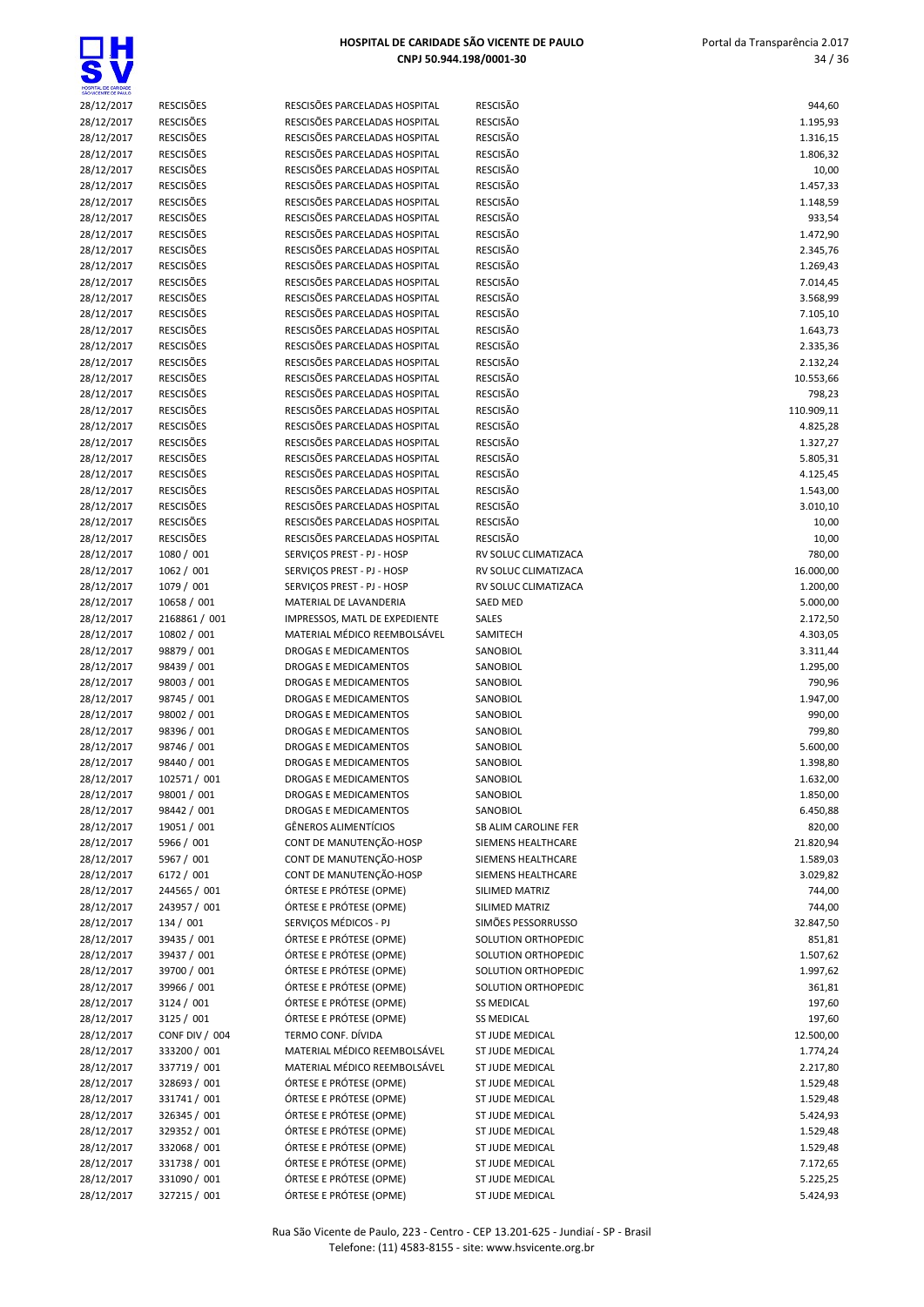| HOSPITAL DE CARIDADE<br>SÃO VICENTE DE PAULO |               |
|----------------------------------------------|---------------|
| 28/12/2017                                   | 331739 / 001  |
| 28/12/2017                                   | 329099 / 001  |
| 28/12/2017                                   | 324232 / 001  |
| 28/12/2017                                   | 332067 / 001  |
|                                              |               |
| 28/12/2017                                   | 326352 / 001  |
| 28/12/2017                                   | 327214 / 001  |
| 28/12/2017                                   | 332810 / 001  |
| 28/12/2017                                   | 333229 / 001  |
| 28/12/2017                                   | 329715 / 001  |
| 28/12/2017                                   | 325427 / 001  |
| 28/12/2017                                   | 324231 / 001  |
| 28/12/2017                                   | 327175 / 001  |
|                                              | 327087 / 001  |
| 28/12/2017                                   |               |
| 28/12/2017                                   | 330565 / 001  |
| 28/12/2017                                   | 329353 / 001  |
| 28/12/2017                                   | 330567 / 001  |
| 28/12/2017                                   | 327177 / 001  |
| 28/12/2017                                   | 332901/001    |
| 28/12/2017                                   | 94424 / 002   |
| 28/12/2017                                   | 94424 / 002   |
| 28/12/2017                                   | 334502 / 001  |
| 28/12/2017                                   | 331764 / 001  |
|                                              |               |
| 28/12/2017                                   | 330163 / 001  |
| 28/12/2017                                   | 339480 / 001  |
| 28/12/2017                                   | 337812 / 001  |
| 28/12/2017                                   | 334094 / 001  |
| 28/12/2017                                   | 335291 / 001  |
| 28/12/2017                                   | 330896 / 001  |
| 28/12/2017                                   | 331451 / 001  |
| 28/12/2017                                   | 330164 / 001  |
| 28/12/2017                                   | 330166/001    |
| 28/12/2017                                   | 334093 / 001  |
|                                              |               |
| 28/12/2017                                   | 330162 / 001  |
| 28/12/2017                                   | 13074 / 003   |
| 28/12/2017                                   | 13075 / 003   |
| 28/12/2017                                   | 72691 / 001   |
| 28/12/2017                                   | 36 / 001      |
| 28/12/2017                                   | 724874 / 001  |
| 28/12/2017                                   | 94016 / 001   |
| 28/12/2017                                   | 6872 / 002    |
| 28/12/2017                                   | 6944 B / 007  |
| 28/12/2017                                   | 6677 B / 007  |
|                                              |               |
| 28/12/2017                                   | 9383283 / 001 |
| 28/12/2017                                   | 41/001        |
| 28/12/2017                                   | 11540 / 001   |
| 28/12/2017                                   | 898 / 001     |
| 28/12/2017                                   | 7755 / 001    |
| 28/12/2017                                   | 94346 / 001   |
| 29/12/2017                                   | 31377 / 002   |
| 29/12/2017                                   | 126 / 001     |
| 29/12/2017                                   | 15794 / 001   |
| 29/12/2017                                   | 238 / 001     |
| 29/12/2017                                   | 4695 / 001    |
|                                              |               |
| 29/12/2017                                   | 12997 / 016   |
| 29/12/2017                                   | 884 / 001     |
| 29/12/2017                                   | 884 / 001     |
| 29/12/2017                                   | 788320 / 003  |
| 29/12/2017                                   | 802982 / 002  |
| 29/12/2017                                   | 819211 / 001  |
| 29/12/2017                                   | 827799 / 001  |
| 29/12/2017                                   | 818919 / 001  |
| 29/12/2017                                   | 809467 / 002  |
| 29/12/2017                                   | 785758 / 003  |
|                                              |               |
| 29/12/2017                                   | 827799 / 001  |
| 29/12/2017                                   | 809467 / 002  |
| 29/12/2017                                   | 785758 / 003  |
| 29/12/2017                                   | 802982 / 002  |
| 29/12/2017                                   | 818919 / 001  |

| DRTESE E PROTESE (OPME)                                                                                                                                                                                                                                                                                                                                                                                                                              |
|------------------------------------------------------------------------------------------------------------------------------------------------------------------------------------------------------------------------------------------------------------------------------------------------------------------------------------------------------------------------------------------------------------------------------------------------------|
| ÓRTESE E PRÓTESE (OPME)                                                                                                                                                                                                                                                                                                                                                                                                                              |
| ÓRTESE E PRÓTESE (OPME)                                                                                                                                                                                                                                                                                                                                                                                                                              |
| ÓRTESE E PRÓTESE (OPME)                                                                                                                                                                                                                                                                                                                                                                                                                              |
| ÓRTESE E PRÓTESE (OPME)                                                                                                                                                                                                                                                                                                                                                                                                                              |
| ÓRTESE E PRÓTESE (OPME)                                                                                                                                                                                                                                                                                                                                                                                                                              |
| ÓRTESE E PRÓTESE (OPME)                                                                                                                                                                                                                                                                                                                                                                                                                              |
| ÓRTESE E PRÓTESE (OPME)                                                                                                                                                                                                                                                                                                                                                                                                                              |
| ÓRTESE E PRÓTESE (OPME)                                                                                                                                                                                                                                                                                                                                                                                                                              |
| ÓRTESE E PRÓTESE (OPME)                                                                                                                                                                                                                                                                                                                                                                                                                              |
| ÓRTESE E PRÓTESE (OPME)                                                                                                                                                                                                                                                                                                                                                                                                                              |
| ÓRTESE E PRÓTESE (OPME)                                                                                                                                                                                                                                                                                                                                                                                                                              |
| ÓRTESE E PRÓTESE (OPME)                                                                                                                                                                                                                                                                                                                                                                                                                              |
| ÓRTESE E PRÓTESE (OPME)                                                                                                                                                                                                                                                                                                                                                                                                                              |
| ÓRTESE E PRÓTESE (OPME)                                                                                                                                                                                                                                                                                                                                                                                                                              |
| ÓRTESE E PRÓTESE (OPME)                                                                                                                                                                                                                                                                                                                                                                                                                              |
| ÓRTESE E PRÓTESE (OPME)                                                                                                                                                                                                                                                                                                                                                                                                                              |
|                                                                                                                                                                                                                                                                                                                                                                                                                                                      |
| ÓRTESE E PRÓTESE (OPME)                                                                                                                                                                                                                                                                                                                                                                                                                              |
| <b>MEDICAMENTOS CONTROLADOS</b>                                                                                                                                                                                                                                                                                                                                                                                                                      |
| DROGAS E MEDICAMENTOS                                                                                                                                                                                                                                                                                                                                                                                                                                |
| IOS CIRÚRGICOS                                                                                                                                                                                                                                                                                                                                                                                                                                       |
| ÓRTESE E PRÓTESE (OPME)                                                                                                                                                                                                                                                                                                                                                                                                                              |
| ÓRTESE E PRÓTESE (OPME)                                                                                                                                                                                                                                                                                                                                                                                                                              |
| ÓRTESE E PRÓTESE (OPME)                                                                                                                                                                                                                                                                                                                                                                                                                              |
| ÓRTESE E PRÓTESE (OPME)                                                                                                                                                                                                                                                                                                                                                                                                                              |
| ÓRTESE E PRÓTESE (OPME)                                                                                                                                                                                                                                                                                                                                                                                                                              |
| ÓRTESE E PRÓTESE (OPME)                                                                                                                                                                                                                                                                                                                                                                                                                              |
| ÓRTESE E PRÓTESE (OPME)                                                                                                                                                                                                                                                                                                                                                                                                                              |
| ÓRTESE E PRÓTESE (OPME)                                                                                                                                                                                                                                                                                                                                                                                                                              |
| ÓRTESE E PRÓTESE (OPME)                                                                                                                                                                                                                                                                                                                                                                                                                              |
| ÓRTESE E PRÓTESE (OPME)                                                                                                                                                                                                                                                                                                                                                                                                                              |
| ÓRTESE E PRÓTESE (OPME)                                                                                                                                                                                                                                                                                                                                                                                                                              |
| ÓRTESE E PRÓTESE (OPME)                                                                                                                                                                                                                                                                                                                                                                                                                              |
| <b>OFTWARE</b>                                                                                                                                                                                                                                                                                                                                                                                                                                       |
|                                                                                                                                                                                                                                                                                                                                                                                                                                                      |
|                                                                                                                                                                                                                                                                                                                                                                                                                                                      |
|                                                                                                                                                                                                                                                                                                                                                                                                                                                      |
|                                                                                                                                                                                                                                                                                                                                                                                                                                                      |
|                                                                                                                                                                                                                                                                                                                                                                                                                                                      |
|                                                                                                                                                                                                                                                                                                                                                                                                                                                      |
|                                                                                                                                                                                                                                                                                                                                                                                                                                                      |
|                                                                                                                                                                                                                                                                                                                                                                                                                                                      |
|                                                                                                                                                                                                                                                                                                                                                                                                                                                      |
|                                                                                                                                                                                                                                                                                                                                                                                                                                                      |
|                                                                                                                                                                                                                                                                                                                                                                                                                                                      |
|                                                                                                                                                                                                                                                                                                                                                                                                                                                      |
|                                                                                                                                                                                                                                                                                                                                                                                                                                                      |
|                                                                                                                                                                                                                                                                                                                                                                                                                                                      |
|                                                                                                                                                                                                                                                                                                                                                                                                                                                      |
|                                                                                                                                                                                                                                                                                                                                                                                                                                                      |
|                                                                                                                                                                                                                                                                                                                                                                                                                                                      |
| <b>OFTWARE</b><br>GÊNEROS ALIMENTÍCIOS<br>ERVIÇOS MÉDICOS - PJ<br><b>/ALE TRANSPORTE</b><br>COMBUSTÍVEIS E LUBRIFICANTES<br>MATERIAL MÉDICO REEMBOLSÁVEL<br>ARCELAMENTO FORNECEDORES<br>ARCELAMENTO FORNECEDORES<br>ALE TRANSPORTE<br>ERVIÇOS MÉDICOS - PJ<br>ERVIÇOS PREST - PJ - HOSP<br>MATL MANUT.PREDIAL, ELÉTR, HID<br>ERVIÇOS PREST - PJ - HOSP<br>MATERIAL MÉDICO REEMBOLSÁVEL<br>ERVS TERC. MÉDICOS REPASSE PJ<br>ERVIÇOS PREST - PJ - HOSP |
| GÊNEROS ALIMENTÍCIOS                                                                                                                                                                                                                                                                                                                                                                                                                                 |
| <b>ERVICOS MÉDICOS - PJ</b>                                                                                                                                                                                                                                                                                                                                                                                                                          |
| <b>ERVICOS MÉDICOS - PJ</b>                                                                                                                                                                                                                                                                                                                                                                                                                          |
| OCAÇÃO (EQUIP, MÁQ. ESPAÇO)                                                                                                                                                                                                                                                                                                                                                                                                                          |
|                                                                                                                                                                                                                                                                                                                                                                                                                                                      |
| MPRESSOS, MATL DE EXPEDIENTE                                                                                                                                                                                                                                                                                                                                                                                                                         |
| <b>DUTROS MATERIAIS</b>                                                                                                                                                                                                                                                                                                                                                                                                                              |
| DESPESAS FINANCEIRAS                                                                                                                                                                                                                                                                                                                                                                                                                                 |
| DESPESAS FINANCEIRAS                                                                                                                                                                                                                                                                                                                                                                                                                                 |
| <b>DESPESAS FINANCEIRAS</b>                                                                                                                                                                                                                                                                                                                                                                                                                          |
| DESPESAS FINANCEIRAS                                                                                                                                                                                                                                                                                                                                                                                                                                 |
| DESPESAS FINANCEIRAS                                                                                                                                                                                                                                                                                                                                                                                                                                 |
| DESPESAS FINANCEIRAS                                                                                                                                                                                                                                                                                                                                                                                                                                 |
| DESPESAS FINANCEIRAS                                                                                                                                                                                                                                                                                                                                                                                                                                 |
| GÊNEROS ALIMENTÍCIOS                                                                                                                                                                                                                                                                                                                                                                                                                                 |
| GÊNEROS ALIMENTÍCIOS                                                                                                                                                                                                                                                                                                                                                                                                                                 |
| GÊNEROS ALIMENTÍCIOS<br>MATERIAL MÉDICO REEMBOLSÁVEL                                                                                                                                                                                                                                                                                                                                                                                                 |

| HOSPITAL DE CARIDADE<br>SÃO VICENTE DE PAULO |                              |                                                    |                                      |                      |
|----------------------------------------------|------------------------------|----------------------------------------------------|--------------------------------------|----------------------|
| 28/12/2017                                   | 331739 / 001                 | ÓRTESE E PRÓTESE (OPME)                            | ST JUDE MEDICAL                      | 5.424,93             |
| 28/12/2017                                   | 329099 / 001                 | ÓRTESE E PRÓTESE (OPME)                            | ST JUDE MEDICAL                      | 5.298,04             |
| 28/12/2017                                   | 324232 / 001                 | ÓRTESE E PRÓTESE (OPME)                            | ST JUDE MEDICAL                      | 6.325,84             |
| 28/12/2017                                   | 332067 / 001                 | ÓRTESE E PRÓTESE (OPME)                            | ST JUDE MEDICAL                      | 1.529,48             |
| 28/12/2017                                   | 326352 / 001                 | ÓRTESE E PRÓTESE (OPME)                            | ST JUDE MEDICAL                      | 3.691,50             |
| 28/12/2017                                   | 327214 / 001                 | ÓRTESE E PRÓTESE (OPME)                            | ST JUDE MEDICAL                      | 7.426,43             |
| 28/12/2017                                   | 332810 / 001                 | ÓRTESE E PRÓTESE (OPME)                            | ST JUDE MEDICAL                      | 1.529,48             |
| 28/12/2017                                   | 333229 / 001                 | ÓRTESE E PRÓTESE (OPME)                            | ST JUDE MEDICAL                      | 7.426,43             |
| 28/12/2017                                   | 329715 / 001                 | ÓRTESE E PRÓTESE (OPME)                            | ST JUDE MEDICAL                      | 5.424,93             |
| 28/12/2017                                   | 325427 / 001                 | ÓRTESE E PRÓTESE (OPME)                            | ST JUDE MEDICAL                      | 937,93               |
| 28/12/2017                                   | 324231 / 001                 | ÓRTESE E PRÓTESE (OPME)<br>ÓRTESE E PRÓTESE (OPME) | ST JUDE MEDICAL                      | 7.426,43             |
| 28/12/2017                                   | 327175 / 001                 |                                                    | ST JUDE MEDICAL                      | 5.424,93             |
| 28/12/2017                                   | 327087 / 001                 | ÓRTESE E PRÓTESE (OPME)                            | ST JUDE MEDICAL<br>ST JUDE MEDICAL   | 3.691,50             |
| 28/12/2017<br>28/12/2017                     | 330565 / 001<br>329353 / 001 | ÓRTESE E PRÓTESE (OPME)<br>ÓRTESE E PRÓTESE (OPME) | ST JUDE MEDICAL                      | 7.426,43             |
| 28/12/2017                                   | 330567 / 001                 | ÓRTESE E PRÓTESE (OPME)                            | ST JUDE MEDICAL                      | 1.529,48             |
| 28/12/2017                                   | 327177 / 001                 | ÓRTESE E PRÓTESE (OPME)                            | ST JUDE MEDICAL                      | 6.325,84<br>5.424,93 |
| 28/12/2017                                   | 332901 / 001                 | ÓRTESE E PRÓTESE (OPME)                            | ST JUDE MEDICAL                      | 1.529,48             |
| 28/12/2017                                   | 94424 / 002                  | MEDICAMENTOS CONTROLADOS                           | SUPERMED FINAL 07                    | 378,06               |
| 28/12/2017                                   | 94424 / 002                  | DROGAS E MEDICAMENTOS                              | SUPERMED FINAL 07                    | 6.190,57             |
| 28/12/2017                                   | 334502 / 001                 | <b>FIOS CIRÚRGICOS</b>                             | SUPRIMED                             | 2.621,20             |
| 28/12/2017                                   | 331764 / 001                 | ÓRTESE E PRÓTESE (OPME)                            | SUPRIMED                             | 959,40               |
| 28/12/2017                                   | 330163 / 001                 | ÓRTESE E PRÓTESE (OPME)                            | SUPRIMED                             | 1.033,00             |
| 28/12/2017                                   | 339480 / 001                 | ÓRTESE E PRÓTESE (OPME)                            | <b>SUPRIMED</b>                      | 959,40               |
| 28/12/2017                                   | 337812 / 001                 | ÓRTESE E PRÓTESE (OPME)                            | SUPRIMED                             | 1.541,00             |
| 28/12/2017                                   | 334094 / 001                 | ÓRTESE E PRÓTESE (OPME)                            | SUPRIMED                             | 959,40               |
| 28/12/2017                                   | 335291 / 001                 | ÓRTESE E PRÓTESE (OPME)                            | SUPRIMED                             | 959,40               |
| 28/12/2017                                   | 330896 / 001                 | ÓRTESE E PRÓTESE (OPME)                            | SUPRIMED                             | 959,40               |
| 28/12/2017                                   | 331451 / 001                 | ÓRTESE E PRÓTESE (OPME)                            | SUPRIMED                             | 1.795,00             |
| 28/12/2017                                   | 330164 / 001                 | ÓRTESE E PRÓTESE (OPME)                            | SUPRIMED                             | 959,40               |
| 28/12/2017                                   | 330166 / 001                 | ÓRTESE E PRÓTESE (OPME)                            | SUPRIMED                             | 1.287,00             |
| 28/12/2017                                   | 334093 / 001                 | ÓRTESE E PRÓTESE (OPME)                            | <b>SUPRIMED</b>                      | 1.992,40             |
| 28/12/2017                                   | 330162 / 001                 | ÓRTESE E PRÓTESE (OPME)                            | SUPRIMED                             | 1.033,00             |
| 28/12/2017                                   | 13074 / 003                  | SOFTWARE                                           | TD SOLUÇÕES                          | 20.954,48            |
| 28/12/2017                                   | 13075 / 003                  | SOFTWARE                                           | TD SOLUÇÕES                          | 1.138,06             |
| 28/12/2017                                   | 72691 / 001                  | <b>GÊNEROS ALIMENTÍCIOS</b>                        | <b>TERRAO</b>                        | 78,15                |
| 28/12/2017                                   | 36/001                       | SERVIÇOS MÉDICOS - PJ                              | THE DOCTORS                          | 2.956,27             |
| 28/12/2017                                   | 724874 / 001                 | <b>VALE TRANSPORTE</b>                             | TRANSURB                             | 29.932,56            |
| 28/12/2017                                   | 94016 / 001                  | COMBUSTÍVEIS E LUBRIFICANTES                       | ULTRAGAZ                             | 3.195,90             |
| 28/12/2017                                   | 6872 / 002                   | MATERIAL MÉDICO REEMBOLSÁVEL                       | <b>UNIFARMA</b>                      | 5.255,54             |
| 28/12/2017                                   | 6944 B / 007                 | PARCELAMENTO FORNECEDORES                          | <b>UNIODONTO</b>                     | 3.744,13             |
| 28/12/2017                                   | 6677 B / 007                 | PARCELAMENTO FORNECEDORES                          | <b>UNIODONTO</b>                     | 3.698,16             |
| 28/12/2017                                   | 9383283 / 001                | <b>VALE TRANSPORTE</b>                             | VB SERVIÇOS                          | 10.452,13            |
| 28/12/2017                                   | 41 / 001                     | SERVIÇOS MÉDICOS - PJ                              | VIEIRA KUMAMOTO                      | 4.434,41             |
| 28/12/2017                                   | 11540 / 001                  | SERVIÇOS PREST - PJ - HOSP                         | <b>VPV SAUDE AMBIENTAL</b>           | 728,27               |
| 28/12/2017                                   | 898 / 001                    | MATL MANUT.PREDIAL, ELÉTR, HID                     | <b>WCIRINO</b>                       | 101,84               |
| 28/12/2017                                   | 7755 / 001                   | SERVIÇOS PREST - PJ - HOSP                         | <b>WISE SYSTEMS</b>                  | 1.992,95             |
| 28/12/2017                                   | 94346 / 001                  | MATERIAL MÉDICO REEMBOLSÁVEL                       | ZAMMI                                | 13.149,00            |
| 29/12/2017                                   | 31377 / 002                  | SERVS TERC. MÉDICOS REPASSE PJ                     | AFIP                                 | 44.727,73            |
| 29/12/2017                                   | 126 / 001                    | SERVIÇOS PREST - PJ - HOSP                         | AMÉRICA ESQUADRIAS                   | 520,00               |
| 29/12/2017                                   | 15794 / 001                  | <b>GÊNEROS ALIMENTÍCIOS</b>                        | <b>BAZAR POPULAR</b>                 | 1.076,60             |
| 29/12/2017                                   | 238 / 001                    | SERVIÇOS MÉDICOS - PJ                              | <b>CENTRO TERAPIA RADIO</b>          | 750,80               |
| 29/12/2017                                   | 4695 / 001                   | SERVIÇOS MÉDICOS - PJ                              | CLINICA ZIMMERMANN                   | 25.339,50            |
| 29/12/2017                                   | 12997 / 016                  | LOCAÇÃO (EQUIP, MÁQ. ESPAÇO)                       | DIGITAL JUNDIAÍ                      | 772,90               |
| 29/12/2017                                   | 884 / 001                    | IMPRESSOS, MATL DE EXPEDIENTE                      | <b>FIORAVANTI</b>                    | 292,00               |
| 29/12/2017                                   | 884 / 001                    | <b>OUTROS MATERIAIS</b>                            | <b>FIORAVANTI</b>                    | 49,00                |
| 29/12/2017                                   | 788320 / 003                 | DESPESAS FINANCEIRAS                               | FRESENIUS-MATRIZ                     | 37,10                |
| 29/12/2017                                   | 802982 / 002                 | DESPESAS FINANCEIRAS                               | FRESENIUS-MATRIZ                     | 155,16               |
| 29/12/2017                                   | 819211 / 001                 | DESPESAS FINANCEIRAS                               | FRESENIUS-MATRIZ                     | 294,80               |
| 29/12/2017<br>29/12/2017                     | 827799 / 001<br>818919 / 001 | DESPESAS FINANCEIRAS<br>DESPESAS FINANCEIRAS       | FRESENIUS-MATRIZ                     | 31,86                |
|                                              | 809467 / 002                 |                                                    | FRESENIUS-MATRIZ                     | 170,50               |
| 29/12/2017<br>29/12/2017                     | 785758 / 003                 | DESPESAS FINANCEIRAS<br>DESPESAS FINANCEIRAS       | FRESENIUS-MATRIZ<br>FRESENIUS-MATRIZ | 22,82<br>78,68       |
|                                              | 827799 / 001                 | <b>GÊNEROS ALIMENTÍCIOS</b>                        | FRESENIUS-MATRIZ                     |                      |
| 29/12/2017                                   | 809467 / 002                 | GÊNEROS ALIMENTÍCIOS                               |                                      | 5.314,77             |
| 29/12/2017<br>29/12/2017                     | 785758 / 003                 | <b>GÊNEROS ALIMENTÍCIOS</b>                        | FRESENIUS-MATRIZ<br>FRESENIUS-MATRIZ | 4.892,62<br>8.423,58 |
|                                              | 802982 / 002                 | MATERIAL MÉDICO REEMBOLSÁVEL                       |                                      |                      |
| 29/12/2017                                   |                              | MATERIAL MÉDICO REEMBOLSÁVEL                       | FRESENIUS-MATRIZ                     | 12.924,20            |
| 29/12/2017                                   | 818919 / 001                 |                                                    | FRESENIUS-MATRIZ                     | 11.620,00            |
| 29/12/2017                                   | 819211 / 001                 | DROGAS E MEDICAMENTOS                              | FRESENIUS-MATRIZ                     | 20.100,00            |